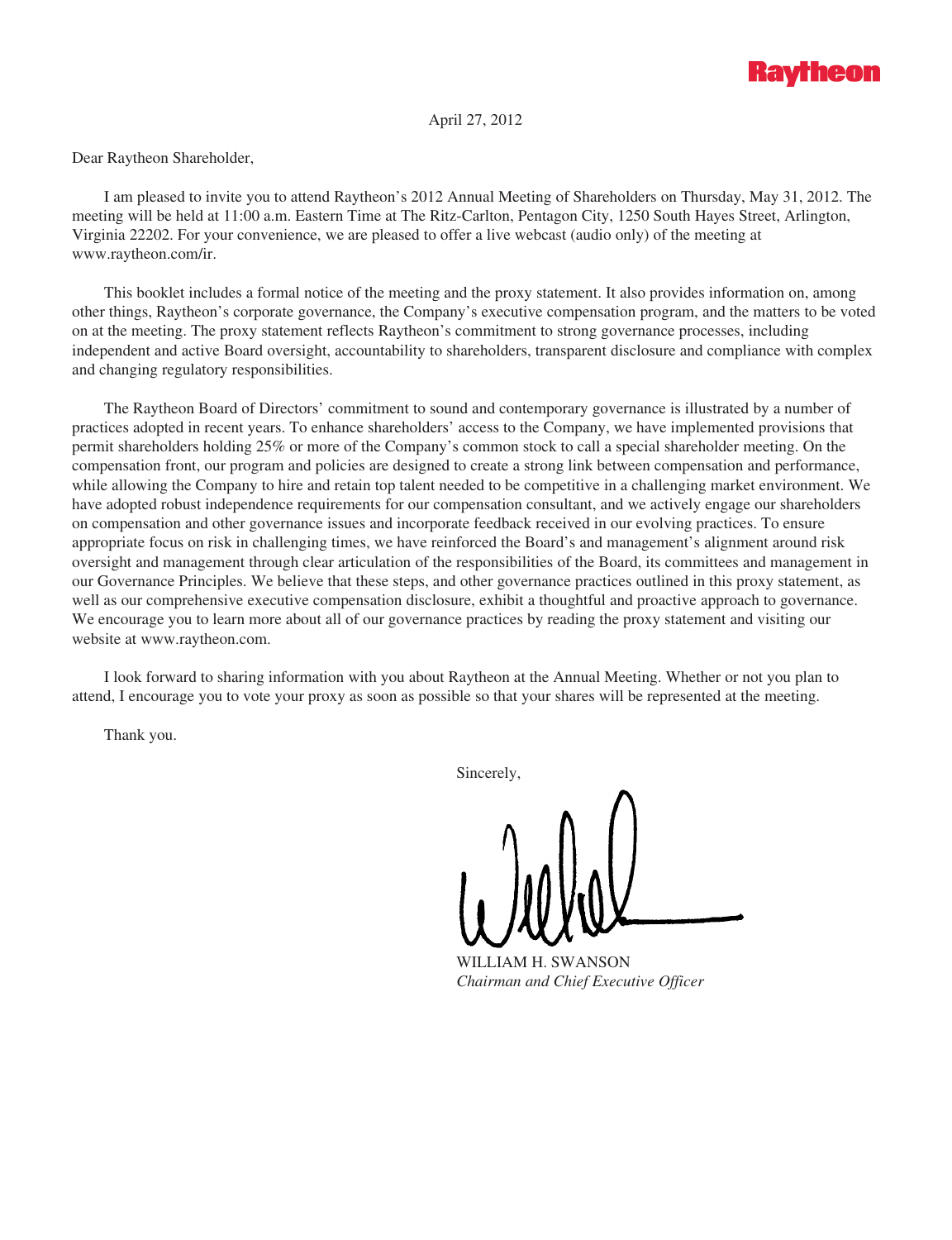

# **NOTICE OF 2012 ANNUAL MEETING OF SHAREHOLDERS**

| Time:                | $11:00$ a.m. Eastern Time                                                                                                                                                         |
|----------------------|-----------------------------------------------------------------------------------------------------------------------------------------------------------------------------------|
| Date:                | Thursday, May 31, 2012                                                                                                                                                            |
| Place:               | The Ritz-Carlton, Pentagon City<br>1250 South Hayes Street<br>Arlington, Virginia 22202                                                                                           |
| <b>Record Date:</b>  | Shareholders of record at the close of business on Monday, April 9, 2012 are entitled to notice of and to<br>vote at the meeting.                                                 |
| Purpose:             | Elect ten directors nominated by the Company's Board to hold office until the next annual<br>(1)<br>shareholders' meeting or until their respective successors have been elected. |
|                      | Consider an advisory vote on the compensation of the Company's named executive officers.<br>(2)                                                                                   |
|                      | Ratify the selection of PricewaterhouseCoopers LLP as Raytheon's independent auditors.<br>(3)                                                                                     |
|                      | Consider and act upon such other business, including shareholder proposals if properly presented, as<br>(4)<br>may properly come before the meeting or any adjournment thereof.   |
| <b>Proxy Voting:</b> | You can vote your shares by completing and returning the proxy card or voting instruction form sent to you.                                                                       |

Most shareholders can also vote their shares over the Internet or by telephone. Please check your proxy card or the information forwarded by your broker, bank, trust or other holder of record to see which options are available to you. You can revoke a proxy at any time prior to its exercise by following the instructions in the proxy statement.

By order of the Board of Directors,

B. Stephen

JAY B. STEPHENS *Secretary*

Waltham, Massachusetts April 27, 2012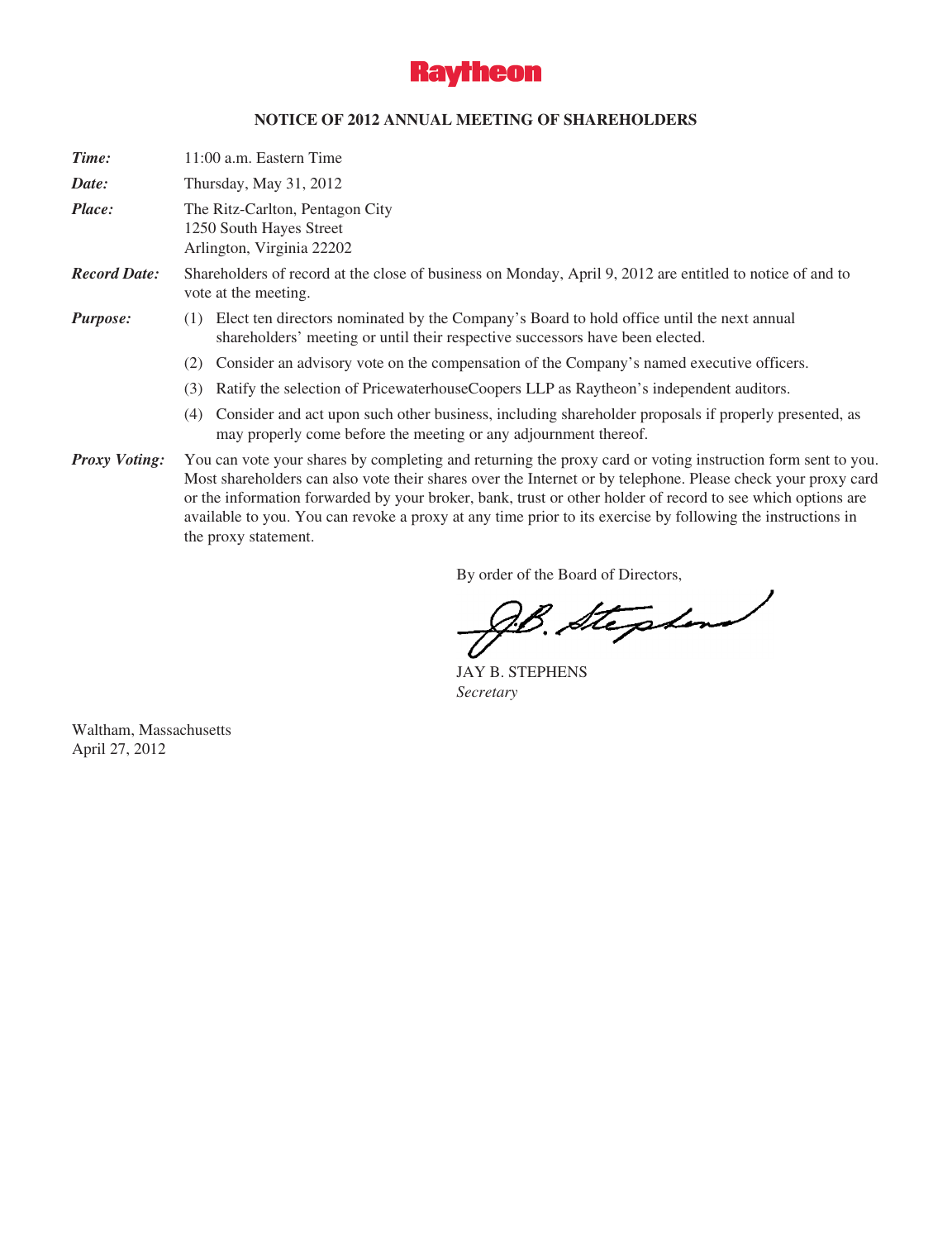# **RAYTHEON COMPANY 870 Winter Street, Waltham, Massachusetts 02451**

# **PROXY STATEMENT FOR 2012 ANNUAL MEETING OF SHAREHOLDERS**

# **TABLE OF CONTENTS**

|                                                                                                                                                                                                                                | Page           |
|--------------------------------------------------------------------------------------------------------------------------------------------------------------------------------------------------------------------------------|----------------|
|                                                                                                                                                                                                                                | 1              |
|                                                                                                                                                                                                                                | 1              |
|                                                                                                                                                                                                                                | 1              |
|                                                                                                                                                                                                                                | $\mathbf{2}$   |
|                                                                                                                                                                                                                                | $\overline{2}$ |
|                                                                                                                                                                                                                                | 3              |
|                                                                                                                                                                                                                                | 3              |
| Important Notice Regarding the Availability of Proxy Materials for the Shareholder Meeting                                                                                                                                     | 3              |
|                                                                                                                                                                                                                                | 3              |
|                                                                                                                                                                                                                                | $\overline{4}$ |
|                                                                                                                                                                                                                                | 4              |
|                                                                                                                                                                                                                                | 5              |
|                                                                                                                                                                                                                                | 5              |
|                                                                                                                                                                                                                                | 5              |
|                                                                                                                                                                                                                                |                |
|                                                                                                                                                                                                                                | 6              |
|                                                                                                                                                                                                                                | 7              |
|                                                                                                                                                                                                                                | 7              |
|                                                                                                                                                                                                                                | 7              |
|                                                                                                                                                                                                                                | 8              |
|                                                                                                                                                                                                                                | 8              |
|                                                                                                                                                                                                                                | 8              |
|                                                                                                                                                                                                                                | 9              |
|                                                                                                                                                                                                                                | 9              |
|                                                                                                                                                                                                                                | 9              |
|                                                                                                                                                                                                                                | 9              |
|                                                                                                                                                                                                                                | 9              |
|                                                                                                                                                                                                                                | 9              |
|                                                                                                                                                                                                                                | 9              |
|                                                                                                                                                                                                                                | 10             |
|                                                                                                                                                                                                                                | 11             |
|                                                                                                                                                                                                                                | 12             |
|                                                                                                                                                                                                                                | 12             |
|                                                                                                                                                                                                                                | 13             |
|                                                                                                                                                                                                                                | 13             |
|                                                                                                                                                                                                                                | 13             |
|                                                                                                                                                                                                                                | 13             |
|                                                                                                                                                                                                                                | 14             |
|                                                                                                                                                                                                                                | 14             |
|                                                                                                                                                                                                                                | 16             |
|                                                                                                                                                                                                                                | 16             |
|                                                                                                                                                                                                                                | 16             |
| Election of Directors (and according to the control of the control of the control of Directors (and according to the control of the control of the control of the control of the control of the control of the control of the  | 17             |
|                                                                                                                                                                                                                                | 18             |
| Stock Ownership (a) and the contract of the contract of the contract of the contract of the contract of the contract of the contract of the contract of the contract of the contract of the contract of the contract of the co | 23             |
|                                                                                                                                                                                                                                | 23             |
|                                                                                                                                                                                                                                | 23             |
|                                                                                                                                                                                                                                | 24             |
|                                                                                                                                                                                                                                | 25             |
|                                                                                                                                                                                                                                | 25             |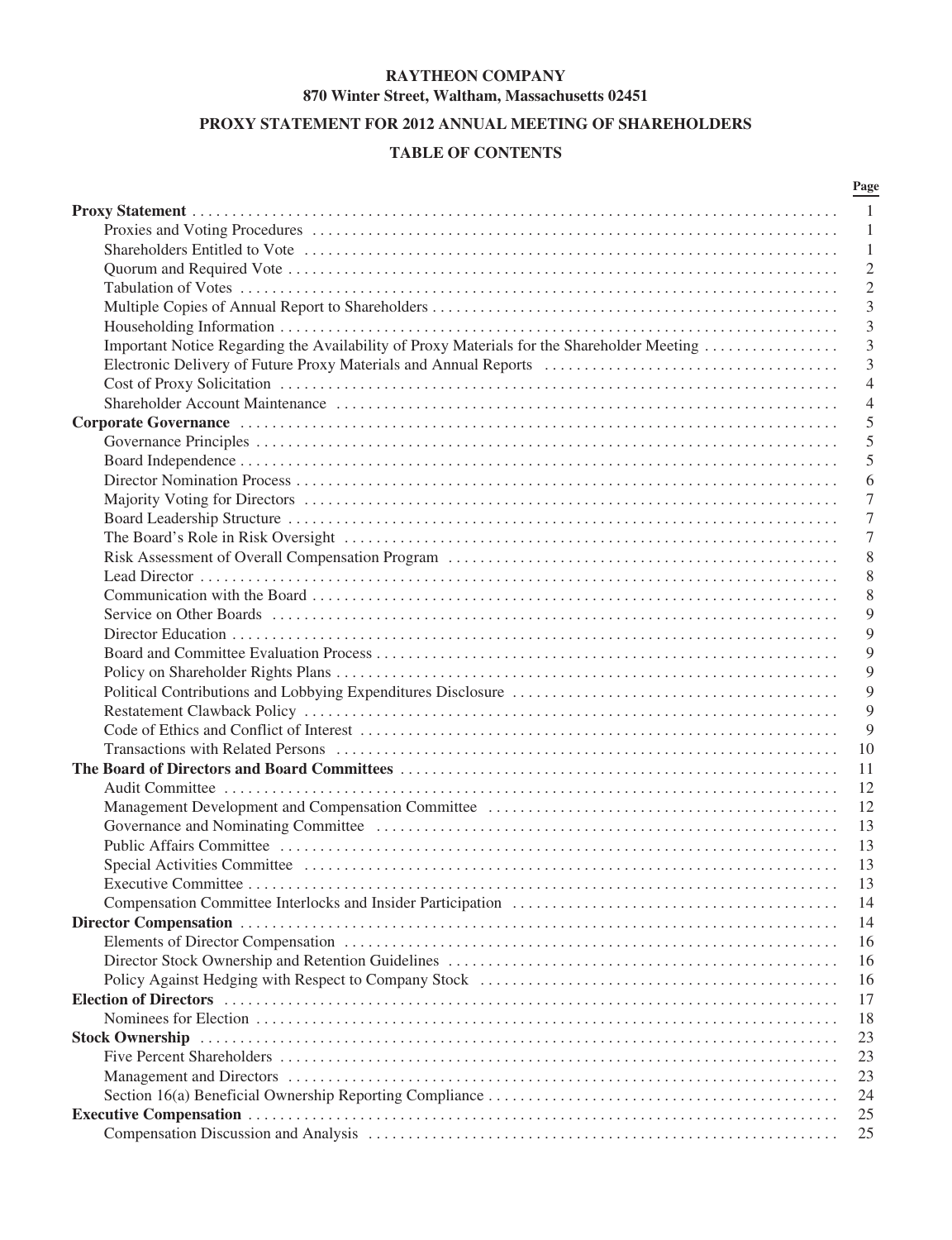| Summary Compensation Table (a) and the context of the context of the context of the context of the context of the context of the context of the context of the context of the context of the context of the context of the con |  |
|--------------------------------------------------------------------------------------------------------------------------------------------------------------------------------------------------------------------------------|--|
|                                                                                                                                                                                                                                |  |
|                                                                                                                                                                                                                                |  |
|                                                                                                                                                                                                                                |  |
|                                                                                                                                                                                                                                |  |
|                                                                                                                                                                                                                                |  |
|                                                                                                                                                                                                                                |  |
|                                                                                                                                                                                                                                |  |
|                                                                                                                                                                                                                                |  |
|                                                                                                                                                                                                                                |  |
|                                                                                                                                                                                                                                |  |
|                                                                                                                                                                                                                                |  |
|                                                                                                                                                                                                                                |  |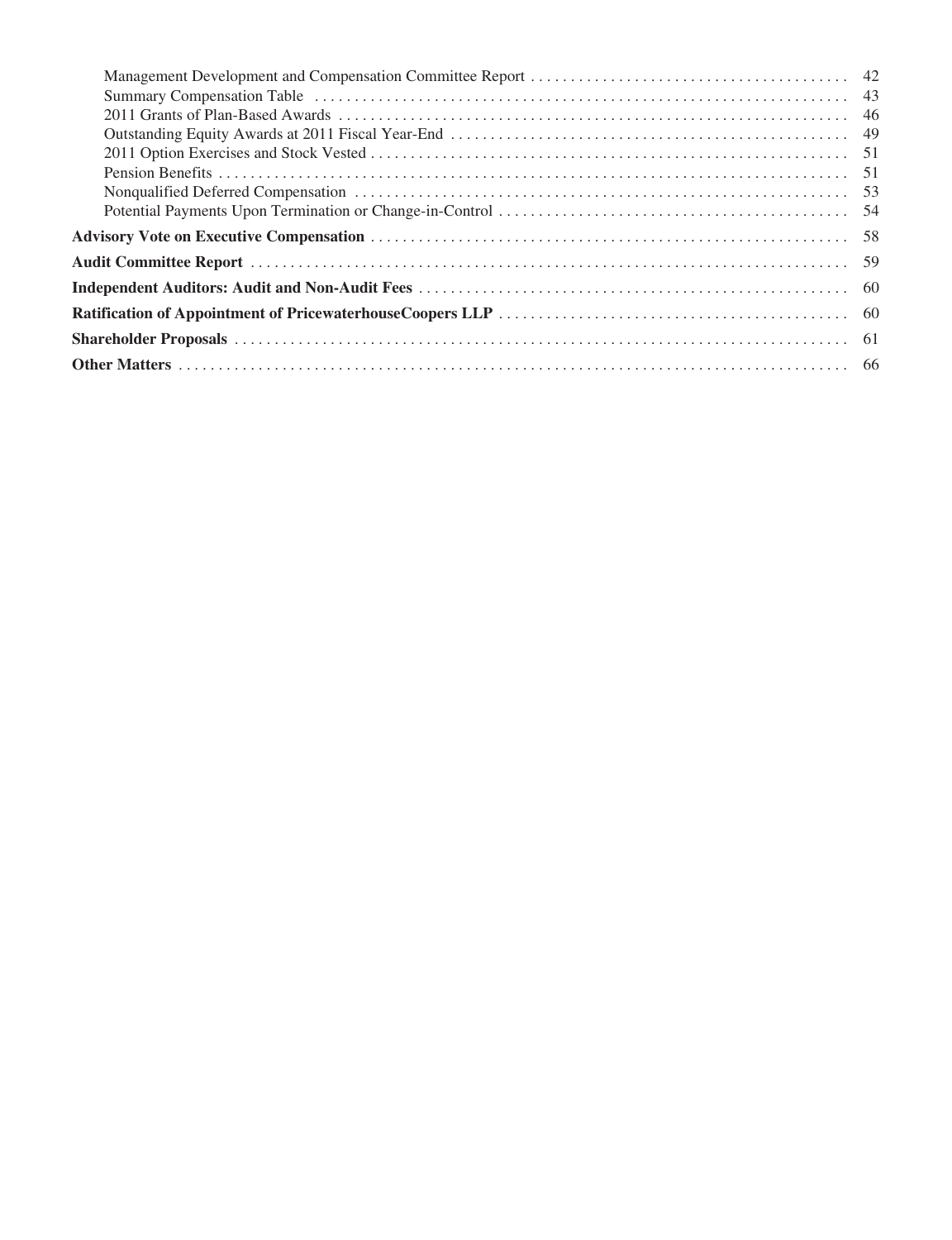# **RAYTHEON COMPANY 870 Winter Street, Waltham, Massachusetts 02451**

## **PROXY STATEMENT FOR 2012 ANNUAL MEETING OF SHAREHOLDERS**

We are providing these proxy materials in connection with the solicitation by the Board of Directors of Raytheon Company (Raytheon or the Company) of proxies to be voted at our 2012 Annual Meeting of Shareholders and at any meeting following adjournment thereof.

You are cordially invited to attend Raytheon's Annual Meeting on Thursday, May 31, 2012 beginning at 11:00 a.m. Eastern Time. Shareholders will be admitted beginning at 10:30 a.m. The meeting will be held at The Ritz-Carlton, Pentagon City, 1250 South Hayes Street, Arlington, Virginia 22202.

We are first mailing this proxy statement and accompanying forms of proxy and voting instructions on or about April 27, 2012 to holders of shares of our common stock as of Monday, April 9, 2012, the record date for the meeting.

If you are a shareholder of record as of the record date for the meeting, you will find an admission ticket attached to the proxy card sent to you. If you plan to attend the meeting in person, please detach the admission ticket from the proxy card and bring it with you to the meeting. For security purposes, to enter the meeting, you will be asked to present a valid picture identification, such as a driver's license or passport, with your admission ticket.

If your shares are held through a broker, bank, trust or other holder of record and you plan to attend the meeting in person, we will admit you only if we are able to verify that you are a Raytheon shareholder as of the record date. You should bring a letter or account statement demonstrating that you are the beneficial owner of our common stock on the record date, along with a valid picture identification to be admitted to the meeting. To vote your shares at the meeting, please see below.

#### **Proxies and Voting Procedures**

Your vote is important. Because many shareholders cannot attend the meeting in person, it is necessary that a large number of shareholders be represented by proxy. Most shareholders have a choice of voting over the Internet, by using a toll-free telephone number, or by completing a proxy card or voting instruction form and mailing it in the envelope provided. Please check your proxy card or the information forwarded by your broker, bank, trust or other holder of record to see which options are available to you. The Internet and telephone voting facilities for shareholders of record will close at 11:59 p.m. Eastern Time on Wednesday, May 30, 2012. The Internet

and telephone voting procedures have been designed to authenticate shareholders, to allow you to vote your shares and to confirm that your instructions have been properly recorded. If your shares are held through a broker, bank, trust or other holder of record and Internet or telephone facilities are made available to you, these facilities may close sooner than facilities for shareholders of record.

You can revoke your proxy at any time before it is exercised by timely delivery of a properly executed, laterdated proxy (including an Internet or telephone vote) or by voting by ballot at the meeting. By providing your voting instructions promptly, you may save the Company the expense of a second mailing and help avoid unnecessary resource consumption.

The method by which you vote will not limit your right to vote at the meeting if you later decide to attend in person. If your shares are held in the name of a broker, bank, trust or other holder of record, you must obtain a proxy, executed in your favor, from the holder of record to be able to vote at the meeting.

All shares entitled to vote and represented by properly executed proxies received prior to the meeting and not revoked will be voted at the meeting in accordance with your instructions. If you sign and return your proxy but do not indicate how your shares should be voted on a matter, the shares represented by your proxy will be voted as the Board of Directors recommends.

#### **Shareholders Entitled to Vote**

Shareholders of our common stock at the close of business on the record date are entitled to notice of and to vote at the meeting. On April 9, 2012, there were 332,923,516 shares of our common stock outstanding.

If you are a participant in our Dividend Reinvestment Plan, shares acquired under the plan may be voted in the same manner as the shares that generated the dividends for reinvestment. Thus, these shares may be voted by following the same procedures as those described above.

If you are a participant in the Raytheon Savings and Investment Plan, your vote will serve as the voting instruction to the trustee of the plan for all shares you own through the plan. If you own shares through this plan and do not provide voting instructions to the trustee, the trustee will vote those shares at the meeting in the same proportion as shares for which instructions were received under the plan.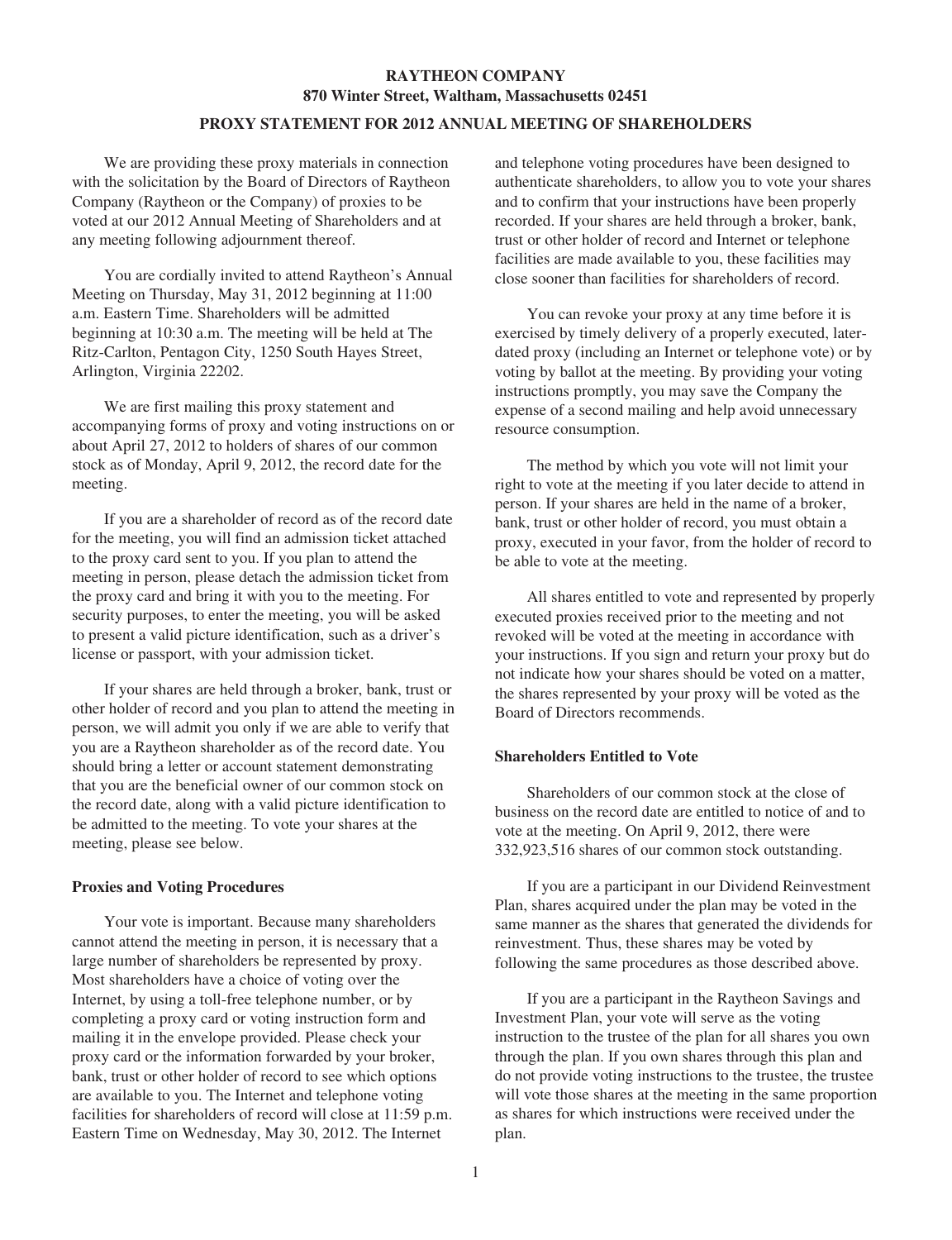## **Quorum and Required Vote**

#### *Quorum*

The presence, in person or by proxy, of the holders of a majority of the shares entitled to vote for the election of directors is necessary to constitute a quorum. Abstentions and "broker non-votes" are counted as present and entitled to vote for purposes of determining a quorum. A broker non-vote occurs when a nominee holding shares for a beneficial owner (i.e., in "street name") does not vote on a particular proposal because the nominee does not have discretionary voting power with respect to that item and has not received instructions from the beneficial owner. We believe that nominees only have discretionary voting power with respect to the ballot item on ratification of auditors described in this proxy statement.

#### *Required Vote – Election of Directors*

In uncontested elections of directors (as is the case for this annual meeting), each nominee must receive a majority of votes cast to be elected. That means that the number of votes cast "for" that nominee must exceed the votes cast "against" that nominee. An abstention does not count as a vote cast. Our Governance Principles require any incumbent nominee who fails to receive such a majority to tender his or her resignation to our Governance and Nominating Committee. For more information, see "Corporate Governance – Majority Voting for Directors" on page 7. A nominee holding shares in street name does not have discretionary voting power with respect to the election of directors and may not vote shares unless the nominee receives voting instructions from the beneficial owner. Accordingly, a broker non-vote is not counted for voting purposes with respect to, and has no effect on, the election of directors.

#### *Required Vote – Advisory Vote on Executive Compensation*

The affirmative vote of the holders of a majority of shares of our common stock, present in person or represented by proxy and entitled to vote, is required for approval with respect to the advisory vote on executive compensation. An abstention is treated as present and entitled to vote and therefore has the effect of a vote against the advisory vote on executive compensation. A nominee holding shares in street name does not have discretionary voting power with respect to this proposal and may not vote shares unless the nominee receives voting instructions from the beneficial owner. Accordingly, a broker non-vote is not counted for voting purposes with respect to, and has no effect on, the advisory vote on executive compensation.

#### *Required Vote – Ratification of Auditors*

The affirmative vote of the holders of a majority of shares of our common stock, present in person or represented by proxy and entitled to vote, is required to ratify the selection of our independent auditors. An abstention is treated as present and entitled to vote and therefore has the effect of a vote against ratification of the independent auditors. Because the New York Stock Exchange (NYSE) considers the ratification of the independent auditors to be routine, a nominee holding shares in street name may vote on this proposal in the absence of instructions from the beneficial owner.

#### *Required Vote – Shareholder Proposals*

The affirmative vote of the holders of a majority of shares of our common stock, present in person or represented by proxy and entitled to vote, is required to approve a shareholder proposal. An abstention is treated as present and entitled to vote on the shareholder proposal and therefore has the effect of a vote against the proposal. A nominee holding shares in street name does not have discretionary voting power with respect to a shareholder proposal and may not vote shares unless the nominee receives voting instructions from the beneficial owner. Accordingly, a broker non-vote is not counted for voting purposes with respect to, and has no effect on, the shareholder proposals.

# *Other Matters*

If any other matters are properly presented for consideration at the meeting, including, among other things, consideration of a motion to adjourn the meeting to another time or place, the persons named in the proxy card will have discretion to vote on those matters according to their best judgment to the same extent as the person signing the proxy would be entitled to vote. At the date of this proxy statement, we do not anticipate that any other matters will be raised at the meeting.

In accordance with our Restated Certificate of Incorporation, as amended, each share of our common stock is entitled to one vote.

## **Tabulation of Votes**

All votes, whether by proxy or ballot, will be tabulated by an independent business entity, which will not disclose your vote except as:

- required by law;
- necessary in connection with a judicial or regulatory action or proceeding;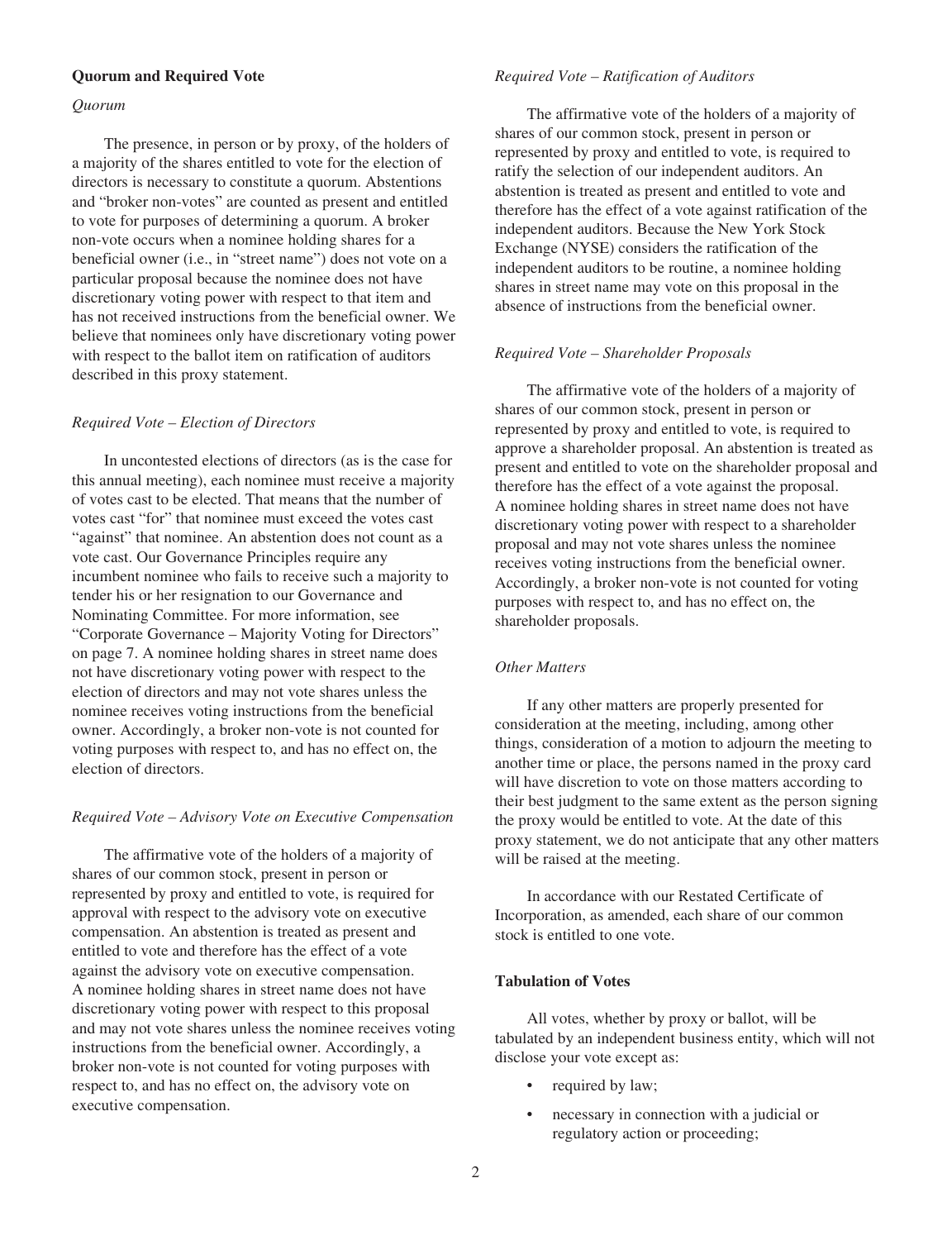- necessary in connection with a contested proxy solicitation; or
- requested or otherwise disclosed by you.

Any comment written on a proxy card will be provided to our Corporate Secretary without disclosing your vote, unless necessary to an understanding of the comment.

### **Multiple Copies of Annual Report to Shareholders**

A copy of our 2011 Annual Report is enclosed. If you received more than one copy of the annual report and wish to reduce the number of reports you receive to save us the cost of producing and mailing the annual report, we will discontinue the mailing of reports on the accounts you select if you follow the instructions regarding electronic access when you vote over the Internet.

At least one account must continue to receive annual reports and proxy statements, unless you elect to view future annual reports and proxy statements over the Internet. Mailing of dividends, dividend reinvestment statements and special notices will not be affected by your election to discontinue duplicate mailings of the annual report and proxy statement.

#### **Householding Information**

We have adopted a procedure approved by the Securities and Exchange Commission (SEC) called "householding." Under this procedure, we are permitted to deliver a single copy of our proxy statement and annual report to shareholders sharing the same address. Householding allows us to reduce our printing and postage costs and reduces the volume of duplicative information received at your household.

For certain holders who share a single address, we are sending only one annual report and proxy statement to that address unless we received instructions to the contrary from any shareholder at that address. If you wish to receive an additional copy of our annual report or proxy statement this year, you may obtain one by calling the Raytheon Investor Relations Information Line toll free at 1-877-786-7070 (Option 1) or by writing to the Corporate Secretary at Raytheon Company, 870 Winter Street, Waltham, Massachusetts 02451. You also may request copies of our annual disclosure documents on our website at www.raytheon.com under the heading "Investor Relations/Request Information." If you are a street name holder and wish to revoke your consent to householding and receive additional copies of our proxy statement and

annual report in future years, you may call Broadridge Investor Communications Services toll-free at 1-800-542-1061 or write to Broadridge Investor Communications Services, Householding Department, 51 Mercedes Way, Edgewood, New York 11717. If you are a shareholder of record and wish to revoke your consent to householding and receive additional copies of our proxy statement and annual report in future years, you may call Raytheon Shareholder Services toll-free at 1-800-360-4519 or write to Raytheon Shareholder Services, c/o American Stock Transfer & Trust Company, 6201 15th Avenue, Brooklyn, New York 11219.

# **Important Notice Regarding the Availability of Proxy Materials for the Shareholder Meeting to Be Held on Thursday, May 31, 2012**

This proxy statement and our 2011 Annual Report are also available on our website at www.raytheon.com/proxy.

# **Electronic Delivery of Future Proxy Materials and Annual Reports**

Most shareholders can elect to view future proxy statements and annual reports, as well as vote their shares of our common stock, over the Internet instead of receiving paper copies in the mail. This will save the Company the cost of producing and mailing these documents and help avoid unnecessary resource consumption.

If you are a shareholder of record, you may choose this option by following the instructions provided when you vote over the Internet. You may also elect to receive annual disclosure documents electronically by following the instructions published on our website at www.raytheon.com/proxy. If you choose to view future proxy statements and annual reports over the Internet, you will receive an e-mail message next year containing the Internet address to access our annual report and proxy statement. Your choice will remain in effect until you cancel your election at www.raytheon.com/proxy. You do not have to elect Internet access each year.

If you hold our common stock through a broker, bank, trust or other holder of record, please refer to the information provided by your broker, bank, trust or other holder of record regarding the availability of electronic delivery. If you hold our common stock through a broker, bank, trust or other holder of record and you have elected electronic access, you will receive information from your broker, bank, trust or other holder of record containing the Internet address for use in accessing our proxy statement and annual report.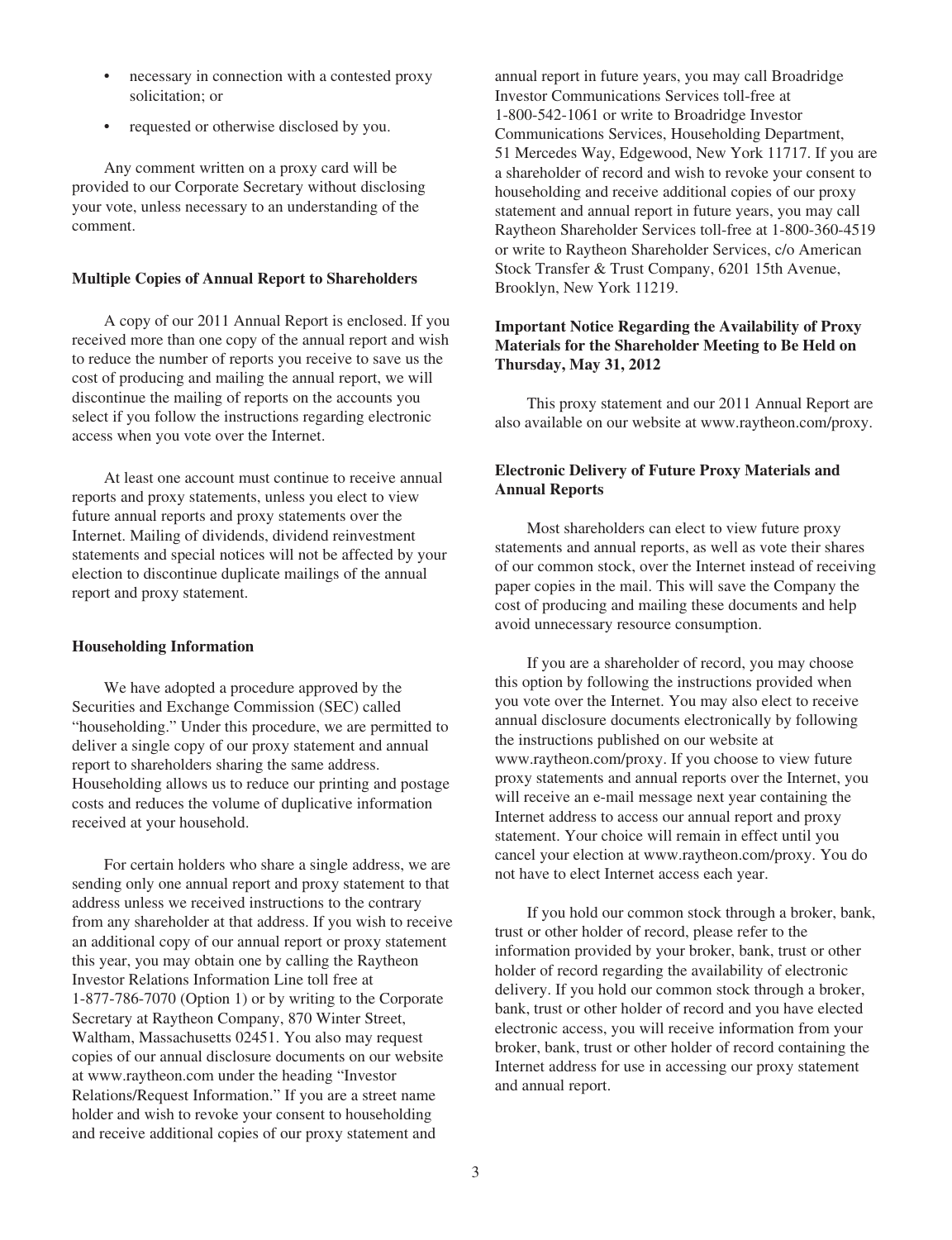### **Cost of Proxy Solicitation**

We will pay the cost of soliciting proxies. Proxies may be solicited on behalf of Raytheon by directors, officers or employees of Raytheon in person or by telephone, facsimile or other electronic means. We have retained D. F. King & Co., Inc. to assist in the distribution and solicitation of proxies. Based on our agreement with DF King, we anticipate paying it fees ranging from approximately \$30,000 up to approximately \$95,000, plus-out-of-pocket expenses, for these services, depending upon the extent of proxy solicitation undertaken.

As required by the SEC and the NYSE, we will also reimburse brokerage firms and other custodians, nominees and fiduciaries for their expenses incurred in sending proxies and proxy materials to beneficial owners of our common stock.

### **Shareholder Account Maintenance**

Our transfer agent is American Stock Transfer & Trust Company (AST). All communications concerning accounts of shareholders of record, including address changes, name changes, inquiries as to requirements to transfer Raytheon stock and similar issues, can be handled by calling Raytheon Shareholder Services toll-free at 1-800-360-4519 or by accessing AST's website at www.amstock.com.

For other Raytheon information, you can visit our website at www.raytheon.com. We make our website content available for information purposes only. It should not be relied upon for investment purposes, nor is it incorporated by reference into this proxy statement.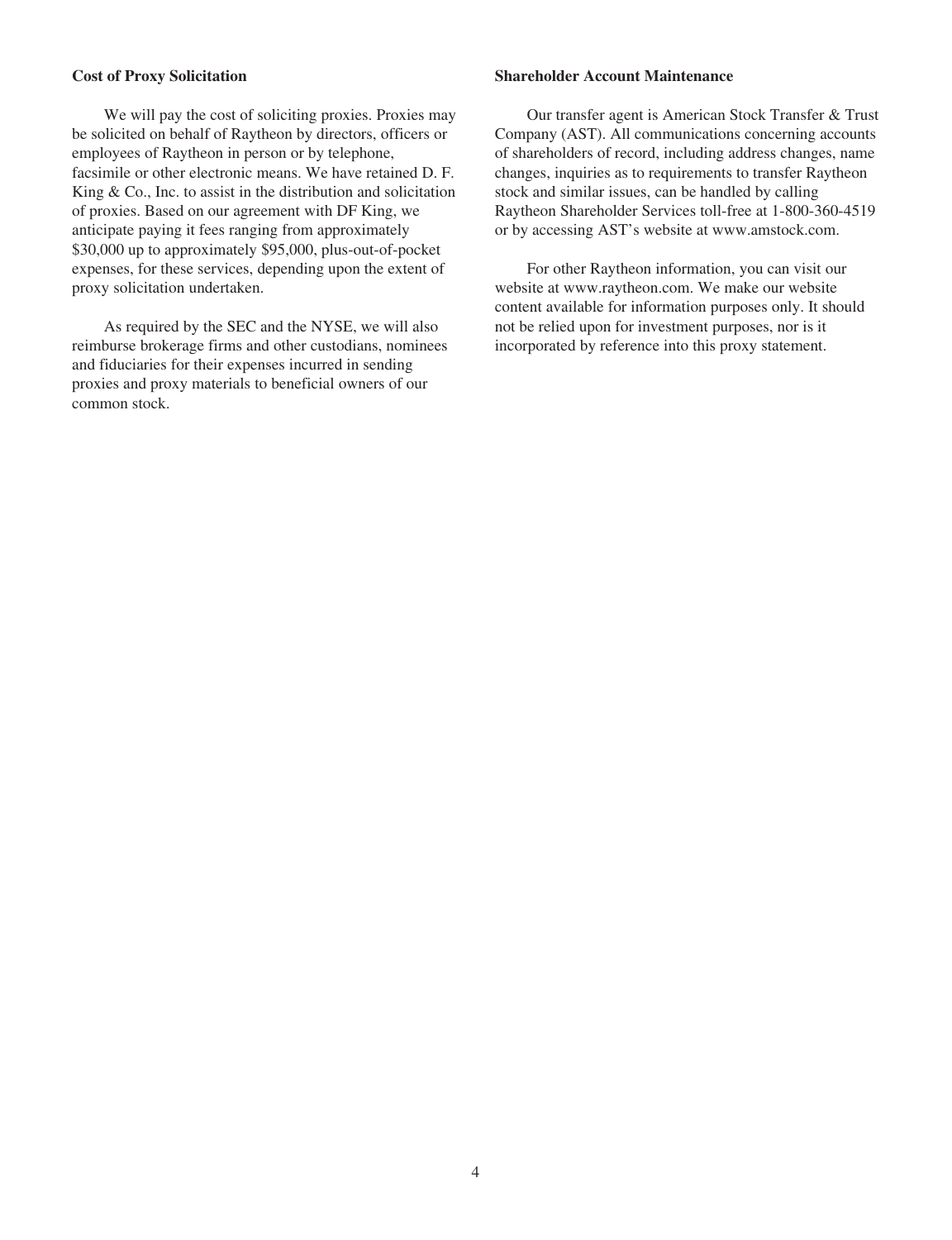# **CORPORATE GOVERNANCE**

The Board of Directors (the Board) is committed to being a leader in corporate governance. The Board believes that good governance enhances shareholder value and goes beyond simply complying with applicable requirements. It means adhering to the highest standards of ethics and integrity. To that end, the Board has adopted a number of policies and processes to ensure effective governance. Our key governance documents are described below and are available on our website at www.raytheon.com.

### **Governance Principles**

Our Governance Principles provide the framework for the oversight of our business and operations. The Governance Principles address, among other things, the following:

- A substantial majority of the Board should be independent directors. In addition, the Audit, Management Development and Compensation, and Governance and Nominating Committees must consist entirely of independent directors.
- The non-management directors designate a Lead Director with the role and responsibilities set forth in the Governance Principles. More information regarding the Lead Director's role and responsibilities may be found on page 8 under the heading "Lead Director."
- The limit on the number of public company boards (including Raytheon) on which a director may serve is five, or three in the case of a director who is a chief executive officer of a public company.
- The Board regularly reviews our long-term strategic and business plans.
- A director must retire at the expiration of his or her term following attaining age 74.
- The Board has established a process, led and implemented by the Management Development and Compensation Committee, through which the performance of the CEO is evaluated annually by the independent directors.
- The CEO provides a periodic report on succession planning and management development to the Management Development and Compensation Committee and the Board.
- The Board oversees the review of various risks potentially affecting the Company. Management may address such risks with the full Board directly or with an appropriate Board committee in

accordance with the responsibilities of such committee under its charter.

- The Board is subject to the Company's Code of Business Ethics and Conduct and Conflict of Interest policies, and engages in periodic reviews of the Company's ethics program.
- A Restatement Clawback Policy gives the Board the right to recover any incentive payments and stock awards made on or after January 1, 2009 to any elected officer to the extent that such payments or awards were inflated due to erroneous financial statements substantially caused by the executive's knowing or intentionally fraudulent or illegal conduct.
- The Board has adopted stock ownership guidelines applicable to officers and directors. In 2011, the Board revised the stock ownership guidelines applicable to non-employee directors to provide that each director is expected to own shares of Raytheon stock with a market value of at least four times the cash component of the director's annual retainer for service on the Board.

The Governance Principles are available on our website at www.raytheon.com under the heading "Investor Relations/Corporate Governance/Governance Principles" and are also available in print to any shareholder who requests them by writing to Raytheon Company, Investor Relations, 870 Winter Street, Waltham, Massachusetts 02451 or by emailing invest@raytheon.com.

## **Board Independence**

The Governance Principles also include criteria adopted by the Board to assist it in making determinations regarding the independence of its members. The criteria are consistent with the NYSE listing standards regarding director independence. To be considered independent, the Board must determine that a director does not have a material relationship, directly or indirectly, with Raytheon. A director will not be considered independent if he or she is a current partner or employee of an internal or external auditor of Raytheon, or if his or her immediate family member is a current partner of an internal or external auditor of Raytheon, or if he or she, or an immediate family member, has been within the last three years:

- an executive officer of Raytheon;
- a partner or employee of an internal or external auditor of Raytheon who personally worked on a Raytheon audit;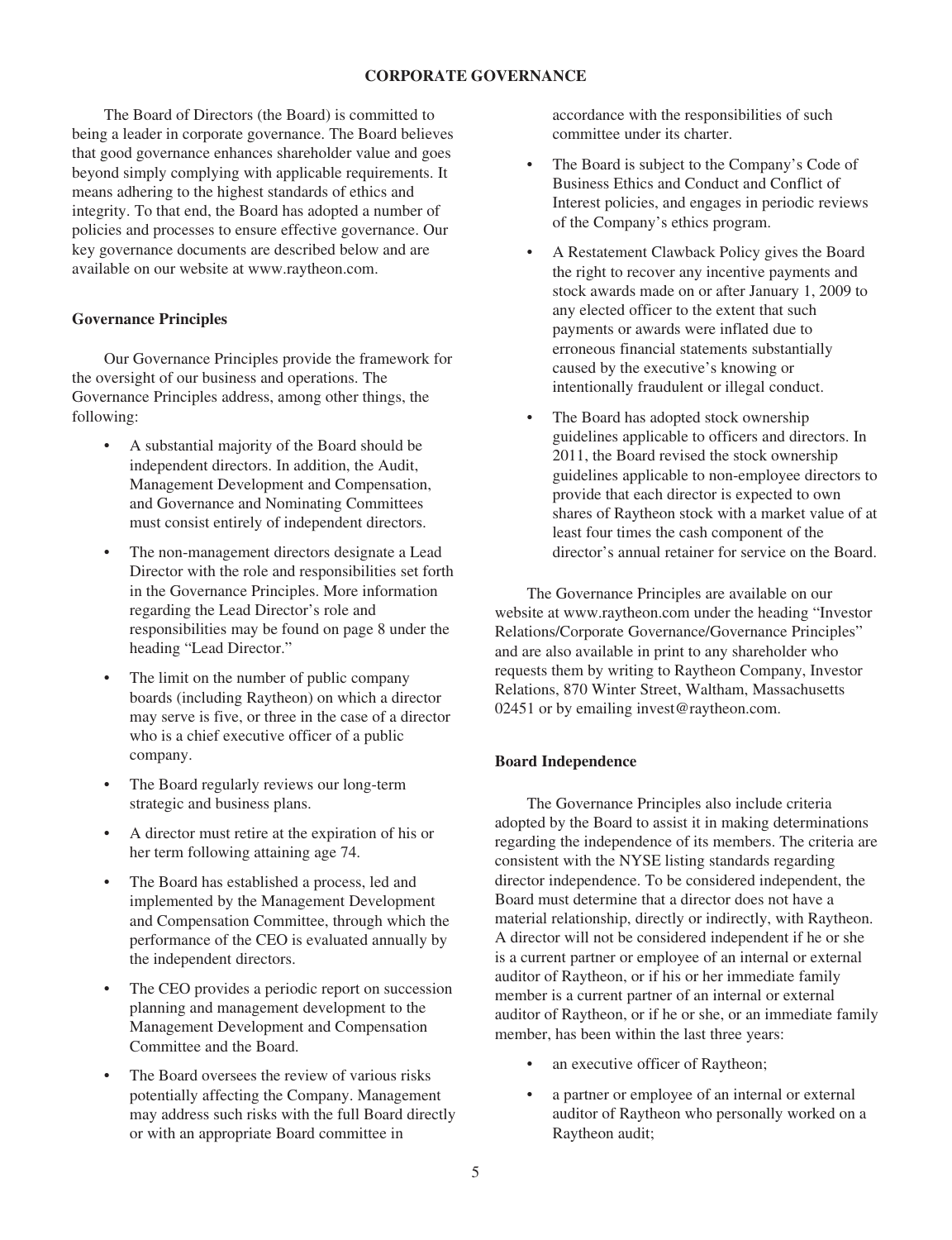- an executive officer of a public company that has an executive officer of Raytheon on its compensation committee;
- a paid advisor or consultant to Raytheon receiving in excess of \$120,000 per year in direct compensation from Raytheon (other than fees for service as a director); or
- an employee (or in the case of an immediate family member, an executive officer) of a company that does business with Raytheon and the annual payments to or from Raytheon exceeded the greater of \$1 million or 2% of the other company's annual gross revenues.

A director will also not be considered independent if he or she, or an immediate family member, has been an executive officer of a tax-exempt entity that receives contributions in any fiscal year from Raytheon exceeding the greater of \$1 million or 2% of the entity's gross revenues.

The Board has considered the independence of its members in light of its independence criteria, and has reviewed Raytheon's relationships with organizations with which our directors are affiliated. In this regard, the Board considered that the Massachusetts Institute of Technology (MIT), where Mr. Deutch is a professor, provides services to, and receives services from, Raytheon. Mr. Deutch does not participate in any of the arrangements between Raytheon and MIT, and the amounts paid to, and received from, MIT were well below the relevant thresholds referenced above.

The Board also considered that Ms. Stuntz's son and his spouse are employees of Deloitte LLP (Deloitte), which performs various non-audit related services for the Company and receives certain training services from the Company. Ms. Stuntz's son and his spouse are in the early stages of their careers, neither participates in any of the arrangements between Raytheon and Deloitte, and neither of them is an officer or partner of the firm. The Company played no role in the hiring of Ms. Stuntz's son or his spouse by Deloitte (which, based upon publicly available information, employed 182,000 people as of September 2011). The amounts paid to, and received from, Deloitte represent a very small fraction of one-percent of Deloitte's annual revenues. The Board strongly believes that Ms. Stuntz's independence is not affected by these relationships and that she is fully compliant with applicable NYSE independence standards, the Company's Governance Principles and SEC rules governing Audit Committee independence. In the remote event that any decision relating to Deloitte comes before the Board, the Audit Committee or the Governance and Nominating Committee, Ms. Stuntz would recuse herself.

Although none of our directors or their spouses is an executive officer of a not-for-profit organization, the Board reviewed charitable contributions to not-for-profit organizations with which our directors or their spouses are affiliated. None of the contributions approached the thresholds set forth in our independence criteria.

The Board has determined that Messrs. Cartwright, Clark, Deutch, Hadley, Poses, Ruettgers, Skates and Spivey and Ms. Stuntz do not directly or indirectly have a material relationship with the Company, nor do they directly or indirectly have a material interest in any transaction involving the Company, and each of them satisfies the independence criteria set forth in the Governance Principles.

### **Director Nomination Process**

The Governance and Nominating Committee's frame of reference for considering director candidates is set forth in the Board Selection section of the Governance Principles, which identifies diversity of experience, expertise and business judgment as key objectives. The Governance Principles also provide that the Committee, in consultation with the Board, will be guided by a number of other criteria, including that each director candidate should be chosen without regard to gender, race, religion, age, sexual orientation or national origin. The Committee considers the effectiveness of the framework established in the Governance Principles periodically when considering the attributes and experience that might be most valuable in a new Board member. The Committee seeks to have a balanced, engaged and collegial board whose members possess the skills and background necessary to ensure that shareholder value is maximized in a manner consistent with all legal requirements and the highest ethical standards.

The Committee reviews each candidate's qualifications in accordance with the director qualification criteria contained in our Governance Principles and determines whether the candidate should be nominated for election to the Board. There is no difference in the way in which the Committee evaluates nominees for director positions based on the source of the nomination. From time to time, the Committee may engage a third party for a fee to assist it in identifying potential director candidates.

Shareholders wishing to nominate a director candidate may do so by sending the candidate's name, biographical information and qualifications to the Chair of the Governance and Nominating Committee, in care of the Corporate Secretary, Raytheon Company, 870 Winter Street, Waltham, Massachusetts 02451. All director nominations should be made in accordance with the provisions set forth in our By-Laws, which are published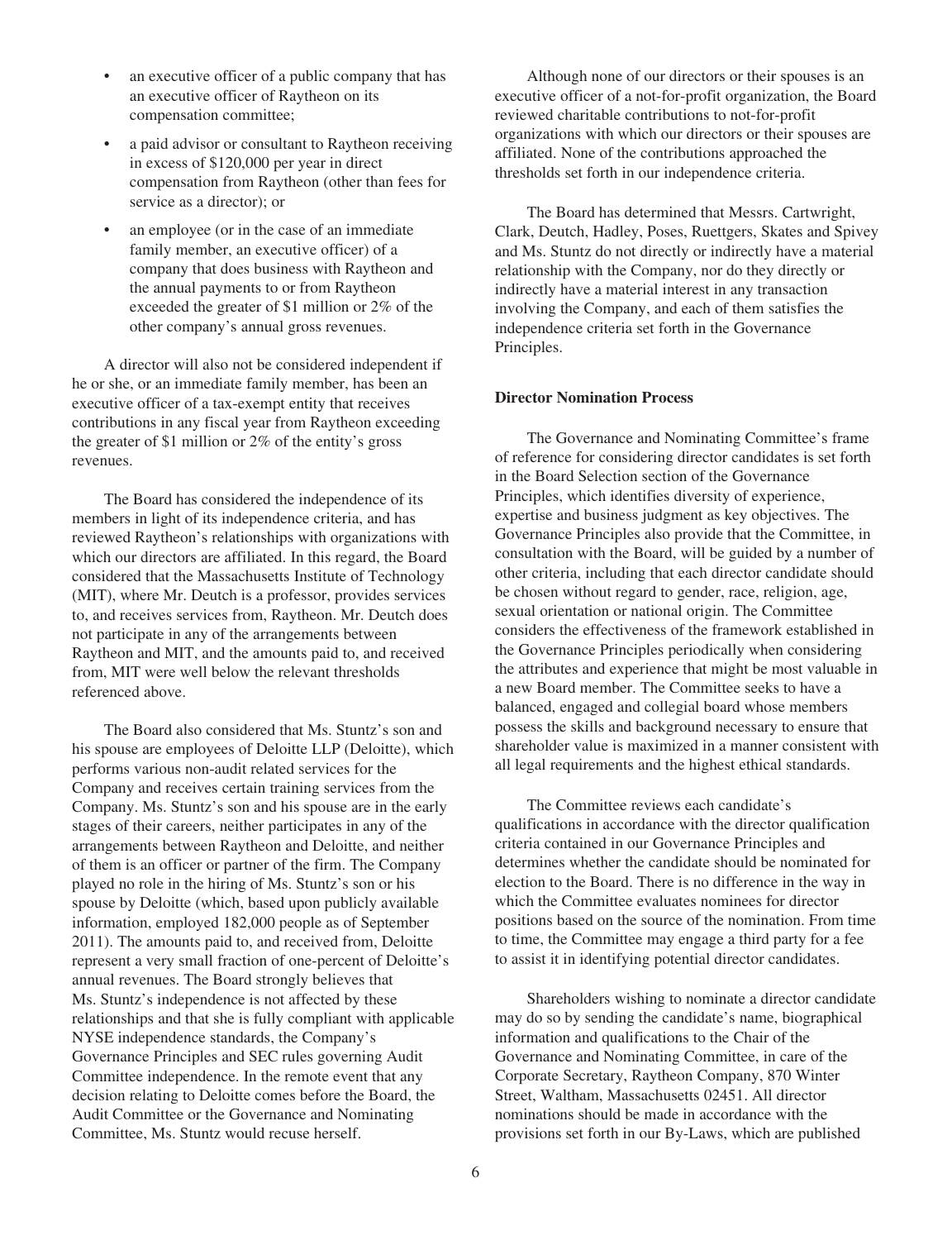on our website at www.raytheon.com under the heading "Investor Relations/Corporate Governance." You also may obtain a copy of our By-Laws by writing to the Corporate Secretary at the address set forth above.

Under our By-Laws, nominations for director may be made only by the Board or a Board committee, or by a shareholder entitled to vote who complies with the advance notice provision in our By-Laws. For our 2013 Annual Meeting of Shareholders, we must receive this notice between January 31, 2013 and March 2, 2013. However, in no event are we obligated to include any such nomination in our proxy materials.

### **Majority Voting for Directors**

Our By-Laws contain a majority of votes cast standard for uncontested elections of directors. Under the majority of votes cast standard, a director nominee is elected if the number of votes cast "for" the nominee exceeds the number of votes cast "against" the nominee. In contested elections (that is, those in which the number of nominees exceeds the number of directors to be elected), the voting standard is a plurality of votes cast.

Our Governance Principles also provide that any incumbent director in an uncontested election who fails to receive the requisite majority of votes cast "for" his or her election will tender his or her resignation to the Governance and Nominating Committee. The Governance and Nominating Committee will make a recommendation to the Board as to whether to accept or reject the director's resignation. The Board will act on the resignation and publicly disclose its decision and the rationale behind it within 90 days from the date of the certification of results. The director whose resignation is under consideration will abstain from participating in both the Governance and Nominating Committee's recommendation and the Board's decision with respect to the resignation. If a resignation is not accepted by the Board, the director may continue to serve.

The Board also maintains the following policies and processes, which it believes represent best practices with respect to the election of directors:

- the annual election of all directors:
- a policy that a substantial majority of the Board shall be independent;
- a rigorous nomination process conducted by the independent Governance and Nominating Committee; and
- disclosure of a process through which shareholders may nominate director candidates.

The Board believes that the foregoing policies and practices help ensure the integrity of the election process by providing shareholders with a meaningful voice in director elections, thereby increasing the Board's accountability to shareholders.

#### **Board Leadership Structure**

The Board believes that the most effective leadership structure for the Company at this time is one with a combined Chairman and CEO, coupled with an independent Lead Director. Having the CEO serve as Chairman has a number of benefits. It promotes a cohesive vision and strategy for the Company and strong execution ability. It helps to assure clear and direct communication to the Board of any key enterprise risks. The Company has found that having a combined Chairman and CEO is particularly advantageous with respect to our growing international business with foreign government customers who value unified leadership and a single ultimate executive decision maker. Finally, it facilitates the Company's ability to respond nimbly to changing business needs and customer objectives. When taken together with the robust role established for the Lead Director, the Board believes that the structure is currently optimal for the Company.

The Board has created the position of Lead Director to strengthen independent Board oversight in accordance with Raytheon's contemporary governance practices. The Lead Director must qualify as "independent" under our Governance Principles, which comply with NYSE listing standards. The Lead Director is empowered with broad leadership authority and responsibilities, including working with the Chairman to develop and approve Board agendas, advising on the quality, quantity and timeliness of information provided by management to the Board, and acting as a liaison between the independent directors and the Chairman. The Lead Director also chairs executive sessions of the independent directors not attended by management in conjunction with each regularly scheduled Board meeting. The Lead Director's role is described in greater detail below.

#### **The Board's Role in Risk Oversight**

The Board oversees various risks potentially affecting the Company, both directly and indirectly, through its committees. The Company has in place an enterprise risk management (ERM) process that, among other things, is designed to identify risks across the Company with input from each business unit and function. Under the ERM process, various business risks are identified, assessed and prioritized. The top risks to the Company, and any mitigation plans associated with those risks, are reported to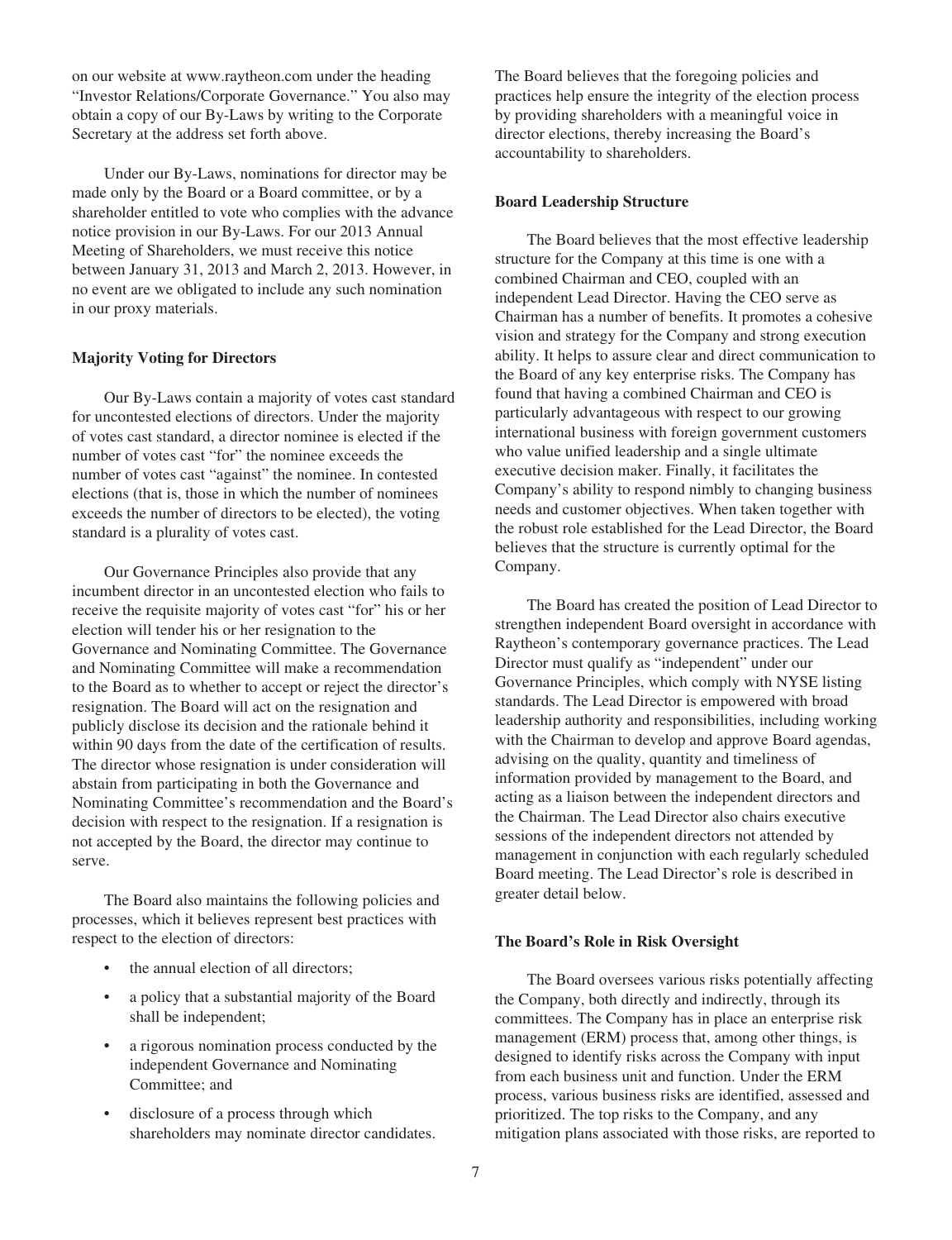the Board. The ERM process is reviewed with the Board from time to time and is the subject of periodic review by the Audit Committee of the Board. The Company also manages risk through numerous controls and processes embedded in its operations. Such controls and processes also are reviewed from time to time with the Board and/or the relevant Board committees as noted below.

Risk considerations also are raised in the context of a range of matters that are reported by management to the Board or one of the Board's committees for review. For example, elements of risk are discussed by the full Board in presentations concerning company-wide and business unit annual operating plans, merger and acquisition opportunities, market environment updates, international business activities and other strategic discussions. Elements of risk related to financial reporting, internal audit, auditor independence and related areas of law and regulation are reviewed by the Audit Committee. Elements of risk related to various aspects of U.S. and international regulatory compliance, social responsibility, environmental matters, export/import controls and crisis management are reviewed by the Public Affairs Committee. Elements of risk related to compensation policies and practices and talent management are reviewed by the Management Development and Compensation Committee (MDCC), as further discussed below. Elements of risk applicable to classified business are reviewed by the Special Activities Committee. Similarly, elements of risk related to governance issues are reviewed by the Governance and Nominating Committee.

#### **Risk Assessment of Overall Compensation Program**

The MDCC has reviewed with management the design and operation of our incentive compensation arrangements for all employees, including executive officers, for the purpose of determining whether such programs might encourage inappropriate risk-taking that would be reasonably likely to have a material adverse effect on the Company. Management compiled an inventory of all incentive compensation arrangements applicable to the Company's employees at all levels which it then reviewed with the MDCC. The MDCC considered the performance objectives and target levels used in connection with these incentive awards and also the features of the Company's compensation program that are designed to mitigate compensation-related risk, such as those described on page 30 under the caption "Management of Compensation-Related Risk." The MDCC concluded that the Company's compensation plans, programs and policies, considered as a whole, including applicable risk-mitigation features, are not reasonably likely to have a material adverse effect on the Company.

### **Lead Director**

The Board has created the position of independent Lead Director. The Board believes that a Lead Director is an integral part of a Board structure that promotes strong, independent oversight of Raytheon's management and affairs. The Lead Director must be independent as determined by the Board in accordance with the criteria included in our Governance Principles, which are summarized above. The Lead Director's duties include working with the Chairman to develop and approve Board agendas, developing and approving meeting schedules with the Chairman to ensure there is sufficient time for discussion of agenda topics, advising the Chairman as to the quality, quantity and timeliness of the information sent to the Board by management, developing agendas for and chairing executive sessions of the Board (in which the non-management directors meet without management), acting as a liaison between the Chairman and the independent directors and performing such other duties as the Board may determine from time to time. The designation of a Lead Director is not intended to inhibit communication among the directors or between any of them and the Chairman. Annually, the Board reviews the role and function of the Lead Director.

The position of Lead Director is currently held by Michael C. Ruettgers, former Chairman and CEO of EMC Corporation. Mr. Ruettgers was first elected Lead Director by the Board in 2006.

#### **Communication with the Board**

Shareholders may communicate with our Board through our Lead Director in writing, care of the Corporate Secretary, Raytheon Company, 870 Winter Street, Waltham, Massachusetts 02451. Shareholders also may contact the Lead Director electronically by submitting comments on our website at www.raytheon.com in the section entitled, "Contact the Board," under the heading "Investor Relations/Corporate Governance/Contact the Company." Communications will be referred to the Lead Director and tracked by the Office of the General Counsel.

Anyone who has a concern regarding our accounting, internal controls over financial reporting or auditing matters may communicate that concern to the Audit Committee. You may contact the Audit Committee by writing to Raytheon Audit Committee, Raytheon Company, 870 Winter Street, Waltham, Massachusetts 02451. Interested parties may also contact the Audit Committee electronically by submitting comments on our website at www.raytheon.com in the section entitled, "Contact the Audit Committee Regarding Accounting, Internal Controls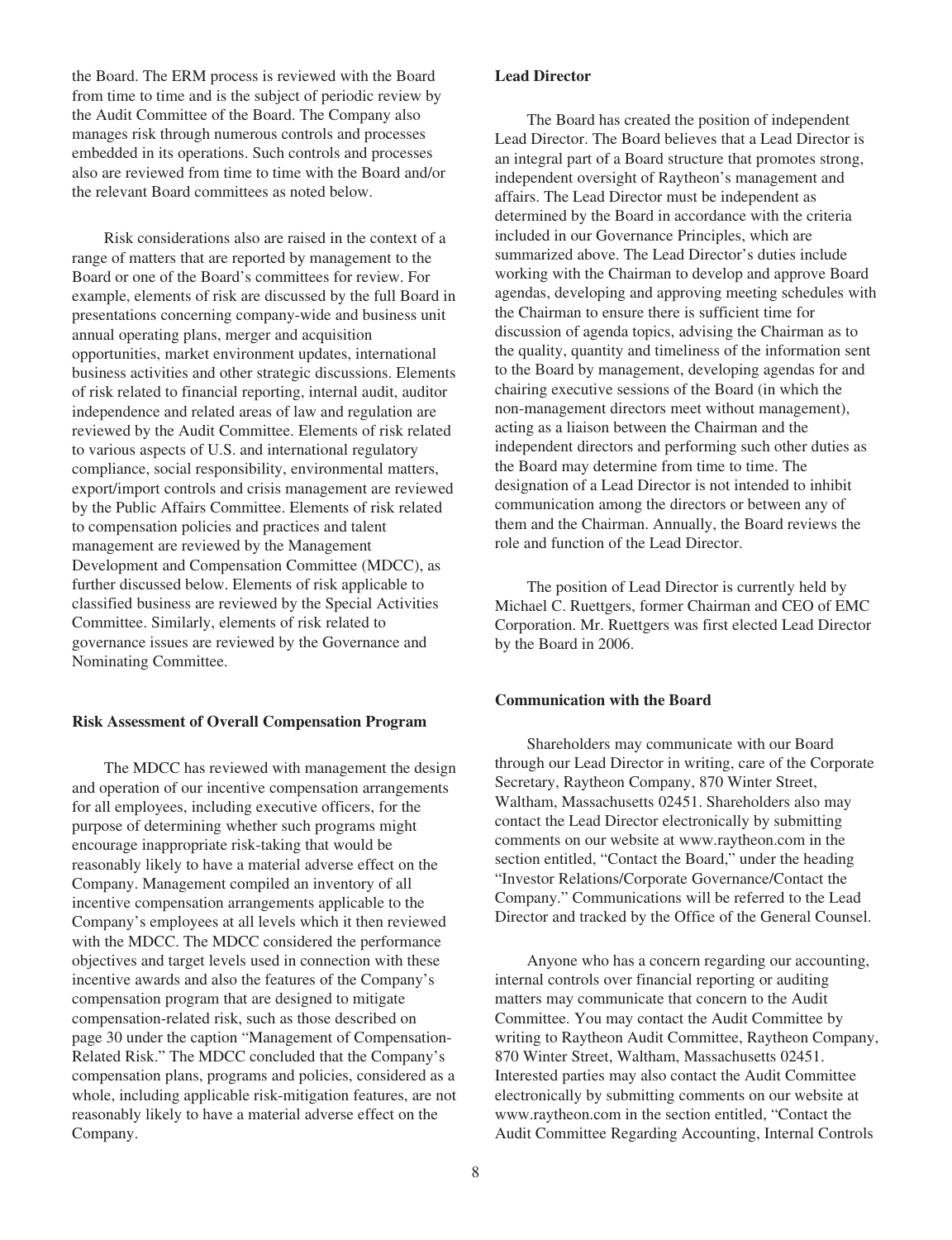or Auditing Matters," under the heading, "Investor Relations/Corporate Governance/Contact the Company." Communications will be referred to the Audit Committee and will be tracked and investigated in the ordinary course by our Ethics Office with the assistance of the Office of the General Counsel unless otherwise instructed by the Audit Committee.

### **Service on Other Boards**

Our Governance Principles limit the number of public company boards (including Raytheon) on which a director may serve to five, or three in the case of a director who currently serves as a CEO of a public company. This latter limitation applies to the Company's Chairman and CEO. The Governance Principles provide that a director who is considering joining the board of another public company must notify the Chairman of the Board and the Chair of the Governance and Nominating Committee regarding the proposed board service and shall not accept the position until advised by the Chairman of the Board that service on the other board would not conflict with a Raytheon policy or service on the Raytheon Board.

#### **Director Education**

Our director education program consists of visits to Raytheon facilities, education regarding our Code of Business Ethics and Conduct and other policies and practices relevant to our business and operations. In addition, we sponsor in-house educational programs for the Board and provide updates on relevant topics of interest to the Board. We also encourage directors to attend accredited director education programs and institutes sponsored by various educational institutions.

#### **Board and Committee Evaluation Process**

The Governance and Nominating Committee leads an annual assessment of the Board's performance and of its contribution as a whole. In addition, each of the Audit Committee, Governance and Nominating Committee, Management Development and Compensation Committee and Public Affairs Committee of the Board annually reviews its performance. Many of the changes to the Governance Principles, committee charters and Board governance practices in general have resulted from the annual evaluation process. The Board views the annual self-assessment review as an integral part of its commitment to achieving high levels of Board and committee performance.

#### **Policy on Shareholder Rights Plans**

We do not have a shareholder rights plan. The Board will obtain shareholder approval prior to adopting a

shareholder rights plan unless the Board, in the exercise of its fiduciary duties, determines that, under the circumstances then existing, it would be in the best interests of Raytheon and our shareholders to adopt a rights plan without prior shareholder approval. If a rights plan is adopted by the Board without prior shareholder approval, the plan must provide that it will expire within one year of adoption unless ratified by shareholders.

### **Political Contributions and Lobbying Expenditures Disclosure**

We disclose on our website a description of our oversight process for political contributions and a summary of direct corporate contributions, including those to state and local parties and candidates, and organizations operated in accordance with Section 527 of the U.S. Internal Revenue Code. We recently expanded this disclosure to include information on lobbying activities at the federal and state level. This disclosure is available on our website at www.raytheon.com under the heading "Investor Relations/Corporate Governance/Political Contributions and Lobbying Expenditures."

#### **Restatement Clawback Policy**

Our Governance Principles contain a Restatement Clawback Policy which gives the Board the right to recover Results-Based Incentive Plan payments, Long-Term Performance Plan awards and restricted stock awards made on or after January 1, 2009 to any elected officer, to the extent that such payments or awards were inflated due to erroneous financial statements substantially caused by the executive's knowing or intentionally fraudulent or illegal conduct. The policy is designed to maximize the likelihood that the Company will be successful if it seeks to recover the portion of an executive's incentive compensation attributable to inflated financial results caused by the executive's malfeasance.

#### **Code of Ethics and Conflict of Interest**

We have adopted a Code of Business Ethics and Conduct and Conflict of Interest policies which apply to all officers, directors, employees and representatives. The Code of Business Ethics and Conduct and the Conflict of Interest policies are the foundation of our ethics and compliance program and cover a wide range of areas. Many of our policies are summarized in the Code of Business Ethics and Conduct, including our policies regarding conflict of interest, insider trading, discrimination and harassment, confidentiality and compliance with laws and regulations applicable to the conduct of our business. All officers, directors, employees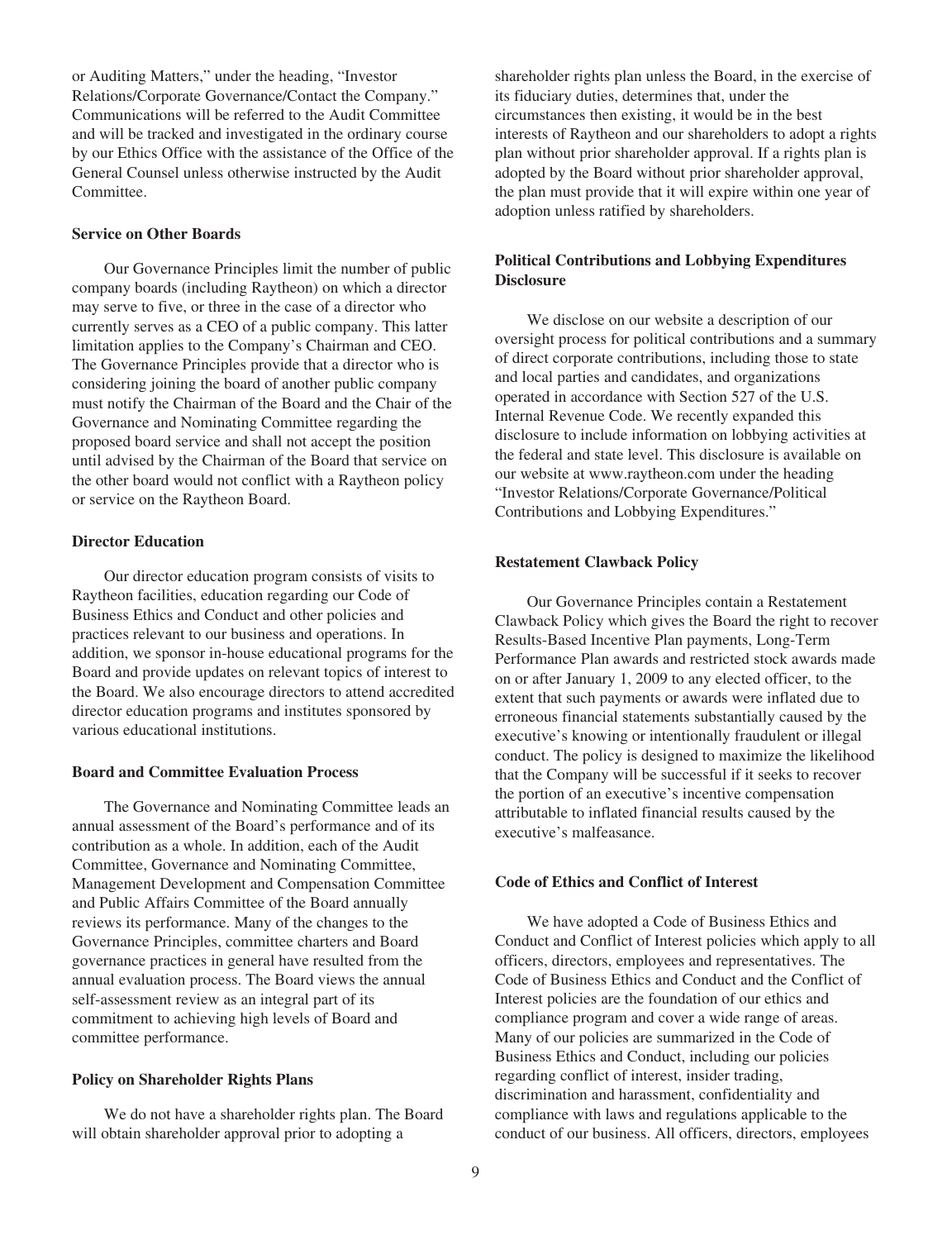and representatives are required to comply with the Code of Business Ethics and Conduct and are subject to disciplinary action, including termination, for violations. We provide ethics education for directors, officers and employees. The Code of Business Ethics and Conduct is published on our website at www.raytheon.com under the heading "Investor Relations/Corporate Governance/Code of Conduct" and is also available in print to any shareholder who requests it by writing to Raytheon Company, Investor Relations, 870 Winter Street, Waltham, Massachusetts 02451 or by emailing invest@raytheon.com. Any amendments to the Code of Business Ethics and Conduct or the grant of a waiver from a provision of the Code of Business Ethics and Conduct requiring disclosure under applicable SEC rules will be disclosed on our website.

Under our Conflict of Interest policy, directors, officers and employees are expected to bring to the attention of the Senior Vice President, General Counsel and Secretary or the Vice President – Business Ethics and Compliance any actual or potential conflict of interest. Anyone may report matters of concern to Raytheon's Ethics Office through our anonymous, confidential toll-free EthicsLine at 1-800-423-0210, by writing to the Ethics Office, Raytheon Company, 235 Wyman Street, Waltham, Massachusetts 02451, or by submitting comments on our website at www.raytheon.com in the section entitled, "Contact the Ethics Office," under the heading "Investor Relations/Corporate Governance/Contact the Company."

#### **Transactions with Related Persons**

Our Board has adopted a written Related Party Transactions Policy. Related party transactions include all transactions and relationships involving amounts in excess of \$120,000 between (a) the Company (including subsidiaries) and (b) any director, executive officer or  $5\%$ shareholder, including immediate family members and certain entities in which they have a significant interest.

Under the policy, the General Counsel (or the CEO, in the case of a matter involving the General Counsel) provides information regarding any related party transaction or relationship to the Governance and Nominating Committee based on information solicited by the General Counsel (or the CEO, in the case of a matter involving the General Counsel). The Governance and Nominating Committee reviews the material facts of all related party transactions and determines whether to approve, disapprove or ratify the transaction or relationship involved. Certain transactions and relationships have been pre-approved by the Governance and Nominating Committee for purposes of the policy, including (a) executive officer compensation approved by the Board, (b) director compensation, (c) certain relatively small transactions between the Company and other companies, (d) certain charitable contributions made by the Company and (e) matters considered by the Board in its director independence determinations.

In a Schedule 13G filing made with the SEC, BlackRock, Inc., including its subsidiaries, (BlackRock) reported beneficial ownership of 7.15% of our outstanding common stock as of December 31, 2011. Under previously established business relationships, BlackRock has provided investment management services for the benefit of certain Raytheon benefit plans. For providing such investment management services, BlackRock received fees of \$9.2 million in 2011, as well as additional amounts from participants in connection with two 401(k) plan investment options. In accordance with the Related Party Transactions Policy referenced above, the Governance and Nominating Committee has reviewed these relationships. The Committee ratified these relationships on the basis that BlackRock's ownership of Raytheon stock plays no role in the business relationship between the two companies and that the engagement of BlackRock has been on terms no more favorable to it than terms that would be available to unaffiliated third parties under the same or similar circumstances.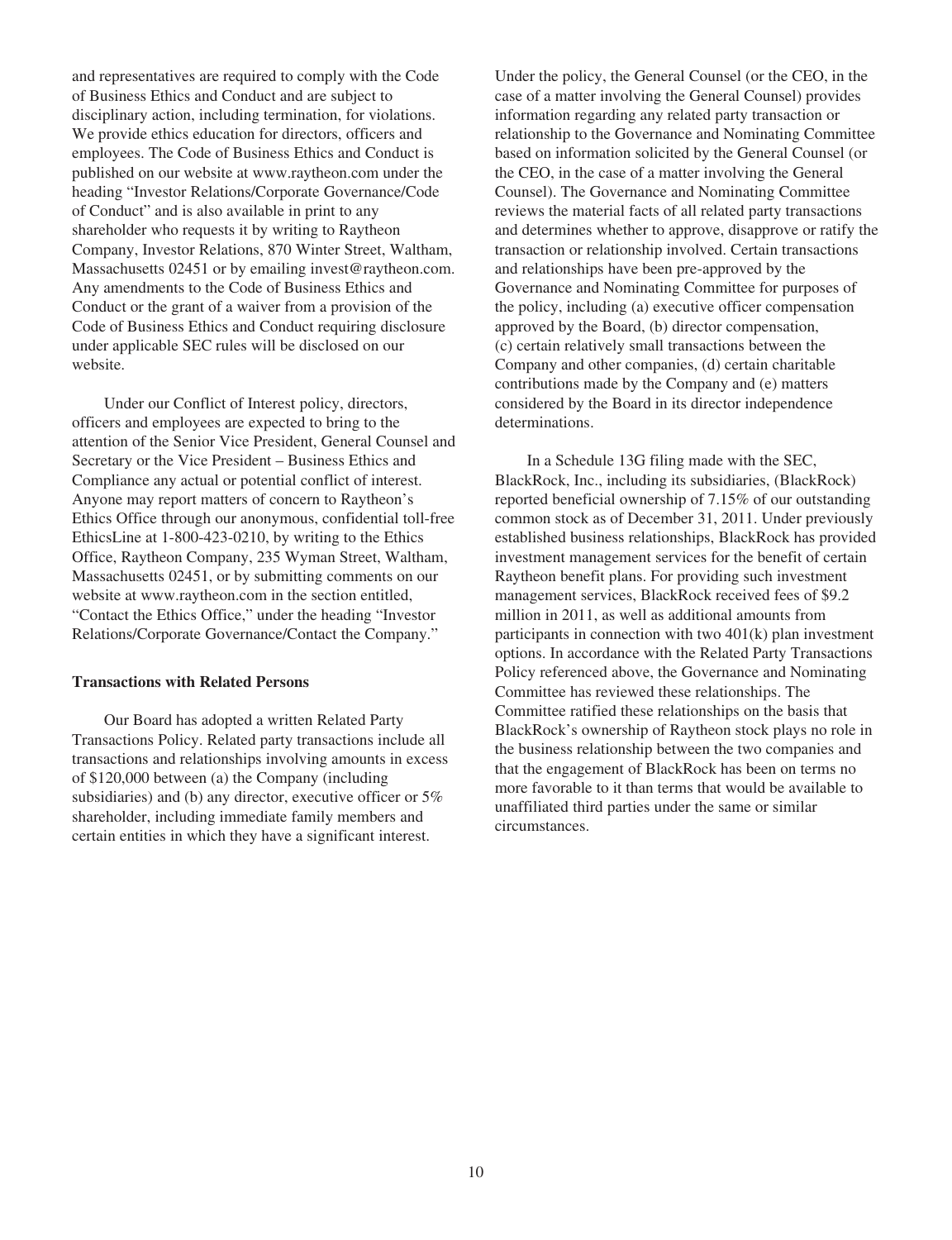## **THE BOARD OF DIRECTORS AND BOARD COMMITTEES**

Our business, property and affairs are managed under the direction of the Board. Directors are kept informed of our business through discussions with the Lead Director, the Chairman and other officers, by reviewing materials provided to them and by participating in meetings of the Board and its committees. The Board has a separately designated Audit Committee established in accordance with the Securities Exchange Act of 1934, as well as a standing Governance and Nominating Committee, Management Development and Compensation Committee, Public Affairs Committee, Special Activities Committee and Executive Committee. Each committee's charter (other than the Executive Committee) is published on our website at www.raytheon.com under the heading "Investor Relations/Corporate Governance/Committees" and is also available in print to any shareholder who requests it by writing to Raytheon Company, Investor Relations, 870 Winter Street, Waltham, Massachusetts 02451 or by emailing invest@raytheon.com.

The table below provides current membership information regarding the Board and Board committees as of the date of this proxy statement. During 2011, the Board met 7 times. The Board and certain committees also engaged in other discussions and actions during 2011 apart from these meetings. During 2011, the average attendance for directors at Board and committee meetings was 99%; thus, no director attended less than 75% of the total of all Board and committee meetings on which they served. All directors are expected to attend the 2012 Annual Meeting of Shareholders. In 2011, all of the directors who were members of the Board at that time attended the annual meeting.

The non-management directors, all of whom are independent, meet in an executive session chaired by the Lead Director at the conclusion of every regularly scheduled Board meeting. In addition, committee members generally meet in executive session, without management present, at the conclusion of regularly scheduled committee meetings. Each of the committees, except for the Executive Committee, is comprised solely of independent directors.

|                                                                          | Audit<br>Committee | Governance<br>and<br><b>Nominating</b><br><b>Committee</b> | <b>Management</b><br><b>Development</b><br>and<br><b>Compensation</b><br><b>Committee</b> | <b>Public</b><br><b>Affairs</b><br><b>Committee</b> | <b>Special</b><br><b>Activities</b><br><b>Committee</b> | Executive<br>Committee |
|--------------------------------------------------------------------------|--------------------|------------------------------------------------------------|-------------------------------------------------------------------------------------------|-----------------------------------------------------|---------------------------------------------------------|------------------------|
| <b>Independent Directors</b>                                             |                    |                                                            |                                                                                           |                                                     |                                                         |                        |
| James E. Cartwright <sup>(1)</sup>                                       | X                  |                                                            |                                                                                           | X                                                   | X                                                       |                        |
| Vernon E. Clark                                                          |                    |                                                            | X                                                                                         | X                                                   | Chair                                                   | X                      |
| John M. Deutch $\dots\dots\dots\dots\dots\dots\dots\dots\dots\dots\dots$ |                    | X                                                          | X                                                                                         |                                                     |                                                         |                        |
|                                                                          | X                  |                                                            |                                                                                           | X                                                   | X                                                       |                        |
|                                                                          | X                  |                                                            | Chair                                                                                     |                                                     |                                                         | X                      |
| Michael C. Ruettgers                                                     |                    |                                                            |                                                                                           |                                                     | X                                                       | X                      |
| Ronald L. Skates                                                         | Chair              |                                                            | $\mathbf{X}$                                                                              | X                                                   |                                                         | X                      |
| William R. Spivey                                                        |                    | X                                                          |                                                                                           | Chair                                               |                                                         | X                      |
| Linda G. Stuntz $\dots \dots \dots \dots \dots \dots \dots \dots \dots$  | X                  | Chair                                                      |                                                                                           |                                                     |                                                         | X                      |
| <b>Inside Director</b>                                                   |                    |                                                            |                                                                                           |                                                     |                                                         |                        |
| William H. Swanson                                                       |                    |                                                            |                                                                                           |                                                     |                                                         | Chair                  |
| Number of Meetings in 2011                                               | 9                  | 5                                                          | 6                                                                                         | 5                                                   | 2                                                       | $\theta$               |

(1) James E. Cartwright was elected to the Board in January 2012 and appointed to these committees in March 2012.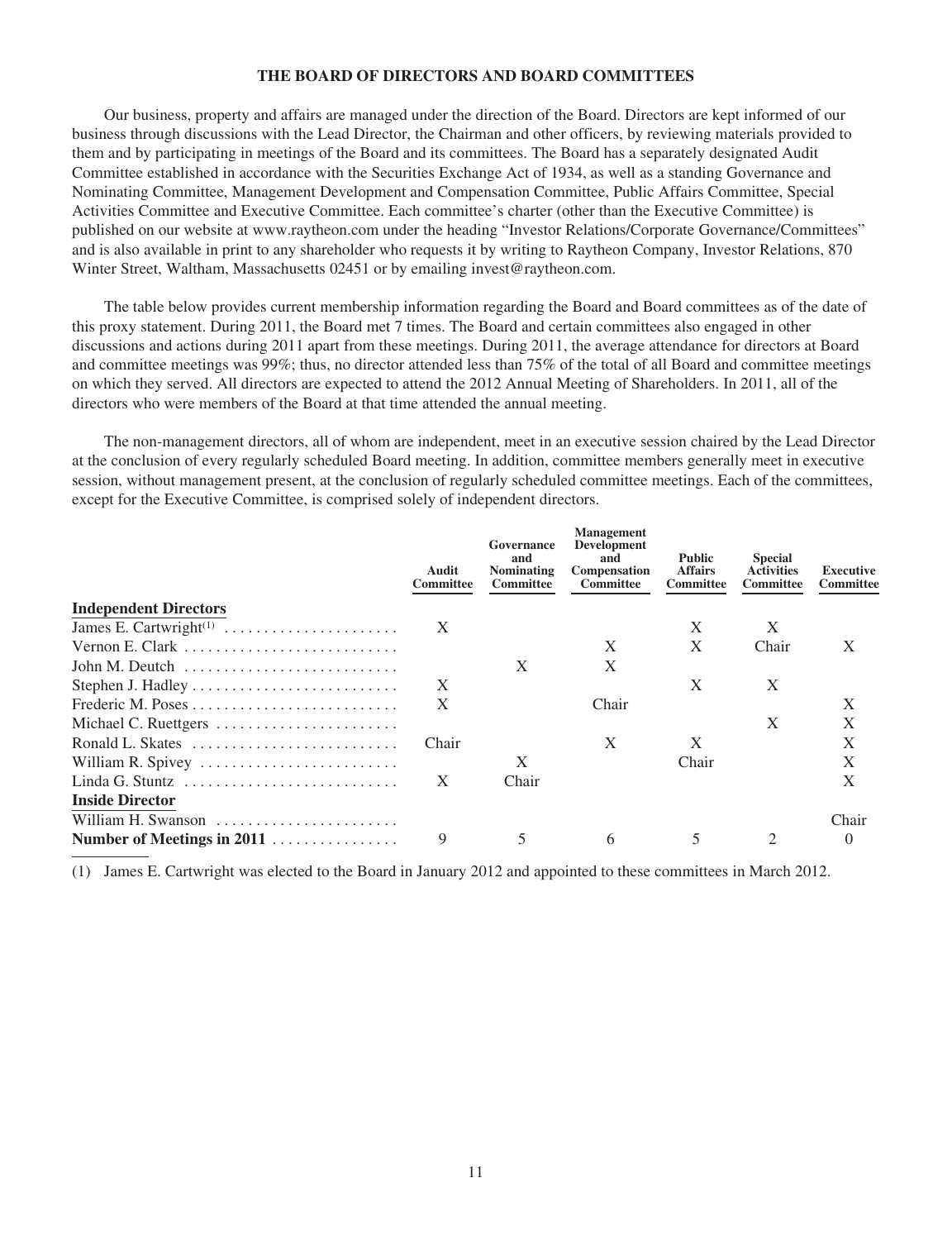# **Audit Committee**

The Audit Committee:

- Oversees the integrity of our financial statements;
- Evaluates the independent auditors' qualifications, performance and independence;
- Oversees our internal audit function;
- Meets with management to consider the adequacy of our internal controls and the objectivity of financial reporting;
- Reviews the independent auditors' audit of the effectiveness of the Company's internal controls;
- Prepares the Audit Committee Report found on page 59;
- Meets with the independent auditors, internal auditors and appropriate financial personnel;
- Appoints the independent auditors;
- Pre-approves all audit fees and terms as well as all non-audit engagements with the independent auditors;
- Reviews annual and periodic reports and earnings press releases and recommends to the Board whether the annual audited financial statements should be included in the Company's Form 10-K;
- Reviews and discusses with management the Company's risk assessment and risk management policies, including ERM, the Company's major financial risk exposures and steps to monitor and control such exposures;
- Has established a process for employees and others to confidentially and anonymously report concerns or complaints regarding accounting, internal control or auditing matters. More information regarding this process is available on page 8 under the heading "Corporate Governance – Communication with the Board";
- Reviews compliance with our Code of Business Ethics and Conduct with respect to certain financial reporting, controls and allegations of financial misconduct; and
- Has the authority to hire independent counsel and other advisors.

The Board has determined that each member of the Audit Committee is independent as defined by the rules of the NYSE and the SEC. The Board also has determined that Ronald L. Skates, the Chair of the Committee, is an "audit committee financial expert," as defined by SEC rules, based upon Mr. Skates' experience and training.

# **Management Development and Compensation Committee**

The Management Development and Compensation Committee (MDCC):

- Reviews and oversees compensation and benefits, as well as personnel plans, policies and programs;
- Reviews and recommends to the Board the compensation of the CEO and the other four most highly compensated executive officers;
- Reviews and approves the compensation of other officers and key employees;
- Reviews peer company practices to ensure competitiveness and seeks to align compensation with the performance of the Company;
- Periodically reviews succession plans for the CEO, the other named executive officers and elected officers of the Company;
- Periodically reviews career development plans for elected officers and other key employees;
- Annually assesses the independence of its outside compensation consultants and pre-approves any services proposed to be provided by such consultants to the Company;
- Administers and makes awards under our equity compensation plans;
- Reviews and discusses with management the "Compensation Discussion and Analysis" section of this proxy statement beginning on page 25;
- Prepares the Management Development and Compensation Committee Report found on page 42; and
- Has the authority to hire independent counsel and other advisors.

While the Board bears the ultimate responsibility for approving compensation of our named executive officers, the MDCC assists the Board in discharging these responsibilities. The Chair reports the MDCC's actions and its recommendations on named executive officer compensation to the Board. The agenda for MDCC meetings is determined by its Chair, with the assistance of our Senior Vice President – Global Human Resources and Security and our Senior Vice President, General Counsel and Secretary, who also regularly attend MDCC meetings. At each meeting, the MDCC meets in executive session. Using its authority to hire independent advisors, the MDCC has retained Pearl Meyer & Partners (PM&P), an independent compensation consulting firm, to assist it in evaluating executive compensation and to assist the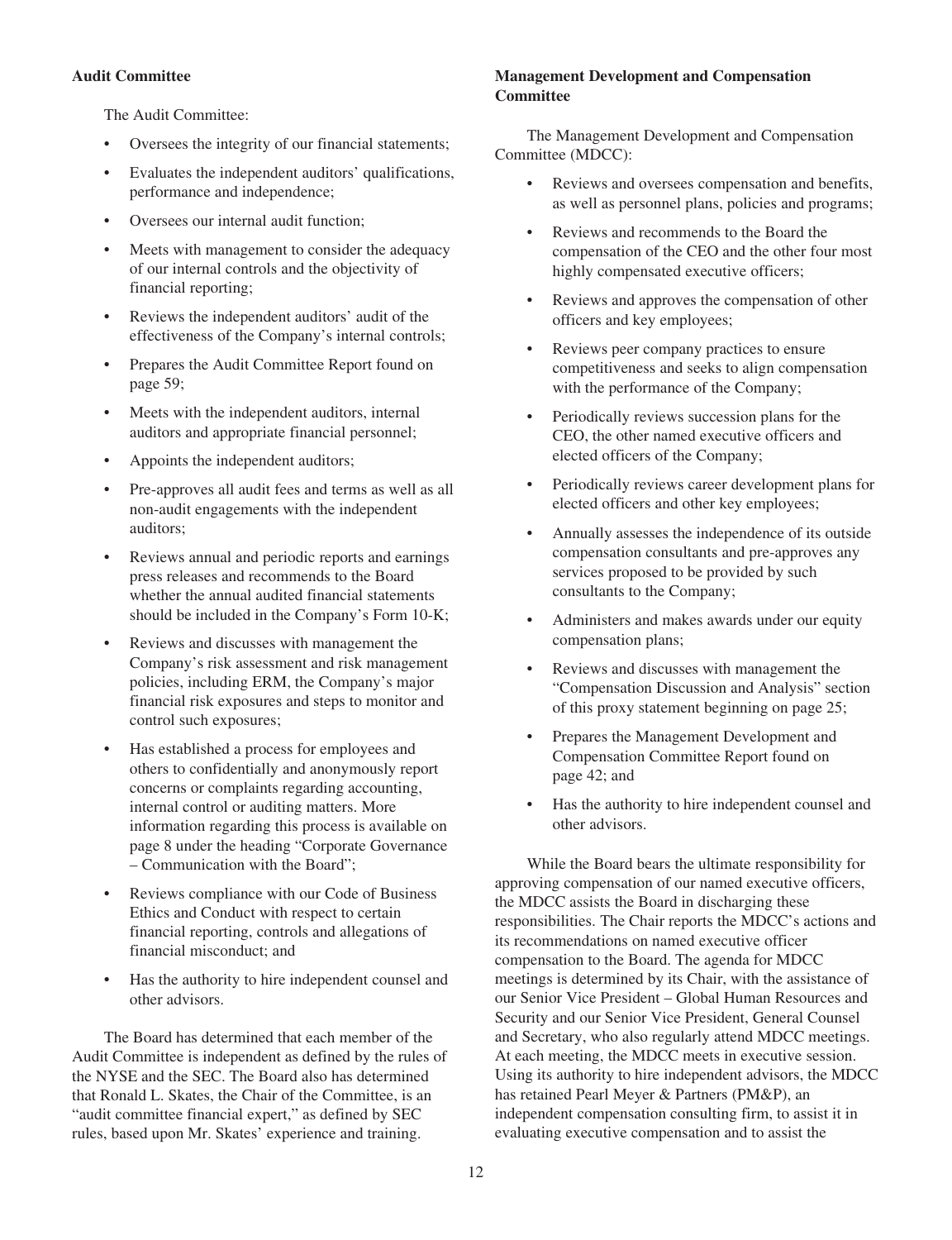Governance and Nominating Committee in evaluating director compensation. For more information on the MDCC and the services provided to the MDCC by PM&P, see the section entitled "Executive Compensation – Compensation Discussion and Analysis" beginning on page 25.

# **Governance and Nominating Committee**

The Governance and Nominating Committee:

- Reviews and reports to the Board on a periodic basis with regard to matters of corporate governance;
- Establishes procedures for the nomination of directors and recommends candidates for election to the Board;
- Considers director nominees proposed by shareholders;
- Reviews and assesses the effectiveness of our Governance Principles and recommends proposed revisions to the Board;
- Reviews and approves or ratifies transactions and relationships under our Related Party Transactions Policy;
- Reviews proposals by shareholders in connection with the annual meeting of shareholders and makes recommendations to the Board for action on such proposals;
- Makes recommendations to the Board regarding the size and composition of the Board;
- Oversees the orientation program for new directors and the continuing education program for existing directors;
- Approves director compensation with the concurrence of the Board; and
- Has the authority to hire independent counsel and other advisors.

## **Public Affairs Committee**

The Public Affairs Committee:

- Reviews, identifies and brings to the attention of the Board political, social and legal trends and issues that may have an impact on our business, operations, financial performance or public image;
- Reviews our policies and practices in the areas of legal and social responsibility, and recommends to the Board such policies and practices, including those involving:
- environmental protection;
- health and safety of employees;
- ethics:
- export control;
- regulatory compliance (except financial matters);
- charitable contributions and community relations;
- government relations and legislative policy;
- political contributions and lobbying;
- foreign and domestic consultants and representatives;
- offsets;
- crisis management and emergency preparedness;
- pension plan performance, management and governance; and
- government contracting and defense procurement policies;
- Reviews, monitors and makes recommendations to the Board on corporate policies and practices that relate to public policy; and
- Has the authority to hire independent counsel and other advisors.

# **Special Activities Committee**

The Special Activities Committee was formed in 2010 and performs the following activities:

- Reviews Company programs, activities and potential acquisitions involving classified business which involve special performance, financial, reputational or other risks; and
- Reviews policies, processes, practices, procedures, risk management and internal controls applicable to the Company's classified business to the extent that they deviate from those applicable to the Company's non-classified business activities.

# **Executive Committee**

The Executive Committee is empowered to act for the full Board during intervals between Board meetings, with the exception of certain matters that by law may not be delegated. The Executive Committee did not meet in 2011.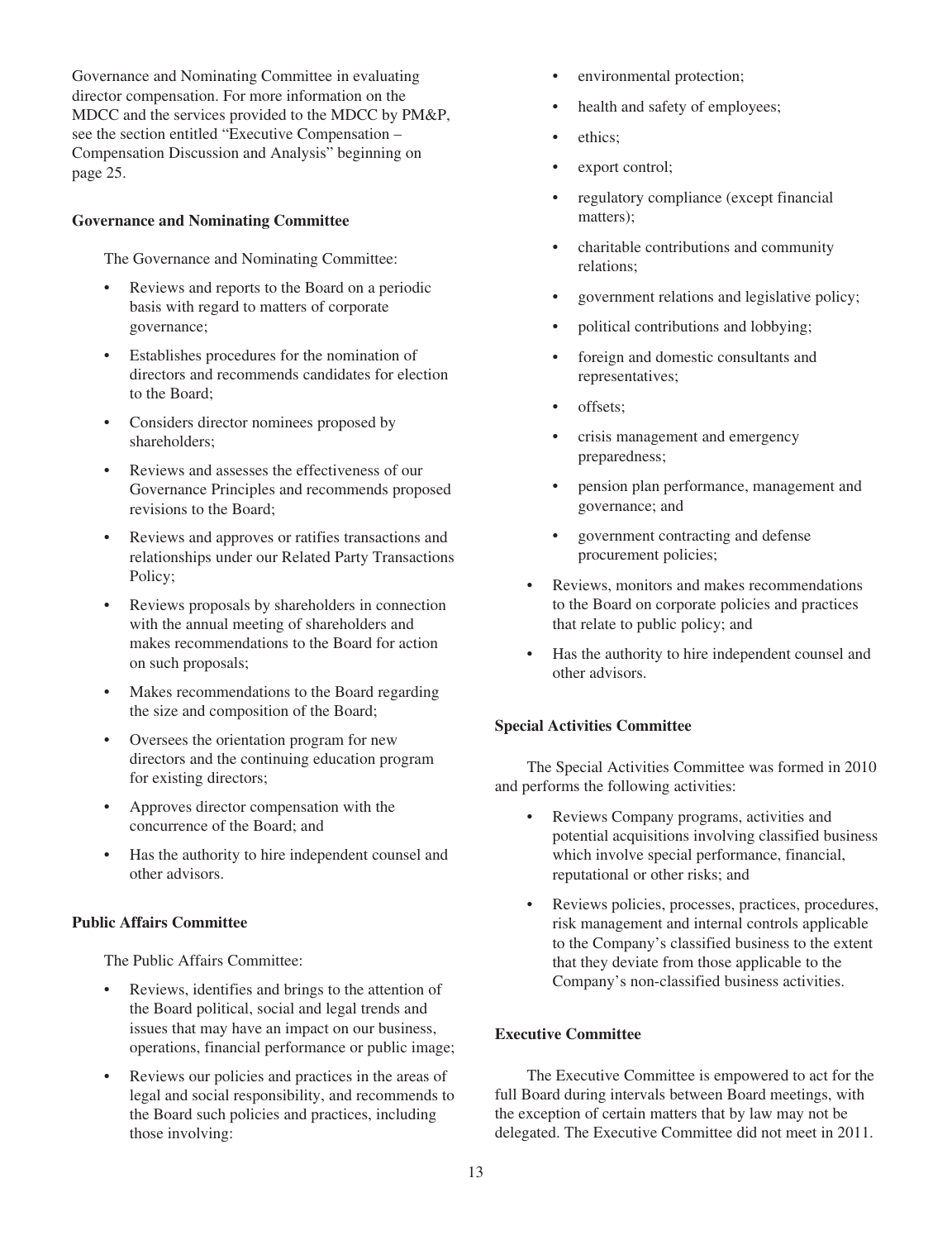### **Compensation Committee Interlocks and Insider Participation**

The members of our MDCC during fiscal year 2011 were Vernon E. Clark, John M. Deutch, Frederic M. Poses and Ronald L. Skates. None of these members is or has ever been an officer or employee of the Company. To our knowledge, there were no relationships involving members of the MDCC or our other directors which require disclosure in this proxy statement as a Compensation Committee interlock.

## **DIRECTOR COMPENSATION**

Set forth below is information regarding the compensation of our non-employee directors for 2011.<sup>\*</sup>

| Name                                          | <b>Fees</b><br><b>Earned or</b><br>Paid in<br>Cash <sup>(1)</sup><br>$(\$)$ | <b>Stock</b><br>Awards <sup>(2)</sup><br>$\left( \text{\$}\right)$ | Option<br>Awards<br>$(\$)$ | <b>Non-Equity</b><br><b>Incentive Plan</b><br><b>Compensation</b><br>$(\$)$ | Change in<br><b>Pension Value</b><br>and<br>Nonqualified<br><b>Deferred</b><br>Compensation<br><b>Earnings</b><br>$\left( \mathbf{S} \right)$ | <b>All Other</b><br><b>Compensation</b><br>$(\$)$ | <b>Total</b><br>$(\$)$ |
|-----------------------------------------------|-----------------------------------------------------------------------------|--------------------------------------------------------------------|----------------------------|-----------------------------------------------------------------------------|-----------------------------------------------------------------------------------------------------------------------------------------------|---------------------------------------------------|------------------------|
| Vernon E. Clark                               | \$116,500                                                                   | \$120,007                                                          |                            |                                                                             |                                                                                                                                               | $$5,000^{(3)}$                                    | \$241,507              |
| John M. Deutch $\ldots \ldots \ldots \ldots$  | \$102,000                                                                   | \$120,007                                                          |                            |                                                                             |                                                                                                                                               |                                                   | \$222,007              |
| Stephen J. Hadley $\dots\dots\dots\dots\dots$ | \$108,000                                                                   | \$120,007                                                          |                            |                                                                             |                                                                                                                                               | $\overline{\phantom{0}}$                          | \$228,007              |
| Frederic M. Poses                             | \$118,000                                                                   | \$120,007                                                          |                            |                                                                             |                                                                                                                                               | $$5,000^{(3)}$                                    | \$243,007              |
| Michael C. Ruettgers                          | \$112,500                                                                   | \$171,014                                                          |                            |                                                                             |                                                                                                                                               | $$5,000^{(3)}$                                    | \$288,514              |
| Ronald L. Skates                              | $$135,500^{(4)} $120,007$                                                   |                                                                    |                            |                                                                             |                                                                                                                                               | $$5,000^{(3)}$                                    | \$260,507              |
| William R. Spivey $\dots \dots \dots$         | \$112,000                                                                   | \$120,007                                                          |                            |                                                                             |                                                                                                                                               |                                                   | \$232,007              |
| Linda G. Stuntz                               | \$116,500                                                                   | \$120,007                                                          |                            |                                                                             |                                                                                                                                               | $$5,000^{(3)}$                                    | \$241,507              |

James E. Cartwright was elected to the Board in January 2012. Upon such election he was granted 1,207 shares of restricted stock and began to receive meeting and retainer fees applicable to all directors.

(1) Cash amounts consist of the following:

| <b>Director</b>                          | <b>Roles</b>                                           | Annual<br><b>Board</b><br>Cash<br><b>Retainer</b><br>$($ \$ $)$ <sup>(a)</sup> | Annual<br><b>Committee</b><br>Chair or<br><b>Lead Director</b><br>Cash<br>Retainer<br>(S) | Meeting<br><b>Fees</b><br>$(\$)$ |
|------------------------------------------|--------------------------------------------------------|--------------------------------------------------------------------------------|-------------------------------------------------------------------------------------------|----------------------------------|
|                                          | Mr. Clark Chair, Special Activities Committee          | \$75,000                                                                       | \$10,000                                                                                  | $$31,500^{(b)}$                  |
| Mr. Deutch  Director                     |                                                        | \$75,000                                                                       | S.<br>$\overline{\phantom{m}}$                                                            | $$27,000^{(b)}$$                 |
| Mr. Hadley  Director                     |                                                        | \$75,000                                                                       | \$.<br>$\overline{\phantom{m}}$                                                           | \$33,000 <sup>(b)</sup>          |
| Mr. Poses $\dots$ . $\ldots$ Chair, MDCC |                                                        | \$75,000                                                                       | \$10,000                                                                                  | $$33,000^{(b)}$$                 |
| Mr. Ruettgers  Lead Director             |                                                        | \$75,000                                                                       | \$24,000                                                                                  | $$13,500^{(b)}$                  |
|                                          | Mr. Skates Chair, Audit Committee                      | \$75,000                                                                       | \$20,000                                                                                  | $$40,500^{(b)}$$                 |
|                                          | Mr. Spivey  Chair, Public Affairs Committee            | \$75,000                                                                       | \$10,000                                                                                  | \$27,000                         |
|                                          | Ms. Stuntz  Chair, Governance and Nominating Committee | \$75,000                                                                       | \$10,000                                                                                  | $$31,500^{(b)}$                  |

(a) Includes \$32,500 for service from  $01/01/11 - 06/30/11$  and \$42,500 for service from  $07/01/11 - 12/31/11$ , reflecting the increase in the annual cash retainer approved by the Board effective on 07/01/11.

(b) Includes a \$1,500 meeting fee for a December 2010 Board meeting paid in January 2011.

Mr. Skates elected to receive a portion of his annual cash retainer (\$32,500) and a portion of his Audit Committee Chair annual cash retainer (\$10,000) in shares of our common stock. See footnote 4.

(2) These amounts represent the aggregate grant date fair value of awards of restricted stock paid as the annual stock retainer in accordance with the accounting standard for share-based payments. The grant date fair value of the restricted stock awards is based solely on the stock price on the date of grant and the number of shares (or the intrinsic value method). For more information on the assumptions used by us in calculating the grant date fair values for restricted stock awards, see Note 13: Stock-based Compensation Plans to our financial statements in our Annual Report on Form 10-K for the year ended December 31, 2011 (2011 Form 10-K).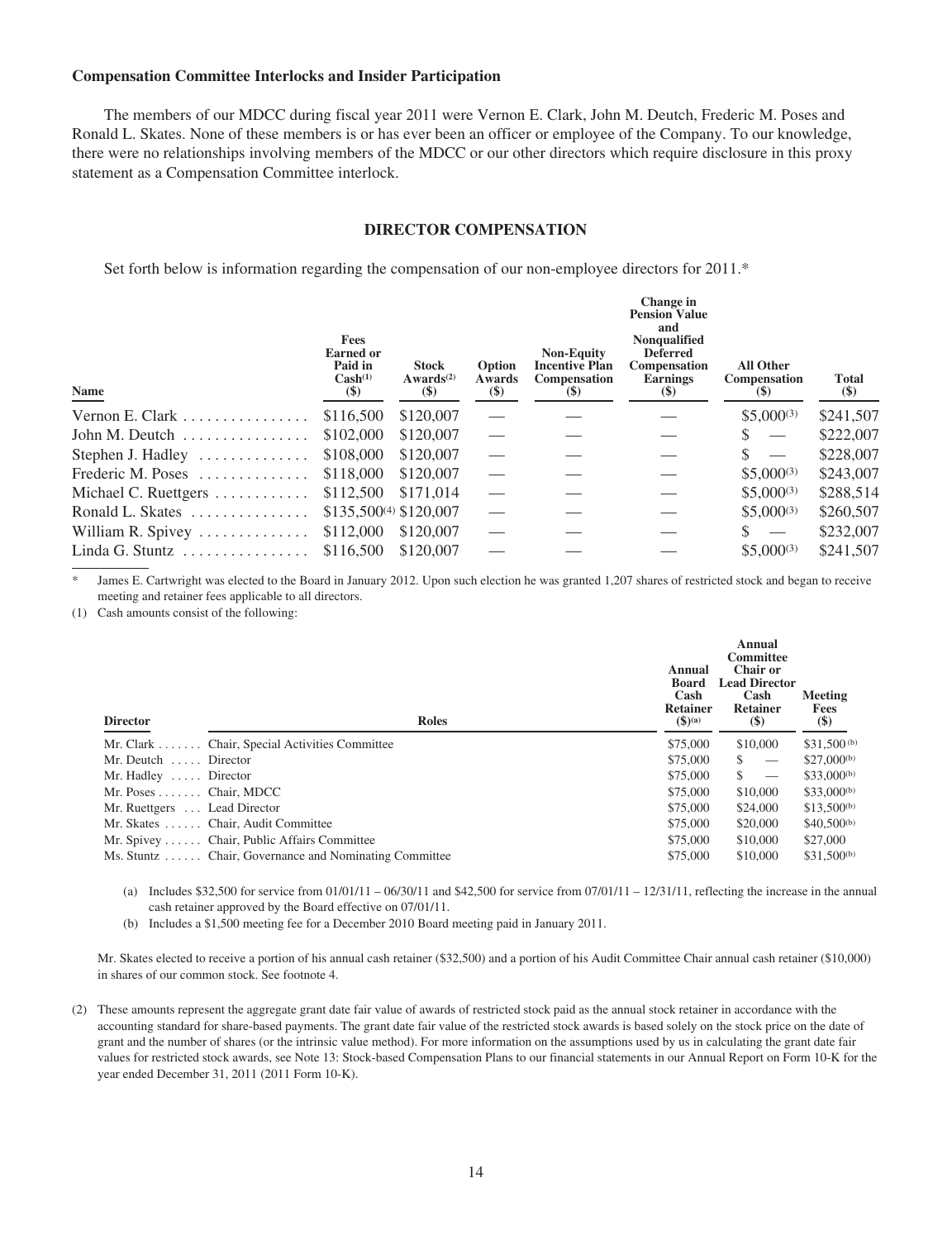The aggregate numbers of shares of restricted stock held by each director as of December 31, 2011 were as follows:

| <b>Director</b> | <b>Restricted</b><br>Stock( <i>#</i> ) |
|-----------------|----------------------------------------|
|                 | 2,668                                  |
|                 | 2,668                                  |
|                 | 2,668                                  |
|                 | 2,668                                  |
|                 | 3,802                                  |
|                 | 2,668                                  |
|                 | 2,668                                  |
|                 | 2.668                                  |

The following table shows the shares of restricted stock awarded to each director during 2011 and the aggregate grant date fair value for each award.

| <b>Director</b>                                                                                               | Grant<br>Date | <b>All Stock</b><br><b>Awards: Number</b><br>of Shares of Stock<br>or Units $(H)$ | <b>Full Grant Date</b><br>Value of Award(\$) |
|---------------------------------------------------------------------------------------------------------------|---------------|-----------------------------------------------------------------------------------|----------------------------------------------|
|                                                                                                               | 7/27/11       | 2.668                                                                             | \$120,007                                    |
|                                                                                                               | 7/27/11       | 2.668                                                                             | \$120,007                                    |
|                                                                                                               | 7/27/11       | 2.668                                                                             | \$120,007                                    |
| Mr. Poses $\dots \dots \dots \dots \dots \dots \dots \dots \dots \dots \dots \dots \dots \dots \dots \dots$   | 7/27/11       | 2.668                                                                             | \$120,007                                    |
|                                                                                                               | 7/27/11       | 3.802                                                                             | \$171,014                                    |
| Mr. Skates $\ldots$ $\ldots$ $\ldots$ $\ldots$ $\ldots$ $\ldots$ $\ldots$ $\ldots$ $\ldots$ $\ldots$ $\ldots$ | 7/27/11       | 2.668                                                                             | \$120,007                                    |
|                                                                                                               | 7/27/11       | 2.668                                                                             | \$120,007                                    |
|                                                                                                               | 7/27/11       | 2.668                                                                             | \$120,007                                    |

(3) Represents Raytheon contributions under our matching gift and charitable awards program, which is available to all employees and directors.

(4) Directors may elect to receive their annual cash retainers in shares of our common stock in lieu of cash. Such stock grants are made at the time of the annual meeting of shareholders and represent payment for the following 12 months. In May 2010, Mr. Skates elected to receive his annual cash retainer and his Audit Committee Chair annual cash retainer in shares of our common stock. Such amounts included retainer payments for the first and second quarters of 2011. As a result of such election, Mr. Skates received 808 shares of our common stock on May 27, 2010 based on a stock price of \$52.64, which represented a portion of each of his annual cash retainers for service on the Board (\$32,500) and his Audit Committee Chair annual cash retainer (\$10,000) for 2011.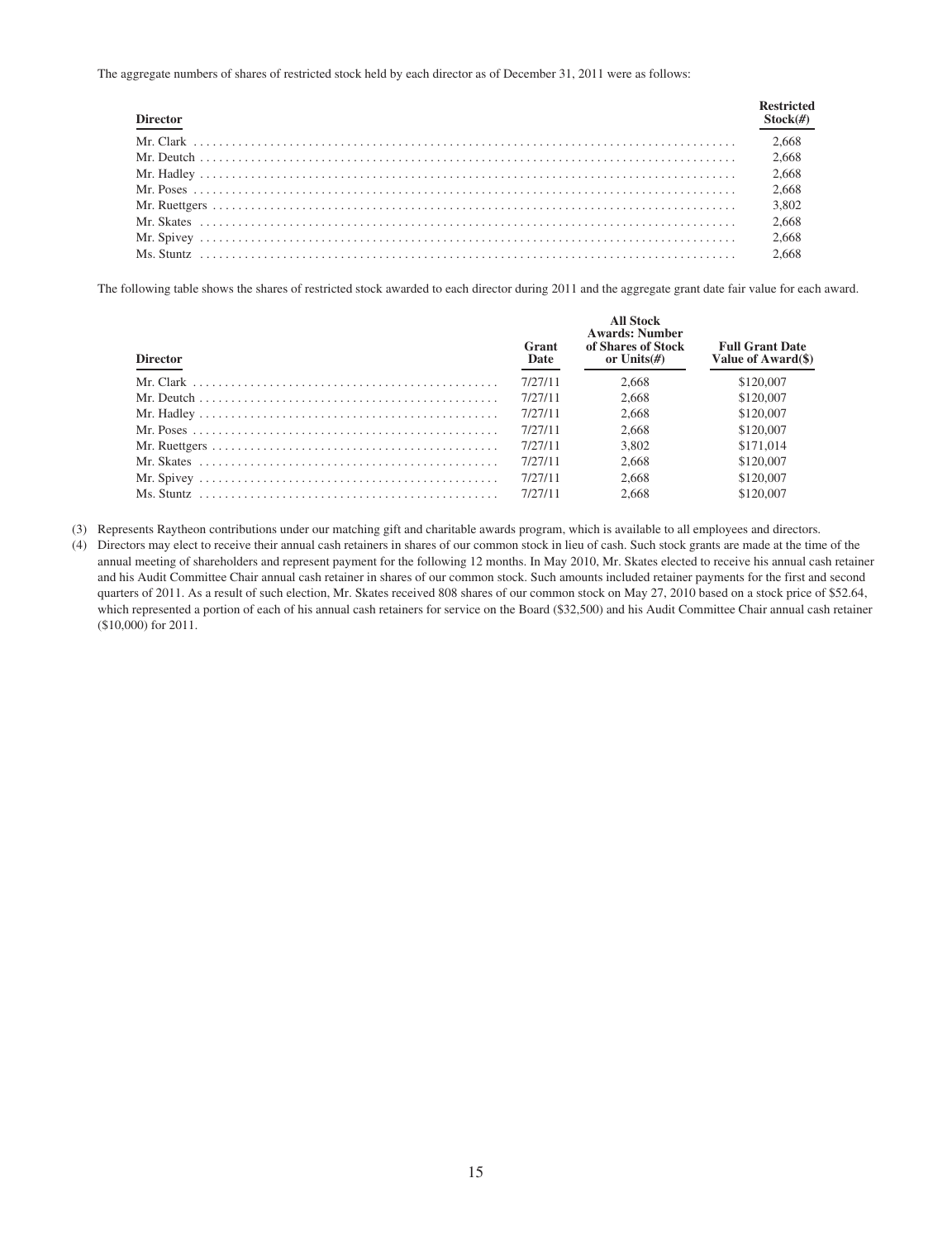#### **Elements of Director Compensation**

The principal features of the compensation received by our non-employee directors for 2011 are described below.

*Annual Retainers*. All of our non-employee directors are paid an annual cash retainer and an annual stock retainer (as further discussed below) for service on the Board. The Lead Director and each of the committee chairs are also paid an additional annual cash retainer for their service in such roles. Directors may elect to receive their annual cash retainers in shares of our common stock in lieu of cash. We pay the cash retainers quarterly and the stock retainer, including stock in lieu of cash, annually. The Governance and Nominating Committee and the Board review non-employee director compensation annually and, in 2011, increased the annual cash retainer for service on the Board from \$65,000 to \$85,000. The last annual cash retainer increase was in 2007. The increase in 2011 brings the total annual non-employee director compensation for service on the Board to approximately the 50<sup>th</sup> percentile of the marketplace. No other changes were made to the director compensation program in 2011.

| <b>Annual Cash Retainers</b>            | 2011     |
|-----------------------------------------|----------|
| Board of Directors                      | \$85,000 |
| Lead Director                           | \$24,000 |
| Governance and Nominating Committee     |          |
|                                         | \$10,000 |
| Audit Committee Chair                   | \$20,000 |
| Management Development and Compensation |          |
| Committee Chair                         | \$10,000 |
| Public Affairs Committee Chair          | \$10,000 |
| Special Activities Committee Chair      | \$10,000 |

*Meeting Fees.* Our non-employee directors (except for our Lead Director) receive a \$1,500 meeting fee for each Board or committee meeting attended in person or held by teleconference. Our Lead Director receives meeting fees only for Board meetings and not for Committee meeting attendance.

*Equity Awards.* Each non-employee director receives an annual stock retainer in the form of a grant of restricted stock under the Raytheon 2010 Stock Plan (2010 Stock Plan) which is entitled to full dividend and voting rights. Unless otherwise provided by the Board, the restricted stock vests (becomes non-forfeitable) on the date of the annual meeting of shareholders in the calendar year following the year of grant, or upon the earlier occurrence of the director's termination as a director after a change-in-control of Raytheon or the director's death. Upon a director's termination of service on the Board for any other reason, his or her unvested restricted stock award will be forfeited to Raytheon. Regardless of the vesting

date, the shares will remain subject to transfer restriction for at least six months after the grant date. In 2011, each non-employee director was awarded \$120,000 of restricted stock (\$171,000 in the case of the Lead Director).

*Benefits*. We reimburse our non-employee directors for actual expenses incurred in the performance of their service as directors, including attendance at director education programs sponsored by educational and other institutions. We also maintain a business travel accident insurance policy which provides non-employee directors with up to \$1,000,000 of coverage per incident when traveling on Raytheon business. In addition, all directors are eligible to participate in our matching gift and charitable awards program available to all employees. We match eligible gifts up to \$5,000 per donor per calendar year.

Pursuant to our Deferred Compensation Plan, directors may defer receipt of their cash retainers and/or meeting fees until retirement from the Board. Directors also may elect to receive their cash retainers in shares of our common stock, which can be received currently but cannot be deferred.

#### **Director Stock Ownership and Retention Guidelines**

As stated in our Governance Principles, the Board believes that directors should be shareholders and have a financial stake in the Company. Accordingly, independent directors are paid a substantial portion of their compensation in equity awards. Further, each director is expected to own shares of our common stock with a market value of at least four times the cash component of a non-employee director's annual retainer for service on the Board, with five years to achieve the target ownership threshold. In 2011, the Governance Principles were amended to change this threshold from a previous requirement to own two times the annual retainer amount. The Governance Principles also provide that a director may not dispose of Company stock until attaining the requisite ownership threshold and thereafter must maintain such equity ownership level.

#### **Policy Against Hedging with Respect to Company Stock**

To assure alignment with the long-term interests of our other shareholders, under the Company's Insider Trading Policy, directors, officers and employees cannot engage in short sales of Company stock or transactions in any derivative of a Company security, including, but not limited to, puts, calls and options (other than the receipt and exercise of options that might be granted by the Company pursuant to a Company compensation plan).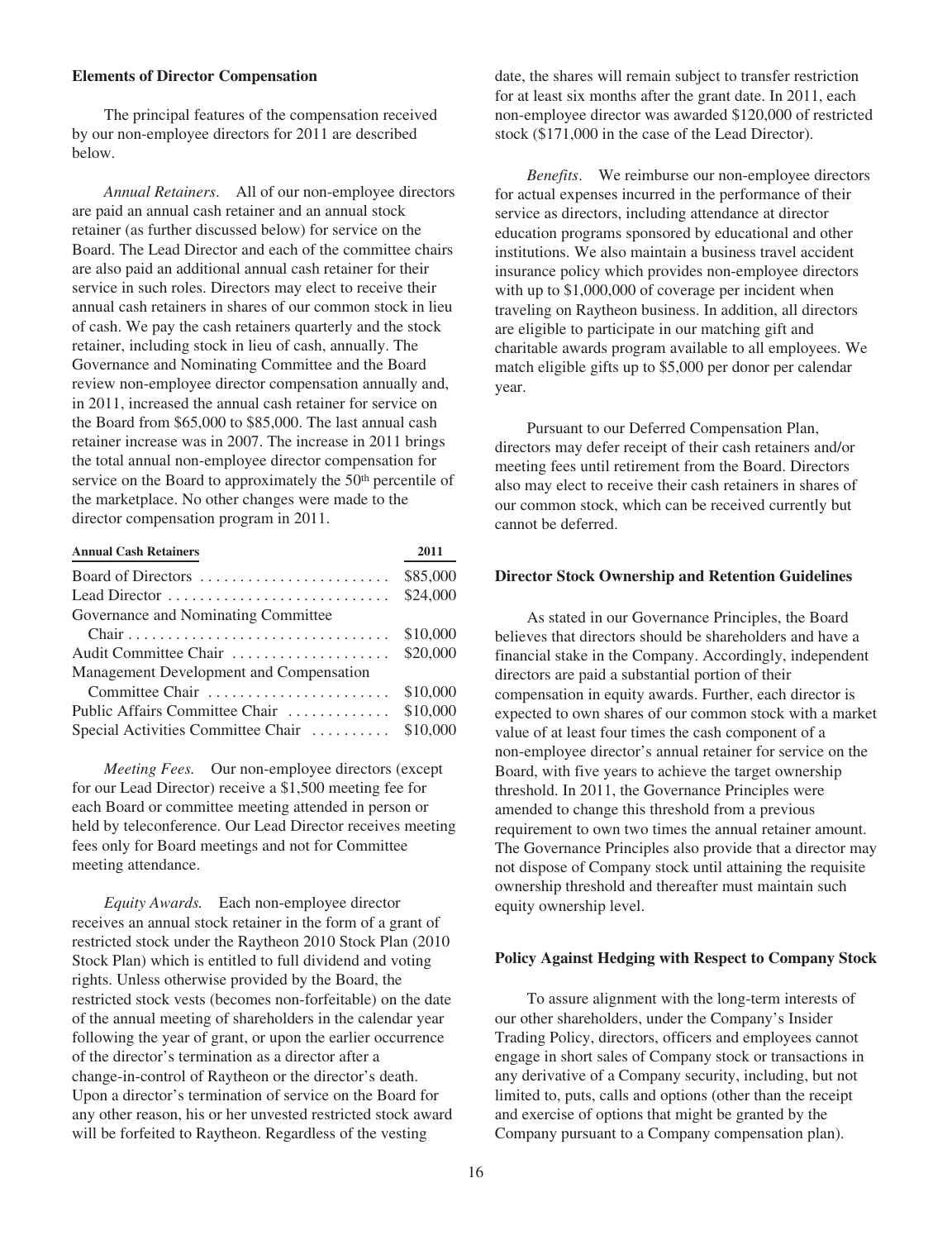# **ELECTION OF DIRECTORS (Item No. 1 on the proxy card)**

The Board is subject to annual election by the shareholders. The Board has nominated James E. Cartwright, Vernon E. Clark, John M. Deutch, Stephen J. Hadley, Frederic M. Poses, Michael C. Ruettgers, Ronald L. Skates, William R. Spivey, Linda G. Stuntz and William H. Swanson to serve one-year terms that will expire at the 2013 Annual Meeting of Shareholders.

We have included below the principal occupation and employment during the past five years and other information about the nominees, including a discussion of

the specific considerations relating to the experience, qualifications, attributes or skills considered by the Governance and Nominating Committee in support of each individual's nomination to serve as a director. If elected, the nominees will continue in office until their successors have been duly elected and qualified, or until the earlier of their death, resignation or retirement. We expect each of the nominees to be able to serve if elected. If any of these persons is unable to serve or for good cause will not serve, the proxies may be voted for a substitute nominee designated by the Board.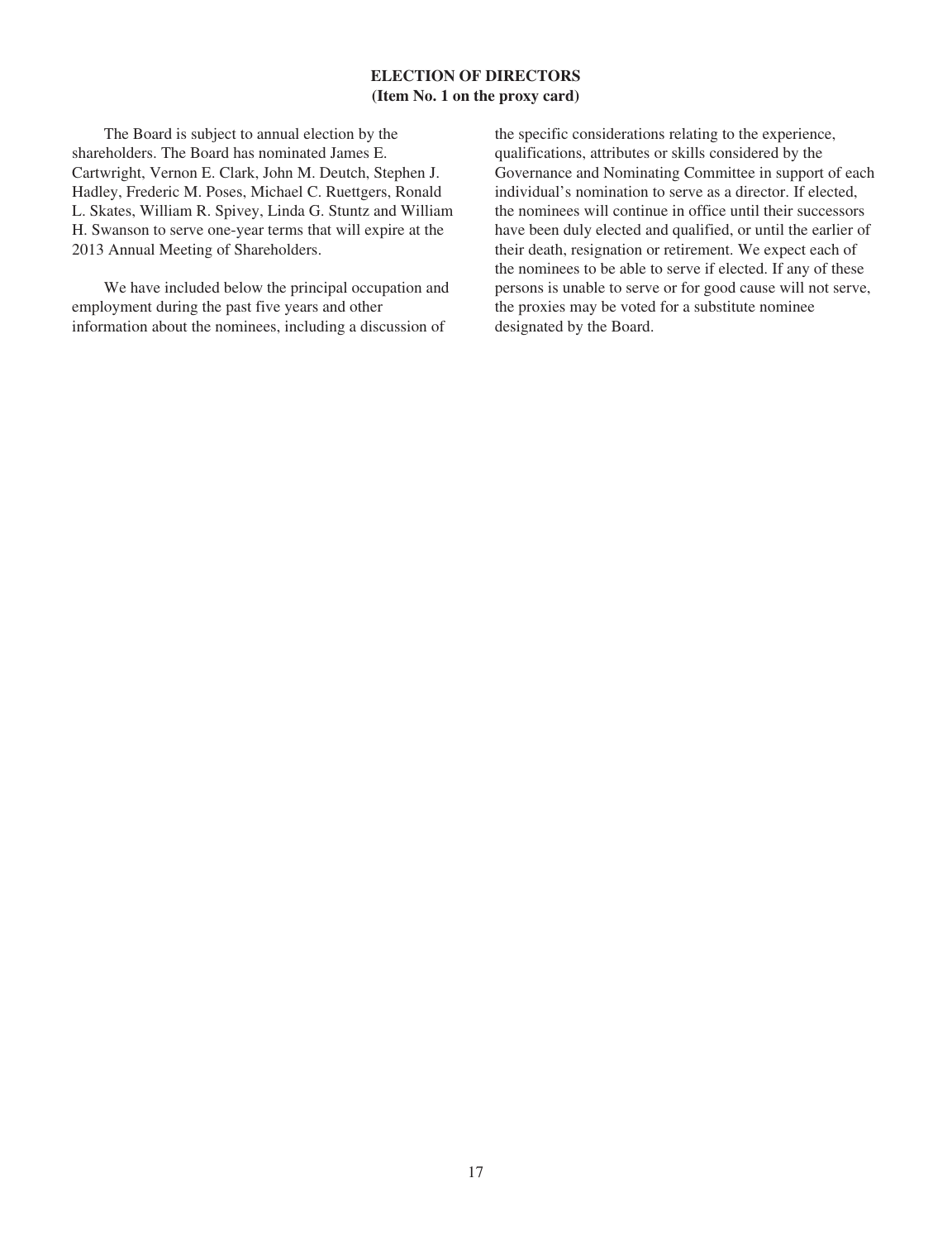# **Nominees for Election**

# **JAMES E. CARTWRIGHT**

- Director of the Company since January 2012.
- Harold Brown Chair in Defense Policy Studies, the Center for Strategic and International Studies, since September 2011.
- General, United States Marine Corps; Vice Chairman of the Joint Chiefs of Staff from 2007 to 2011 (retired in August 2011).
- 40-year career in the United States Marines, serving in a series of staff and operational positions with increasing responsibility including Commanding General, 1st Marine Aircraft Wing (2000 to 2002); Director for Force Structure, Resources and Assessment, J-8 the Joint Staff (2002 to 2004); and Commander, U.S. Strategic Command (2004 to 2007).
- Affiliations: Member of the Defense Policy Board.
- Age 62.

General Cartwright's qualifications to serve on the Board include his knowledge of defense matters, background in military operations and national security, understanding of organizational management, and practical knowledge of customer needs, based on his varied assignments and leadership in the U.S. Military including his service as Vice Chair of the Joint Chiefs of Staff.

# **VERNON E. CLARK**

- Director of the Company since 2005.
- Chief of Naval Operations, the senior uniformed executive of the United States Navy and member of the Joint Chiefs of Staff, from 2000 to 2005 (retired in 2005).
- 37-year career in the United States Navy, serving in various positions of increasing responsibility; commanded a patrol gunboat and concluded as the Chief of Naval Operations.
- Current Directorship: Rolls Royce North America (aerospace, marine and energy-related manufacturer) since 2006.
- Past Directorship: Horizon Lines, Inc. (ocean shipping and integrated logistics company) from 2007 to November 2011.
- Affiliations: Trustee of Regent University and Vanguard University; Member of Air University Board of Visitors; and Non-executive Chairman of the Board of SRI International (Stanford Research Institute).
- Age 67.

Admiral Clark's qualifications to serve on the Board include his extensive knowledge of, and experience with, the products used by and the needs of our customers based on his extensive career as an officer in the United States Navy, coupled with his organizational acumen and leadership ability illustrated by his service as Chief of Naval Operations.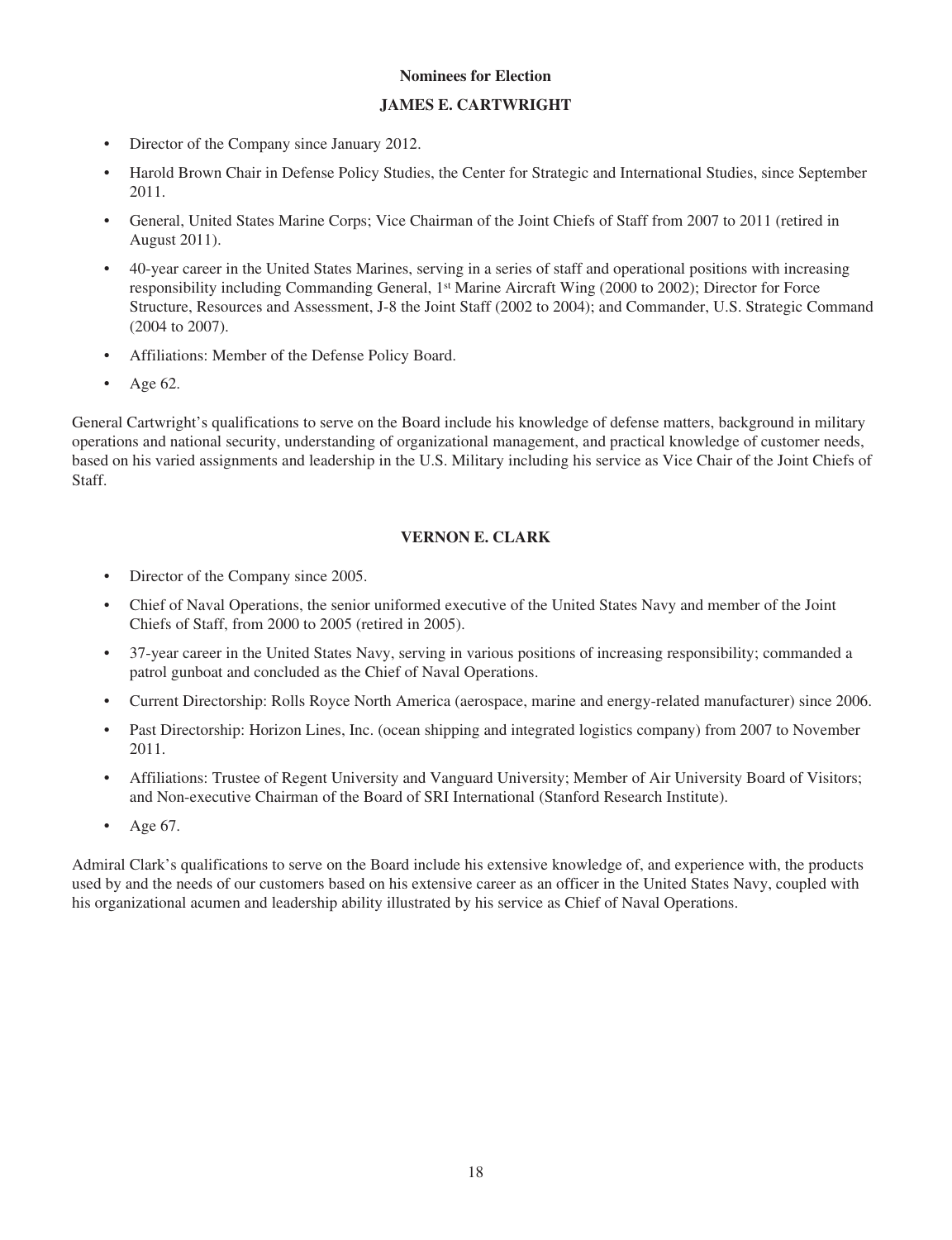# **JOHN M. DEUTCH**

- Director of the Company since 1998.
- Institute Professor at the Massachusetts Institute of Technology since 1990.
- Director of Central Intelligence from 1995 to 1996.
- Deputy Secretary of Defense from 1994 to 1995.
- Undersecretary of Defense, Acquisition and Technology from 1993 to 1994.
- Provost (from 1985 to 1990), Dean of Science (from 1981 to 1988) and Chairman of the Department of Chemistry (from 1982 to 1985) of the Massachusetts Institute of Technology.
- Current Directorship: Cheniere Energy, Inc. (liquefied natural gas receiving company) since 2006.
- Past Directorships: Citigroup Inc. (financial services company) from 1996 to 2010; Cummins Engine Company, Inc. (provider of engines and related technologies) from 1997 to 2008; and Schlumberger Ltd. (oilfield services company) from 1997 to 2007.
- Affiliations: Museum of Fine Arts Boston; Resources for the Future; Center for American Progress; Massachusetts General Hospital Physicians Organization; and Urban Institute.
- Age 73.

Mr. Deutch's qualifications to serve on the Board include his extensive knowledge and experience relating to technology, intelligence and security matters, as well as public policy, based on his varied high level roles in government and academia.

# **STEPHEN J. HADLEY**

- Director of the Company since 2009.
- Principal in The RiceHadley Group, LLC (international strategic consulting firm) since 2009.
- Senior Advisor for International Affairs at the U.S. Institute of Peace since 2009.
- Assistant to the President for National Security Affairs from 2005 to 2009.
- Assistant to the President and Deputy National Security Advisor from 2001 to 2005.
- Partner in the Washington, D.C. law firm of Shea & Gardner and a principal in The Scowcroft Group (international consulting firm) from 1993 to 2001.
- Current Directorships: The Bessemer Group, Incorporated, Bessemer Securities Corporation (including service on its Audit Committee since 2011 and Asset Allocation Committee since 2010), and certain related entities (all privately held financial services companies) since 2009.
- Affiliations: Director (and member of the Executive Committee) of the Atlantic Council of the United States since 2010; Member of the Board of Managers of the John Hopkins University Applied Physics Laboratory since 2011; Member of U.S. Secretary of State's Foreign Affairs Policy Board since 2011; Chairman of the Advisory Board of the Rand Center for Middle East Public Policy since 2011; and Member of Yale University's Kissinger Papers Advisory Board since 2011.
- Age 65.

Mr. Hadley's qualifications to serve on the Board include his extensive knowledge and experience relating to national security, international affairs, public policy, legal matters and formulation of strategy, based on his varied high level roles in government, consulting and the practice of law.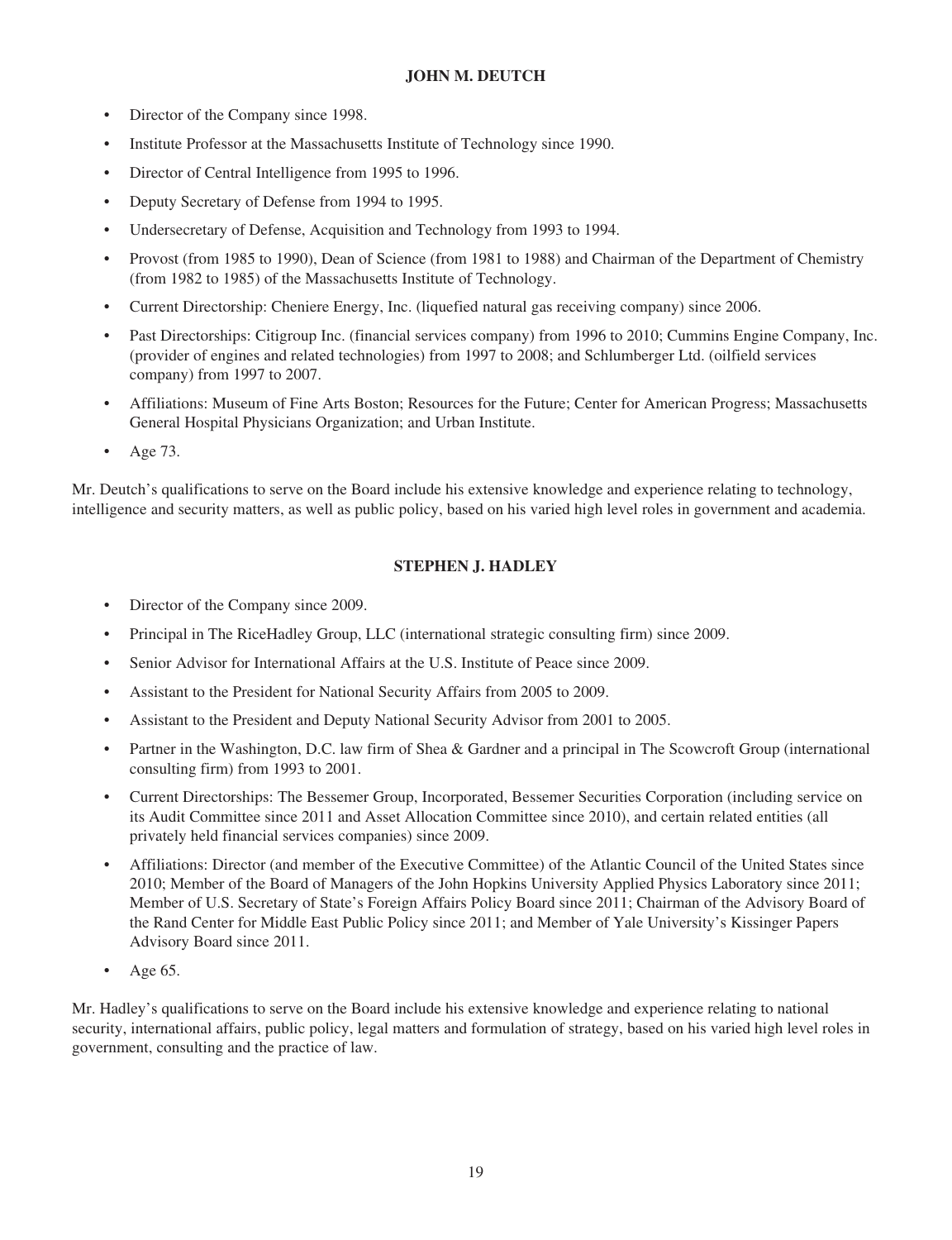# **FREDERIC M. POSES**

- Director of the Company since 2000.
- Chairman and CEO of Trane, Inc. (formerly American Standard Companies, Inc.) (air conditioning systems, services and solutions provider) from 2000 to 2008.
- President and Chief Operating Officer of AlliedSignal, Inc. from 1998 to 1999.
- 30-year business career at AlliedSignal, starting as a financial analyst in 1969 and serving in various capacities including President of the Engineered Materials business beginning in 1988.
- Current Directorship: Non-executive Chairman of the Board of Tyco Electronics, Ltd. (manufacturer and provider of an array of products including electronics and telecommunications) since 2007.
- Past Directorships: Centex Corporation (home building company) from 2001 to 2009; and Trane, Inc. from 1999 to 2008.
- Affiliations: Chairman of the Board of National Center for Learning Disabilities; Member of the Duke Engineering School Board of Visitors; Trustee of Eagle Hill School, Greenwich, CT; and Member of the Board of Central Synagogue.
- Age 69.

Mr. Poses' qualifications to serve on the Board include his extensive business experience, skills and acumen reflected in his positions as chief operating officer of a large public company and as chairman and CEO of a second large public company.

# **MICHAEL C. RUETTGERS**

- Director of the Company since 2000.
- Chairman of EMC Corporation (data storage and management products and services provider) from January 2004 to December 2005.
- Executive Chairman (from 2001 to 2004) and CEO (from 1992 to 2001) of EMC Corporation; held a variety of senior executive positions at EMC Corporation from 1988 to 1992.
- Current Directorship: Non-executive Chairman of the Board of Wolfson Microelectronics plc (manufacturer of semiconductor chips used in audio, video and imaging applications) since 2008.
- Past Directorship: EMC Corporation from 1992 to 2005.
- Affiliations: Trustee of Lahey Clinic.
- Age 69.

Mr. Ruettgers' qualifications to serve on the Board include his extensive business experience, skills and acumen reflected in his positions as chairman and CEO of a large public company operating in the technology sector.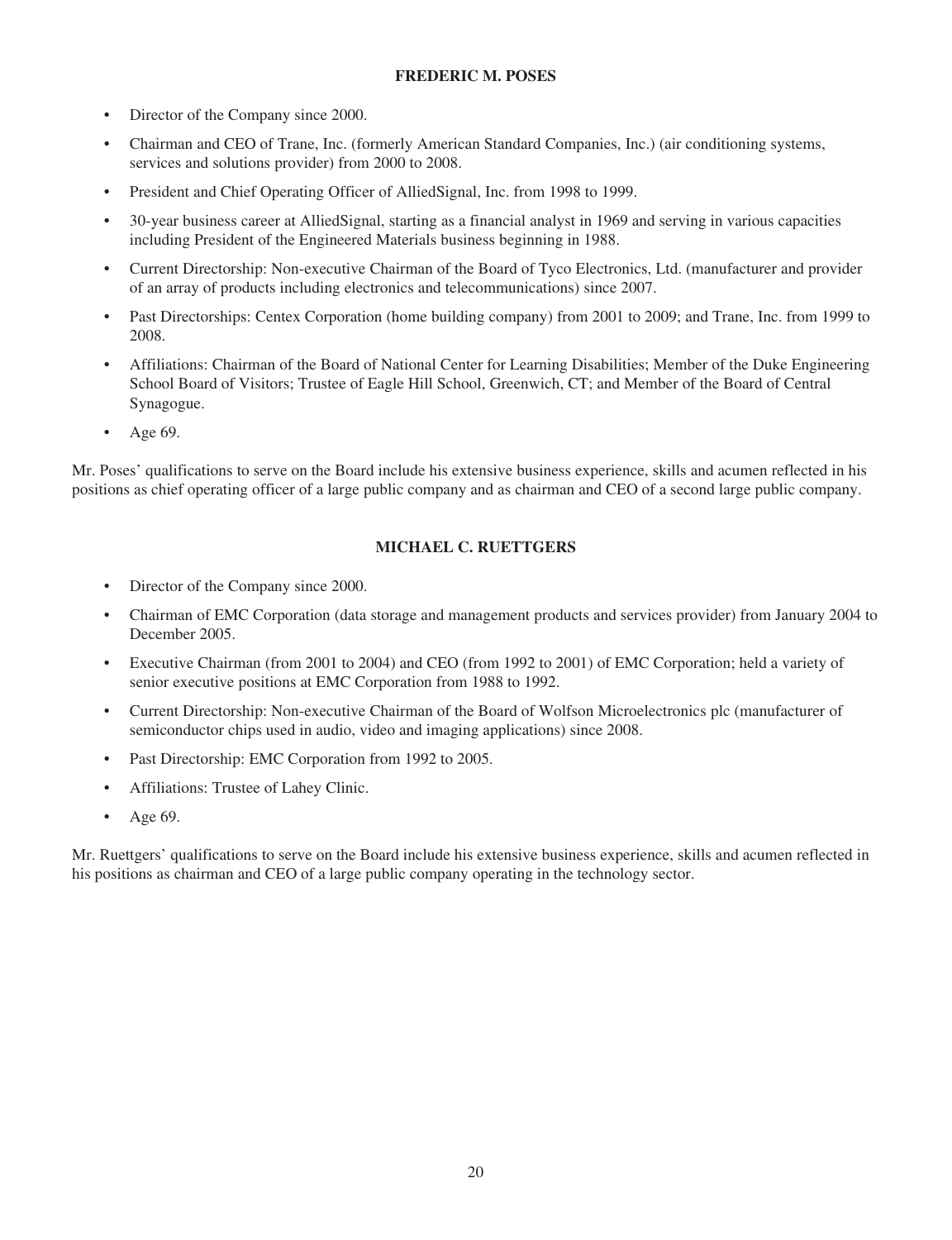# **RONALD L. SKATES**

- Director of the Company since 2003.
- Private investor since 1999.
- President and CEO of Data General Corporation (data storage and enterprise solutions supplier) from 1989 to 1999; held other positions at Data General Corporation from 1986 to 1989.
- Partner at Price Waterhouse (now PricewaterhouseCoopers LLP) from 1976 to 1986.
- Current Directorships: State Street Corporation (financial services company) since 2002; Courier Corporation (book manufacturer and specialty publisher) since 2003; and Gilbane, Inc. (privately held real estate development and construction company) since 2002.
- Past Directorship: Cabot Microelectronics Corporation (supplier of chemical mechanical planarization products and services) from 2001 to 2005.
- Affiliations: Trustee Emeritus of Massachusetts General Hospital.
- Age 70.

Mr. Skates' qualifications to serve on the Board include his extensive business experience, skills and acumen evidenced by his service as president and CEO of a large public technology company, coupled with his accounting expertise derived from being a certified public accountant and partner of a major accounting firm.

# **WILLIAM R. SPIVEY**

- Director of the Company since 1999.
- President and CEO of Luminent, Inc. (fiber-optic transmission products provider) from 2000 to 2001.
- Group President, Network Products Group, Lucent Technologies Inc. from 1997 to 2000.
- Vice President, Systems & Components Group, AT&T Corporation from 1994 to 1997.
- Group Vice President and President, Tektronix Development Company, Tektronix, Inc. from 1991 to 1994.
- Current Directorships: Cascade Microtech, Inc. (advanced wafer probing solutions provider) since 1998; Novellus Systems, Inc. (advanced process equipment provider) since 1998; and Laird PLC (electronics components and systems provider) since 2002.
- Past Directorships: Lyondell Chemical Company (manufacturer of basic chemicals and derivatives) from 2000 to 2007; and ADC Telecommunications, Inc. (supplier of network infrastructure products and services) from 2004 to 2010.
- Age 65.

Mr. Spivey's qualifications to serve on the Board include his extensive business experience, skills and acumen reflected in his positions as a business unit head at three public technology companies and CEO of another public technology company.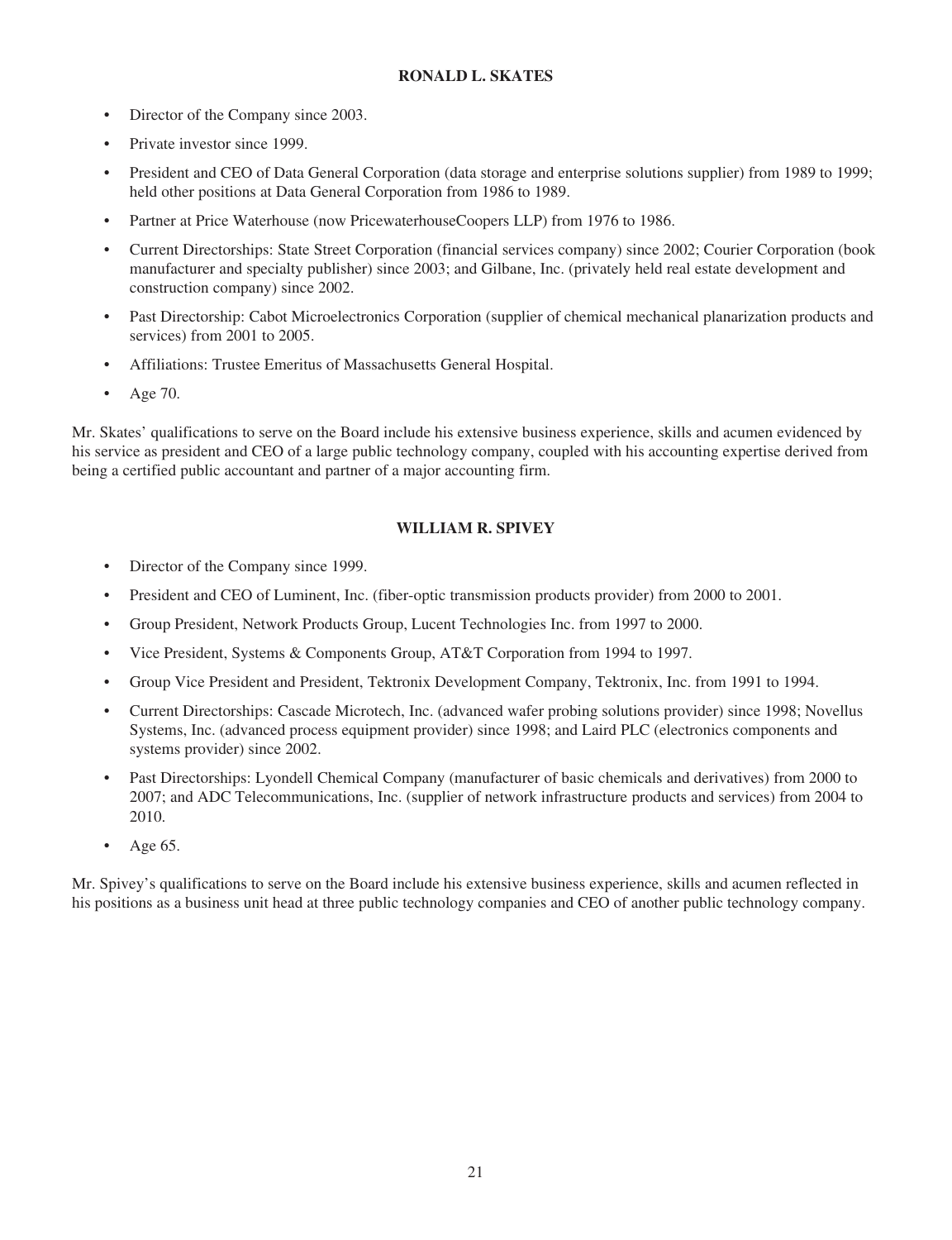# **LINDA G. STUNTZ**

- Director of the Company since 2004.
- Partner in the law firm of Stuntz, Davis & Staffier, P.C. since 1995.
- Partner in the law firm of Van Ness Feldman from 1993 to 1995.
- Deputy Secretary of, and held senior policy positions in, the United States Department of Energy from 1989 to 1993.
- Associate Minority Counsel and Minority Counsel to the U.S. House of Representatives Energy and Commerce Committee from 1981 to 1987.
- Current Directorship: Royal Dutch Shell plc (an oil and gas exploration and production company) since 2011 (including membership on its Audit Committee).
- Past Directorship: Schlumberger Ltd. (oilfield services company) from 1993 to 2010.
- Affiliations: Director of Wittenberg University from 2010 to 2011.
- Age 57.

Ms. Stuntz's qualifications to serve on the Board include her extensive knowledge and experience relating to corporate governance, public policy and legal matters, as well as legislative and regulatory affairs, based on her varied high-level roles in both the executive and legislative branches of government, her substantial experience as a corporate director, as well as the practice of law.

# **WILLIAM H. SWANSON**

- Chairman of the Board since 2004.
- Director and CEO of the Company since 2003.
- President of the Company from July 2002 to May 2004.
- Executive Vice President of the Company and President of Electronic Systems from January 2000 to July 2002.
- Executive Vice President of the Company and Chairman and CEO of Raytheon Systems Company from January 1998 to January 2000.
- In the 40th year of his career at the Company, which has included a wide range of leadership positions.
- Current Directorship: NextEra Energy, Inc. (a clean energy company) since 2009.
- Past Directorship: Sprint Nextel Corporation (wireless and wireline communications services provider) from 2004 to 2008.
- Affiliations: Congressional Medal of Honor Foundation Board of Directors; the California Polytechnic State University President's Cabinet; the Cal Poly Foundation Board of Directors; Vice Chairman of the John F. Kennedy Library Foundation Board of Directors; Chairman Emeritus of the Business-Higher Education Forum Executive Committee; and Chairman Emeritus of the Aerospace Industries Association Executive Committee.
- Age 63.

Mr. Swanson's qualifications to serve on the Board include his extensive business experience, skills and acumen developed over the past 39 plus years with the Company during which he has held a wide range of leadership positions, including general manager of Missile Systems, head of Electronic Systems, CEO of Raytheon Systems Company, President of the Company and, since 2003, CEO.

**The Board unanimously recommends that shareholders vote FOR each of the nominees for election. Proxies solicited by the Board will be so voted unless shareholders specify otherwise in their proxies.**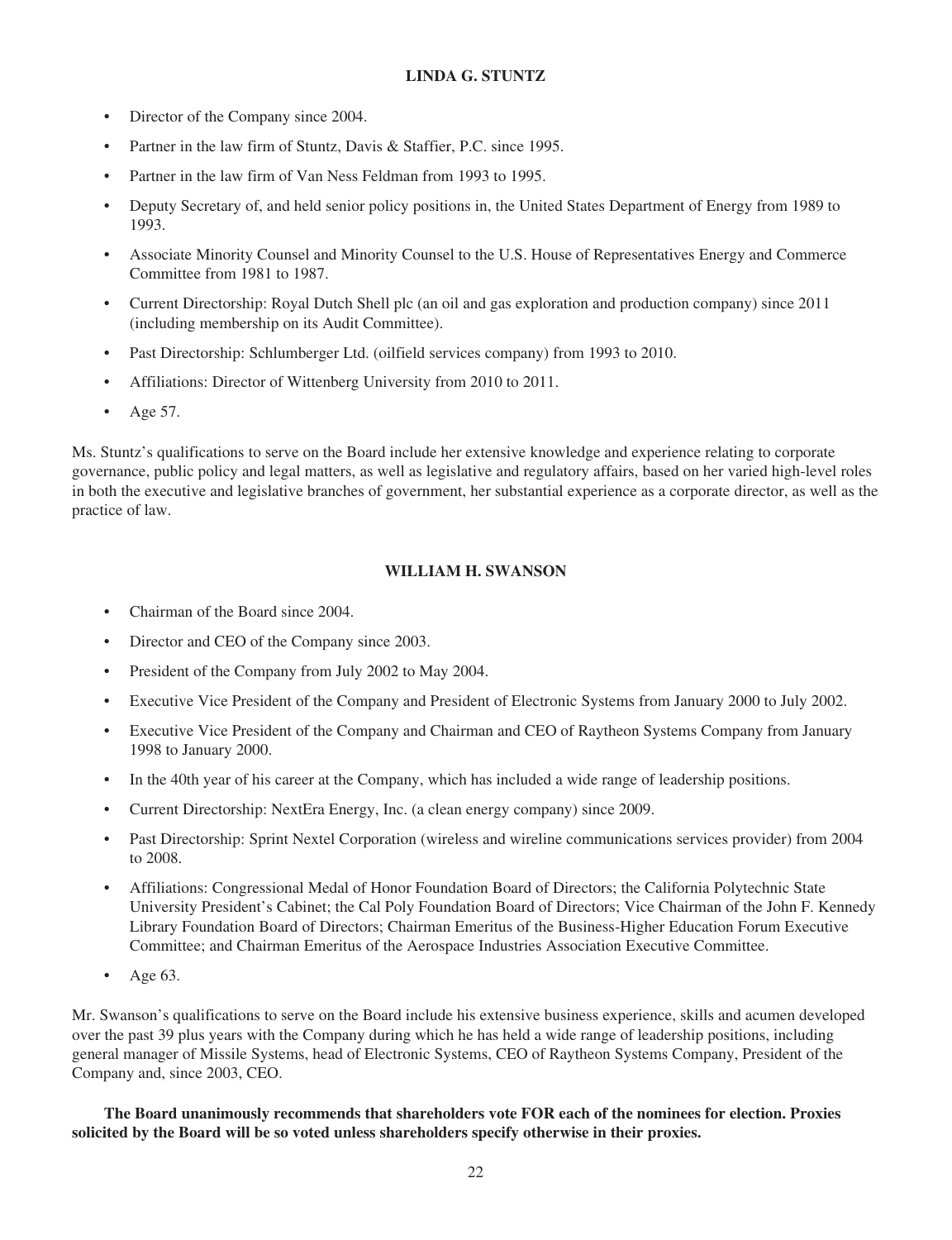### **STOCK OWNERSHIP**

#### **Five Percent Shareholders**

The following table lists those persons or groups (based solely on our examination of Schedules 13G filed with the SEC or furnished to us) who are beneficial owners of more than 5% of our common stock as of December 31, 2011.

| Name and Address of Beneficial Owner     | Common<br><b>Stock</b> | Percent of<br><b>Class</b> |
|------------------------------------------|------------------------|----------------------------|
| BlackRock, Inc.                          |                        | $7.15\%$                   |
| Barrow, Hanley, Mewhinney & Strauss, LLC |                        | $6.17\%$                   |

#### **Management and Directors**

The following table contains information regarding the beneficial ownership of shares of our common stock as of March 1, 2012 for (a) each director and nominee for director, including our CEO, (b) our CFO and our three other most highly compensated executive officers who are not also directors, and (c) the directors, nominees and all executive officers as a group. No individual director or nominee for director or named executive officer beneficially owns 1% or more of the outstanding shares of common stock. The directors and executive officers as a group own less than 1% of the outstanding shares of common stock.

| <b>Name of Beneficial Owner</b>                                                                                  | <b>Number of Shares</b><br>and Nature of<br><b>Beneficial Ownership</b>                                                                                                 |
|------------------------------------------------------------------------------------------------------------------|-------------------------------------------------------------------------------------------------------------------------------------------------------------------------|
| (a)                                                                                                              | $620,432^{(1)}$<br>$353,360^{(2)(3)}$                                                                                                                                   |
|                                                                                                                  | 973,792(1)(2)(3)<br>$1,207^{(4)}$<br>$12,790^{(4)}$<br>21.834(4)<br>$7.310^{(4)}$<br>28,489(4)(5)<br>$38,501^{(4)}$<br>$36,509^{(4)(6)}$<br>33,064(4)<br>$17,564^{(4)}$ |
| (b)                                                                                                              | $193.151^{(2)}$<br>$41,613^{(2)}$<br>$164,595^{(2)}$<br>$50,207^{(2)}$                                                                                                  |
| (c)<br>All directors, nominees for director and executive officers as a group $(22 \text{ persons}) \dots \dots$ | $2,225,826^{(1)(2)(3)(4)(5)(6)(7)(8)}$                                                                                                                                  |

(1) Shares owned outright by Mr. Swanson.

- (2) Includes shares of restricted stock over which the beneficial owner has voting power as follows: Mr. Swanson 225,110; Mr. Wajsgras – 59,240; Mr. Yuse – 41,459; Mr. Stephens – 56,278; Mr. Crowley – 45,013; and all executive officers and directors as a group – 680,180.
- (3) Includes vested deferred compensation equivalent to 128,250 shares of our common stock attributable to Mr. Swanson.
- (4) Includes shares of restricted stock issued under the 2010 Stock Plan over which the beneficial owner has voting power as follows: Ms. Stuntz and Messrs. Clark, Deutch, Hadley, Poses, Skates and Spivey – 2,668 shares each; Mr. Cartwright – 1,207 shares; and Mr. Ruettgers – 3,802 shares.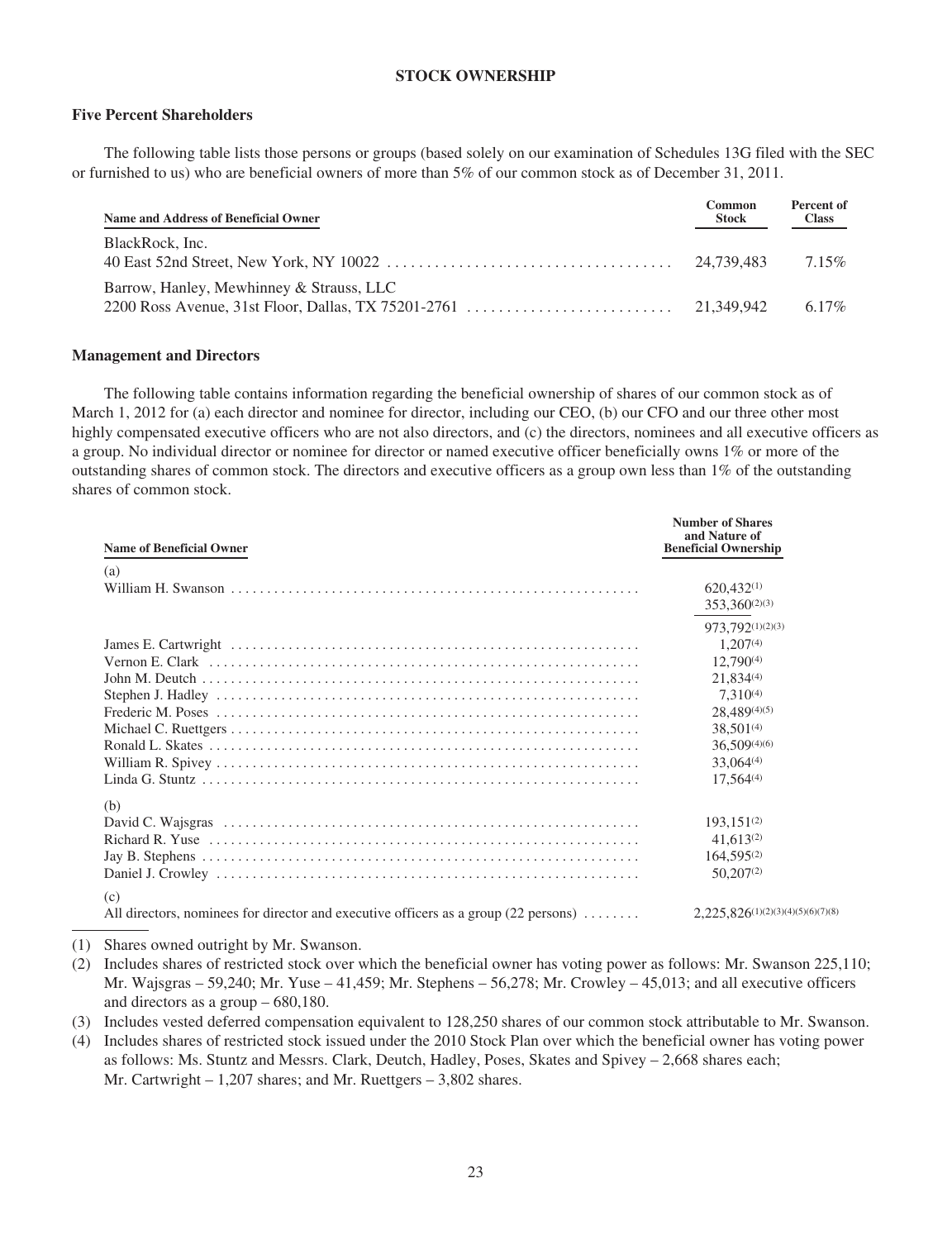- (5) Includes 16,272 shares held by a family charitable foundation over which Mr. Poses has voting and investment power.
- (6) Includes 2,400 shares held in family trusts as to which Mr. Skates disclaims beneficial ownership.
- (7) Includes shares indirectly held by the beneficial owner through the Raytheon Savings and Investment Plan and the Raytheon Excess Savings Plan as follows: all executive officers as a group – 17,961.
- (8) Includes shares which the beneficial owner has the right to acquire upon the exercise of stock options as follows: all executive officers as a group – 15,180.

#### **Section 16(a) Beneficial Ownership Reporting Compliance**

Section 16(a) of the Securities Exchange Act of 1934 requires our directors, executive officers and persons who beneficially own more than 10% of a registered class of our equity securities to file reports of holdings and transactions in our common stock with the SEC and the NYSE. Based on our records and other information, we believe that, in 2011, none of our directors, executive officers or 10% shareholders failed to file a required report on time.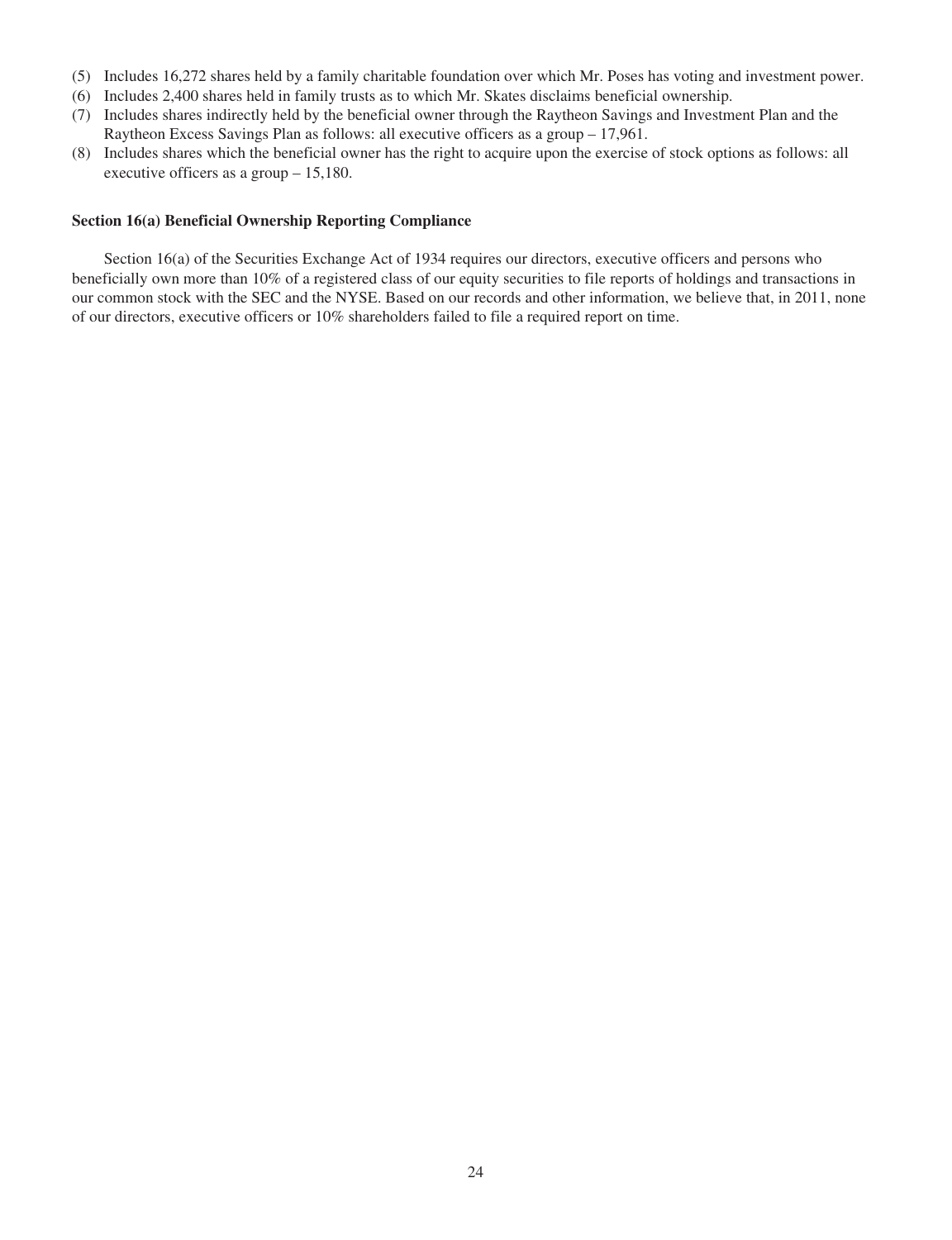# **EXECUTIVE COMPENSATION**

### **Compensation Discussion and Analysis**

In the discussion that follows, we provide an overview and analysis of our executive compensation program and policies, material compensation decisions and the factors that we considered in making those decisions. Included within and following this section you will find a series of tables containing specific information about the compensation earned or paid in 2011 to the following individuals, to whom we refer as our named executive officers:

- our Chairman and CEO, William H. Swanson;
- our Senior Vice President and Chief Financial Officer, David C. Wajsgras;
- our Senior Vice President, General Counsel and Corporate Secretary, Jay B. Stephens;
- our Vice President, and President of our Network Centric Systems (NCS) business, Daniel J. Crowley; and
- our Vice President, and President of our Space and Airborne Systems (SAS) business, Richard R. Yuse.

The discussion below is intended to help our shareholders understand the detailed information provided in those tables and put that information into context within our overall compensation program.

# **Executive Summary**

Our executive compensation program reflects a commitment to (1) retain and attract highly-qualified executives, (2) motivate our executives to achieve our overall business objectives, (3) reward performance and (4) align the interests of our executives with our shareholders.

Set forth below are highlights of our current executive compensation program as established by the

Management Development and Compensation Committee (MDCC) in accordance with our compensation philosophy.

# **Program Highlights Page(s)**

- Ties a significant portion of each executive's compensation to the Company's performance and individual performance against various pre-established financial, operational and other goals, through variable, at-risk short- and long-term incentive awards. 26-38
- Aligns closely the interests of executives with those of shareholders by making stock-based incentives a central component of compensation coupled with meaningful stock ownership and retention requirements. 26-29 and 37-39
- Establishes a balanced incentives program by providing awards with both significant upside opportunity for exceptional performance and downside risk for underperformance. 26-38
- Authorizes recovery or clawback of compensation in certain circumstances where restatement of financial results is required. 41
- Maximizes the benefit to the MDCC of its independent compensation consulting firm by adhering to a stringent Compensation Consultant Independence Policy. 30
- Provides our executives with total compensation opportunities at levels that are competitive for comparable positions at companies with whom we compete for talent. 31-33
- Is designed and monitored by the MDCC to avoid risk-taking that might be likely to have a material adverse effect on the Company. 30-31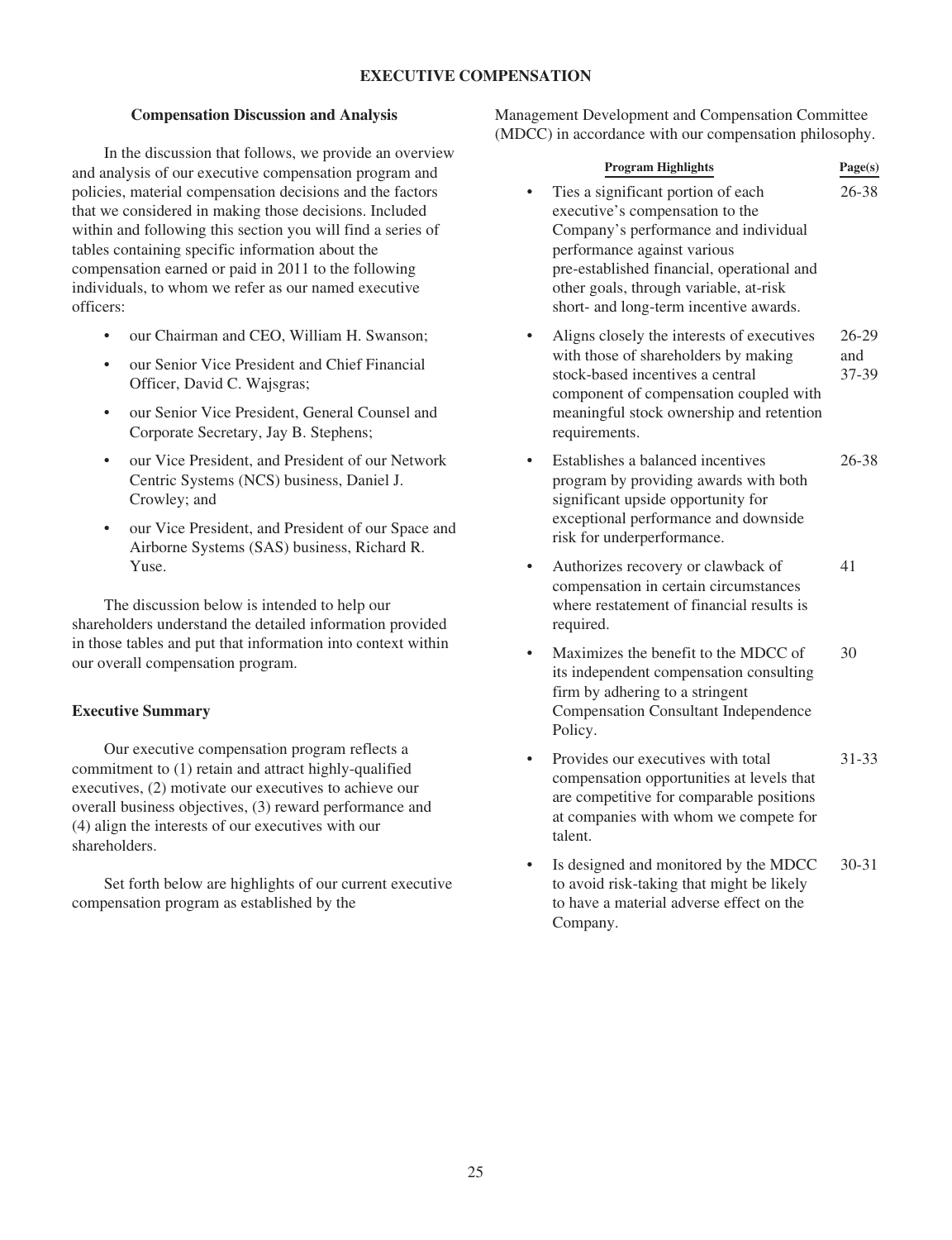The MDCC, with the assistance of management and the MDCC's independent consultant, oversees, approves and assesses the effectiveness of our compensation program in relation to our compensation philosophy and the market. The table below describes each element of the program and its link to our compensation objectives.

| <b>Compensation Element</b>                                                                                                      | <b>Retain and attract</b><br>highly-qualified<br>executive talent | Incentivize achievement of<br>our overall<br>business objectives | Differentiate rewards based<br>on individual performance | <b>Incentivize and reward</b><br>long-term performance in<br>alignment with<br>shareholders' interests |
|----------------------------------------------------------------------------------------------------------------------------------|-------------------------------------------------------------------|------------------------------------------------------------------|----------------------------------------------------------|--------------------------------------------------------------------------------------------------------|
| Base Salary (Base)                                                                                                               |                                                                   |                                                                  |                                                          |                                                                                                        |
| Annual Incentive Plan (RBI)                                                                                                      |                                                                   |                                                                  |                                                          |                                                                                                        |
| Performance-Based Restricted<br>Stock Units (LTPP)                                                                               |                                                                   |                                                                  |                                                          |                                                                                                        |
| Time-Based Restricted Shares<br>(RSA)                                                                                            |                                                                   |                                                                  |                                                          |                                                                                                        |
| Benefits, Perquisites and Other<br>Compensation,<br>including severance and<br>change-in-control<br>arrangements (Perks & Other) |                                                                   |                                                                  |                                                          |                                                                                                        |

Set forth below for the CEO, and separately for the other named executive officers, are charts illustrating the percentage of total target compensation corresponding to the target levels for each element and tables reflecting the total direct compensation opportunities for fiscal 2011.



| <b>Total Direct Compensation Opportunity - CEO</b> <sup>(1)</sup> |                                        |  |
|-------------------------------------------------------------------|----------------------------------------|--|
| Fixed $10\%$                                                      | Variable $90\%$                        |  |
| (Base Salary)                                                     | $(RBI + Long-Term Incentive Value(2))$ |  |
| Short-term 29%                                                    | Long-term $71\%$                       |  |
| (Base Salary + RBI)                                               | (Long-Term Incentive Value)            |  |
| $\mathrm{Cash}\ 29\%$                                             | Equity-Based 71%                       |  |
| (Base Salary + RBI)                                               | (Long-Term Incentive Value)            |  |

(1) Total direct compensation opportunity does not include perquisites and other executive benefits, including retirement and severance benefits. As a result, the percentages above may vary slightly from the percentages set forth in the pay mix charts which do include perquisites and other executive benefits.

(2) Long-Term Incentive Value consists of LTPP and RSA.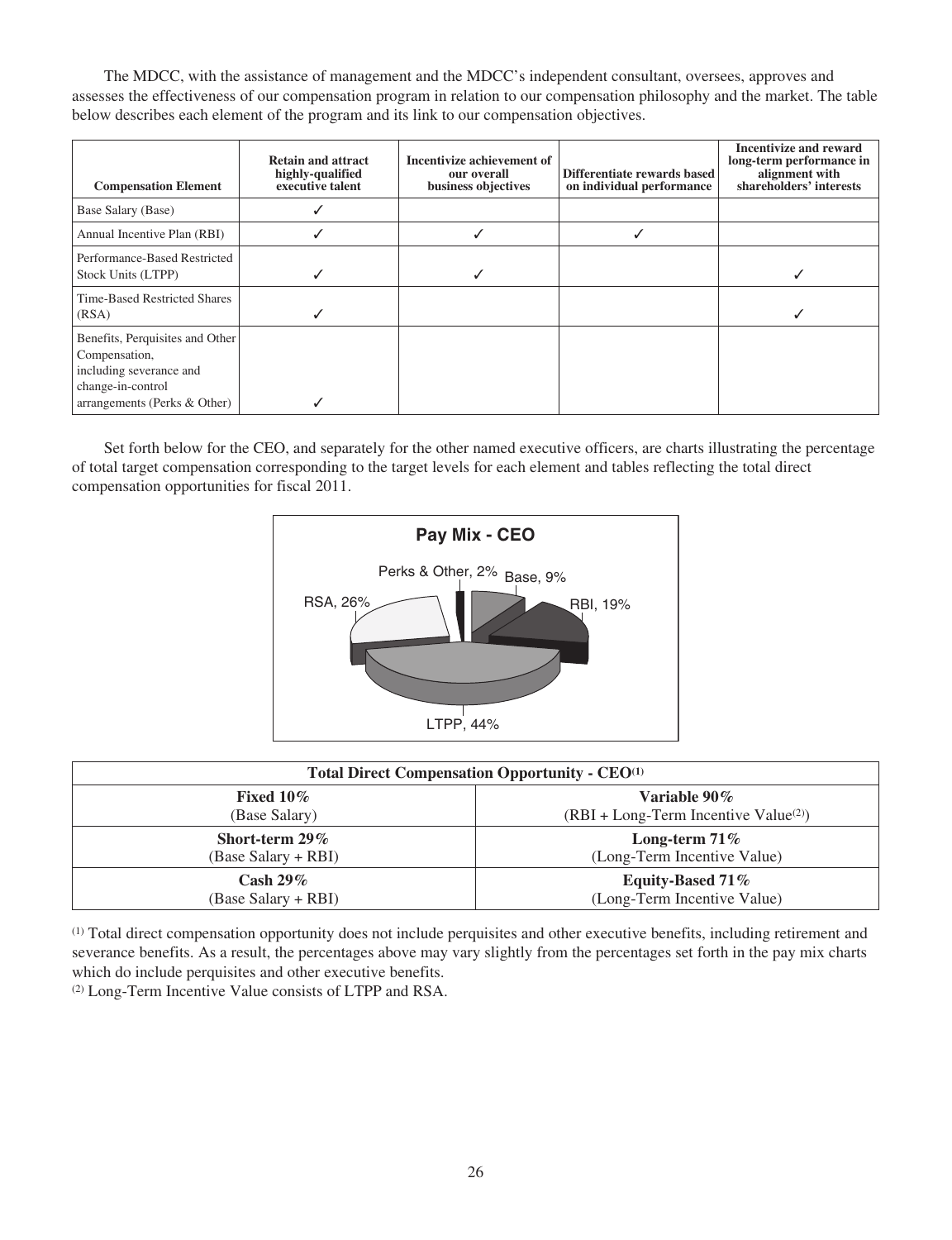

| Total Direct Compensation Opportunity - Other Named Executive Officers <sup>(1)</sup><br>(Average allocation for the four Named Executive Officers other than the CEO) |                                                        |  |
|------------------------------------------------------------------------------------------------------------------------------------------------------------------------|--------------------------------------------------------|--|
| Fixed $20\%$<br>Variable 80%<br>$(RBI + Long-Term Incentive Value(2))$<br>(Base Salary)                                                                                |                                                        |  |
| Short-term 40%<br>(Base Salary + RBI)                                                                                                                                  | Long-term $60\%$<br>(Long-Term Incentive Value)        |  |
| Cash $40\%$<br>(Base Salary + RBI)                                                                                                                                     | <b>Equity-Based 60%</b><br>(Long-Term Incentive Value) |  |

(1) Total direct compensation opportunity does not include perquisites and other executive benefits, including retirement and severance benefits. As a result, the percentages above may vary slightly from the percentages set forth in the pay mix charts which do include perquisites and other executive benefits.

(2) Long-Term Incentive Value consists of LTPP and RSA.

According to an analysis performed by PM&P, these weightings were in line with what the companies in our peer groups provided to their executives holding comparable positions, with the exception that our CEO has a somewhat lower cash weighting and somewhat higher equity weighting as compared to our peer group CEOs. The MDCC does not establish any fixed relationship between the compensation of our CEO and that of any other named executive officer. Using market data as a general reference point, we believe that the differences between our CEO's compensation and the compensation of the other named executive officers are consistent with differences that exist at comparable companies and are consistent with our executive compensation philosophy.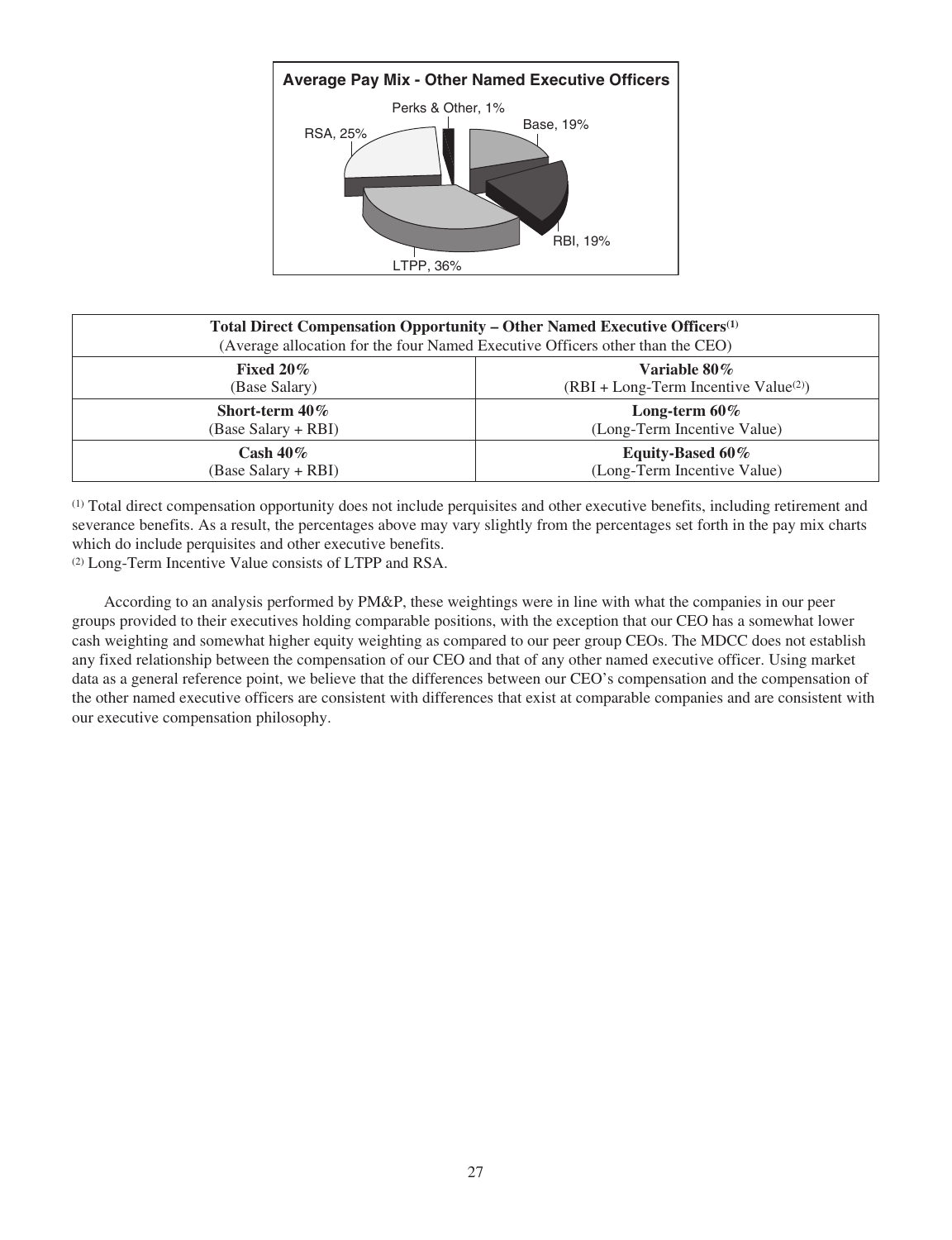The table below summarizes the 2009 – 2011 compensation provided to our named executive officers and reflects the view of our Board and the MDCC with respect to their annual compensation decisions for those executives during those years.

| TOTAL COMPENSATION FOR 2009 – 2011 |  |  |
|------------------------------------|--|--|
|                                    |  |  |

|                        |                               |                | (Non-Equity)<br><b>Incentive Plan</b>        | (Stock Awards)<br><b>Long-Term Incentives</b> |                               | <b>All Other</b> | <b>Total</b>     |
|------------------------|-------------------------------|----------------|----------------------------------------------|-----------------------------------------------|-------------------------------|------------------|------------------|
| <b>Executive</b>       | $Year^{(1)}$<br><b>Salary</b> |                | Compensation)<br>$\bar{R}$ BI <sup>(2)</sup> | <b>Restricted</b><br>Stock                    | <b>LTPP</b><br>Award $^{(3)}$ |                  |                  |
| William H. Swanson     | 2011                          | \$1,369,704    | \$3,000,000                                  | \$3,800,021                                   | \$6,400,000                   | \$439,546        | \$15,009,271     |
|                        | 2010                          | 1,327,622      | 2,800,000                                    | 3,799,976                                     | 6,386,011                     | 488,921          | 14,802,530       |
|                        | 2009                          | 1,297,920      | 3,050,000                                    | 3,799,991                                     | 6,386,000                     | 462,064          | 14,995,975       |
| David C. Wajsgras<br>. | 2011                          | \$.<br>844,245 | 865,000<br>S.                                | 999.987<br>S.                                 | \$1,300,010                   | \$131,395        | \$4,140,637      |
|                        | 2010                          | 818,315        | 800,000                                      | 1,000,002                                     | 1,200,017                     | 122,674          | 3,941,008        |
|                        | 2009                          | 790,203        | 870,000                                      | 999,983                                       | 1,200,005                     | 108,112          | 3,968,303        |
| Jay B. Stephens        | 2011                          | 738.863<br>S.  | 755,000<br>\$.                               | 950.018<br>S.                                 | \$1,200,010                   | \$120,110        | 3,764,001<br>\$. |
|                        | 2010                          | 716,170        | 720,000                                      | 949,994                                       | 1,200,017                     | 111,259          | 3,697,440        |
|                        | 2009                          | 690,825        | 780,000                                      | 950,020                                       | 1,200,005                     | 111,514          | 3,732,364        |
| Daniel J. Crowley<br>. | 2011                          | 667,000<br>S.  | 500,000<br>S                                 | 800,010<br>S.                                 | \$1,250,010                   | \$117,231        | \$ 3,334,251     |
| Richard R. Yuse<br>.   | 2011                          | 506,072<br>S   | 600,000<br>S                                 | 800,010<br>S.                                 | \$1,250,010                   | \$177,853        | 3,333,945<br>\$. |
|                        | 2010                          | 456,088        | 500,000                                      | 700,007                                       | 799,975                       | 382,151          | 2,838,221        |

(1) Years in which the executive was a named executive officer.

(2) Annual Results-Based Incentive (RBI) cash award. RBI awards are discussed under "Annual Incentives" on pages 33 to 34.

(3) Long-Term Performance Plan (LTPP) award. LTPP awards are discussed under "Long-Term Incentives – LTPP" on page 37.

The above table differs from the 2011 Summary Compensation Table required by the SEC, which appears on page 43, and is not a substitute for that table. The 2011 Summary Compensation Table includes amounts based on the change in the actuarial present value of the executives' accumulated pension benefits. The above table excludes these amounts because the Company and the MDCC consider the pension plan in the context of their assessment of the overall benefit design and the competitiveness of the Company's retirement benefits, and not as an element of their annual compensation decisions. Another difference is that the amounts set forth under the Restricted Stock and LTPP Award columns in the above table represent the full intrinsic values of such awards on the date the Board or MDCC made the formal determination for such grant (e.g., target number of shares times the closing price of our common stock on the determination date) that is the basis upon which the Company, the MDCC and the Board consider these awards in proposing, recommending and approving annual compensation. In contrast, the Stock Awards column in the 2011 Summary Compensation Table represents the grant date fair value of such awards for financial statement reporting purposes, which differs from the intrinsic value of the LTPP awards. These awards are discussed in more detail under "Long-Term Incentives" on page 37.

We discuss the elements of our compensation program set forth in the above table in detail beginning on page 33 and describe how we set these opportunities and the total compensation of our named executive officers so that they are market competitive and are based on Company and individual performance. While we have provided consistent compensation opportunities, the actual compensation earned by our executives has varied based on performance in accordance with our pay-for-performance objective. In 2011, we continued to perform well in a dynamic environment. Examples of our strong performance are discussed below. Overall, the named executive officers' compensation reflected strong Company and individual performance in 2011 in the face of continuing market and general economic challenges. For 2011, base salaries for our CEO and two of the other named executive officers increased by an average of 3.0%, compared to the prior year when they increased by an average of 3.5%. Mr. Crowley received a 4% merit increase. Mr. Yuse received a 10% increase in an effort to bring his base salary closer to the 50th percentile of the market. Based on the Company's strong performance in 2011, RBI payments made to our named executive officers resulted, on average, in RBI amounts that were close to target levels. For a discussion of named executive officer base salaries and RBI awards see pages 33 to 36.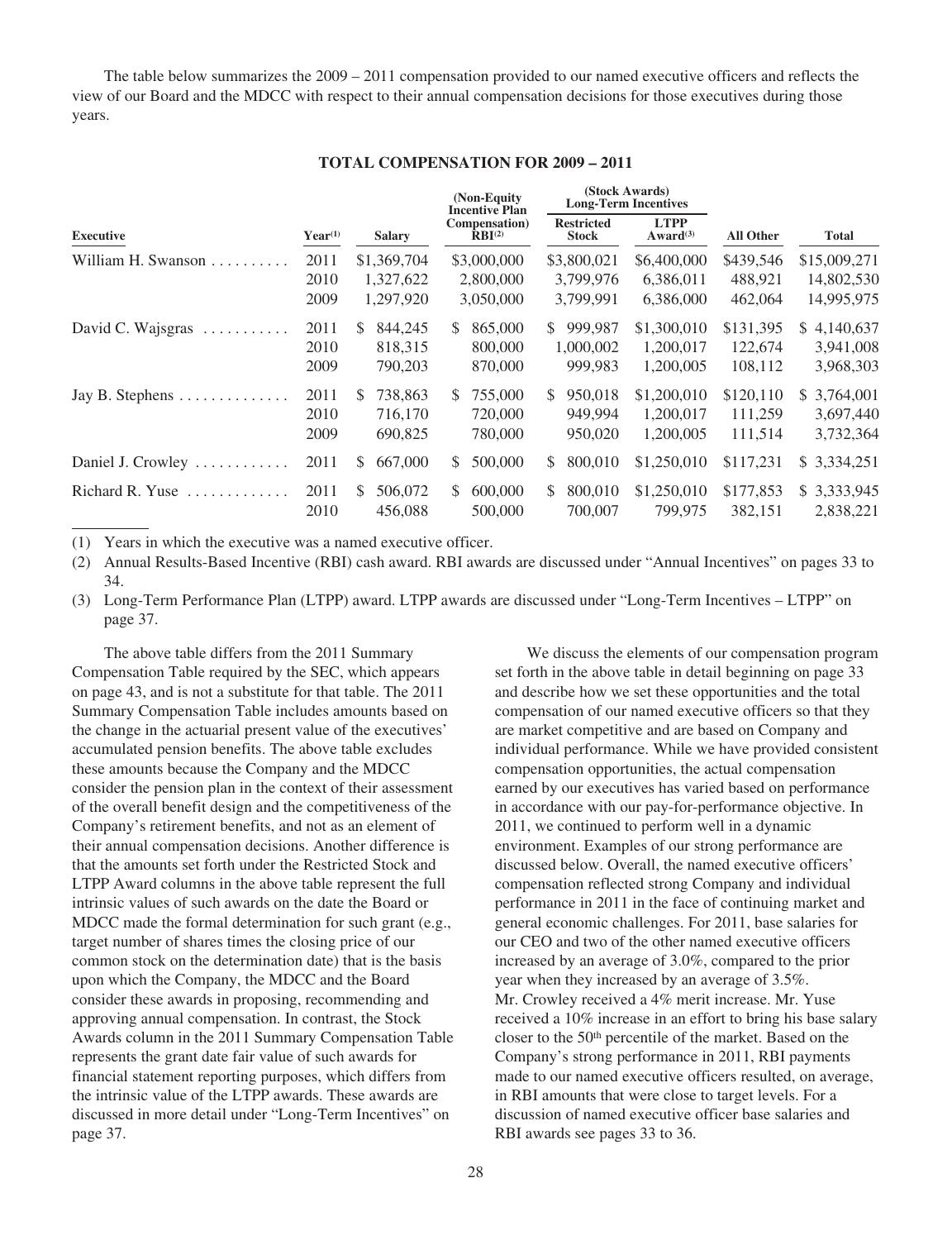In a year of economic uncertainty and distinct challenges, the Company continued to deliver strong financial performance. The Company focused on ensuring customer success through program performance, affordable solutions and product innovation. Improved efficiencies and cost reduction programs drove operating margin and earnings performance, while global demand for the Company's cost-effective products and services resulted in

strong bookings. Examples of our strong operational performance in 2011 include bookings of \$26.6 billion, increased backlog from \$34.6 billion to \$35.3 billion, a book-to-bill ratio of 1.07, earnings per share growth of approximately 10% and operating cash flow from continuing operations of \$2.2 billion after a \$750 million discretionary pension plan contribution.

In line with our pay-for-performance philosophy, our executives received competitive compensation commensurate with these results, particularly through our performance-based 2011 RBI and the 2009 – 2011 LTPP. These programs are specifically designed to closely tie the compensation paid to the individual executive with the performance of the Company. A summary of these compensation elements, the applicable performance metrics, the results we achieved, and the location of where you can find a more detailed discussion of this section, are set forth in the table below.

| Compensation<br>Element | <b>Performance Metrics</b>                                                                                                           | <b>Results Achieved</b>                                                                                                                                                                                                                                                                      |  |  |
|-------------------------|--------------------------------------------------------------------------------------------------------------------------------------|----------------------------------------------------------------------------------------------------------------------------------------------------------------------------------------------------------------------------------------------------------------------------------------------|--|--|
| $2011$ RBI              | Bookings; net sales; free cash flow (FCF);<br>operating income from continuing operations;<br>and return on invested capital (ROIC). | We exceeded our pre-established 2011 target<br>for FCF, operating income from continuing<br>operations and ROIC but did not meet the<br>targets for the other two metrics, resulting in<br>the achievement of an overall funding level of<br>101.2%. See discussion beginning on page 33.    |  |  |
| $2009 - 2011$ LTPP      | Average ROIC; cumulative FCF; and total<br>shareholder return (TSR).                                                                 | We exceeded our pre-established three-year<br>targets for average ROIC and cumulative FCF,<br>but did not meet our threshold for TSR over the<br>three-year period, which resulted in a $100.0\%$<br>of target payout in shares of our common stock.<br>See discussion beginning on page 37. |  |  |

As a result of the MDCC's ongoing review of how the Company measures success in a changing business environment, as of January 1, 2012, the MDCC refined the program metrics relating to RBI by removing ROIC as a measure of performance and revising the weightings on the remaining metrics. For 2012, funding for the overall pool under the RBI plan will be measured using the following four metrics and weightings: Bookings – 20%, Net Sales – 30%, Operating Income from Continuing Operations – 30% and FCF – 20%. ROIC has been retained as a metric for LTPP. There is no impact on the 2011 performance year.

The MDCC determined that discontinuing the use of ROIC for RBI, while retaining it for LTPP, was appropriate to further differentiate between long-term and short-term incentives and related performance metrics. Because ROIC is a meaningful measurement of longer-term value creation, it is appropriately retained in the LTPP, whereas this metric may be less meaningful to drive performance in the shortterm. This realignment eliminates overlap between the short- and long-term elements of our compensation program and is consistent with the Company's growth philosophy. It will serve to further sharpen the Company's focus on growth in new markets and internationally, efficiencies, economic performance and free cash flow.

### **Consideration of 2011 Advisory Vote on Executive Compensation**

In 2011, the Company asked its shareholders, through an advisory vote, to approve the compensation of the named executive officers as described in the 2011 Proxy Statement. The 2011 advisory vote received very strong support from shareholders, garnering a 93.3% affirmative vote. The MDCC considered the vote and other input received from shareholders and made no significant changes to its compensation decisions and policies for 2011, in light of that strong support and because generally it continued to find the existing approach appropriate for the business in the then-current market environment. The MDCC continues to pursue its pay-for- performance approach in determining the amounts and types of executive compensation. The Committee will, in consultation with its independent compensation consultant, consider changes to the program as appropriate in response to input from shareholders and evolving factors such as the business environment and competition for talent. The MDCC's decision to change the RBI metrics for 2012, as described above, illustrates this ongoing process. The MDCC will also continue to monitor future advisory votes carefully and seek input from shareholders in the course of its shareholder outreach efforts.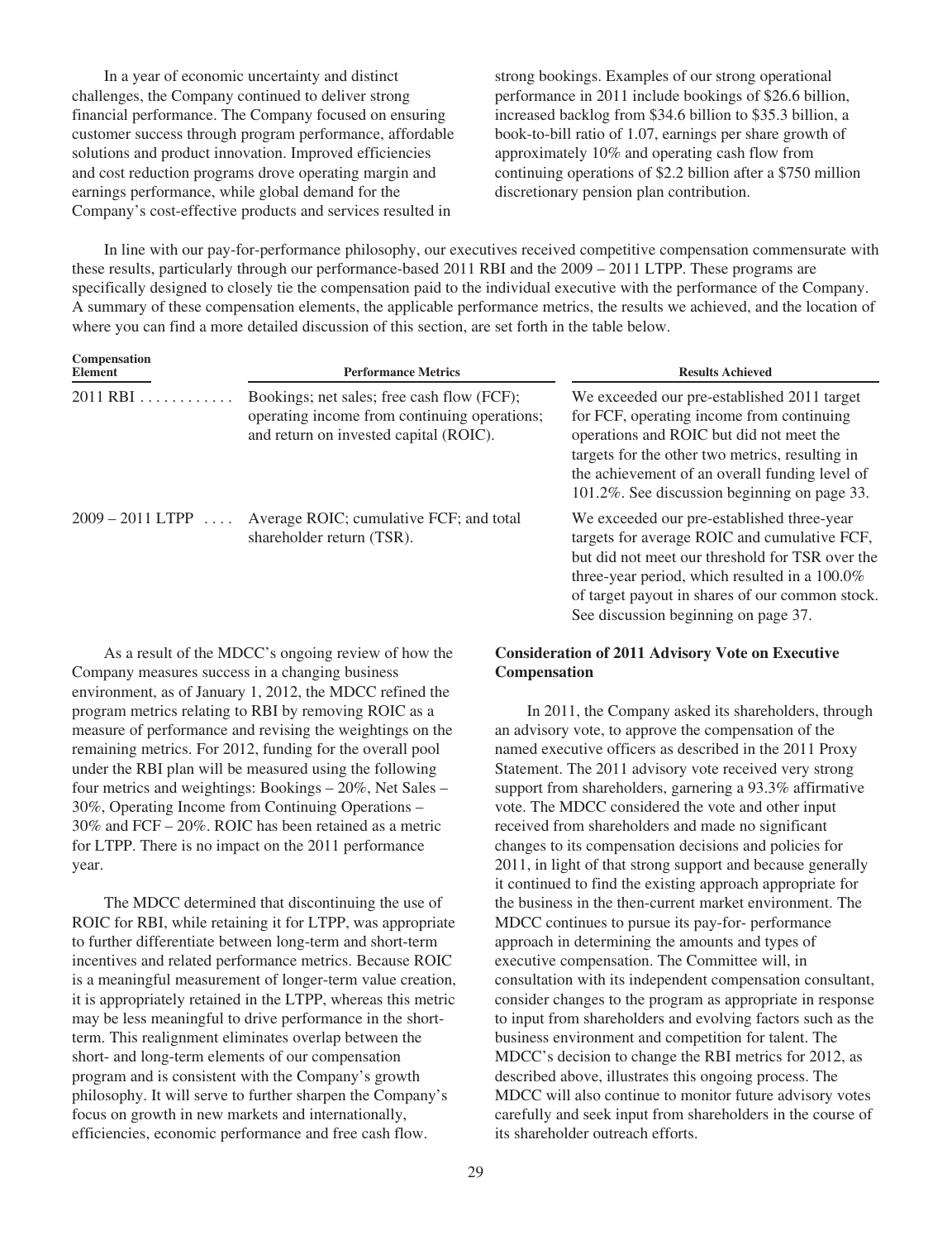Also at the 2011 annual meeting, our shareholders expressed a preference that advisory votes on executive compensation occur annually in accord with the recommendation of the Board. Based on the results of this vote, the Board determined to implement an advisory vote on executive compensation annually until the next frequency vote is conducted, which shall occur no later than the Company's annual meeting in 2017.

#### *Shareholder Outreach and Engagement*

Over the past year, we have engaged in a dialogue with many of our shareholders representing more than one-third of the Company's outstanding shares to solicit their input on a range of topics related to executive compensation and governance matters. The enhanced Executive Summary of the Compensation Discussion and Analysis set forth above is an example of responsiveness to feedback provided during those discussions. In addition to our outreach to institutional shareholders, we have also engaged in direct conversations and correspondence with a number of other investors, proxy advisory services and corporate governance research firms. The Governance and Nominating Committee and the MDCC have been provided with feedback regarding these outreach and engagement efforts. The MDCC considered such feedback in conjunction with its review of the 2011 advisory vote on executive compensation. We plan to continue with these efforts in the coming year.

# **How We Determine and Assess Executive Compensation**

We design our compensation program with a view to retaining and attracting executive leadership of a caliber and level of experience necessary to manage our complex, global businesses effectively. Given the length of our programs, contracts and business cycles, it is especially important for us to retain our executive talent over a number of years to provide continuity of management in a highly competitive industry. Our Board bears the ultimate responsibility for approving the compensation of our named executive officers. The MDCC assists the Board in discharging this responsibility. Information about the MDCC and its composition, responsibilities and operations can be found on page 12 under the heading "The Board of Directors and Board Committees – Management Development and Compensation Committee."

## *Independent Compensation Consultant*

In 2011, the MDCC retained Pearl Meyer & Partners (PM&P), a compensation consulting firm, to obtain information on compensation levels, programs and

practices within certain peer groups, provide the MDCC with a report on peer compensation trends, perform a pay-for-performance assessment and perform related services. PM&P's work product provides one source of input to the MDCC's compensation decision making process, combined with information and analyses the MDCC receives from management and the Committee's own judgment and experience.

The MDCC has a formal compensation consultant independence policy to ensure that it receives independent and unbiased advice and analyses from its consultant. Additionally, the MDCC's charter requires an annual assessment by the MDCC of the independence of the outside compensation consultant. The MDCC has determined that PM&P is independent pursuant to the policy and in accordance with its charter. The policy requires the pre-approval of any services proposed to be provided by the consultant to the Company. The MDCC's pre-approval review is intended to ensure that the provision of non-MDCC services to the Company will not impair the consultant's independence. As a guideline to avoid any actual or perceived conflict of interest or bias, the policy limits the fees paid by the Company for such non-MDCC services to no more than 1% of the consulting firm's annual gross revenues and prohibits altogether the provision of services to Company officers and directors. In accordance with the policy, the MDCC pre-approved the Company's acquisition from PM&P of certain industry compensation surveys which PM&P makes available generally to companies for a fee. The fees paid to PM&P for these surveys were less than \$10,000, and well below 1% of PM&P's 2011 annual gross revenues.

#### *Management of Compensation-Related Risk*

We have designed our compensation program to avoid excessive risk-taking. The following are some of the features of our program designed to help us appropriately manage compensation-related risk:

- An assortment of vehicles for delivering compensation, both fixed and variable, and including cash and equity-based measures with different time horizons, to focus our executives on specific objectives that help us achieve our business plans and create an alignment with longterm shareholder interests;
- Diversification of incentive-related risk by employing a variety of performance measures;
- A balanced weighting of the various performance measures to avoid excessive attention to achievement of one measure over another;
- Fixed maximum award levels for performancebased awards;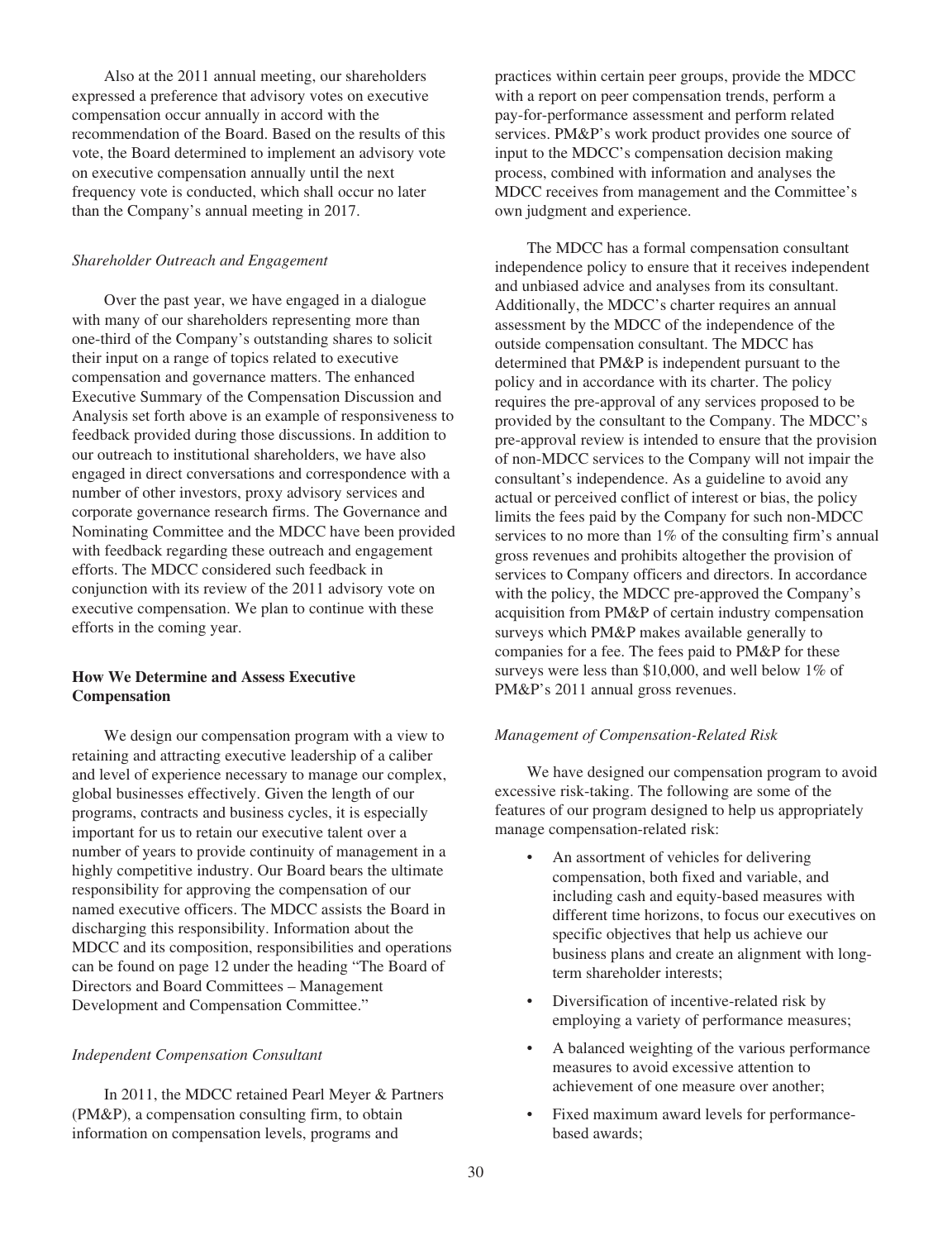- Guidelines designed to assure the independence of our compensation consultant, who advises the MDCC as described above;
- A clawback policy and equity grant procedures, as described below on pages 41 and 42; and
- Incentive compensation to named executive officers based on individual performance and overall Company performance.

As discussed beginning on page 8, the MDCC has reviewed with management the design and operation of our incentive compensation arrangements for all employees, including executive officers, for the purpose of determining whether such programs might encourage inappropriate risktaking that would be reasonably likely to have a material adverse effect on the Company. The MDCC concluded that the Company's compensation plans, programs and policies, considered as a whole, including applicable risk-mitigation features, are not reasonably likely to have a material adverse effect on the Company.

## *Key Considerations Related to Executive Compensation*

Our determinations and assessments of executive compensation are primarily driven by two considerations:

- Company and individual performance in five areas – financial, operational, customer satisfaction, people and "Six Sigma"; and
- Market competitiveness of our compensation program.

## *Company and Individual Performance*

In addition to market competitiveness, we use a number of factors to determine our compensation levels and to customize our compensation program to most accurately recognize Company and individual performance and contribution to the enterprise. We consistently review performance in these five areas:

- Financial we focus on financial metrics that are good indicators of whether the Company and our businesses are achieving their annual or longerterm business objectives; bookings, sales, operating income, free cash flow and return on invested capital are measures used to gauge financial performance;
- Operational we evaluate product development and program execution through the use of tools designed to measure operational efficiencies, such as Integrated Product Development Systems and the Earned Value Management System;
- Customer satisfaction we measure customer satisfaction through the use of customer satisfaction surveys, performance against program cost and schedule indices, annual customer performance assessment reports and through customer award fees;
- People we assess our executives' development of people, leadership behavior, ethical conduct, employee opinion survey results and the development of an inclusive workforce; and
- "Six Sigma" we look to see how well the Company, a business or an individual has used Raytheon Six Sigma, a continuous process improvement effort designed to reduce costs and improve efficiency.

Collectively, we consider these five factors to provide a measurable assessment of executive performance that will build value for our shareholders. We look to each of them, to varying degrees, to make the most of our executive compensation decisions, from setting base salaries to providing annual and longer-term rewards.

## *Market Data*

We consider the compensation levels, programs and practices of certain other companies to assist us in setting our executive compensation so that it is market competitive. In 2011, we used two peer groups for these purposes:

• A core peer group, which consists of companies that are either aerospace and defense companies or that have substantial aerospace or defense businesses. We compete to varying degrees for business and talent with the companies in this core peer group. The companies comprising the core peer group are as follows:

| The Boeing Company   | General Dynamics    |
|----------------------|---------------------|
|                      | Corporation         |
| Goodrich Corporation | Honeywell           |
|                      | International, Inc. |
| L-3 Communications   | Lockheed Martin     |
| Holdings, Inc.       | Corporation         |
| Northrop Grumman     | Rockwell Collins,   |
| Corporation          | Inc.                |
| Textron Inc.         | United Technologies |
|                      | Corporation         |
|                      |                     |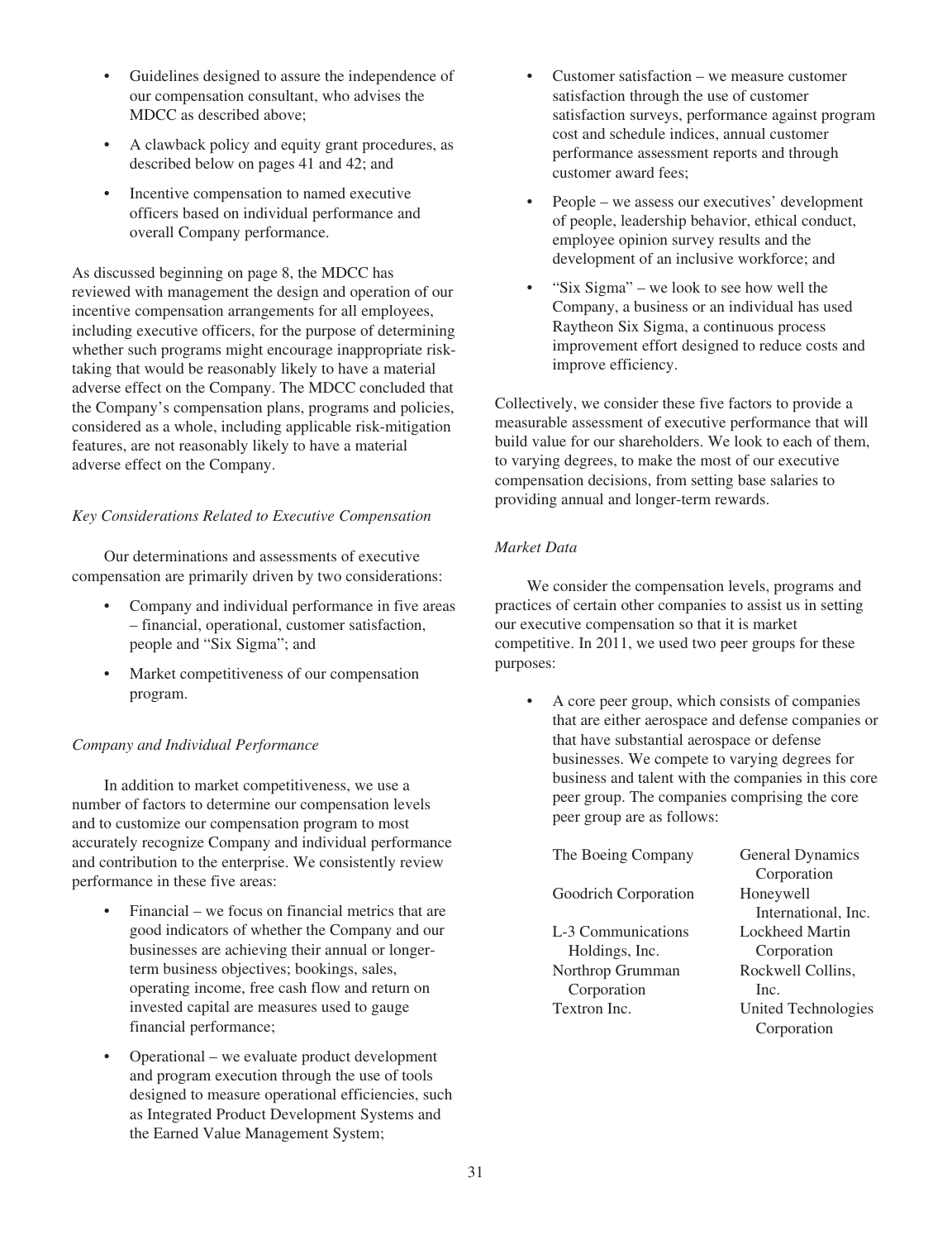• A broader peer group, comprised of our core peer group and six additional companies from other industries, which we selected on the basis of the comparability of their complexity, operations, revenues, net income and market capitalization to ours. The broader peer group companies are as follows:

| 3M Company               | Emerson Electric Co.   |
|--------------------------|------------------------|
| Caterpillar Inc.         | Goodrich Corporation   |
| <b>General Dynamics</b>  | <b>ITT</b> Corporation |
| Corporation              |                        |
| Honeywell International, | L-3 Communications     |
| Inc.                     | Holdings, Inc.         |
| Johnson Controls, Inc.   | Lockheed Martin        |
|                          | Corporation            |
| Northrop Grumman         | Motorola Solutions,    |
| Corporation              | Inc.                   |
| Textron Inc              | Rockwell Collins, Inc. |
| The Boeing Company       | United Technologies    |
|                          | Corporation            |

We review the peer groups annually to ensure that we have the appropriate marketplace focus. As our strategy changes, we leverage our capabilities into other markets, or significant changes occur to a company or companies within the peer groups, we may change the companies within them. During 2011, Motorola, Inc. reorganized into two separate companies and was succeeded on the peer group company list by Motorola Solutions, Inc., which retained all of its predecessor's business, other than the mobile device business.

The MDCC obtains information on the compensation levels, programs and practices of the companies within the core and broader peer groups. Statistical techniques, such as regression analysis, typically are used to adjust the data for differences in company size. The MDCC also considers market survey data for companies outside of our core and broader peer groups as a general indicator of relevant market conditions and pay practices and as a broader reference point. This market survey data was developed by national compensation consulting firms and provided to the MDCC by PM&P, its independent compensation consultant.

The MDCC establishes and evaluates compensation levels for our named executive officers based on the market data, as well as other factors, as discussed below. While aggregate target and actual pay levels are analyzed and measured against market data, individual and Company performance can result in compensation for any one individual that varies from the market median. In 2011, PM&P also provided the MDCC with a report on peer compensation trends (levels, mix, vehicles and metrics), which is used to help set pay levels and design programs.

#### *2011 Review of Compensation*

PM&P provided the MDCC with a marketplace assessment of our named executive officers' 2011 compensation in comparison to compensation for comparable positions within the market. PM&P looked at the market in terms of:

- base salaries;
- total cash compensation (which includes base salary and annual incentive award); and
- total direct compensation (which includes base salary, annual incentive award and long-term incentive opportunity).

This assessment showed that:

- The 2011 base salaries for our named executive officers, on average, fell between the 50th and the 75th percentiles of the market;
- Total cash compensation for our named executive officers, on average, approximated the 50th percentile;
- Total direct compensation for our named executive officers, on average, approximated the 50th percentile; and
- Raytheon continues to exhibit close alignment between relative pay and relative performance on both a short-term and long-term basis and delivered pay commensurate with that performance.

PM&P also assisted the MDCC with a pay-for-performance analysis, which assessed the correlation between our short-term pay (annual incentive award) and short-term performance and our long-term pay and long-term performance relative to the peer groups using 2010 data. Rather than looking at current compensation opportunities (current salary, target annual incentive award and present value of long-term incentives), this analysis focused on realized or realizable pay in relation to past performance. For 2010, PM&P concluded that there was close correlation between pay and performance at Raytheon relative to the peer groups. A similar 2011 pay-for-performance assessment will be performed in 2012 once peer group performance data is available.

The MDCC also periodically reviews the formulas that determine benefits under our pension and retirement plans and our severance arrangements so that we can be sure that these plans integrate appropriately into our total compensation strategy. We provide benefits under these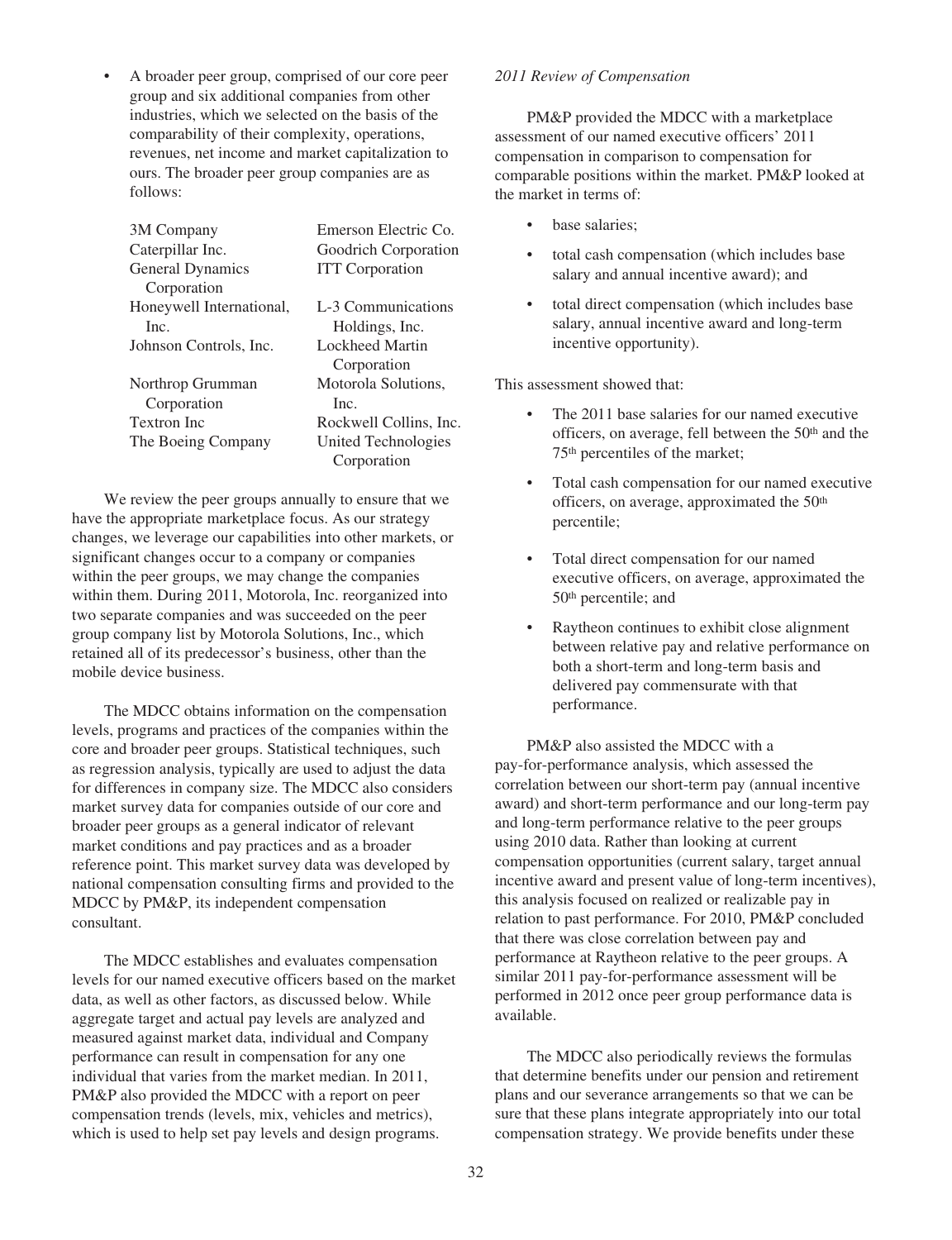plans that are comparable to our peer group companies in order to offer employment packages that attract highlyqualified executives to join us and to keep our compensation competitive in order to retain such executives.

# **Elements of Our Compensation Program**

Our executive compensation program is designed to meet the objectives discussed in the Executive Summary, including tying a significant portion of each executive's compensation to Company and individual performance. As discussed in more detail below, our 2011 program successfully met our pay-for-performance objectives.

Our program consists primarily of the following integrated elements: base salary, annual incentive awards and long-term achievement opportunities (LTPP and restricted stock awards), which together make up an executive's total direct compensation in a given year or performance period. The program is rounded out with perquisites and other executive benefits, including retirement and severance benefits.

# *Allocation of Total Direct Compensation*

The MDCC annually reviews the relative mix of our compensation elements to those of the market for comparable positions. Specifically, we review the total direct compensation opportunity (i.e., the sum of salary, target annual and target long-term incentives) in the following categories:

- Fixed versus variable
- Short-term versus long-term
- Cash versus equity-based

See the charts and tables on pages 26 to 27 for a further description of the mix of our compensation elements and the allocations of total direct compensation opportunities for fiscal year 2011.

Just as our shareholders put their money at risk when they invest in our Company, a significant portion of our executives' compensation is at risk, and that risk increases with the executive's level of responsibility. We also balance the short- and long-term focus of our executives and align their interests with those of our shareholders by making sure that a significant portion of their compensation is payable in stock. In addition, to reinforce this direct link with shareholders' interests, we require our executive officers to own and retain a meaningful amount of our stock. See pages 38 to 39 for a discussion of our Stock Ownership and Retention Guidelines.

# *Base Salary*

Base salary is the one fixed component of our executives' total direct compensation that is not at risk based on Company performance and/or stock price variations. The MDCC reviews the base salaries of our executive officers annually and whenever an executive changes position. Our CEO makes salary recommendations to the MDCC with respect to his direct reports. To maintain competitive levels, we refer to the market median of base salaries for comparable positions in setting our named executive officers' base salaries. However, we also consider the executive's:

- Experience for the position;
- Personal contribution to the financial and operational performance of the Company and its businesses; and
- Contribution in the areas of operational improvements, customer satisfaction, effective management of human resources and "Six Sigma."

These other factors could cause any one executive officer's base salary to be above or below the market median for a comparable position. Annual merit-based salary increases are an integral part of the annual performance management process and are used to reward and reinforce desired behaviors and maintain competitive marketplace positions.

Based on the MDCC's review of market data and the foregoing individual factors, base salary increases in 2011 for our named executive officers averaged 3.0%, other than Mr. Crowley and Mr. Yuse. Mr. Crowley received a 4.0% increase. Mr. Yuse received a 10.0% increase in an effort to bring his base salary closer to the 50th percentile. The 2011 base salaries for our named executive officers, on average, fell between the 50<sup>th</sup> and 75<sup>th</sup> percentiles of the market.

# *Annual Incentives*

Annual incentive awards provide a direct link between executive compensation and the achievement of financial, operational and individual goals over a one-year period. Unlike base salary, which is fixed, our executives' annual incentive award is at risk based on how well the Company and the executive perform.

We award annual incentives under our Results-Based Incentive (RBI) Plan to focus our executive officers on attaining pre-established annual performance goals. The RBI incentive for our named executive officers is variable in two respects.

• First, the funding of an overall RBI incentive pool is dependent on the Company's success in achieving specified financial performance goals, as described below.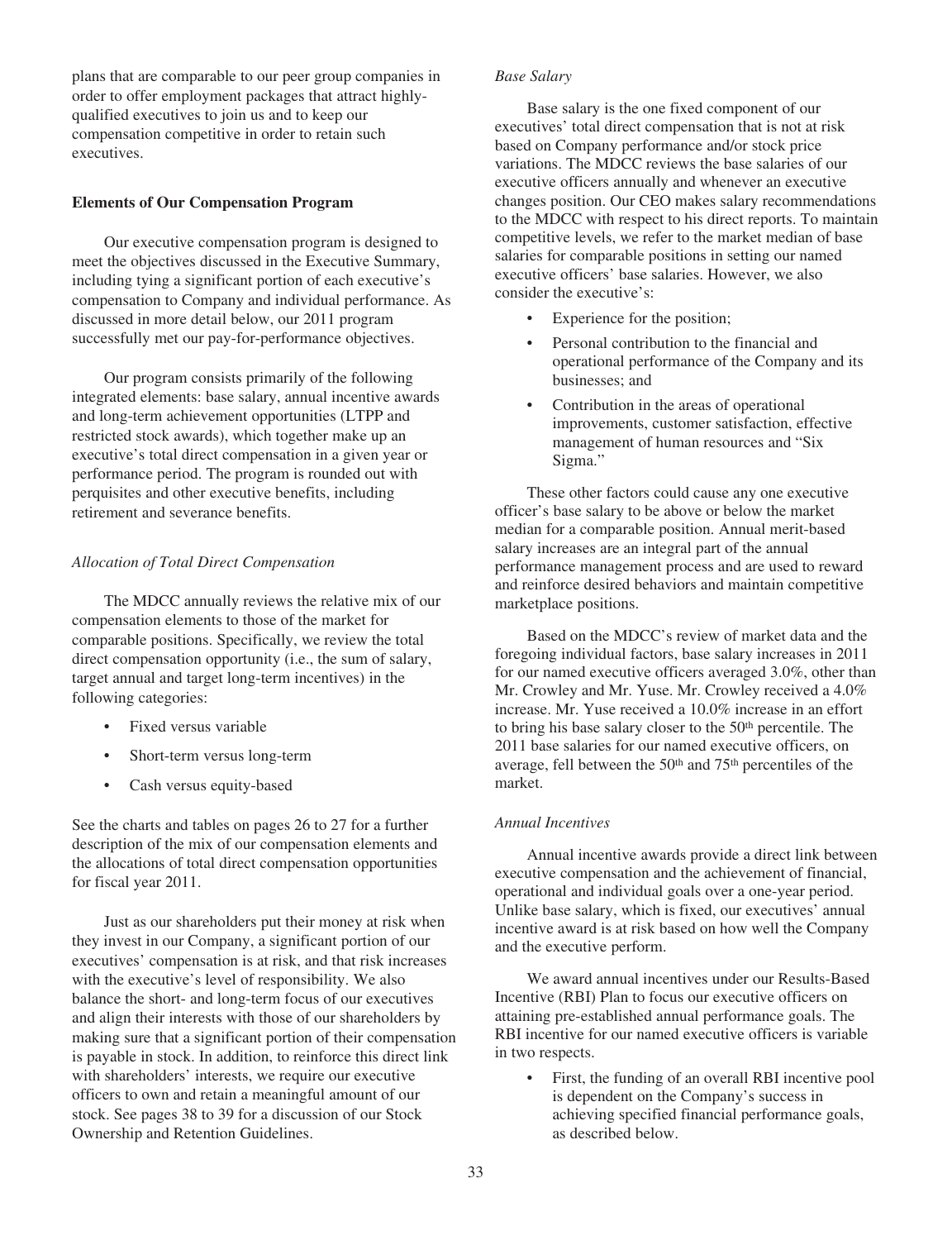Second, the size of the executive's incentive payout from the funded pool depends on actual performance against pre-established individual performance objectives, which can be below target or, for exceptional individual performance, as much as 200% of target.

*Target Opportunities*. We generally set the target RBI amount for each executive at the median of our peer groups' annual cash incentives for employees in similar positions. In order to encourage and reward extraordinary performance, our RBI awards are structured so that the actual payout under an executive officer's award can approach or exceed the 75th percentile if such executive exceeds individual performance objectives.

We use the sum of target awards to determine the overall funding of the RBI incentive pool, as described below, but the targets are not entirely determinative of what any one participant's actual RBI incentive payout will be.

*Funding the RBI Pool*. The pool of available funds to pay our RBI awards is based on the extent to which the Company and our businesses meet or exceed predetermined goals under selected financial metrics, which are set by the MDCC prior to the beginning of the performance year. For 2011, the MDCC selected the five equally weighted financial metrics identified below for purposes of funding an overall pool for the RBI plan:

- Bookings a forward-looking metric that measures the value of new contracts awarded to us during the year and an indicator of potential future growth.
- Net Sales a growth metric that measures our revenue for the current year.
- Free Cash Flow (FCF) a measure of the cash that is generated in a given year that we can use to make strategic investments to grow our businesses or return to our shareholders.
- Operating Income from Continuing Operations a measure of our profit from continuing operations for the year, before interest and taxes, and after certain non-operational adjustments.
- Return on Invested Capital (ROIC) a measure of the efficiency and effectiveness of our use of capital invested in our operations.

FCF, Operating Income from Continuing Operations and ROIC are non-GAAP financial measures and are calculated as follows:

• FCF is operating cash flow from continuing operations less capital spending and internal use software spending.

- Operating Income from Continuing Operations is operating income from continuing operations, excluding the FAS/CAS pension and postretirement benefits expense/income and, from time to time, certain other items.
- ROIC is (a) (i) income from continuing operations, excluding (ii) the after-tax effect of the FAS/CAS pension and post-retirement benefits expense/income and, from time to time, certain other items, plus (iii) after-tax net interest expense plus (iv) one-third of operating lease expense after-tax (estimate of interest portion of operating lease expense) divided by (b)(i) average invested capital after capitalizing operating leases (operating lease expense times a multiplier of 8), adding (ii) financial guarantees, less net investment in discontinued operations, and adding back (iii) the liability for defined benefit pension and other post-retirement benefit plans, net of tax and excluding (iv) other similar non-operational items.

In 2011 we adjusted the ROIC definition from the prior year's definition to exclude any change from pension contributions. This adjustment eliminates all of the non-operational pension impact from the calculation in order to more clearly reflect the underlying business performance.

Considered in the aggregate for 2011 and based on the then-current business environment, the five metrics were strong indicators of our overall performance and our ability to create shareholder value. These measures were balanced among long-term and short-term performance, growth and efficiency and have been aligned with our business strategies. For example, we continue to focus on growing our business in core defense and new markets, both domestic and international, and our success in this area should be reflected in our bookings in the shorter-term and net sales in the longer-term. In addition to growing our business, we maintain a strong focus on program execution and the prudent management of capital and investments in order to maximize operating income and cash.

For each financial metric, we set a specific target performance goal and a defined performance range around the target. The performance range consists of a threshold – or minimum performance level – and a maximum performance level. If the threshold performance level for a financial metric is not achieved, then we do not allocate funds to the RBI funding pool based on that metric. Funding of the pool for any one metric is capped once performance achieves or exceeds the maximum performance level set for that metric. We also establish a funding range around the target for each financial metric of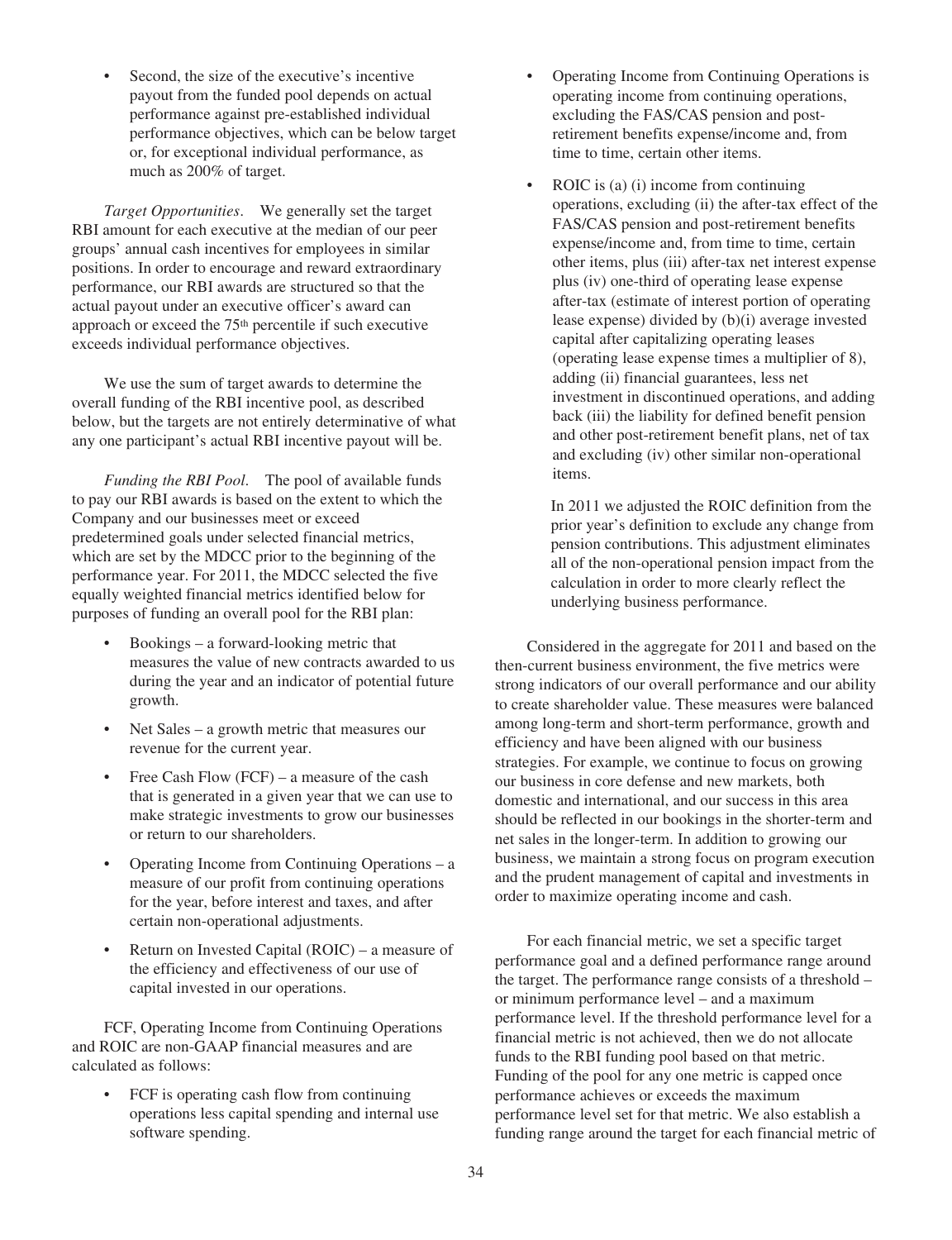75% to 150% of target. If Company performance falls within the performance range (e.g., between the threshold and maximum performance levels), the funding amount is based on the corresponding funding range. A total Company RBI funding percentage is determined based on the overall performance of the Company against each of these financial metrics. The RBI payouts to all of our named executive officers, including those who are leaders of individual businesses, are based on the total Company RBI funding percentage. In addition to the financial metrics, the MDCC has given our CEO the authority to increase or decrease funding of the RBI pool based on an assessment of an individual business' performance on criteria such as customer satisfaction, growth, people and productivity.

The following table summarizes the performance target, and the corresponding total Company RBI funding percentage, for 2011:

| <b>Financial Metric</b>                              | <b>Performance</b><br><b>Target</b> | <b>RBI</b><br><b>Funding</b> |
|------------------------------------------------------|-------------------------------------|------------------------------|
|                                                      | \$27.76B                            | 89.3%                        |
| Net Sales $\dots\dots\dots\dots\dots\dots\dots\dots$ | \$25.97B                            | 89.6%                        |
| Free Cash Flow $\dots\dots\dots\dots\dots\dots$      | \$1.58B                             | 116.3%                       |
| Operating Income from Continuing                     |                                     |                              |
| Operations                                           | \$3.14B                             | 104.5%                       |
|                                                      | 12.89%                              | 106.5%                       |
| Overall Funding Level $\% \dots \dots$               |                                     | 101.2%                       |

In 2011, the Company performed well. We exceeded target on three of the five metrics and approached target in the two others, resulting in a total Company RBI funding percentage of 101.2%.

The RBI financial metric targets for a performance year are based on our annual operating plan for that year. The annual operating plan represents management's view of the potential performance of the Company as a whole and its individual businesses for the coming year based on identified challenges, risks and opportunities. The annual plan is built using a rigorous "bottom up" approach. Each business' proposed plan is carefully considered and scrutinized by management through multiple reviews. Often management requires the businesses to increase or "stretch" their plan financial targets and incorporate other changes. Based on the annual plans of the businesses, management prepares the Company's annual operating plan which is finalized after review, assessment and approval by the Board. In addition, consistent with past practice, Company performance against these financial metric targets, which are established at the beginning of the year and based on anticipated operational performance during the year, is adjusted to account for the impact of certain matters not factored into the annual operating plan, such as acquisitions and dispositions that occur after the

applicable targets are established, and certain non-operational items. As previously discussed, the MDCC has revised the metrics and weightings for 2012.

*Individual Performance Objectives*. Individual performance is directly reflected in an executive's RBI award. While combined Company and individual business performance determines funding of the overall RBI pool, individual RBI awards reflect an assessment of an executive's contribution to our achievement of the financial performance goals, plus the executive's achievement of individual performance objectives. If an executive underperforms in relation to his objectives, the RBI award could fall below the funded target level or even be zero if threshold performance is not achieved. On the other hand, an executive who exceeds his performance objectives could receive up to 200% of target.

Individual performance objectives are established annually in writing for top executives and include primarily quantifiable objectives with some subjective measures also included. In the case of our CEO, at the beginning of a review period, the MDCC recommends, and the full Board (excluding the CEO) approves, a statement of the CEO's objectives. In connection with his annual performance evaluation, our CEO provides to the MDCC a written selfappraisal, assessing his performance against these objectives. The MDCC discusses the CEO's performance and provides a preliminary performance evaluation. The MDCC's preliminary evaluation is then discussed with all of the independent directors in an Executive Session of the Board, at which time each Director has an opportunity to provide input. Based on this evaluation, the MDCC recommends, and the full Board (excluding the CEO) approves, the CEO's RBI award and other compensation. The CEO receives performance feedback directly from the Lead Director and the Chair of the MDCC.

A similar process is followed for the named executive officers other than the CEO. In the case of the other executive officers, our CEO provides input to the MDCC both with regard to the establishment of performance objectives and the determination of success in meeting those objectives.

Examples of individual performance objectives for our named executive officers for 2011 include:

- Financial objectives within the individual's business or functional area;
- Successfully managing human resources and developing a stronger organization within the individual's business or functional area;
- Improving employee opinion survey results;
- Achieving exemplary regulatory compliance;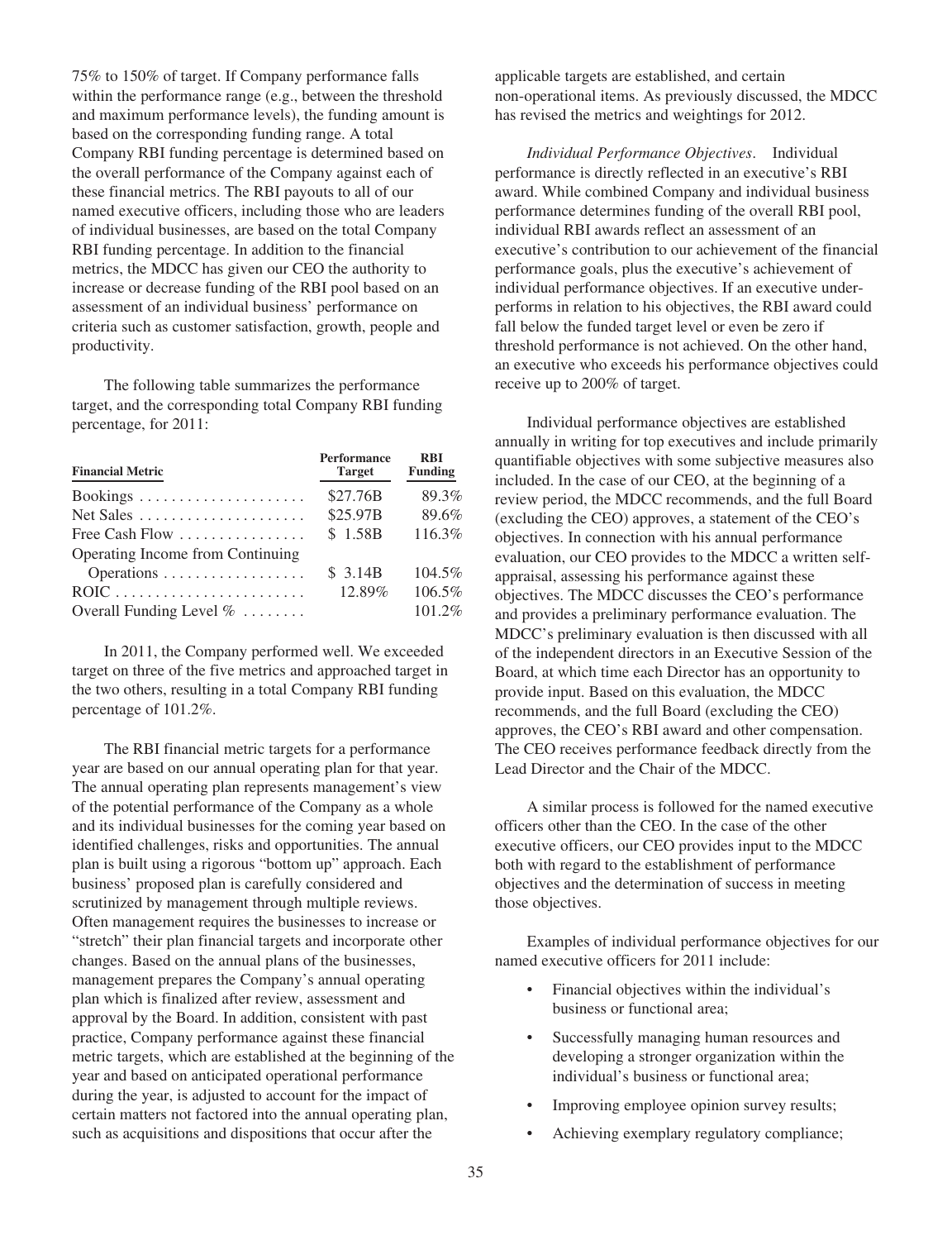- Increasing energy efficiency and successfully implementing workplace safety initiatives;
- Demonstrating effective leadership behaviors; and
- Promoting a culture of innovation through respect and inclusion.

This individual assessment promotes accountability for each executive's performance and helps differentiate our executives' compensation based on performance. Thus, while the target incentive award for each executive is set with reference to the marketplace median for his position, in order to encourage and reward extraordinary performance, our RBI awards are structured so that the actual payout under an executive officer's award can approach or exceed the 75th percentile if such executive exceeds his individual performance objectives.

In 2011 our named executive officers performed well against their individual objectives, exceeding our expectations, and accordingly, their individual performances resulted in RBI awards slightly above their funded RBI target levels. A summary of our named executive officers' 2011 performance follows:

# *William Swanson*

Under Mr. Swanson's leadership as Chief Executive Officer in 2011, Raytheon continued to have a solid Balance Sheet, and increased its bookings by 9% and its international sales by 7%. During his tenure as CEO, the Company has continually been recognized as being well managed by investors and customers. Mr. Swanson's focus on retaining, attracting and developing talent led to recognition by Fortune magazine as the number 18th company in North America in developing leaders. Additionally, Mr. Swanson continued to focus on productivity and efficiencies to drive growth and to create shareholder value.

# *David Wajsgras*

As Chief Financial Officer, Mr. Wajsgras continued to ensure business process excellence and financial discipline across Raytheon. He guided the Company in achieving 101.2% of operating plan financial results and increasing EPS by 7%. He led productivity and cost-reduction initiatives that drove a 70 basis point increase to operating margin (adjusted). Further, he drove an improved understanding of the Company's operations and strategy by the investor community. He guided the successful completion of several key acquisitions in 2011.

### *Jay Stephens*

Mr. Stephens has provided broad-based business guidance beyond the traditional role of General Counsel. In 2011, he led Company processes and practices to achieve industryleading contemporary corporate governance; provided proactive compliance leadership across a range of regulatory environments to support higher risk growth opportunities and risk mitigation efforts. Further, he achieved industry and regulatory agency recognition for leading best practices and environmental performance. The Company was among the finalists selected by Corporate Secretary publications for annual awards for the best proxy statement and for the best corporate responsibility disclosure among large companies, and also received the EPA Energy Star Excellence Award for the fourth consecutive year.

# *Daniel Crowley*

As Mr. Crowley transitioned into Raytheon as President of the Network Centric Systems (NCS) business, he gained a strong understanding of Raytheon's operating process, drove realignment of the NCS business strategy and achieved operating efficiencies across the business. Mr. Crowley improved ROIC and cost/schedule performance levels, and realized strong margins. He also achieved significant program wins, including the new phase of the Air Force Communications Electronic Attack program, and maintained a high degree of customer focus.

### *Richard Yuse*

As President of Raytheon's Space and Airborne Systems business, Mr. Yuse exceeded the business' 2011 net sales, operating profit, free cash flow and ROIC targets, achieving 106.1% of operating plan; significantly increased international bookings; and continued to expand the competitive base of the business. Mr. Yuse drove efficiencies in manufacturing operations, has a high level of customer satisfaction and is a strong leader in diversity and inclusiveness. He also secured a number of key contracts including VIPER Tier 1.0, F-15 Saudi Radar, Yellowstone (AST), ITP C4 Classified Program and RACR Korea. Additionally, Mr. Yuse played a major role in the acquisition of Applied Signal Technology, a leading provider of National Signals Intelligence capability.

At the end of the year, our CEO recommends to the MDCC the RBI awards for our executive officers other than himself. The full Board of Directors (excluding the CEO) approves all of our named executive officers' annual RBI awards, based on a recommendation from the MDCC. The 2011 Grants of Plan-Based Awards table on page 46 shows the threshold, target and maximum RBI awards that each of our named executive officers was eligible to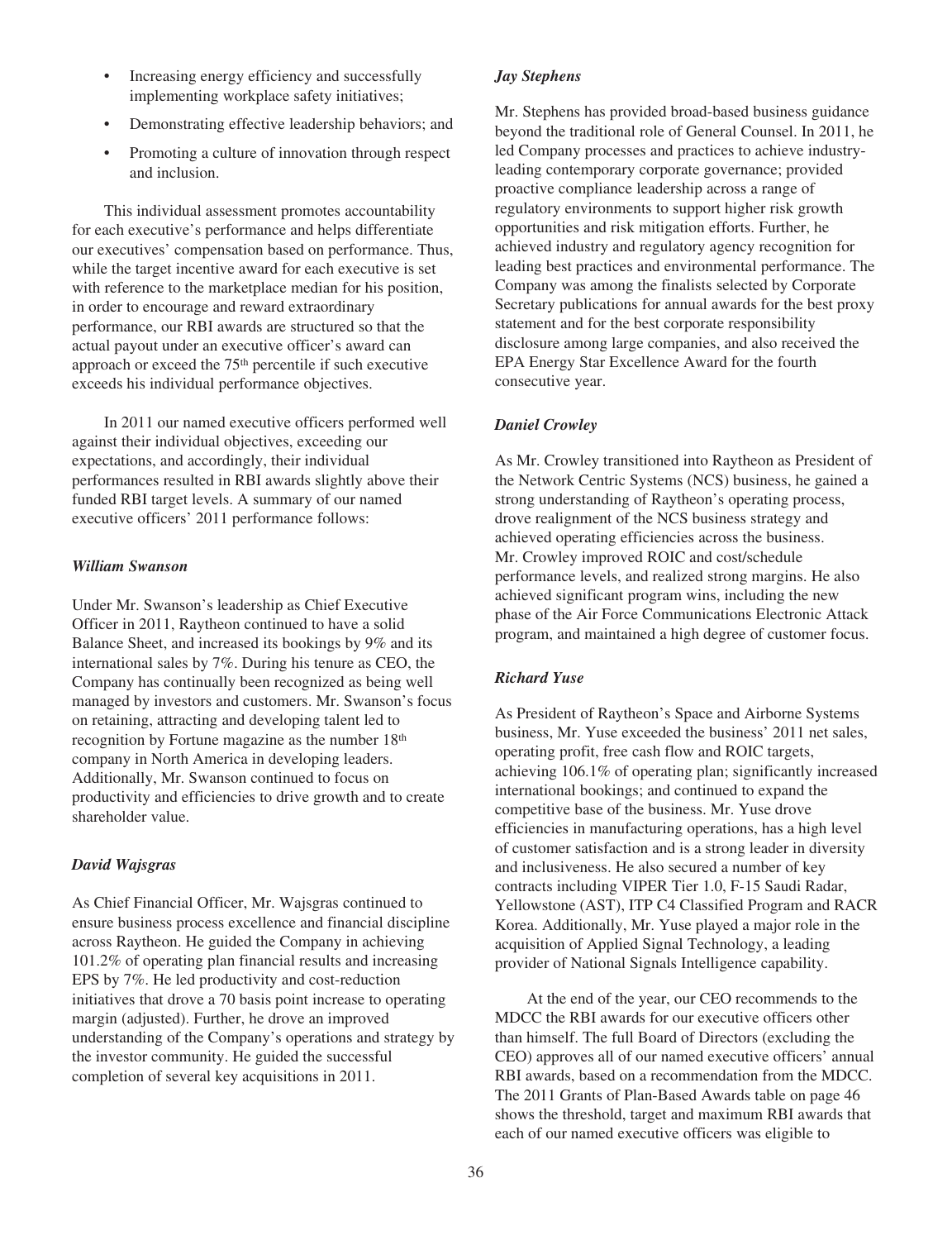receive for 2011. Their actual RBI awards earned for 2011 are shown in the "Non-Equity Incentive Plan Compensation" column of the Summary Compensation Table on page 43. The actual 2011 RBI payments to our named executive officers, on average, fell below the 50<sup>th</sup> percentile of the market.

### *Long-Term Incentives*

Our long-term incentive opportunities reward Company leaders and assist with the retention of these leaders. By aligning financial rewards with the economic interests of our shareholders, leaders are encouraged to work toward achieving our long-term strategic objectives. Our named executive officers receive long-term incentive awards in the form of performance-vesting restricted stock units pursuant to our Long-Term Performance Plan (LTPP) and restricted stock awards that vest on a specified time schedule. While we do not follow a formula allocation as between the two forms of long-term incentives, we more heavily weight the performance-based awards under the LTPP.

We target our named executive officers' long-term incentives, on average, between the  $50<sup>th</sup>$  and  $75<sup>th</sup>$  percentiles of the market for long-term incentives for employees in similar positions. The 2011 Grants of Plan-Based Awards table on page 46 shows the LTPP and restricted stock awards that were granted to each of our named executive officers for 2011.

*LTPP*. We award performance-based restricted stock units pursuant to the LTPP under our 2010 Stock Plan (awards prior to May 27, 2010 were under our 2001 Stock Plan) to encourage both retention and targeted performance. The LTPP provides awards of restricted stock units that vest at the end of a three-year performance cycle based upon the achievement of specific pre-established levels of Company performance. Stock units may be settled in our common stock or in cash, at the discretion of the MDCC. The LTPP awards are granted annually in independent over-lapping three-year cycles, which provides continuity of opportunity and marketplace consistency.

The performance goals for the 2011 – 2013, 2010 – 2012, and 2009 – 2011 performance cycles are based on the following weighted metrics:

| <b>Performance Cycle</b> | ROIC CFCF TSR Total  |  |
|--------------------------|----------------------|--|
|                          |                      |  |
| $2010 - 2012$            | 50\% 25\% 25\% 100\% |  |
|                          |                      |  |

We have used the same performance metrics since 2006 and the same weightings since 2007. In each case, the goals are independent and additive, which means that if we

miss the threshold performance as to one measure, no credit would apply to that element, but could be made up for by above-target performance in another area.

- Return on Invested Capital (ROIC) measures how efficiently and effectively we use capital. The calculation of ROIC is the same as the calculation described above under the discussion of the RBI plan, except for certain variations due to averaging the metric over the three-year performance cycle.
- Cumulative Free Cash Flow (CFCF) measures, on a cumulative basis, the cash that is generated over the three-year performance cycle, which we can use to make strategic investments to grow our businesses or return to our shareholders. The calculation of CFCF is essentially the same as the FCF calculation described above under the discussion of the RBI plan.
- Total Shareholder Return (TSR) compares our stock price appreciation, including reinvested dividends, over the performance period to our peers' stock performance over the same period and provides a percentage ranking.

We selected these three non-GAAP financial performance measures because they are good indicators of the Company's overall performance and, we believe, lead to the creation of long-term value for our shareholders. They also reflect input from our investors. For example, CFCF is a useful measure because our ability to generate cash efficiently will continue to be critical to our ability to fund our operations, grow our business, prudently manage our debt levels, and, going forward, will be useful in the development of technology and making acquisitions to meet our strategic objectives.

We use comparative TSR as one of our metrics because investors recognize it as an appropriate measure to incentivize executives. We use the core peer group rather than the broader peer group for this comparison because the TSR of our peer aerospace and defense companies is more relevant to our performance. TSR can be variable for a number of reasons not wholly related to our performance. Factors related to our business and the businesses of the peer companies contributing to this variability include the impact of extraordinary events on financial results, commercial and defense business mix, and the impact of economic and business factors depending on business mix.

In setting the performance levels for each of these metrics in the LTPP, we start with our five-year strategic plan. The five-year plan represents management's longterm view of the potential performance of the Company for such period, based on identified future challenges, risks and opportunities, and is reviewed and approved by the Board of Directors. We take the three relevant years within the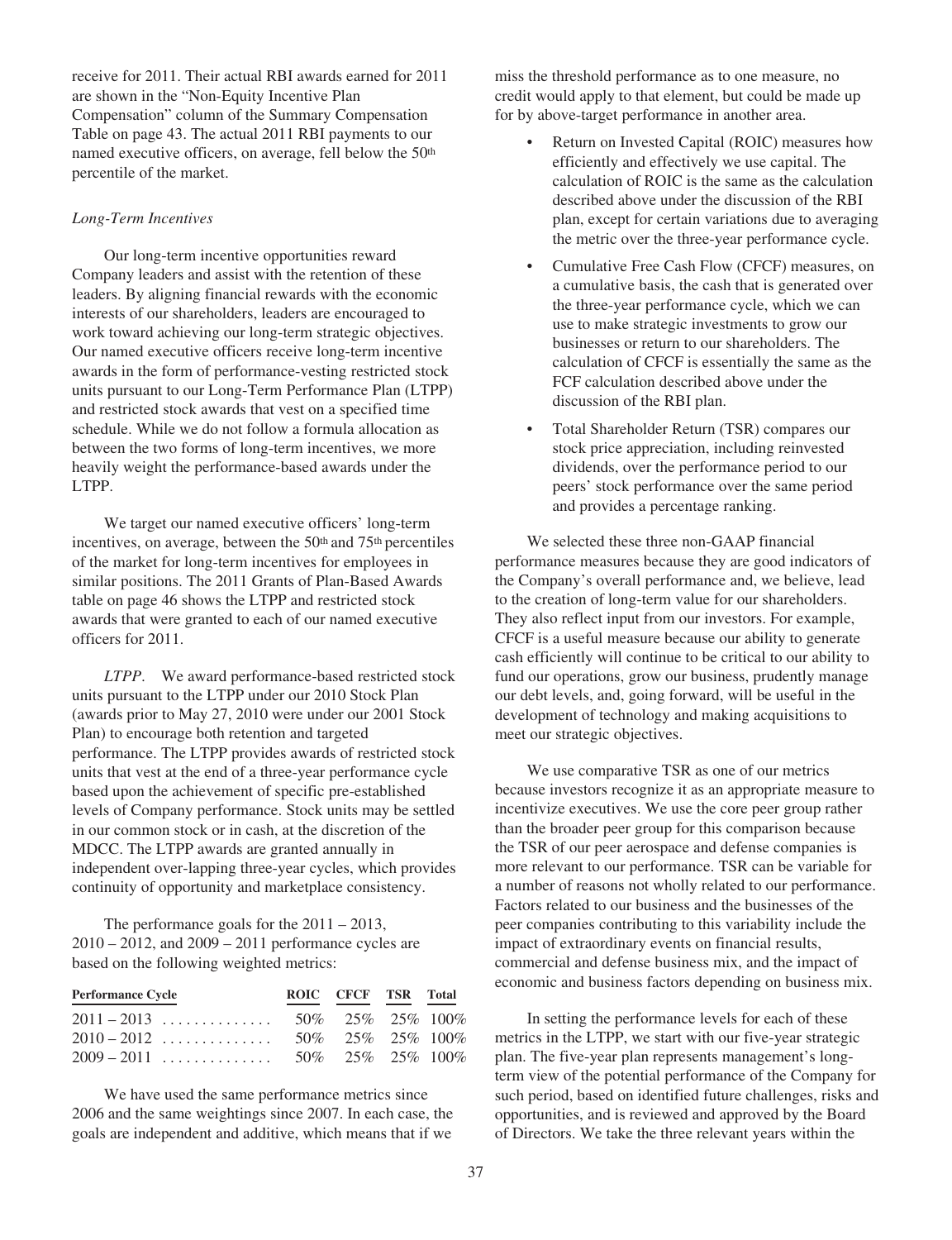five-year strategic plan and derive a three-year set of financial targets. This set of targets is reviewed by the MDCC and is used for setting the three-year LTPP target performance metrics. The LTPP targets are established at the beginning of each three-year cycle when the performance results are substantially uncertain. We do not make changes in the LTPP targets as a result of subsequent revisions to our business projections. In establishing the performance targets for the 2011 – 2013 LTPP performance cycle awards, the MDCC provided for the possibility of adjustments to the LTPP targets to reflect uncertainties with the Department of Defense (DoD) budget over this performance cycle. Such adjustments relate to the CFCF and ROIC performance metrics to take into account the difference between the actual DoD budget for the years in the performance cycle and the DoD budget that was assumed in setting the metrics for such performance cycle. These possible adjustments were: (i) predetermined using clearly articulated objective criteria established at the time of the MDCC's approval of the performance metrics for the plan period and (ii) made subject to a cap. The performance criteria are not subject to further adjustment, although the MDCC retained discretion to adjust awards downward in compliance with Section 162(m) of the U.S. Internal Revenue Code. For the 2012 – 2014 LTPP performance cycle, the MDCC has similarly provided for adjustments.

Given that the LTPP financial metric targets are longterm estimates of potential Company performance, it is difficult to predict accurately whether they will be met as the Company's performance during the period will be impacted by a wide range of known and unknown factors, including geo-political events, macroeconomic conditions and other matters beyond our control. As a result of these factors, it is too early to tell how our future financial performance will affect future LTPP awards.

The following table summarizes our performance in the three performance metrics and the corresponding funding for such metrics for the 2009 – 2011 LTPP award cycle.

| <b>Performance Metric</b><br>and Weighting | <b>Performance Against Targets</b>                                                                                                                                                     | Metric<br>Funding |
|--------------------------------------------|----------------------------------------------------------------------------------------------------------------------------------------------------------------------------------------|-------------------|
|                                            | CFCF (25%)  \$6,665 million (pre-established<br>target of \$5,720 million and<br>maximum of \$7,220 million)                                                                           | 37.5%             |
|                                            | TSR $(25\%)$ Ranked tenth within our core<br>peer group (with funding<br>dependent on our relative rank<br>compared to our core peer group<br>of 11 companies, including<br>ourselves) | $0.0\%$           |
|                                            | ROIC $(50\%)$ 12.67% (pre-established target<br>of 12.09% and maximum of<br>13.63%)                                                                                                    | $62.5\%$          |
|                                            |                                                                                                                                                                                        | 100.0%            |

While targets were not achieved for TSR, out-performance on CFCF and ROIC resulted in a combined factor of 100.0% of the target award for the 2009 – 2011 award cycle being earned and paid out in shares of common stock.

*Restricted Stock*. Restricted stock awards with timebased vesting schedules provide a strong retentive complement to the LTPP, while still keeping focus on creating shareholder value. Restricted stock awards also encourage executive officers to manage the Company from the perspective of an owner with an equity stake in our business. Restricted stock awards granted to our named executive officers in 2011 vest in three equal tranches on each of the second, third and fourth anniversaries of the grant date, provided the executive is then still employed by the Company. The two-year vesting period for the first tranche, and the four-year vesting period for the entire award, are effective ways to promote retention of our executives. In 2004, we changed the primary form of our broad-based equity compensation from stock options to restricted stock. There have been no stock options granted since 2005.

#### *Stock Ownership and Retention Guidelines*

To reinforce our culture and expectation of long-term share ownership, we have implemented stock ownership guidelines for our elected officers. (See the table on the next page.) These guidelines are designed to ensure sustained, meaningful executive share ownership, align executive long-term interests with shareholder interests, and demonstrate our officers' commitment to enhancing long-term shareholder value. The MDCC regularly reviews attainment of these ownership levels by our elected officers. As of December 31, 2011, each of our named executive officers had met or exceeded his stock ownership requirements.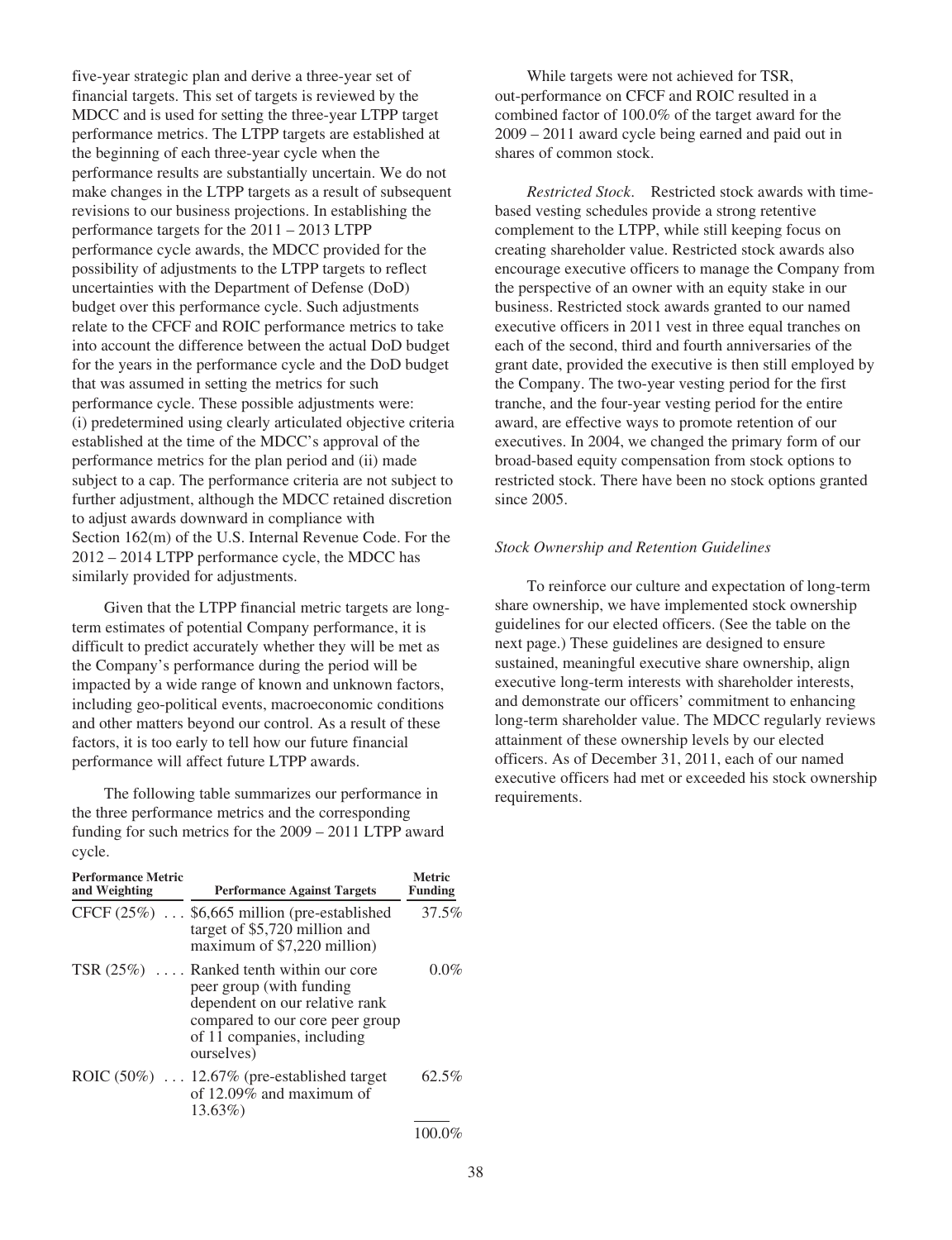#### Stock Ownership and Retention Guidelines for Elected Officers

| <b>Ownership Guidelines</b> | $\cdot$ CEO:                                                                                                                                 | 5 x base salary |
|-----------------------------|----------------------------------------------------------------------------------------------------------------------------------------------|-----------------|
|                             | • Senior Vice Presidents:                                                                                                                    | 3 x base salary |
|                             | <b>Business Presidents:</b><br>$\bullet$                                                                                                     | 3 x base salary |
|                             | Elected Vice Presidents:<br>٠                                                                                                                | 1 x base salary |
| Time to Meet Requirements   | • 5 years from date on which guidelines become applicable to the officer.                                                                    |                 |
|                             | • Officers may not dispose of Company stock until attaining ownership<br>thresholds and thereafter must maintain specified ownership levels. |                 |

#### *Policy Against Hedging with Respect to Company Stock*

In order to assure alignment with the long-term interests of our other shareholders, under the Company's Insider Trading Policy, our officers, as well as other employees and non-employee directors, may not engage in short sales of Company stock or transactions in any derivative of a Company security, including, but not limited to, puts, calls and options (other than the receipt and exercise of options that might be granted by the Company pursuant to a Company compensation plan).

### *Perquisites and Other Executive Benefits*

While a relatively small portion of our executives' total direct compensation opportunities, perquisites and other executive benefits are important to ensure competitiveness at the senior leadership level. Access to quality health care and other benefits protects the health and well-being of our employees and their families. In addition, under our executive perquisite policy, we provide our executive officers a car allowance (upon termination of any prior Company lease), financial planning services and life insurance coverage benefits. We also provide other perquisites to certain executives in limited circumstances due to our security and personal safety requirements. Individually and in the aggregate, the perquisites we provide to our named executive officers are comparable in scope to those provided by the companies in our peer groups, particularly in the core peer group of aerospace and defense companies. In keeping with contemporary governance practices, we changed our perquisites policy to transition all car leases to car allowances as existing leases terminate. We also eliminated the following perquisites previously provided to certain executives after a separation: car allowances, excess liability insurance, financial planning services and executive physicals.

### *Retirement Benefits and Deferred Compensation*

*Retirement Benefits*. Retirement benefits also fulfill an important role within our overall executive

compensation objective because they provide an element of financial security that promotes retention. Our retirement program, including the amount of benefit, is comparable to those offered by the companies in our peer groups and, as a result, ensures that our executive compensation remains competitive.

We maintain the following broad-based retirement plans in which our named executive officers are eligible to participate, along with a majority of our employees:

- the Raytheon Savings and Investment Plan (RAYSIP), a tax-qualified defined contribution retirement plan (401(k) plan); and
- the Raytheon Company Pension Plan for Salaried Employees, a tax-qualified, non-contributory defined benefit pension plan that covers most of our salaried employees and executive officers, including Messrs. Swanson, Wajsgras, Stephens and Yuse.

We also maintain the Raytheon Excess Pension Plan for employees who qualify, including our named executive officers other than Mr. Crowley. The Raytheon Excess Pension Plan is a nonqualified excess pension plan which provides benefits that would have been provided to a participant under the tax-qualified pension plan but for compensation limits imposed under the U.S. Internal Revenue Code (IRC).

We also sponsor the tax-qualified Retirement Income Savings Program (RISP) within RAYSIP. Employees who joined the Company after December 31, 2006 are eligible for RISP, in lieu of one of our defined benefit pension plans. Participation begins after one year of employment. Raytheon contributes from 2.5% to 9% of eligible compensation to the participant's RISP account based on date of hire, age on date of hire and years of service. Participants direct the investment of their RISP account from among RAYSIP's investment options. For participants in the tax-qualified RISP, we also maintain the nonqualified RISP within the Deferred Compensation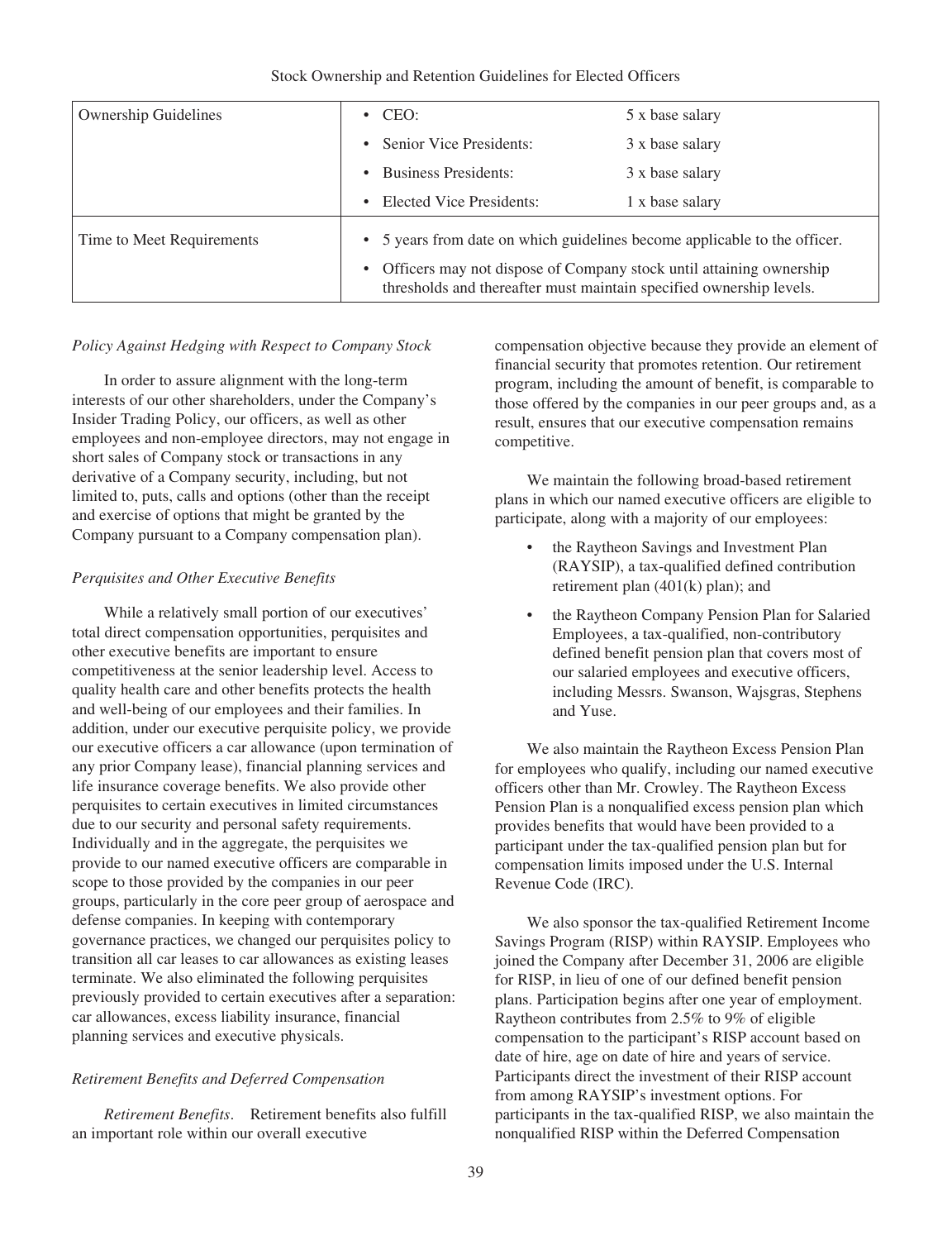Plan (as discussed below) for contributions on compensation over the IRC compensation limit. Participants vest in the tax-qualified and nonqualified RISP accounts after three years of service to the Company. Mr. Crowley is the only named executive officer who participates in the RISP.

In addition, certain senior executives, including our named executive officers, are eligible to participate in the Raytheon Company Supplemental Executive Retirement Plan (SERP). The SERP is designed to replicate, but not exceed the retirement benefit that a mid-career person joining the Company would achieve under the qualified and excess pension plans had such person begun his or her career with Raytheon. The SERP benefit (up to 50% of final average earnings for a participant who retires after age 60 with at least 15 years of service to the Company) is offset by amounts payable under our other Company pension plans, any prior employer plan, Social Security and, in the case of Mr. Crowley, the annuity value of his account in the RISP.

Mr. Swanson will not receive a payment under the SERP because of his longstanding service with Raytheon (40 years). Were he to retire, his pension benefit under the formula in our qualified and excess pension plans exceeds the maximum 50% of final average earnings that the SERP would provide. Because the SERP has offsets for the pension plan benefits, there would be no excess benefit payable under the SERP. Our other named executive officers could be eligible for SERP benefits, depending on when they retire.

Each of the above retirement plans, including the SERP, is described in more detail under the heading "Pension Benefits" beginning on page 51.

*Deferred Compensation Plan*. We maintain the Raytheon Deferred Compensation Plan under which a select group of management or highly compensated employees, including our named executive officers, may elect to defer up to 50% of their salary and up to 90% of their annual RBI plan awards and receive tax-deferred returns on those deferrals. The account balances in this plan are unfunded and represent money that the participants have previously earned and voluntarily elect to defer in order to accumulate tax-deferred returns. Plan participants can allocate their account balances among substantially the same investment options available under our qualified RAYSIP, which also accumulate on a tax-deferred basis. We make a matching contribution of up to 4% of deferrable compensation. In addition, for participants in the tax-qualified RISP, we make contributions from 2.5% to 9% of compensation over the IRC compensation limit. The provision of this deferral opportunity is a competitive practice in the marketplace. For more information on our

Deferred Compensation Plan, see "Nonqualified Deferred Compensation" on page 53.

### *Severance Pay Arrangements*

Our employees, including our named executive officers, are employees at-will and do not have long-term employment contracts with the Company. The at-will employment status of our employees affords us the necessary flexibility to remove employees when appropriate under the circumstances. However, in order to retain and attract highly-qualified executives who may otherwise desire the protection of long-term employment contracts, we offer specified severance benefits under our executive severance guidelines. Such benefits provide protection for our executives who, upon joining the Company, may forfeit substantial pay and benefits earned from a previous employer. For our named executive officers, the severance benefits under these guidelines provide a multiple of base salary and target annual incentive award (2.99 for our CEO and 2.0 for the other named executive officers) and continuation of welfare benefit and retirement plans for 3 and 2 years, respectively. Within the last several years, we changed our guidelines prospectively for new officers first elected on or after January 1, 2010 to reduce these multiples to 2.0 for the CEO and 1.0 for other officers, other than for Mr. Crowley who would receive the 2.0 multiple through October 2012, after which he would receive the 1.0 multiple. At the same time, we also eliminated the following post-separation perquisites previously provided to certain executives: car allowances, excess liability insurance, financial planning services and executive physicals.

Separate from our executive severance guidelines, we have change-in-control agreements with our executive officers that have been reviewed and approved by the MDCC. Changes in corporate control are often accompanied by changes in the corporate culture and job losses, especially at executive levels. If a transaction affecting corporate control of Raytheon were under consideration, we expect that our executives would naturally be faced with personal uncertainties and distractions about how this might affect their continued employment by the Company. By entering into change-in-control agreements before any such transaction is contemplated, we hope to focus our executives' full attention and dedication on our shareholders' best interests, despite any threatened or pending change-in-control, and to encourage our executives to stay with the Company until the transaction is completed. The agreements do this by providing a meaningful severance benefit in the event that a change-in-control occurs and, within the 24 months after the change-in-control, the executive is either terminated without cause or resigns due to a material reduction in compensation or a material change in the executive's job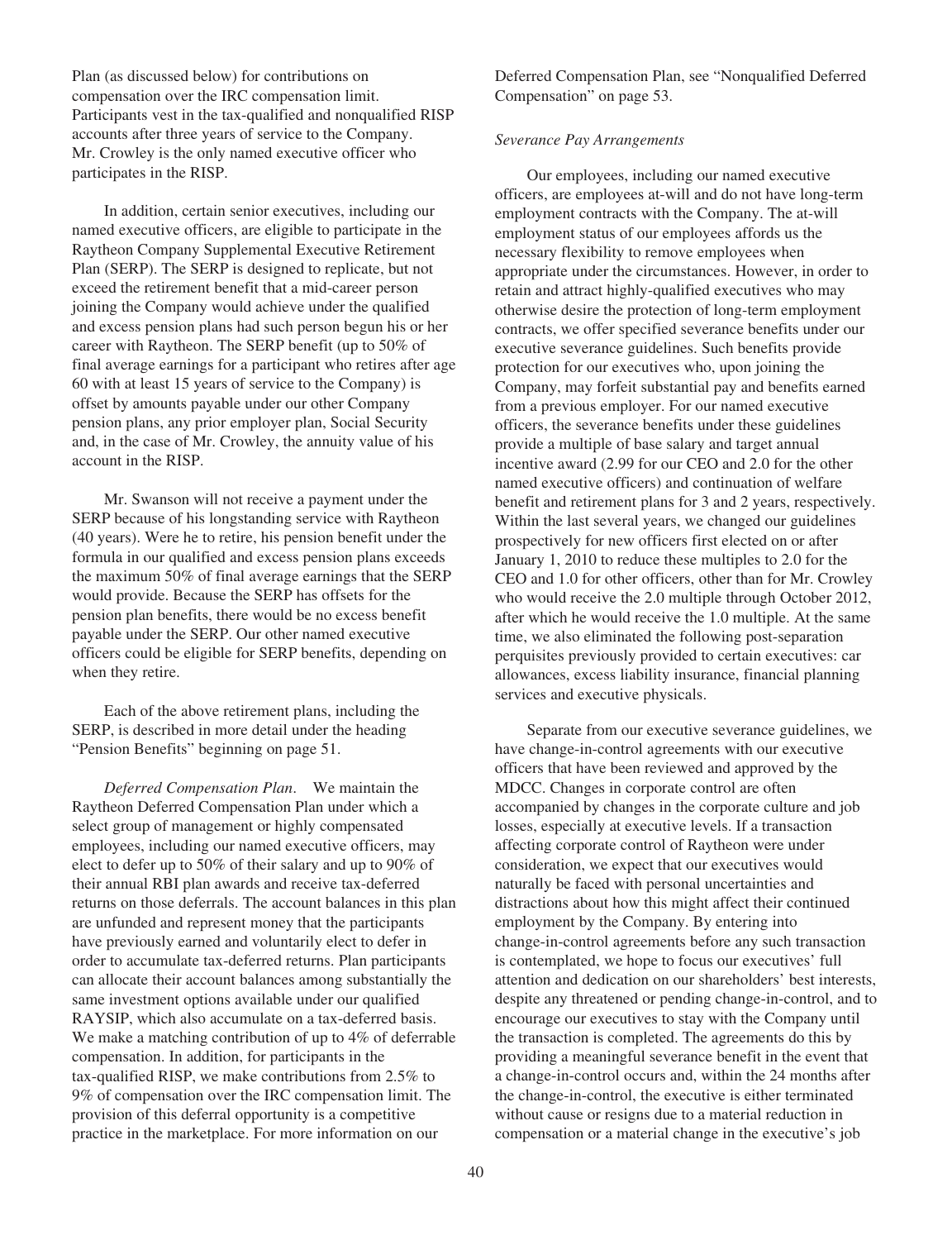duties without his consent. These agreements are not intended to provide a windfall to our executives occasioned by a change-in-control. The agreements provide for a "double trigger" such that an executive would only receive severance benefits upon a qualifying termination following a change-in-control, and not simply upon a change-in-control. Furthermore, any benefit received by an executive under a change-in-control agreement would be reduced by the severance benefit he or she may earn under our severance guidelines as described above, so that there would be no duplication of benefits.

Our change-in-control agreements no longer provide tax gross-up protection for excise taxes that might apply in the event of a change-in-control. We have also eliminated the following perquisites upon a qualifying termination within 24 months after a change-in-control: car allowances, excess liability insurance, financial planning services and executive physicals. Our severance programs, including the conditions under which such benefits are triggered and the amount of such benefits, are comparable to those provided by the companies in our peer groups. The MDCC's independent consultant has confirmed that our change-in-control and other severance arrangements are competitive in our industry. For more information on our executive severance policy and the terms of our change-in-control agreements, see "Potential Payments Upon Termination or Change-in-Control" beginning on page 54.

#### **Enhancements in Governance**

Over the last several years, the Company has adopted a number of important governance enhancements related to its executive compensation program. First, the MDCC has adopted a formal policy to ensure that it will continue to receive independent and unbiased advice and analyses from its compensation consultant. The policy requires the MDCC to assess annually the independence of its compensation consultant and, further, prohibits the consultant from providing certain services either to our executive officers and directors, personally, or to the Company (other than the MDCC). The services to the Company subject to this prohibition are advice to management related to executive and director compensation, employee compensation and employee benefits. The Board also amended the MDCC charter to require an annual MDCC assessment of the independence of its outside compensation consultant and the pre-approval of any services proposed to be provided by such consultant to the Company.

As part of the independence assessment mandated by the policy, the MDCC reviews any services proposed to be provided by the consultant to the Company not otherwise prohibited under the policy and considers whether the

provision of such non-MDCC services to the Company will impair the consultant's independence. Such non-MDCC services may be provided only with the MDCC's pre-approval. Additionally, as a guideline to avoid any actual or perceived conflict of interest or bias, the policy limits the fees paid by the Company for such non-MDCC services to no more than 1% of the consulting firm's annual gross revenues.

Second, the Board has amended the Company's Governance Principles to add a Restatement Clawback Policy. This policy gives the Board the right to recover RBI payments, LTPP awards and restricted stock awards made on or after January 1, 2009 to any elected officer to the extent that such payments or awards were inflated due to erroneous financial statements substantially caused by the executive's knowing or intentionally fraudulent or illegal conduct. The policy is designed to maximize the likelihood that the Company will be successful if it seeks to recover the portion of an executive's incentive compensation attributable to inflated financial results caused by the executive's malfeasance.

Third, the Board has amended its Governance Principles to clarify stock retention requirements in the Stock Ownership and Retention Guidelines. The clarifications implement existing Company policy under which executive officers and directors may not dispose of Company stock until attaining ownership thresholds and thereafter must maintain specified ownership levels. In 2011, the Board further revised the stock ownership guidelines applicable to directors to provide that each director is expected to own shares of Company stock with a market value of at least four times the cash component of the director's annual retainer for service on the Board.

Fourth, the Board also has amended the MDCC charter to formalize the practice and responsibility of the MDCC to review succession plans for the CEO, executive officers and other elected officers of the Company and career development plans for elected officers and other key employees.

#### **Other Considerations**

*Tax Considerations.* Under Section 162(m) of the U.S. Internal Revenue Code, there is a limit of \$1,000,000 on the amount of compensation that we may deduct in any one year with respect to compensation paid to certain of our named executive officers. However, qualified performance-based compensation will not be subject to the deduction limit if specified requirements are met. To maintain flexibility in compensating our executives, the MDCC reserves the right to use its judgment to authorize compensation payments that may be subject to the limit when the MDCC believes that such payments are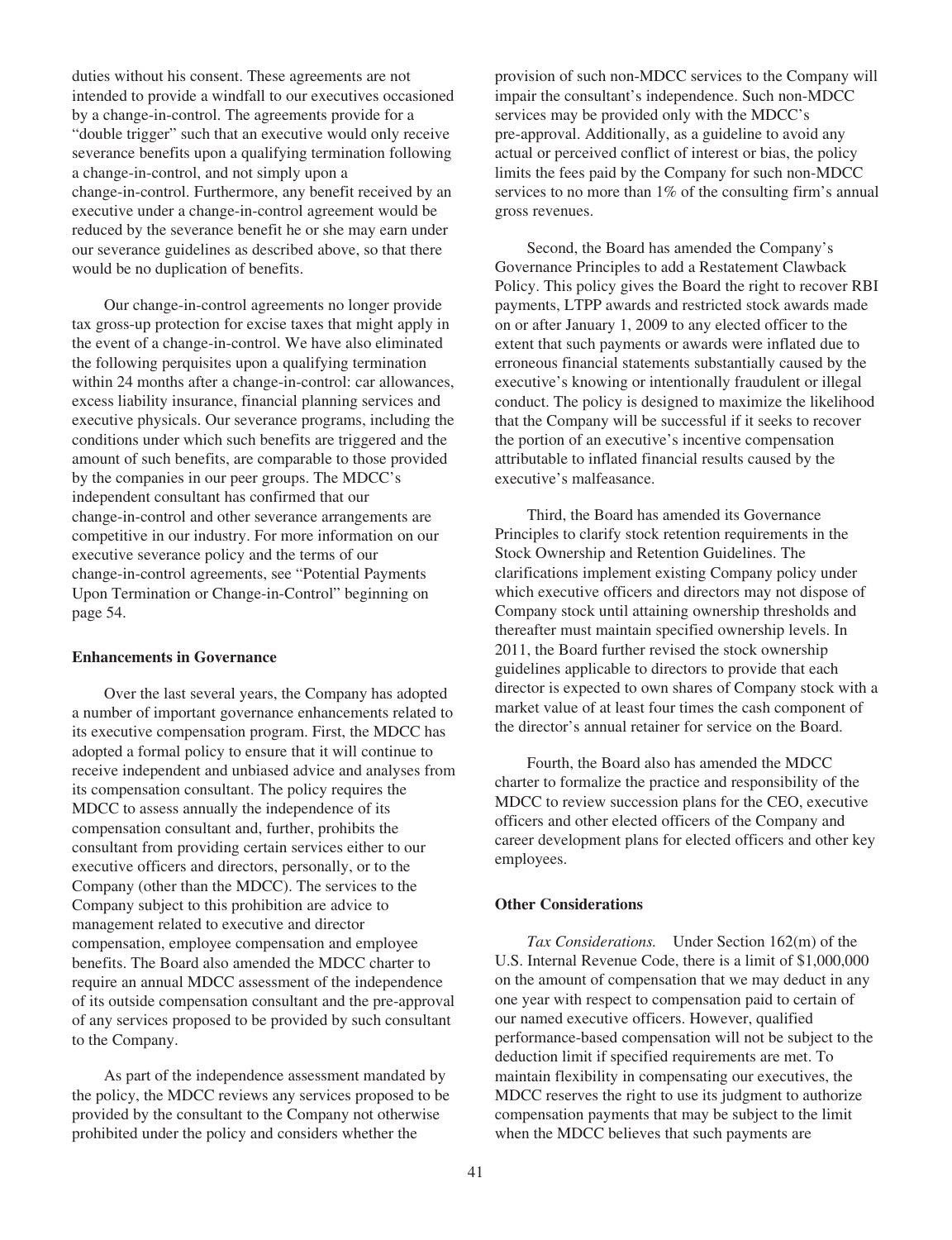appropriate. Accordingly, certain components of our executive compensation program are designed to be qualified performance-based compensation under Section 162(m) while others are not.

In 2006, the MDCC determined that compensation paid pursuant to awards under the LTPP, starting with our LTPP awards made for the 2006-2008 performance cycle, should be made tax deductible pursuant to Section 162(m). As a result, we obtained shareholder approval of the performance goals that may be used with respect to the LTPP at our 2006 annual meeting of shareholders, and we operate the LTPP to comply with the Section 162(m) exemption. The MDCC again made this determination with respect to the 2010 Stock Plan which was approved by the shareholders at the 2010 Annual Meeting of Shareholders.

However, neither our annual RBI awards nor our timebased restricted stock awards are eligible for the performance-based compensation exemption from Section 162(m). In the case of our RBI awards, we believe that the ability to exercise judgment about our executives' individual performance in certain areas that do not easily lend themselves to specific measurement, such as effective management of human resources, ethical business behavior and leadership competencies, outweighs the cost to us of the loss of a tax deduction imposed by the limits of Section 162(m).

*Other Considerations*. Many of our government contracts are cost-reimbursable contracts under which we are reimbursed for our allowable costs. These types of contracts are subject to special regulations about what are and are not allowable costs, which we sometimes take into consideration in structuring our compensation program. For example, since compensation in the form of time-based restricted stock is an allowable cost and stock options are not, in 2004 we began to consistently use restricted stock awards in our executive compensation program rather than stock options.

# **Equity Grant Practices**

Historically, we have not timed the grant of equity awards to coincide with, precede or follow the release of material non-public information. We have an internal policy on equity grant practices, approved by the MDCC, which provides, among other things, that equity awards shall be approved only at regularly scheduled meetings of the MDCC or Board, that equity awards granted to new employees or directors or promoted employees shall be considered by the MDCC or Board at a regularly scheduled meeting subsequent to the hire or promotion date, and that equity awards shall not be granted with a retroactive effective date.

## **Agreed-Upon Procedures on Compensation Tables**

As part of the Company's annual governance procedures, our independent registered public accounting firm is engaged to perform certain agreed-upon procedures determined by the Company and the Audit Committee of our Board, with respect to the information provided in the compensation tables related to the named executive officers.

# **MANAGEMENT DEVELOPMENT AND COMPENSATION COMMITTEE REPORT**

The Management Development and Compensation Committee is comprised entirely of independent directors. The Committee has reviewed and discussed with management the Compensation Discussion and Analysis

required by Item 402(b) of Regulation S-K. Based on such review and discussions, the Committee recommended to the Board that the Compensation Discussion and Analysis be included in this proxy statement.

### **Submitted by the Management Development and Compensation Committee**

Frederic M. Poses, Chairman, Vernon E. Clark, John M. Deutch and Ronald L. Skates

*The above report of the Management Development and Compensation Committee does not constitute soliciting material and shall not be deemed to be incorporated by reference into any other filing under the Securities Act of 1933 or under the Securities Exchange Act of 1934, including by any general statement incorporating this proxy statement, except to the extent we specifically incorporate this information by reference, and shall not otherwise be deemed filed under such Acts.*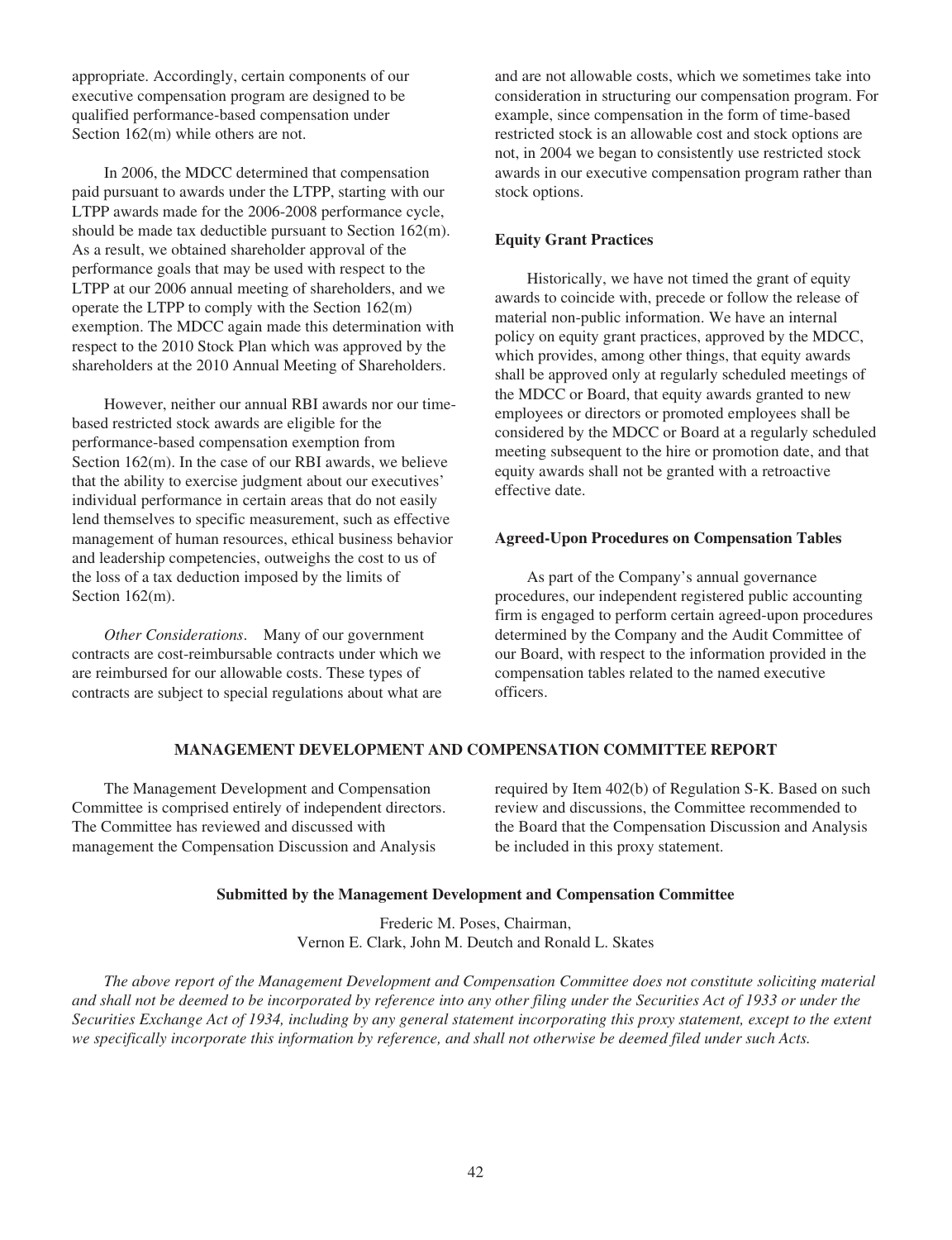#### **Summary Compensation Table**

The following table sets forth the compensation for each of our named executive officers for the fiscal years ended December 31, 2009, 2010 and 2011, other than Messrs. Yuse and Crowley who each first became a named executive officer in 2010 and 2011, respectively.

The table below was prepared in accordance with SEC requirements. The total compensation presented below does not necessarily reflect the actual total compensation received by our named executive officers or the Company's view of their total compensation opportunities in 2009-2011. More specifically, the amounts under "Stock Awards" do not represent the actual amounts paid to or realized by our named executive officers for these awards during 2009-2011 and simply represent the aggregate grant date fair value of awards granted in those years for financial reporting purposes. The Long-Term Performance Plan awards are subject to future Company performance and, like the restricted stock awards, are subject to future vesting periods. Likewise, the amounts under "Change in Pension Value and Nonqualified Deferred Compensation Earnings," which represent the change in the actuarial present values of such officers' accumulated pension benefits based on the same assumptions we use for financial reporting purposes, do not reflect amounts paid to or realized by our named executive officers during 2009-2011, nor does the MDCC consider such changes in pension benefits as an element of its annual compensation decisions. For information regarding the named executive officers' compensation opportunities in 2009-2011, see our supplemental table on page 28 in "Compensation Discussion and Analysis." The supplemental table is not a substitute for the required table below.

| <b>Name and Principal Position</b>                                                          | Year                    | <b>Salary</b><br>$\left( \mathbf{\$}\right)$  | <b>Bonus</b><br>$($)$ | <b>Stock</b><br>Awards <sup>(1)</sup><br>$\left( \text{\$}\right)$ | Option<br>Awards<br>$($)$                                                        | <b>Non-Equity</b><br><b>Incentive Plan</b><br>Compensation <sup>(2)</sup><br>$(\$)$ | Change in<br><b>Pension Value</b><br>and Non-<br>qualified<br><b>Deferred</b><br>Compensation<br>Earnings $(3)(4)$<br>$\left( \mathbf{\$}\right)$ | <b>All Other</b><br>Compensation <sup>(5)</sup><br>$(\$)$ | <b>Total</b><br>$($ \$)                  |
|---------------------------------------------------------------------------------------------|-------------------------|-----------------------------------------------|-----------------------|--------------------------------------------------------------------|----------------------------------------------------------------------------------|-------------------------------------------------------------------------------------|---------------------------------------------------------------------------------------------------------------------------------------------------|-----------------------------------------------------------|------------------------------------------|
| William H. Swanson<br>Chairman and Chief<br><b>Executive Officer</b>                        | 2010<br>2009            | 2011 \$1,369,704 \$<br>1,327,622<br>1,297,920 |                       | \$10,290,873<br>10,457,745<br>10,353,257                           | <sup>\$</sup><br>$\overline{\phantom{m}}$                                        | \$3,000,000<br>2,800,000<br>3,050,000                                               | \$1,770,447<br>3,517,671<br>3,533,250                                                                                                             | \$439,546<br>488,921<br>462,064                           | \$16,870,570<br>18,591,959<br>18,696,491 |
| David C. Wajsgras<br>Senior Vice President<br>and Chief Financial<br>Officer                | 2011 \$<br>2010<br>2009 | 844,245 \$<br>818,315<br>790,203              |                       | $-$ \$ 2,318,452 \$<br>2,251,086<br>2,231,419                      | $\overline{\phantom{0}}$<br>$\overline{\phantom{m}}$<br>$\overline{\phantom{0}}$ | 865,000<br>\$<br>800,000<br>870,000                                                 | \$477,304<br>301,159<br>205,211                                                                                                                   | \$131,395<br>122,674<br>108,112                           | \$4,636,396<br>4,293,234<br>4,204,945    |
| Jay B. Stephens<br>Senior Vice President,<br><b>General Counsel</b><br>and Secretary        | 2011 \$<br>2010<br>2009 | 738,863 \$<br>716,170<br>690,825              |                       | $-$ \$ 2,167,063 \$<br>2,201,078<br>2,181,456                      |                                                                                  | 755,000<br>S<br>720,000<br>780,000                                                  | \$713,881<br>979,424<br>755,656                                                                                                                   | \$120,110<br>111,259<br>111,514                           | \$4,494,917<br>4,727,931<br>4,519,451    |
| Daniel J. Crowley<br>Vice President, and<br>President, Network<br>Centric Systems           |                         |                                               |                       | $2011 \text{ }$ \$667,000 \$ - \$2,067,765                         | \$.                                                                              | \$<br>500,000                                                                       | \$                                                                                                                                                | \$117,231                                                 | \$ 3,351,996                             |
| Richard R. Yuse $\ldots$<br>Vice President, and<br>President, Space and<br>Airborne Systems | 2011 \$<br>2010         | 506,072 \$<br>456,088                         | $\qquad \qquad -$     | $$2,067,765$ \;<br>1,534,026                                       |                                                                                  | 600,000<br>S<br>500,000                                                             | \$1,225,932<br>974,314                                                                                                                            | \$177,853<br>382,151                                      | \$4,577,622<br>3,846,579                 |

(1) Amounts represent the aggregate grant date fair values of restricted stock and Long-Term Performance Plan (LTPP) awards granted in 2011, 2010 and 2009, respectively, in accordance with the accounting standard for share-based payments, disregarding for this purpose the estimate of forfeitures related to service-based vesting conditions. Values for LTPP awards, which are subject to performance conditions, are computed based upon the probable outcome of the performance conditions as of the grant date of such awards. The values of the 2011-2013 LTPP awards at the grant date of such awards, assuming the highest level of performance conditions will be achieved during the three-year performance cycle, are as follows: Mr. Swanson – \$12,981,705; Mr. Wajsgras – \$2,636,930; Mr. Stephens – \$2,434,089; Mr. Crowley – \$2,535,510; and Mr. Yuse – \$2,535,510. For more information on potential payouts under the 2011-2013 LTPP awards, see "2011 Grants of Plan-Based Awards" on page 46.

The grant date fair values of restricted stock awards are based solely on the stock price on the date of grant and the number of shares (or the intrinsic value method). The grant date fair values of LTPP awards are calculated using the intrinsic value method for the cumulative free cash flow and ROIC portions of the awards and the Monte Carlo simulation method for the total stockholder return portion of the awards. For more information on the assumptions used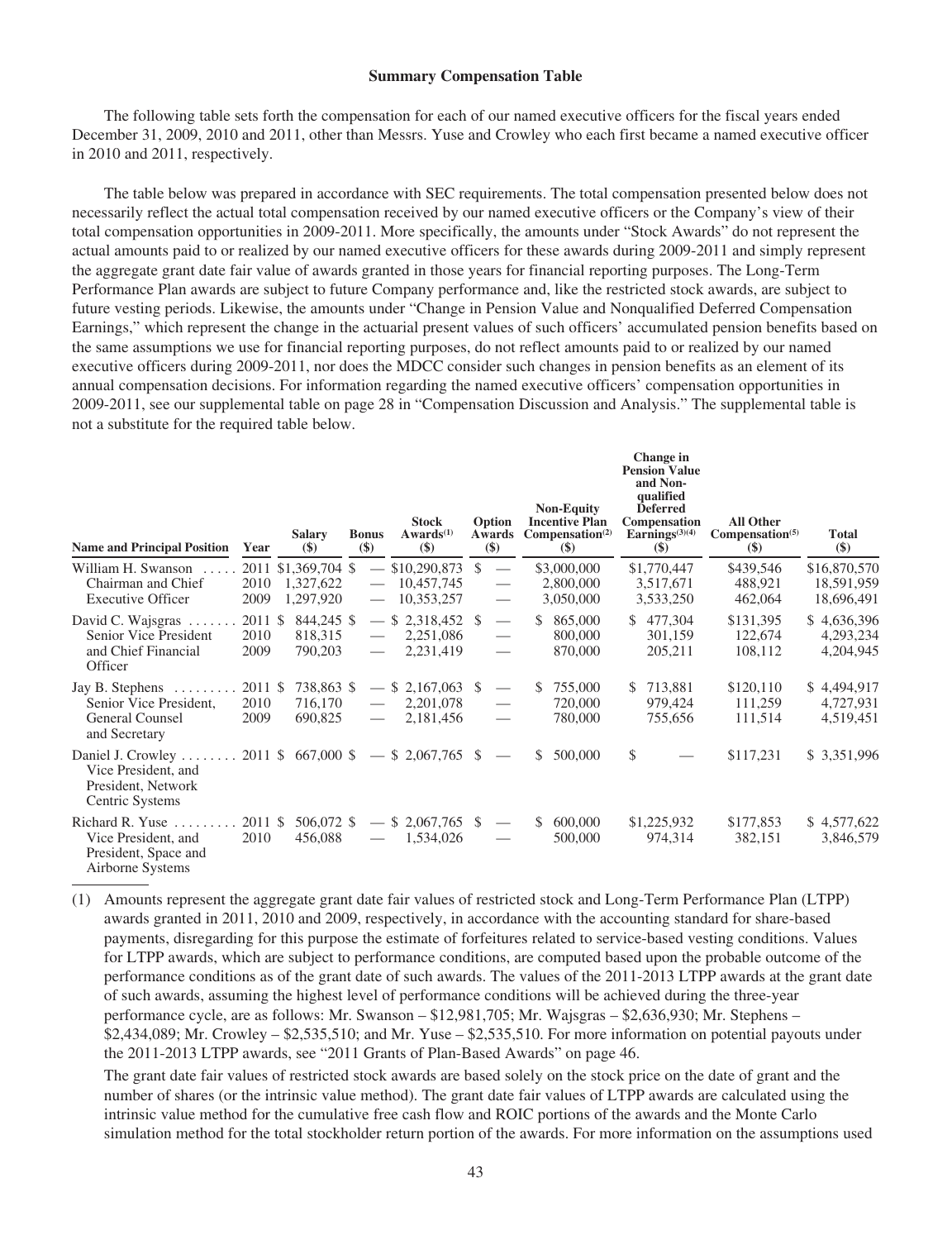by us in calculating the grant date fair values for restricted stock and LTPP awards, see Note 13: Stock-based Compensation Plans to our financial statements in our 2011 Form 10-K. A description of the material terms and conditions of the stock awards granted to the named executive officers in 2011 can be found on page 48 under the heading "2011 Grants of Plan-Based Awards – Equity Awards."

- (2) Represents amounts earned pursuant to Results-Based Incentive (RBI) awards for 2009, 2010 and 2011 but which were paid in 2010, 2011 and 2012, respectively. A description of the material terms and conditions of the 2011 RBI awards can be found on page 46 under the heading "2011 Grants of Plan-Based Awards – Non-Equity Incentive Plan Awards."
- (3) The amounts represent the aggregate change in the actuarial present value of the named executive officer's accumulated benefit under all defined benefit and actuarial pension plans (including supplemental plans) from the end of the preceding year to the end of the reported year. Generally, these amounts represent the change in value of the named executive officer's benefit due to an additional year of service, changes in compensation and changes in the discount rate. The amounts were computed using the same assumptions we used for financial reporting purposes under the accounting standard for employers' accounting for pensions. Actual amounts paid under our plans are based on assumptions contained in the plans, which may be different than the assumptions used for financial statement reporting purposes.
- (4) None of the named executive officers received any earnings on their deferred compensation based on above-market or preferential rates (as defined by the SEC). For more information on our Deferred Compensation Plan, see "Nonqualified Deferred Compensation" on page 53.
- (5) All Other Compensation amounts include, as applicable, (a) the value of perquisites and personal benefits (as defined by the SEC), (b) the amount of tax gross-ups and reimbursements, (c) the amount of Raytheon contributions to qualified and nonqualified defined contribution plans, (d) the value of insurance premiums paid and (e) certain other payments or items of compensation. Where the value of the items reported in a particular category for a named executive officer exceeded \$10,000 in 2011, those items are identified and quantified below.

# *(a) Perquisites and Personal Benefits*

Under our executive perquisites policy, each of the named executive officers is entitled to receive certain perquisites, including a car allowance of up to \$18,000 per year or use of a Raytheon-leased car with a lease value of up to \$18,000 per year plus certain expenses (other than our CEO who is entitled to a larger allowance/higher lease value); financial planning services of up to \$15,000 per year; and participation in the Executive Health Program (benefits of up to \$2,000 per year).

- Mr. Swanson's amount includes an aggregate of \$235,704 for personal use of Raytheon aircraft, personal use of a Raytheon-leased car, driving services, financial planning services, home security system expenses and certain travel and incidental expenses relating to his spouse attending Raytheon-related events at our request.
- Mr. Wajsgras' amount includes an aggregate of \$42,119 for a car allowance, financial planning services, certain travel and incidental expenses relating to his spouse attending Raytheon-related events at our request and an executive physical.
- Mr. Stephens' amount includes an aggregate of \$34,122 for a car allowance, financial planning services, certain travel and incidental expenses relating to his spouse attending Raytheon-related events at our request and an executive physical.
- Mr. Crowley's amount includes an aggregate of \$36,938 for a car allowance, certain travel and incidental expenses relating to his spouse attending Raytheon-related events at our request and an executive physical.
- Mr. Yuse's amount includes an aggregate of \$77,884 for a car allowance, financial planning services, relocation benefits and certain travel and incidental expenses relating to his spouse attending Raytheon-related events at our request.

*Personal use of corporate aircraft* – For reasons of security and personal safety, we require Mr. Swanson generally to use Raytheon aircraft for all air travel, including for personal purposes. We determined our incremental cost for the personal use of corporate aircraft as follows:

- We derived an average variable operating cost per hour for such aircraft based on fuel, aircraft maintenance, landing, parking, and catering costs, certain taxes and certain other miscellaneous fees and costs, and the hours flown. Since our corporate aircraft are used primarily for business travel, we did not include fixed costs for such aircraft that generally do not change with usage, such as pilots' and other employees' salaries, purchase costs of aircraft and certain hangar expenses.
- In determining the number of hours that an aircraft was used for personal purposes, we did not include the flight time of any "deadhead" flight, e.g., a return flight on which no passenger was aboard.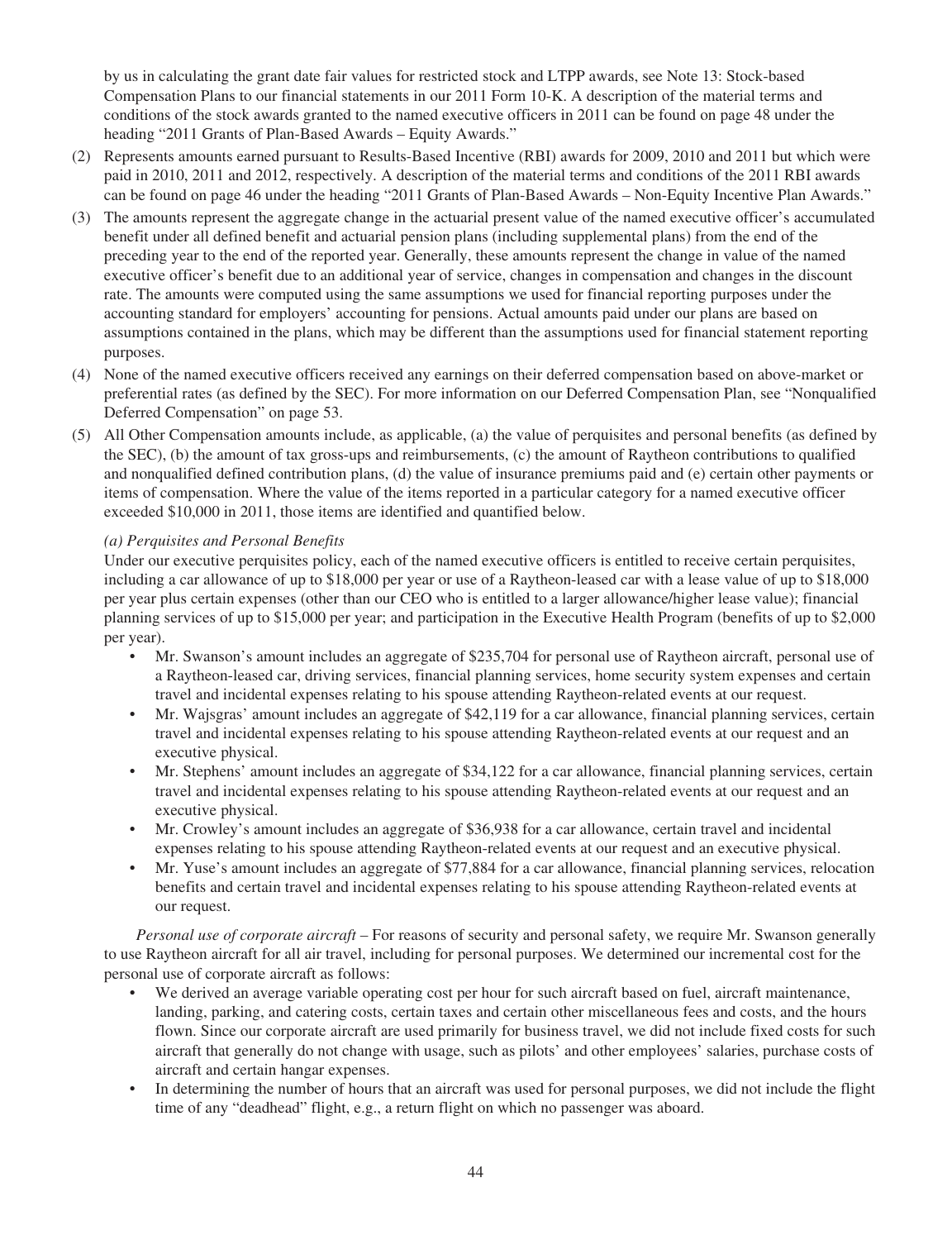• For trips that involved mixed personal and business usage, we determined the total variable cost attributable to personal use by subtracting the total variable cost of a "business-only" trip from the total variable cost of the whole trip (both personal and business).

In 2011, we incurred incremental costs of \$185,208 for personal use of Raytheon aircraft by Mr. Swanson. As noted above, this amount was calculated without deadhead flights. Based on our average variable operating cost per hour (as derived above), these deadhead flights would have amounted to an additional \$239,079 for Mr. Swanson.

*Personal use of automobiles* – Each named executive officer is furnished with certain automobile-related perquisites, including the use of a Raytheon-leased car or an annual car allowance. In 2010, we amended our policy to provide that upon completion of a vehicle lease, all our executive officers would transition to car allowances. Messrs. Wajsgras, Stephens, Crowley and Yuse have car allowances, and Mr. Swanson will transition to such an allowance in 2012. The named executive officers also have access to a pool of Raytheon vehicles and drivers which are generally available for various corporate purposes and which may be used in limited circumstances for uses that may have a personal element. For reasons of security and personal safety, Mr. Swanson frequently travels in Raytheon-provided vehicles operated by Raytheon-provided drivers for business and personal (primarily commuting) purposes. We determined our incremental cost for personal travel in Raytheon-provided vehicles operated by Raytheon-provided drivers as follows:

- We determined our total annual cost for each pooled vehicle used by such executives for personal purposes and then allocated such total cost based on the total miles driven in the year and the number of miles driven for each executive for personal purposes, as tracked by our administrators.
- We determined our total cost for each driver and then allocated such amount based on the total hours worked and the estimated number of hours that such driver drove the executive for personal purposes.

*Relocation Benefits* – Under our key employee relocation policy, we provide certain relocation benefits to our executive officers and certain other key employees, including certain temporary housing and moving expenses. In 2011, we incurred incremental costs of \$23,150 in providing relocation benefits to Mr. Yuse.

# *(b) Tax Gross-Ups and Reimbursements*

In limited circumstances, we have agreed to make certain items of imputed income to our named executive officers tax-neutral to them. Accordingly, we gross-up our named executive officers for the income tax on their imputed income resulting from certain perquisites and personal benefits furnished by us. In 2011, we made the following amounts in tax gross-up payments: Mr. Swanson – \$15,361; Mr. Wajsgras – \$10,582; Mr. Crowley – \$12,209; and Mr. Yuse –\$38,194. Consistent with prior years, Mr. Swanson did not receive any tax gross-ups for his personal use of Raytheon aircraft.

# *(c) Contributions to Plans*

We make a 4% matching contribution to compensation deferred under our qualified RAYSIP 401(k) Plan and under our nonqualified, unfunded Deferred Compensation Plan. The Deferred Compensation Plan matching contributions include our matching contribution for deferred 2011 RBI compensation earned in 2011 but made in March 2012. We also make a 3% contribution for employees covered under our Retirement Income Savings Program (RISP) within our qualified RAYSIP 401(k) Plan and contributed 4% of Mr. Crowley's 2011 RBI compensation to his RISP account. For information on our contributions under RISP and our matching contributions under the Deferred Compensation Plan, see "Nonqualified Deferred Compensation" on page 53. In 2011, we made the following contributions to qualified and nonqualified defined contribution plans for the named executive officers:

|                                                                   | Mr. Swanson | Mr. Wajsgras Mr. Stephens Mr. Crowley |          |          | Mr. Yuse |
|-------------------------------------------------------------------|-------------|---------------------------------------|----------|----------|----------|
|                                                                   |             | \$9,800                               | \$9,800  | \$ 7.350 | \$9,800  |
| RAYSIP RISP Contribution $\ldots, \ldots, \ldots, \ldots, \ldots$ | N/A<br>S.   | N/A                                   | N/A      | $\sim 0$ | N/A      |
| Deferred Compensation Plan Match                                  | \$164,988   | \$58,570                              | \$49.955 | \$27,660 | \$34,443 |
|                                                                   |             | N/A                                   | \$ N/A   | \$24,160 | N/A      |
|                                                                   | \$174.788   | \$68,370                              | \$59,755 | \$59,170 | \$44,243 |

# *(d) Insurance Premiums*

Under our executive perquisites policy, we pay for the premiums for certain insurance policies covering our named executive officers, including basic life, executive liability and business travel and accident insurance policies. We also provide our named executive officers and certain other executives with a senior executive life insurance benefit for which we impute income to each executive based on the amount of the annual premium for a comparable term life insurance policy and include such amount of imputed income in the value of insurance premiums paid. In 2011, the total value of insurance premiums paid for Messrs. Wajsgras, Stephens and Yuse were \$10,324, \$18,904 and \$17,532, respectively.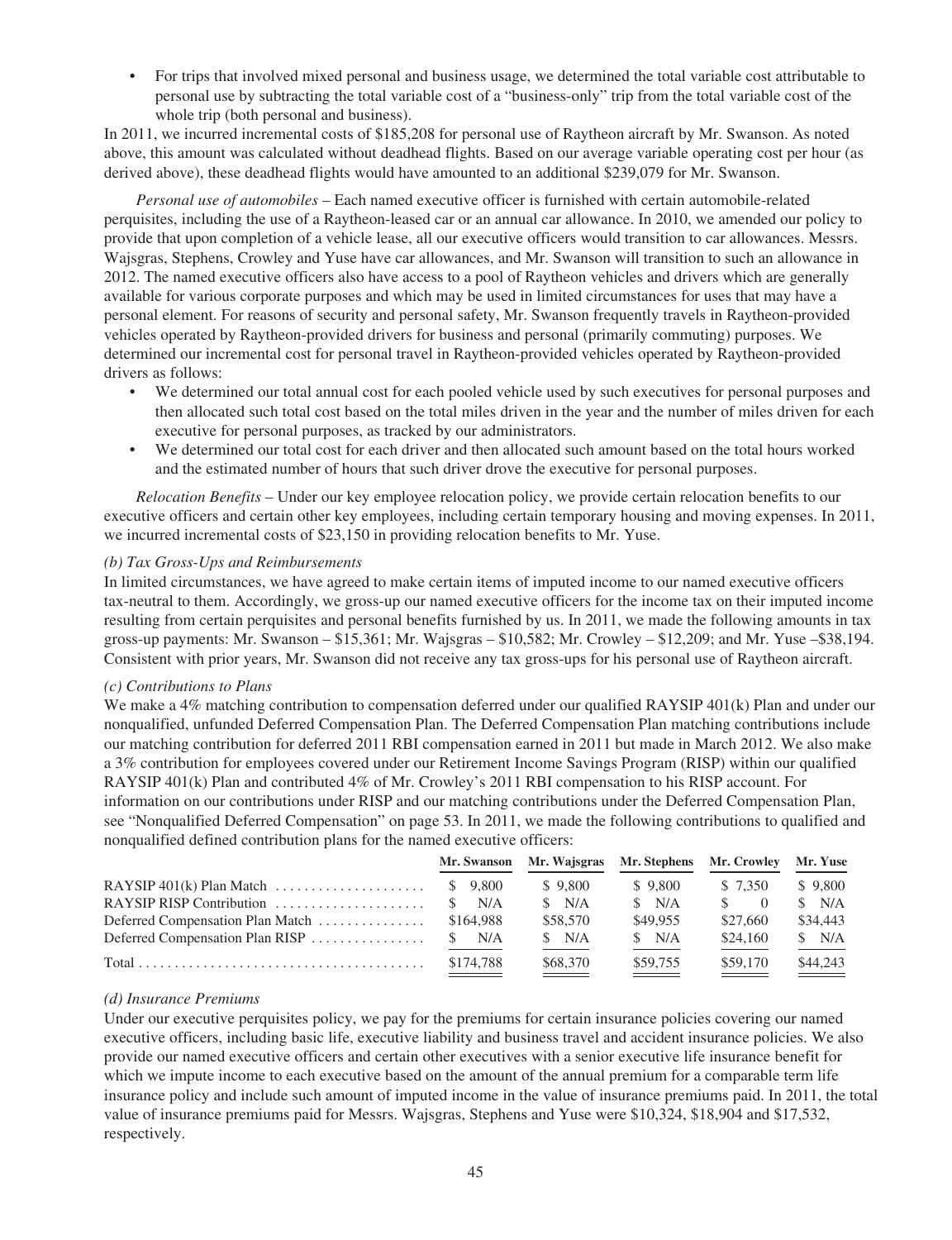## **2011 Grants of Plan-Based Awards**

The following table sets forth the awards granted to each of our named executive officers under any plan during the fiscal year ended December 31, 2011.

|                                                     |                       |                            | <b>Estimated Future Payouts</b><br>$Awards^{(1)}$ | Under Non-Equity Incentive Plan Under Equity Incentive Plan |       | Awards $(2)$ | <b>Estimated Future Payouts</b> | All<br>Other<br><b>Stock</b><br>Awards:<br><b>Number</b><br>of<br><b>Shares</b><br>of Stock | <b>All Other</b><br>Option<br>Awards:<br><b>Number</b><br>of<br><b>Securities or Base</b><br>Under-<br><b>lying</b> | Option           | Grant<br><b>Exercise Date Fair</b><br>Value of<br>Price of Stock and<br>Option |
|-----------------------------------------------------|-----------------------|----------------------------|---------------------------------------------------|-------------------------------------------------------------|-------|--------------|---------------------------------|---------------------------------------------------------------------------------------------|---------------------------------------------------------------------------------------------------------------------|------------------|--------------------------------------------------------------------------------|
| <b>Name</b>                                         | Grant<br>Date         | <b>Threshold</b><br>$(\$)$ | <b>Target</b><br>$(\$)$                           | Maximum Threshold Target Maximum or Units<br>$(\$)$         | #)    | #)           | #)                              | $(H^{(3)}$                                                                                  | <b>Options</b><br>#)                                                                                                | Awards<br>(S/Sh) | Awards<br>$$^{(4)}$$                                                           |
| William H. Swanson                                  | 03/22/11<br>05/26/11  |                            |                                                   | \$415,097 \$2,767,315 \$5,534,630                           | 7,814 | 124,031      | 248,062                         | 76,275                                                                                      |                                                                                                                     |                  | \$6,490,852<br>\$3,800,021                                                     |
| David C. Wajsgras                                   | 03/22/11<br>05/26/11  | $$127,926$ \$              |                                                   | 852,842 \$1,705,683                                         | 1,587 | 25,194       | 50,388                          | 20,072                                                                                      |                                                                                                                     |                  | \$1,318,465<br>\$999,987                                                       |
|                                                     | 05/26/11              | $$111,958$ \$              |                                                   | 746,387 \$1,492,774                                         | 1,465 | 23,256       | 46,512                          | 19,069                                                                                      |                                                                                                                     |                  | \$1,217,045<br>\$950,018                                                       |
| Daniel J. Crowley  03/22/11                         | 05/26/11              | $-$ \$101,400 \$           |                                                   | 676,000 \$1,352,000                                         | 1,526 | 24,225       | 48,450                          | 16,058                                                                                      |                                                                                                                     |                  | \$1,267,755<br>\$ 800,010                                                      |
| Richard R. Yuse<br>and a straightful and a straight | .03/22/11<br>05/26/11 |                            |                                                   | \$78,378 \$522,517 \$1,045,034                              | 1,526 | 24,225       | 48,450                          | 16,058                                                                                      |                                                                                                                     |                  | \$1,267,755<br>\$<br>800,010                                                   |

(1) Amounts represent the threshold, target and maximum payout opportunities under the 2011 Results-Based Incentive (RBI) Program.

(2) Amounts represent the threshold, target and maximum payouts under the 2011-2013 LTPP awards. LTPP payouts range from zero to 200% of target and may be paid in our common stock or in cash, at the discretion of the MDCC. The amounts do not include any accrued dividend equivalents. (3) Amounts represent awards of time-vesting restricted stock.

(4) Amounts represent the grant date fair value of the restricted stock and 2011-2013 LTPP awards granted to the named executive officer in 2011 in accordance with the accounting standard for share-based payments, disregarding for this purpose the estimate of forfeitures related to service based vesting conditions. Such values are generally expensed by us over the employee's requisite service period, generally the vesting period of the awards. Values for the 2011-2013 LTPP awards, which are subject to performance conditions, are computed based upon the probable outcome of the performance conditions as of the grant date of such awards.

#### *Non-Equity Incentive Plan Awards*

*2011 RBI Program*. In 2011, each of our named executive officers received an annual award under our 2011 Results-Based Incentive (RBI) Program, which provides the executive the opportunity to earn incentive cash compensation based upon the attainment of the specific pre-established performance metrics and an assessment of his individual performance during 2011.

*Target Opportunities*. Each named executive officer is assigned a pre-established individual RBI payout target expressed as a percentage of base salary, as well as threshold and maximum payout amounts. The MDCC established individual payout targets for each named executive officer based on the criteria discussed in our "Compensation Discussion and Analysis – Elements of Our Compensation Program – Annual Incentives" beginning on page 33. We use the target awards to determine the overall funding of the RBI bonus pool, as described below, but the targets are not entirely determinative of what any one participant's RBI bonus will be.

*Funding the RBI Pool*. The pool of available funds to pay our RBI awards is based on the extent to which the Company and our businesses meet or exceed predetermined goals under selected financial metrics, which are set by the MDCC prior to the beginning of the performance year. For 2011, the MDCC selected the five equally weighted financial metrics identified below for purposes of funding an overall pool under the RBI plan:

- Bookings a forward-looking metric that measures the value of new contracts awarded to us during the year and an indicator of potential future growth.
- Net Sales a growth metric that measures our revenue for the current year.
- Free Cash Flow (FCF) a measure of the cash that is generated in a given year that we can use to make strategic investments to grow our businesses or return to our shareholders.
- Operating Income from Continuing Operations a measure of our profit from continuing operations for the year, before interest and taxes, and after certain non-operational adjustments.
- Return on Invested Capital (ROIC) a measure of the efficiency and effectiveness of our use of capital invested in our operations.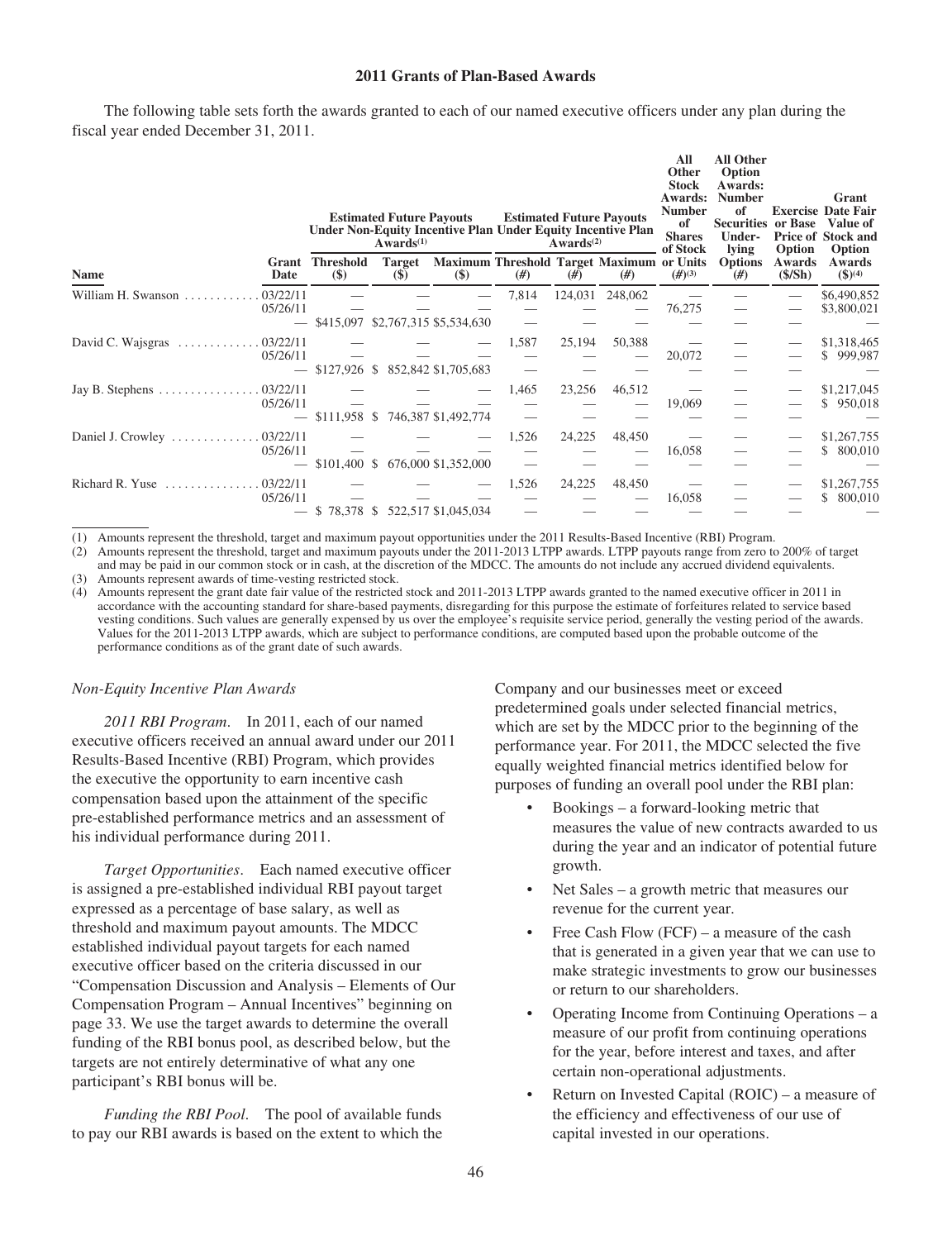FCF, Operating Income from Continuing Operations and ROIC are non-GAAP financial measures and are calculated as follows:

- FCF is operating cash flow from continuing operations less capital spending and internal use software spending.
- Operating Income from Continuing Operations is operating income from continuing operations, excluding the FAS/CAS pension and postretirement benefits expense/income and, from time to time, certain other items.
- ROIC is (a) (i) income from continuing operations, excluding (ii) the after-tax effect of the FAS/CAS pension and post-retirement benefits expense/income and, from time to time, certain other items, plus (iii) after-tax net interest expense plus (iv) one-third of operating lease expense after-tax (estimate of interest portion of operating lease expense), divided by (b)(i) average invested capital after capitalizing operating leases (operating lease expense times a multiplier of 8), adding (ii) financial guarantees less net investment in discontinued operations, and adding back (iii) the liability for defined benefit pension and other post-retirement benefit plans, net of tax and excluding (iv) other similar non-operational items.

In 2011 we adjusted the ROIC definition from the prior year's definition to exclude any change from pension contributions. This adjustment eliminates all of the non-operational pension impact from the calculation in order to more clearly reflect the underlying business performance in ROIC.

For each financial metric, we set a specific target performance goal and defined performance range around the target. The performance range consists of a threshold – or minimum performance level – and a maximum performance level. If the threshold performance level for a financial metric is not achieved, then we do not allocate funds to the RBI funding pool based on that metric. Funding of the pool for any one metric is capped once performance achieves or exceeds the maximum performance level set for that metric. We also establish a funding range around the target for each financial metric of 75% to 150% of target. If Company performance falls within the performance range (e.g., between the threshold and maximum performance levels), the funding amount is based on the corresponding funding range. In addition to the five financial metrics, with the authorization of the MDCC, our CEO may increase or decrease funding of the RBI pool based on an assessment of a business unit's performance on criteria such as customer satisfaction, growth, people and productivity. Consistent with past practice, Company performance against these financial

metric targets, which are established at the beginning of the year and based on anticipated operational performance during the year, is adjusted to account for the impact of certain matters not factored into the Company's annual operating plan, such as acquisitions and dispositions that occur after the applicable targets are established, and certain non-operational items. For information regarding the 2011 RBI performance targets and funding percentages, see "Compensation Discussion and Analysis – Elements of Our Compensation Program – Annual Incentives" beginning on page 33.

*Individual Performance Objectives*. Individual performance is directly reflected in what each executive receives as an RBI award. While total Company and business unit performance determines funding of the overall RBI bonus pool, individual RBI awards reflect an assessment of an executive's contribution to our achievement of the financial performance goals, plus his achievement of individual performance objectives, including successful management of human resources, furtherance of ethical business behavior, leadership competencies, "Six Sigma" and customer satisfaction, as well as the degree of challenge in the executive's position. If an executive under-performs in relationship to his objectives, the RBI award could fall below the funded target level or even be zero if threshold performance is not achieved. On the other hand, an executive who exceeds his performance objectives could receive up to 200% of target.

Individual performance objectives are established annually in writing for top executives and include primarily quantifiable objectives with some subjective measures also included. In the case of our CEO, at the beginning of a review period, the MDCC recommends, and the full Board (excluding the CEO) approves, a statement of the CEO's objectives. In connection with his annual performance evaluation, our CEO provides to the MDCC a written selfappraisal assessing his performance against these objectives. The MDCC discusses the CEO's performance and provides a preliminary performance evaluation. The MDCC's preliminary evaluation is then discussed with all of the independent directors in an Executive Session of the Board, at which time each Director has an opportunity to provide input. Based on this evaluation, the MDCC recommends, and the full Board (excluding the CEO) approves, the CEO's RBI award and other compensation. The CEO receives performance feedback directly from the Lead Director and the Chair of the MDCC.

A similar process is followed for the named executive officers other than the CEO. In the case of the other executive officers, our CEO provides input to the MDCC both with regard to the establishment of performance objectives and the determination of success in meeting those objectives. For information on the actual amounts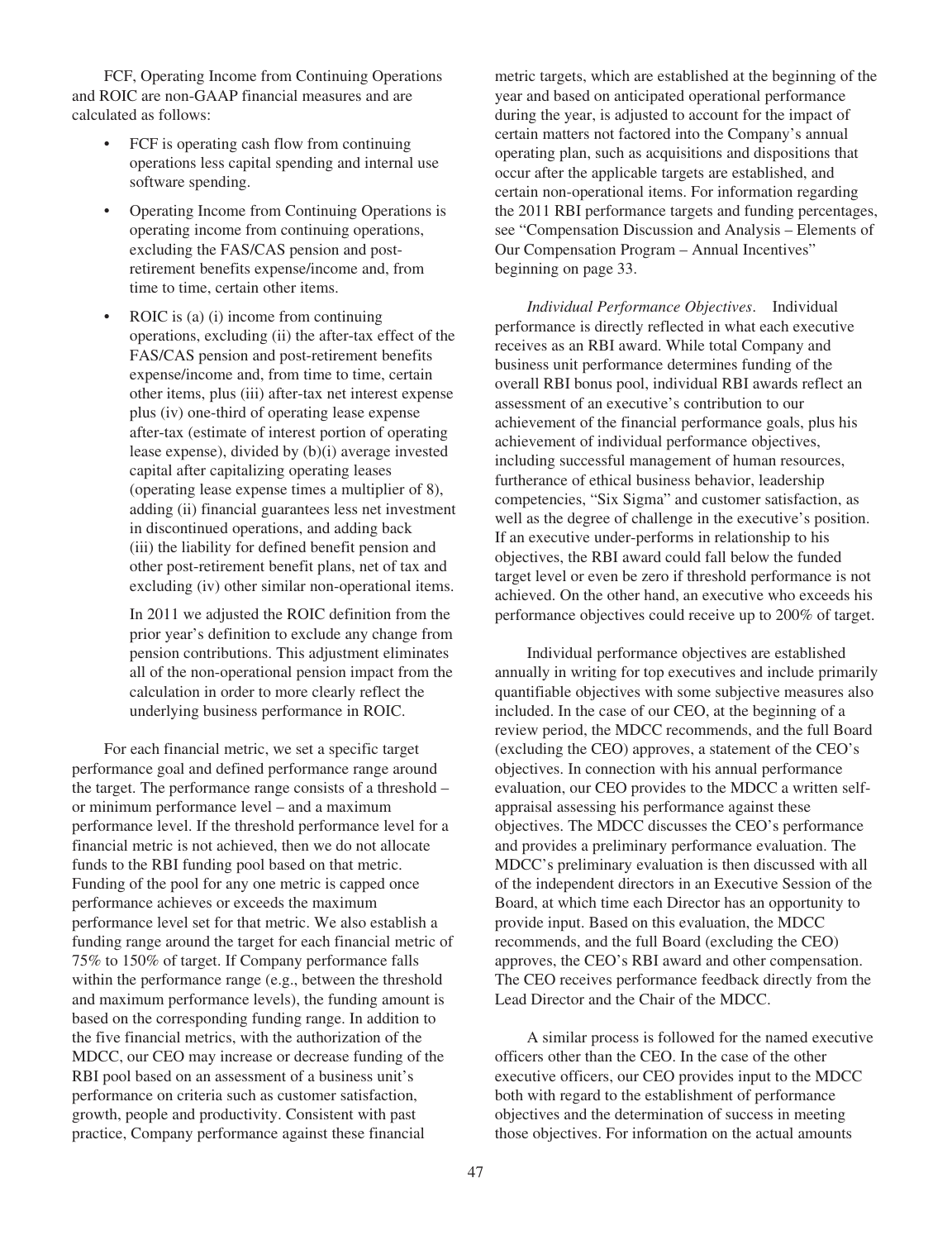paid to the named executive officers under their 2011 RBI awards, see the amounts in the "Non-Equity Incentive Plan Compensation" column in the Summary Compensation Table on page 43. For more information regarding our RBI program, see our "Compensation Discussion and Analysis" beginning on page 25.

# *Equity Awards*

In 2011, each of our named executive officers received two equity-based awards: an award of restricted stock units under our long-term incentive compensation program called the 2011 – 2013 Long-Term Performance Plan (2011 – 2013 LTPP), and a restricted stock award.

*2011-2013 Long-Term Performance Plan*. The 2011 – 2013 LTPP operates under, and awards were made pursuant to, our 2010 Stock Plan. Under the 2011 – 2013 LTPP, each named executive officer was awarded restricted stock units that vest when specific pre-established levels of Company performance are achieved over a three-year performance cycle (2011 – 2013). Restricted stock units may be settled in our common stock or in cash, at the discretion of the MDCC.

*Target Opportunities*. Before each three-year cycle, the MDCC assigns a target number of restricted stock units to each participant. These target numbers are assigned by the MDCC based on the criteria discussed in our "Compensation Discussion and Analysis – Elements of Our Compensation Program – Long-Term Incentives" beginning on page 37.

*Performance Goals*. The MDCC approves the performance goals for each three-year cycle, the relative weightings that those goals will have for that cycle and the target level of performance for each goal. The MDCC specifies the shares or amount of cash that will be paid out in settlement of the restricted stock unit awards based on whether actual performance is at, below or above the target, subject to a maximum payout. The performance criteria for the 2011 – 2013 LTPP, which are independent of each other and are weighted as follows, are: cumulative free cash flow (CFCF) (25%); total shareholder return relative to our peer group (TSR) (25%); and Return on Invested Capital (ROIC) (50%). In each case, the goals are independent and additive, which means that if we miss the threshold performance as to one measure, no credit would apply to that element, but could be made up for by abovetarget performance in another area.

• CFCF measures, on a cumulative basis, the cash that is generated over the three-year performance cycle, which we can use to make strategic investments to grow our businesses or return to our shareholders.

- The TSR component of the LTPP compares our stock price appreciation, including reinvested dividends, over the performance cycle to our peers' stock performance over the same period and provides a percentage ranking.
- ROIC measures how efficiently and effectively we use capital that is invested in our operations over the performance cycle.

CFCF, TSR and ROIC are non-GAAP financial measures. The calculation of ROIC under the LTPP is generally the same as the calculation described above under the RBI plan for 2011, except for certain variations due to averaging the metric over the three-year performance cycle. The calculation of CFCF is the FCF calculation described above under the RBI plan over a three-year performance cycle. Finally, TSR is stock price appreciation over the applicable period plus reinvested dividends paid during the applicable period. TSR is calculated using 30 trading day average stock prices at the beginning of the performance cycle and following the end of the cycle.

*Award Settlement*. Shortly after the performance results for the three-year performance cycle are determined, we settle each award in cash or stock based upon our actual performance relative to the LTPP performance goals plus an amount equivalent to dividends that would have been paid during the performance cycle on the shares ultimately issued under the award, assuming that those dividends had been reinvested in our common stock.

For more information regarding our LTPP program, see our "Compensation Discussion and Analysis – Elements of Our Compensation Program – Long-Term Incentives" beginning on page 37.

*Restricted Stock Awards*. In 2011, each of our named executive officers received an award of restricted stock. The awards, which were made pursuant to our 2010 Stock Plan, vest one-third per year on each of the second, third and fourth anniversaries of the grant date, subject to the executive remaining employed by us. The holders of the restricted stock awards are entitled to any dividends paid with respect to the shares, whether vested or unvested.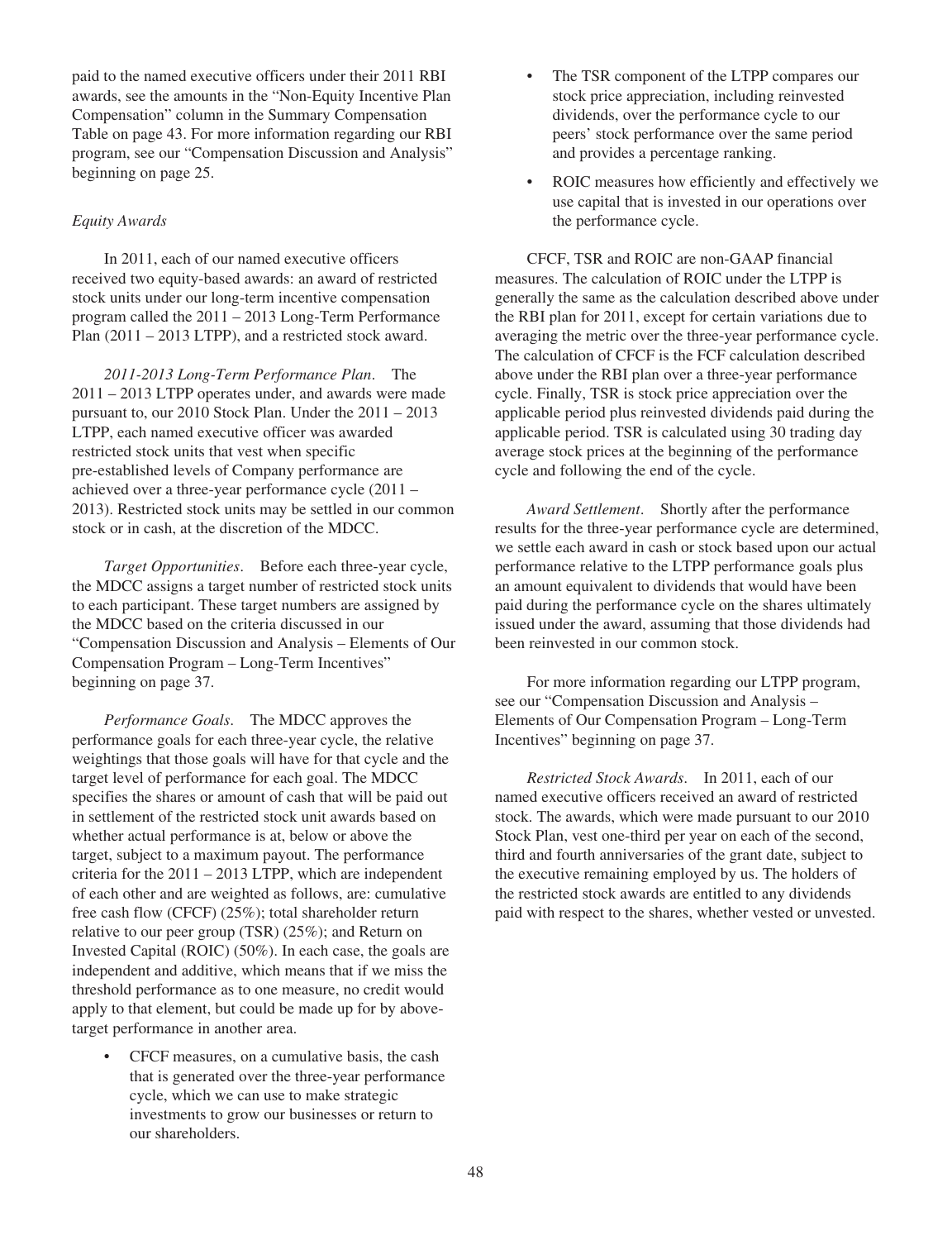## **Outstanding Equity Awards at 2011 Fiscal Year-End**

The following table sets forth information regarding unexercised options, unvested stock and unvested equity incentive plan awards for each of our named executive officers outstanding as of December 31, 2011.

|                            |                                                                                     |                                                                                                                                | <b>Option Awards</b> <sup>(1)</sup>                                                                                                               |                      |                                              |                                                                                                                          |                                                                                                                                             | <b>Stock Awards</b>                                                                                                                                                                         |                                                                                                                                                                                                                                                  |
|----------------------------|-------------------------------------------------------------------------------------|--------------------------------------------------------------------------------------------------------------------------------|---------------------------------------------------------------------------------------------------------------------------------------------------|----------------------|----------------------------------------------|--------------------------------------------------------------------------------------------------------------------------|---------------------------------------------------------------------------------------------------------------------------------------------|---------------------------------------------------------------------------------------------------------------------------------------------------------------------------------------------|--------------------------------------------------------------------------------------------------------------------------------------------------------------------------------------------------------------------------------------------------|
| <b>Name</b>                | Number of<br><b>Securities</b><br>Underlying<br>Unexercised<br><b>Options</b><br>#) | Number of<br><b>Securities</b><br>Underlying<br><b>Unexercised</b><br><b>Options</b><br><b>Exercisable Unexercisable</b><br>#) | Equity<br>Incentive<br>Plan<br>Awards:<br>Number of<br><b>Securities</b><br>Underlying<br><b>Unexercised</b><br><b>Unearned</b><br>Options $(\#)$ | Option<br>Price (\$) | Option<br><b>Exercise Expiration</b><br>Date | <b>Number</b><br>of<br><b>Shares</b><br>or Units<br>of Stock<br>That<br><b>Have</b><br><b>Not</b><br><b>Vested</b><br>#) | <b>Market</b><br>Value of<br><b>Shares</b> or<br><b>Units of</b><br><b>Stock That</b><br><b>Have Not</b><br>Vested <sup>(2)</sup><br>$(\$)$ | Equity<br>Incentive<br>Plan<br>Awards:<br><b>Number</b><br>of<br><b>Unearned</b><br>Shares,<br>Units or<br><b>Other</b><br><b>Rights</b><br>That<br><b>Have Not</b><br>$Vested^{(3)}$<br>#) | <b>Equity</b><br>Incentive<br>Plan<br>Awards:<br><b>Market</b> or<br>Payout<br>Value of<br><b>Unearned</b><br>Shares,<br><b>Units</b><br>or Other<br><b>Rights That</b><br><b>Have Not</b><br>Vested <sup>(2)</sup><br>$\left( \text{\$}\right)$ |
| William H. Swanson         |                                                                                     |                                                                                                                                |                                                                                                                                                   |                      |                                              | $225.110^{(4)}$                                                                                                          |                                                                                                                                             | \$10,890,822 249,756(5)(14)                                                                                                                                                                 | \$12,083,195                                                                                                                                                                                                                                     |
| David C. Wajsgras          |                                                                                     |                                                                                                                                |                                                                                                                                                   |                      |                                              | 59,240 <sup>(6)</sup>                                                                                                    | \$2,866,031                                                                                                                                 | 48,860(7)(14)                                                                                                                                                                               | \$2,363,847                                                                                                                                                                                                                                      |
| Jay B. Stephens            |                                                                                     |                                                                                                                                |                                                                                                                                                   |                      |                                              | 56,278(8)                                                                                                                | \$2,722,730                                                                                                                                 | $46,880^{(9)(14)}$                                                                                                                                                                          | \$2,268,054                                                                                                                                                                                                                                      |
| Daniel J. Crowley          |                                                                                     |                                                                                                                                |                                                                                                                                                   |                      |                                              |                                                                                                                          | 45,013 <sup>(10)</sup> \$ 2,177,729                                                                                                         | 24,744(11)(14) \$ 1,197,115                                                                                                                                                                 |                                                                                                                                                                                                                                                  |
| Richard R. Yuse $\ldots$ . |                                                                                     |                                                                                                                                |                                                                                                                                                   |                      |                                              |                                                                                                                          | 41,459(12) \$ 2,005,786                                                                                                                     | 40,161(13)(14) \$ 1,942,989                                                                                                                                                                 |                                                                                                                                                                                                                                                  |

(1) As of December 31, 2011, none of our named executive officers held any outstanding options. For a further discussion, please see pages 38 and 42 in "Compensation Discussion and Analysis."

- (2) Amounts are equal to \$48.38, the closing price of our common stock on the NYSE on December 30, 2011, times the number of unvested shares or units.
- (3) Amounts represent the number of shares that would be issued upon vesting of awards of restricted stock units under the 2010-2012 LTPP and 2011-2013 LTPP, assuming target performance for the applicable 3-year performance cycle and settlement of such awards in shares of stock. They also include the number of shares representing accrued dividend equivalents on such LTPP awards as of December 31, 2011. Amounts do not include any shares for the 2009-2011 LTPP awards as the 3-year performance cycle for such awards ended as of December 31, 2011. Information on the 2009-2011 LTPP awards and the shares issued to the named executive officers in February 2012, including accrued dividend equivalents, is set forth in the "2011 Option Exercises and Stock Vested" table on page 51.
- (4) Includes 19,960, 28,343, 28,344, 24,062, 24,063, 24,063, 25,425, 25,425 and 25,425 shares of restricted stock that vest on May 29, 2012, May 28, 2012, May 28, 2013, May 27, 2012, May 27, 2013, May 27, 2014, May 26, 2013, May 26, 2014 and May 26, 2015, respectively, subject, in each case, to Mr. Swanson remaining employed by us.
- (5) Includes 119,454 and 124,031 shares for Mr. Swanson's 2010-2012 LTPP and 2011-2013 LTPP awards, respectively. Also includes 3,612 and 2,659 shares, which represent accrued dividend equivalents on such LTPP awards, respectively, as of December 31, 2011. See Note 14 below for information regarding the vesting of and payouts under these LTPP awards.
- (6) Includes 5,253, 7,459, 7,459, 6,332, 6,332, 6,333, 6,690, 6,691 and 6,691 shares of restricted stock that vest on May 29, 2012, May 28, 2012, May 28, 2013, May 27, 2012, May 27, 2013, May 27, 2014, May 26, 2013, May 26, 2014 and May 26, 2015, respectively, subject, in each case, to Mr. Wajsgras remaining employed by us.
- (7) Includes 22,447 and 25,194 shares for Mr. Wajsgras' 2010-2012 LTPP and 2011-2013 LTPP awards, respectively. Also includes 679 and 540 shares, which represent accrued dividend equivalents on such LTPP awards, respectively, as of December 31, 2011. See Note 14 below for information regarding the vesting of and payouts under these LTPP awards.
- (8) Includes 4,990, 7,086, 7,086, 6,015, 6,016, 6,016, 6,356, 6,356 and 6,357 shares of restricted stock that vest on May 29, 2012, May 28, 2012, May 28, 2013, May 27, 2012, May 27, 2013, May 27, 2014, May 26, 2013, May 26, 2014 and May 26, 2015, respectively, subject, in each case, to Mr. Stephens remaining employed by us.
- (9) Includes 22,447 and 23,256 shares for Mr. Stephens' 2010-2012 LTPP and 2011-2013 LTPP awards, respectively. Also includes 678 and 499 shares, which represent accrued dividend equivalents on such LTPP awards, respectively, as of December 31, 2011. See Note 14 below for information regarding the vesting of and payouts under these LTPP awards.
- (10) Includes 4,943, 4,944, 4,944, 7,062, 7,062, 5,352, 5,353 and 5,353 shares of restricted stock that vest on December 6, 2012, December 6, 2013, December 6, 2014, December 6, 2012, December 6, 2013, May 26, 2013, May 26, 2014 and May 26, 2015, respectively, subject, in each case other than as provided herein, to Mr. Crowley remaining employed by us. In the event that Mr. Crowley is involuntarily terminated prior to October 26, 2012, 14,124 shares of restricted stock that were scheduled to vest in equal amounts on December 6, 2012 and 2013, respectively, shall vest immediately and no longer be subject to restriction.
- (11) Includes 24,225 shares for Mr. Crowley's 2011-2013 LTPP award. Also includes 519 shares, which represent accrued dividend equivalents on this LTPP award as of December 31, 2011. See Note 14 below for information regarding the vesting of and payouts under this LTPP award.
- (12) Includes 3,152, 4,475, 4,476, 4,432, 4,433, 4,433, 5,352, 5,353 and 5,353 shares of restricted stock that vest on May 29, 2012, May 28, 2012, May 28, 2013, May 27, 2012, May 27, 2013, May 27, 2014, May 26, 2013, May 26, 2014 and May 26, 2015, respectively, subject, in each case, to Mr. Yuse remaining employed by us.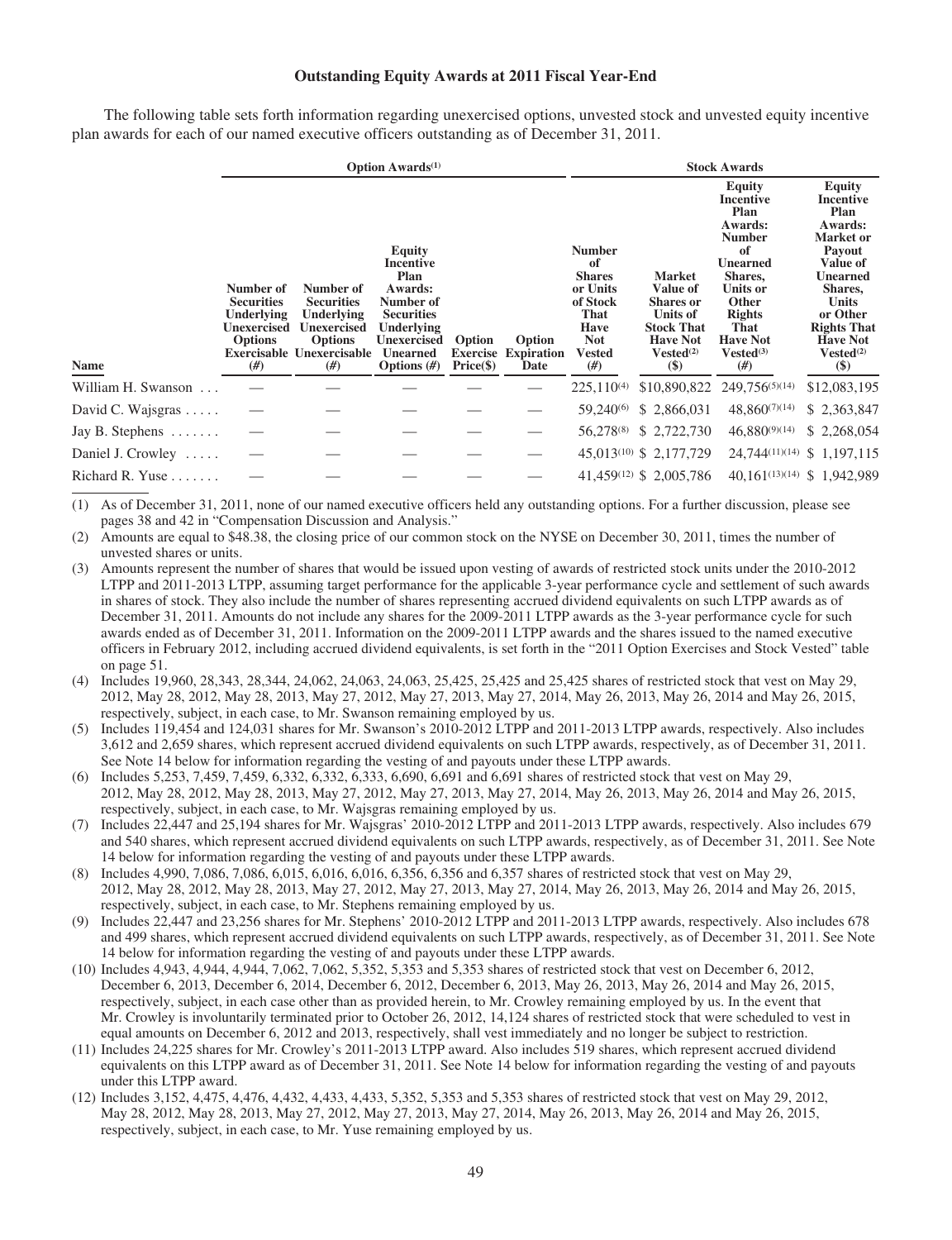- (13) Includes 14,964 and 24,225 shares for Mr. Yuse's 2010-2012 LTPP and 2011-2013 LTPP awards, respectively. Also includes 453 and 519 shares, which represent accrued dividend equivalents on such LTPP awards, respectively, as of December 31, 2011. See Note 14 below for information regarding the vesting of and payouts under these LTPP awards.
- (14) Awards of restricted stock units under the LTPP vest upon the completion of the applicable 3-year performance cycle, subject to the attainment of certain performance goals over the performance cycle and the executive remaining employed by us. These awards may be settled in shares of our common stock or cash, and the actual number of shares to be issued or cash to be paid upon settlement will be based on the extent to which we have attained or exceeded the performance goals, which performance is determined by the MDCC shortly after the completion of the 3-year performance cycle. Such awards also include dividend equivalents accrued over the 3-year performance cycle.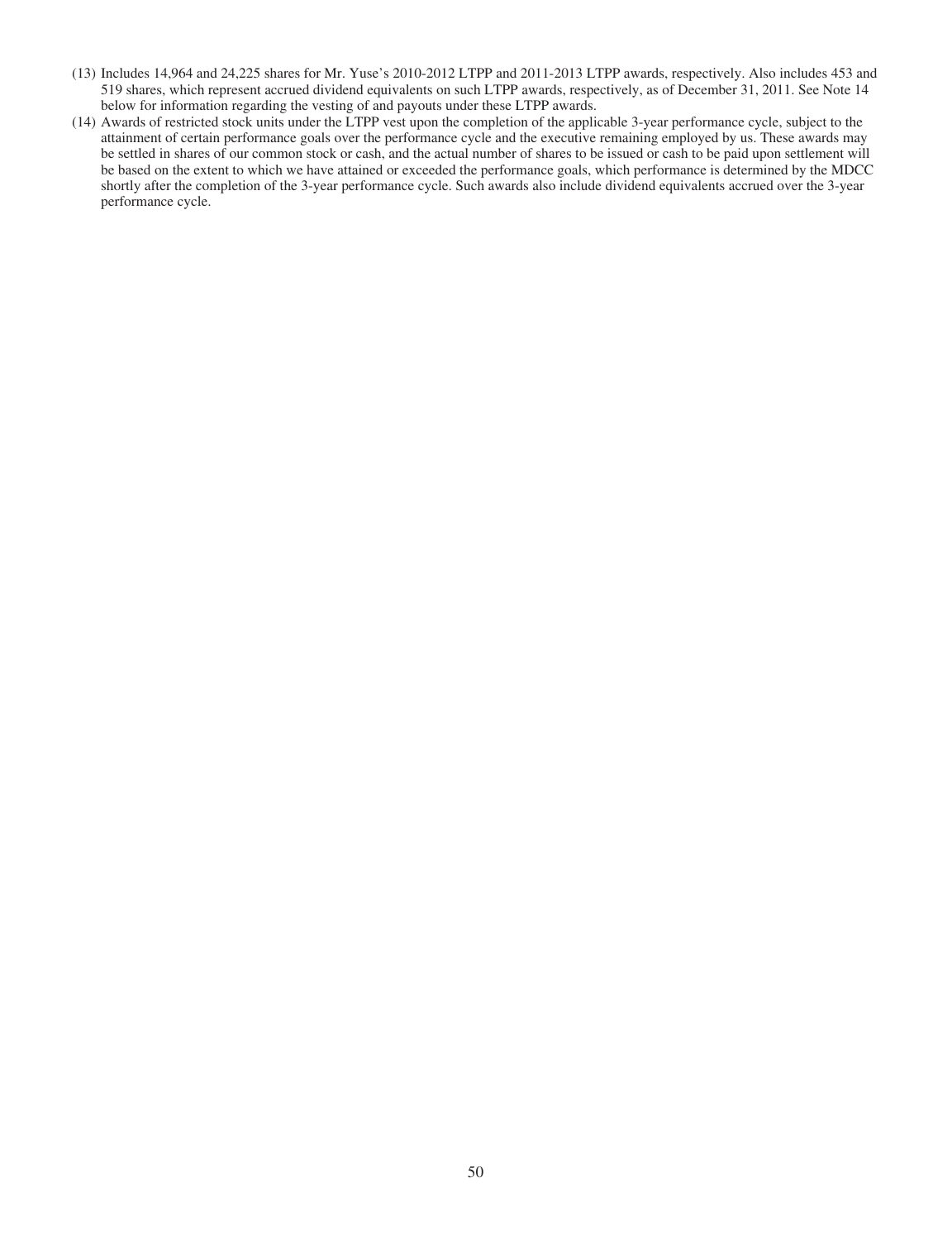#### **2011 Option Exercises and Stock Vested**

The following table sets forth options exercised and stock vested for each of our named executive officers during the fiscal year ended December 31, 2011.

|                                                                                                       |                                                                    | <b>Option Awards</b>                                               | <b>Stock Awards</b>                                               |                                                                   |  |
|-------------------------------------------------------------------------------------------------------|--------------------------------------------------------------------|--------------------------------------------------------------------|-------------------------------------------------------------------|-------------------------------------------------------------------|--|
| <b>Name</b>                                                                                           | Number of<br><b>Shares</b><br><b>Acquired on</b><br>Exercise $(H)$ | <b>Value</b><br><b>Realized on</b><br>Exercise <sup>(1)</sup> (\$) | Number of<br><b>Shares</b><br><b>Acquired on</b><br>Vesting $(f)$ | <b>Value</b><br><b>Realized on</b><br>Vesting <sup>(2)</sup> (\$) |  |
|                                                                                                       | 90,000                                                             | \$231,330                                                          |                                                                   | 227,859 <sup>(3)</sup> \$11,134,658                               |  |
|                                                                                                       |                                                                    |                                                                    |                                                                   | 48,134(4) \$ 2,357,846                                            |  |
| Jay B. Stephens $\dots \dots \dots \dots \dots \dots \dots \dots \dots \dots \dots \dots \dots \dots$ | 16.820                                                             | \$360,869                                                          |                                                                   | 47,199 <sup>(5)</sup> \$ 2,311,157                                |  |
|                                                                                                       |                                                                    |                                                                    |                                                                   | 7.062 \$ 322.310                                                  |  |
|                                                                                                       |                                                                    |                                                                    |                                                                   | 29.298 <sup>(6)</sup> \$ 1.433.972                                |  |

- (1) These amounts are equal to the number of shares underlying the exercised option times the difference between the sales price of the shares and the exercise price of the option.
- (2) These amounts are equal to the closing price of our common stock on the NYSE on the vesting date times the number of shares vested.
- (3) Includes 156,222 shares which were issued to Mr. Swanson in February 2012 upon the MDCC's determination of performance under the 2009-2011 LTPP (which includes accrued dividend equivalents), which had vested at the end of 2011.
- (4) Includes 29,356 shares which were issued to Mr. Wajsgras in February 2012 upon the MDCC's determination of performance under the 2009-2011 LTPP (which includes accrued dividend equivalents), which had vested at the end of 2011.
- (5) Includes 29,356 shares which were issued to Mr. Stephens in February 2012 upon the MDCC's determination of performance under the 2009-2011 LTPP (which includes accrued dividend equivalents), which had vested at the end of 2011.
- (6) Includes 19,571 shares which were issued to Mr. Yuse in February 2012 upon the MDCC's determination of performance under the 2009-2011 LTPP (which includes accrued dividend equivalents), which had vested at the end of 2011.

#### **Pension Benefits**

The following table sets forth the present value of accumulated benefits payable to each of our named executive officers, as well as the number of years of credited service, as of December 31, 2011.

| Name | Plan<br><b>Name</b> | Number of<br><b>Years of</b><br><b>Credited</b><br><b>Service</b><br>#) | <b>Present</b><br>Value of<br>Accumulated<br><b>Benefit</b> (\$) | <b>Payments</b><br>During<br>the Last<br><b>Fiscal</b><br>Year $(\$)$ |
|------|---------------------|-------------------------------------------------------------------------|------------------------------------------------------------------|-----------------------------------------------------------------------|
|      | Qualified           | 38.34                                                                   | \$1,552,376                                                      | $\frac{1}{2}$                                                         |
|      | Excess              | 38.34                                                                   | \$29,271,382                                                     | $\frac{1}{2}$                                                         |
|      | <b>SERP</b>         | 39.50                                                                   | $\sim$ $-$                                                       | $\frac{1}{2}$ –                                                       |
|      | Qualified           | 4.75                                                                    | $\frac{162.171}{2}$                                              | $\begin{array}{c} \frac{1}{3} - \\ 1 \\ 1 \\ 1 \end{array}$           |
|      | Excess              | 4.75                                                                    | \$1,056,957                                                      |                                                                       |
|      | <b>SERP</b>         | 5.75                                                                    | <sup>\$</sup><br><b>Service State</b>                            |                                                                       |
|      | Qualified           | 13.17                                                                   | \$363,969                                                        | $\begin{array}{c} \frac{1}{3} - \\ 1 \\ 1 \\ 3 \end{array}$           |
|      | Excess              | 13.17                                                                   | \$ 2,099,622                                                     |                                                                       |
|      | <b>SERP</b>         | 14.17                                                                   | \$4,945,779                                                      |                                                                       |
|      | Qualified           | N/A                                                                     | N/A                                                              | \$N/A                                                                 |
|      | Excess              | N/A                                                                     | N/A                                                              | \$N/A                                                                 |
|      | <b>SERP</b>         | 1.08                                                                    | \$<br>$\hspace{0.1mm}-\hspace{0.1mm}$                            |                                                                       |
|      | Oualified           | 31.08                                                                   | \$1,357,387                                                      | $\frac{1}{2}$ $\frac{1}{2}$                                           |
|      | Excess              | 31.08                                                                   | \$3,583,333                                                      |                                                                       |
|      | <b>SERP</b>         | 35.42                                                                   | $\frac{\$}{22,098}$                                              | $\overline{\mathbf{s}}$ –                                             |

<sup>(1)</sup> Reflects five additional years of credited service under our pension plans, including the SERP, which Mr. Stephens received upon completion of five years of employment with us in October 2007.

<sup>(2)</sup> As he was hired after December 31, 2006, Mr. Crowley participates in RISP as further described in our "Compensation Discussion and Analysis" on pages 39 and 40. Mr. Crowley does not participate in a qualified pension plan or the Excess Pension Plan.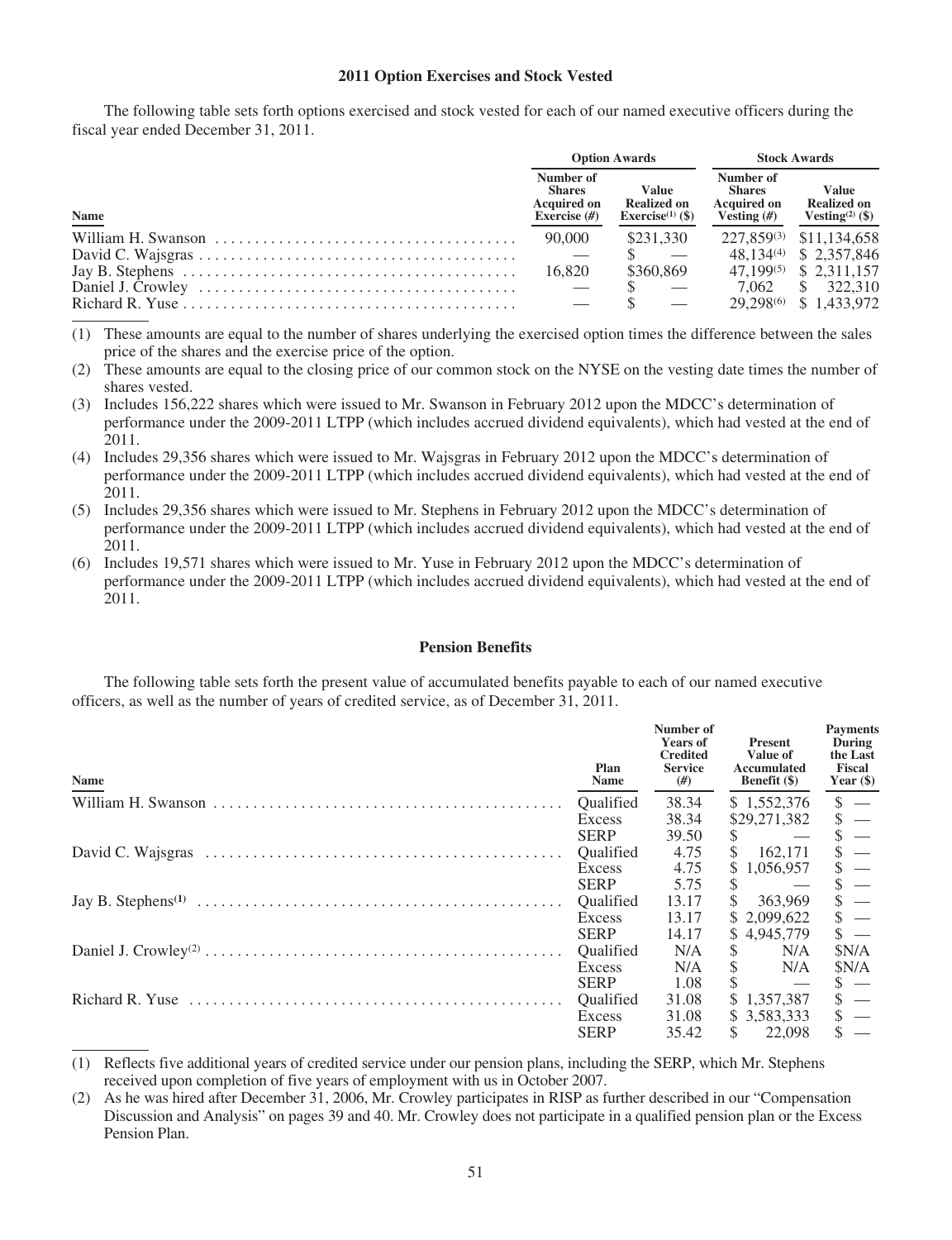The following is a discussion regarding the valuation and material assumptions used in determining the pension benefits set forth above and certain other material information regarding our pension plans.

Benefits are valued at the age of the named executive officer when he is first eligible for unreduced benefits and discounted to the named executive officer's current age with interest and are based upon current levels of compensation. In addition, we have assumed no pre-retirement mortality, disability or termination. All other assumptions, including the discount rate of 5.00% for 2011, are consistent with those used to determine our pension obligations under the accounting standard for employers' accounting for pensions in our 2011 Form 10-K. For a discussion of our discount rate assumption, see "Management's Discussion and Analysis of Financial Condition and Results of Operations – Critical Accounting Estimates – Pension Costs – FAS Expense" in our 2011 Form 10-K.

An executive's SERP benefit is assumed to be zero until he first becomes eligible for such benefit.

### *Qualified Pension Plans*

*Salaried Pension Plan*. We sponsor the Raytheon Company Pension Plan for Salaried Employees (Salaried Pension Plan), a non-contributory pension plan that covers most of our salaried employees and executive officers, including Messrs. Swanson, Wajsgras, Stephens and Yuse. The Salaried Pension Plan is Company-funded and since 1981 has not permitted employee contributions. Benefits under the Salaried Pension Plan are a percentage of final average compensation based on the following formula and reduced by the same percentage of the employee's estimated primary Social Security benefit:

- 1.8% for each of the first 20 years of credited service; and
- 1.2% for each year of credited service thereafter.

Final average compensation is the average of the 60 highest consecutive months of compensation in the final 120 months of employment and includes base salary and annual cash incentive awards.

The normal retirement age under the Salaried Pension Plan is age 65. Employees who are at least age 55 with at least 10 years of service can retire with reduced benefits. There is no reduction for employees who retire at age 60 or older with at least 10 years of service.

The standard form of benefit for married participants is a 50% joint and survivor annuity. The standard form of benefit for single participants is a single-life annuity. Both married and single participants can elect other actuarially equivalent optional forms of payment, including a 10-year certain and continuous benefit and joint and survivor annuities of 50%, 66-2/3%, 75% and 100%.

# *Excess Pension Plan*

We also sponsor the Raytheon Excess Pension Plan, a separate, nonqualified, unfunded plan. The Raytheon Excess Pension Plan provides to participants in our qualified pension plans the benefits that would have been provided by the qualified plan but for certain U.S. Internal Revenue Code limitations on qualified pension plans. For 2011, federal law limited to \$245,000 the amount of compensation that may be included under qualified pension plans. Messrs. Swanson, Wajsgras, Stephens and Yuse are covered by the Excess Pension Plan.

### *Supplemental Executive Retirement Plan*

We have a supplemental executive retirement plan (SERP) that covers each of the named executive officers as well as certain other senior executives. This plan provides a pension of 35% of final average compensation after 10 years of service and age 55, increasing by 3% of final average compensation for every additional year of service up to a maximum of 50% of final average compensation. Amounts payable under this plan will be offset by amounts payable under our other pension plans, any prior employer plan, Social Security and, in the case of Mr. Crowley, the annuity value of his account in RISP (as more fully described on pages 39 and 40 in "Compensation Discussion and Analysis").

#### *Years of Credited Service*

Mr. Stephens' pension will be calculated as follows: 35% of final average earnings after 10 years of service, reaching 50% of final average earnings after 15 years of service, with all pension benefits offset by amounts payable under our other pension plans, any prior employer plans and Social Security. In June 2003, our Board of Directors granted Mr. Stephens five additional years of credited service under our pension plans, including the SERP, effective upon Mr. Stephens' completion of five years of employment with us. Mr. Stephens received such additional years of credited service effective as of October 2007.

The years of credited service for Messrs. Swanson, Wajsgras, Stephens, Crowley and Yuse do not include an additional three years that each is eligible to receive under change-in-control agreements. More information regarding these change-in-control agreements may be found below under the heading "Potential Payments Upon Termination or Change-in-Control."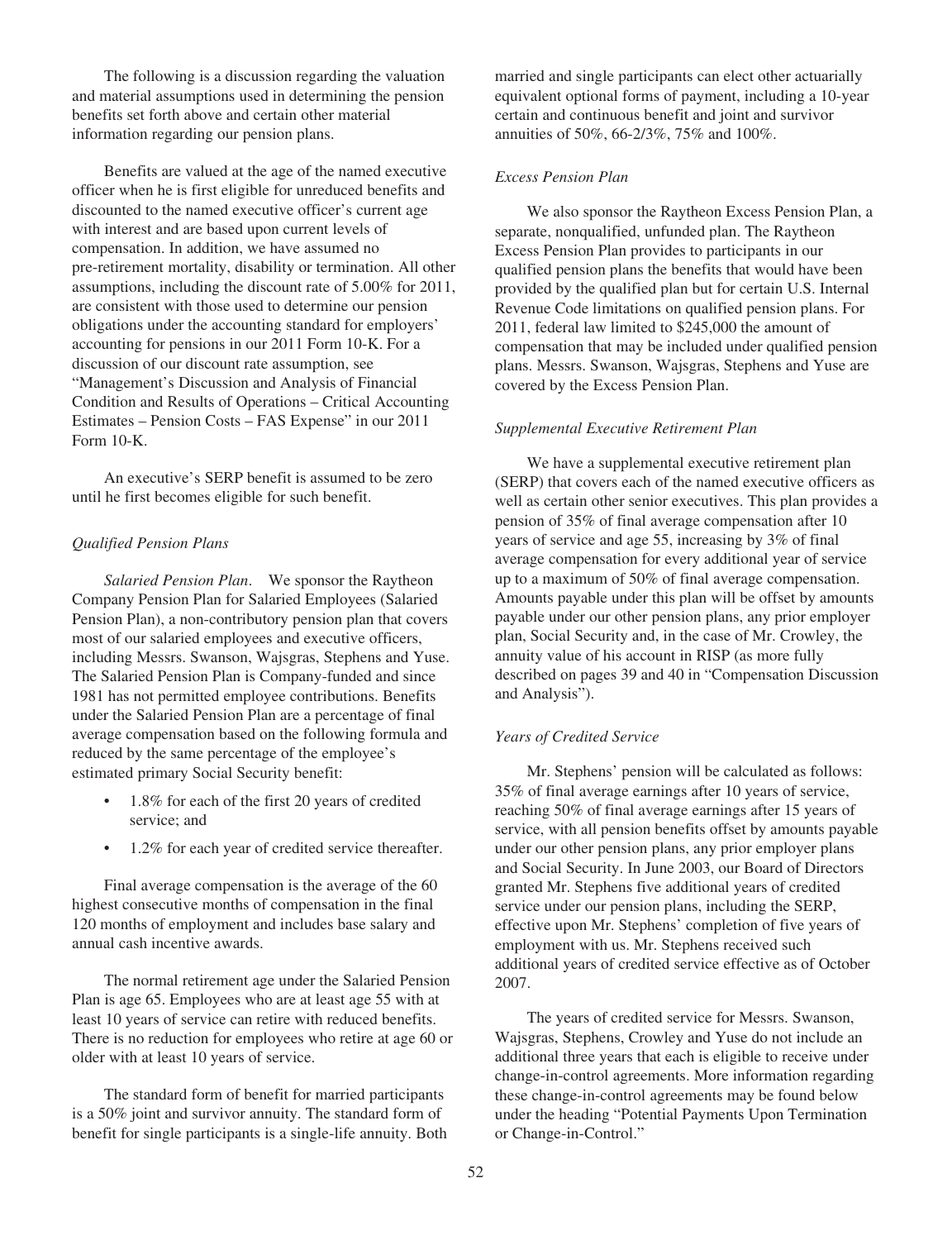### **Nonqualified Deferred Compensation**

The following table provides information regarding contributions, earnings and account balances under defined contribution or other plans that provide for the deferral of compensation on a basis that is not tax-qualified for each of our named executive officers as of December 31, 2011. Our named executive officers participate in the Deferred Compensation Plan, a nonqualified plan designed to enable employees who are projected to reach the U.S. Internal Revenue Code (IRC) compensation limit to elect to defer 3-50% of their salary over the IRC compensation limit and defer 3-90% of their RBI compensation earned in the current year, but paid in the following year, on a pretax basis. We make a matching contribution of up to 4% of deferrable compensation and make RISP contributions from 2.5-9% of compensation over the IRC compensation limit for executives eligible for RISP.

| Name                                                                          | <b>Executive</b><br><b>Contributions</b><br>in Last Fiscal<br>$Year^{(1)}$<br>$\left( \mathcal{S} \right)$ | Registrant<br><b>Contributions</b><br>in Last Fiscal<br>$\mathbf{Year}^{(2)}$<br>(S) | Aggregate<br><b>Earnings</b> in<br><b>Last Fiscal</b><br>$Year^{(3)}$<br>(S) | Aggregate<br>Withdrawals/<br><b>Distributions</b><br>(S) | Aggregate<br><b>Balance at</b><br><b>Last Fiscal</b><br>Year-End $(4)$<br>$(\$)$ |
|-------------------------------------------------------------------------------|------------------------------------------------------------------------------------------------------------|--------------------------------------------------------------------------------------|------------------------------------------------------------------------------|----------------------------------------------------------|----------------------------------------------------------------------------------|
|                                                                               | \$166,521                                                                                                  | \$164,988                                                                            | \$89.258                                                                     |                                                          | \$4,254,131                                                                      |
|                                                                               | \$232,502                                                                                                  | \$58,570                                                                             | \$(56,611)                                                                   | $\sim$ $-$                                               | \$2,562,757                                                                      |
| Jay B. Stephens $\dots \dots \dots \dots \dots \dots \dots \dots \dots \dots$ | \$473,421                                                                                                  | \$49,955                                                                             | \$(39,879)                                                                   |                                                          | \$5,428,992                                                                      |
|                                                                               | \$137,660                                                                                                  | \$51.820                                                                             | \$1.126                                                                      | $\sim$                                                   | \$190,606                                                                        |
| Richard R. Yuse $\ldots, \ldots, \ldots, \ldots, \ldots, \ldots, \ldots$      | \$89.031                                                                                                   | \$34,443                                                                             | \$(15,467)                                                                   |                                                          | \$1,363,756                                                                      |

(1) Contributions of deferred salary and RBI compensation earned in 2011 to the Deferred Compensation Plan. Deferred salary and 2011 RBI compensation are included in the amounts under the "Salary" column and the "Non-Equity Incentive Plan Compensation" column, respectively, for 2011 in the Summary Compensation Table on page 43. Deferred 2011 RBI compensation was earned in 2011 but was paid in March 2012.

- (2) Raytheon matching contributions on deferred salary and RBI compensation earned in 2011 under the Deferred Compensation Plan. Matching contributions are included in the "All Other Compensation" column for 2011 in the Summary Compensation Table on page 43. Matching contributions on deferred 2011 RBI compensation were earned in 2011 but were made in March 2012 when the 2011 RBI awards were paid. Amounts for Mr. Crowley also include Raytheon RISP contributions for which he was first eligible in 2011.
- (3) Earnings on deferred compensation are not included in the Summary Compensation Table for 2011 because such earnings are not based on above-market or preferential rates.
- (4) Amounts shown are actual aggregate account balances as of December 31, 2011 plus (a) deferred 2011 RBI compensation (see footnote 1 above), (b) Raytheon matching contributions on such deferred 2011 RBI compensation (see footnote 2 above) and (c) Raytheon RISP contributions relating to 2011 RBI compensation. The aggregate balances also include the following executive contributions and Raytheon matching contributions reported as compensation earned in 2010 and 2009 in the Summary Compensation Table:

| Year | <b>Contribution</b>                     | Mr. Swanson | Mr. Wajsgras | Mr. Stephens | Mr. Crowley | Mr. Yuse |
|------|-----------------------------------------|-------------|--------------|--------------|-------------|----------|
| 2010 | Executive $\ldots \ldots \ldots \ldots$ | \$157.118   | \$219,670    | \$476,305    | S.          | \$65,220 |
|      | Raytheon Matching $\dots \dots$         | 155,305     | 54.933       | 47.647       |             | 28,444   |
| 2009 | Executive $\ldots \ldots \ldots \ldots$ | \$165,930   | \$400,770    | \$520,956    | \$N/A       | N/A      |
|      | Raytheon Matching $\dots \dots$         | 164,117     | 56,608       | 47.532       | N/A         | N/A      |

Under the Deferred Compensation Plan, participants must elect how deferred amounts are to be distributed to them when they leave or retire from Raytheon. Participants must also indicate how they wish their deferred compensation, the Raytheon matching contributions and any RISP contributions to be notionally invested among the same investment options available through the qualified RAYSIP 401(k) plan. Participants may change their investment options in their discretion, subject to any applicable trading restrictions on changes involving the Raytheon stock fund. The account balances in this plan are unfunded and represent money that the participants have previously earned and voluntarily elected to defer.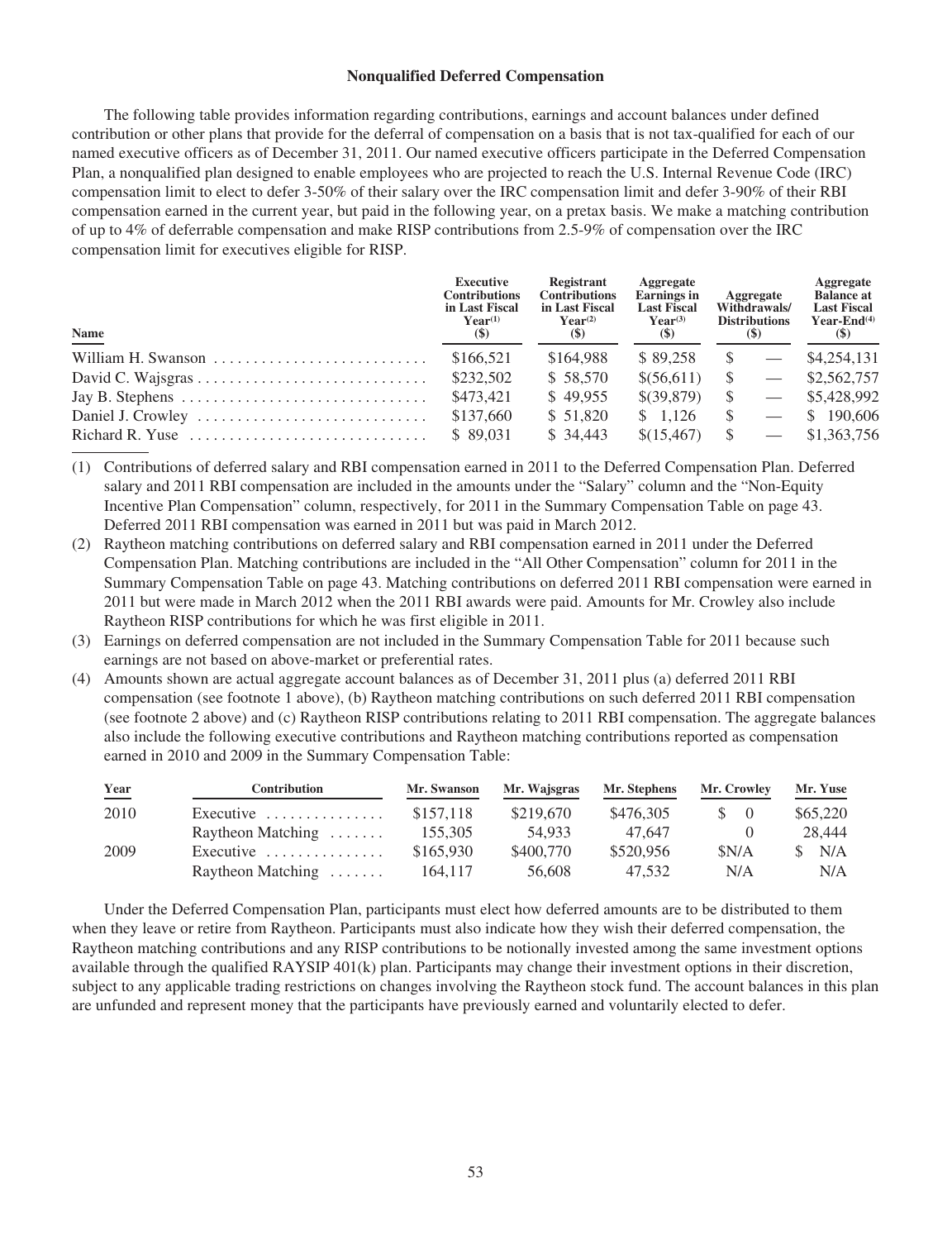#### **Potential Payments Upon Termination or Change-in-Control**

The tables below indicate the amount of compensation payable by us to each named executive officer upon a voluntary resignation, involuntary for-cause termination, involuntary not-for-cause termination, a qualifying termination following a change-in-control, termination due to disability, termination due to death, and retirement. The amounts assume that such termination was effective as of December 31, 2011 and thus include amounts earned through such date and are only estimates of the amounts that would actually be paid to such executives upon their termination. The tables do not include certain amounts that the named executive officer is entitled to receive under certain plans or arrangements that do not discriminate in scope, terms or operation in favor of our executive officers and that are generally available to all salaried employees.

#### *Treatment of Certain Compensation Elements*

*Executive Severance Policy.* We have executive severance guidelines which provide certain benefits to our executives in the event that their employment with us is involuntarily terminated without cause. Under the guidelines, Mr. Swanson is entitled to receive cash payments equal to 2.99 times his current base salary plus targeted RBI cash award and continuation for three years of certain fringe benefits pursuant to health and welfare benefit and retirement plans, and each of Messrs. Wajsgras, Stephens, Crowley (until October 25, 2012) and Yuse is entitled to receive a cash payment equal to two times his current base salary plus targeted RBI cash award and continuation for two years of certain fringe benefits pursuant to health and welfare benefit and retirement plans. Within the last several years, we changed our guidelines prospectively for new executives first elected on or after January 1, 2010 to reduce these multiples to 2.0 for the CEO and 1.0 for other executive officers. After October 25, 2012, such revised guidelines will apply to Mr. Crowley, and he would receive a cash payment equal to one times his current base salary plus targeted RBI cash award and continuation for one year of certain fringe benefits pursuant to health and welfare benefit and retirement plans. We also eliminated the following perquisites previously provided to certain executives after a separation under our executive severance policy: car allowances, excess liability insurance, financial planning services and executive physicals.

*Pension Benefits*. Except in the circumstances discussed below, each named executive officer is only entitled to amounts accrued and vested through our pension plans upon the termination of his employment. The accrued and vested amounts are not included in the tables below because all participants in our pension plans are entitled to these amounts upon termination of employment. However,

in the event of an involuntary termination without cause, each named executive officer is entitled to continuation for two or three years of fringe benefits pursuant to health and welfare benefit and retirement plans. In the event of a "qualifying termination" within 24 months after a "change-in-control" (as discussed below), each named executive officer is entitled to special supplemental retirement benefits determined as if the executive had three years additional credited service under our pension plans as of the date of termination.

*Health and Welfare Benefit Continuation*. Except in the circumstances discussed below, the named executive officer is not entitled to any continuation of his health and welfare benefits or executive benefits (other than pursuant to COBRA) following the termination of his employment. In the event of an involuntary termination without cause, such executive is entitled to continuation for two or three years of certain fringe benefits pursuant to health and welfare benefit and retirement plans. In the event of a qualifying termination within 24 months after a change-in-control, each named executive officer is entitled to continuation for three years of certain fringe benefits pursuant to all health and welfare benefit and retirement plans under which the executive and his family are eligible to receive benefits.

*Long-Term Incentives*. Except in the circumstances discussed below, upon termination of employment, the named executive officer forfeits his options and restricted stock awards, to the extent they are unvested, and is not entitled to any continuation of vesting or acceleration of vesting with respect to his options and restricted stock awards. Such executive is entitled to exercise any vested options for a limited period after termination and is entitled to continue to hold his shares of unrestricted stock after termination. The amounts representing the value of vested stock options and unrestricted stock are not included in the tables below because all employees who hold vested options and unrestricted stock under our stock plans are entitled to exercise such options and continue to hold such stock upon termination of employment. However, in the event of a change-in-control, or termination by reason of disability or death, each named executive officer is entitled to the acceleration of vesting with respect to all of his restricted stock awards (or, in the case of disability, to continued vesting of his restricted stock awards) and certain payments pursuant to his LTPP awards. In the event that Mr. Crowley is involuntarily terminated prior to October 26, 2012, 14,124 shares of his restricted stock that would otherwise vest in equal amounts on December 6, 2012 and 2013, respectively, shall accelerate and would no longer be subject to restriction. Upon a change-in-control, each named executive officer is entitled to a prorated LTPP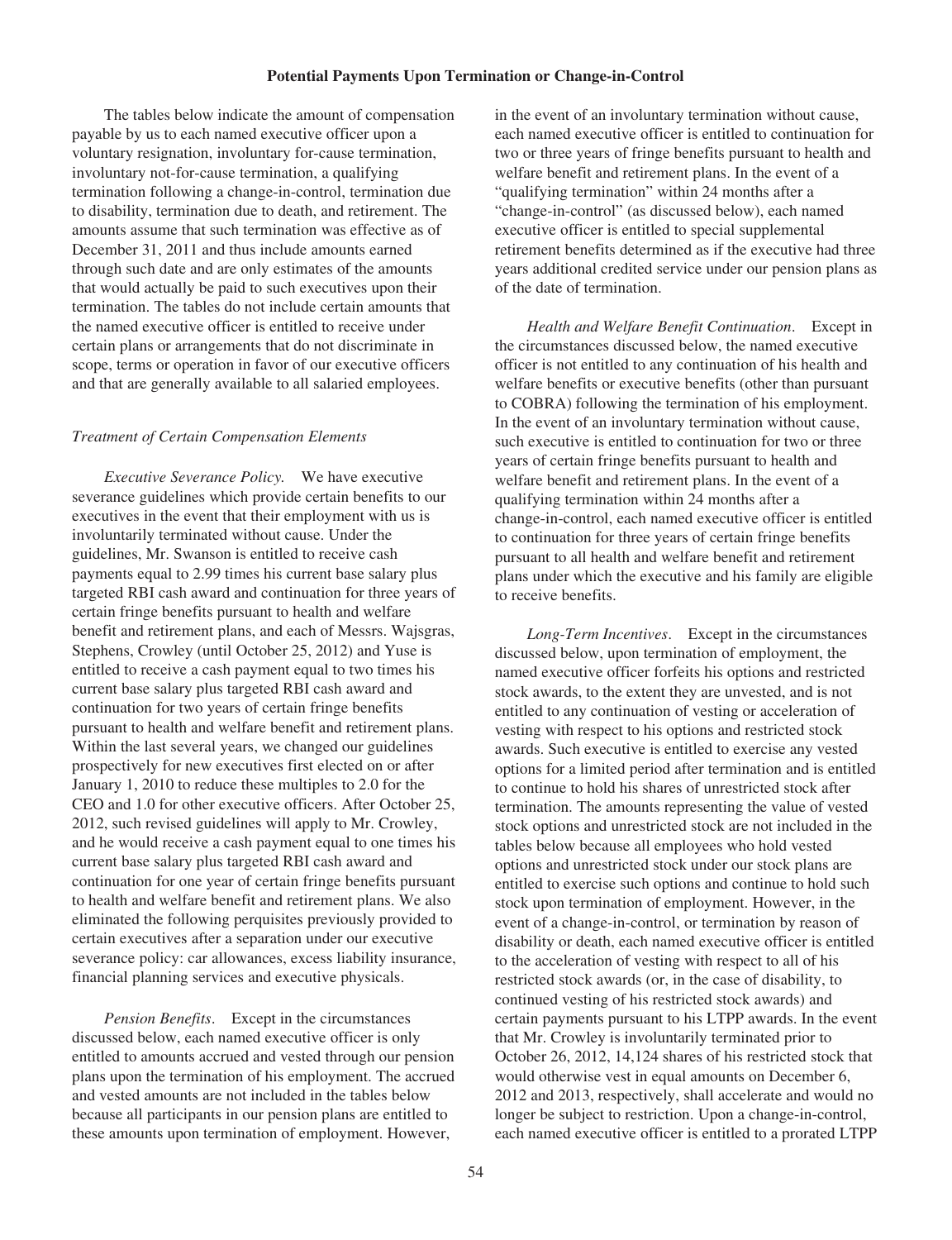payment, assuming target performance and based on service completed through the change-in-control. Upon termination by reason of death, disability or retirement, the executive is entitled to a prorated LTPP payment based on our performance for the performance cycle and service completed through the termination date. LTPP payments are generally made by us when the remaining LTPP awards are settled after the end of the performance cycle in accordance with their terms. The amounts in the tables below representing such LTPP payments assume target performance for those awards.

*Nonqualified Deferred Compensation*. Each named executive officer is entitled to amounts accrued and vested under our Excess Savings Plan and Deferred Compensation Plan upon the termination of his employment. The amounts are generally distributed to each named executive officer in accordance with his election under the applicable plan. The accrued and vested amounts under the plans, which are set forth in the table under "Nonqualified Deferred Compensation" on page 53, are not included in the tables below because all employees who participate in these plans are entitled to these amounts upon termination of their employment, and these plans are available to a substantial number of employees (including the named executive officers) who qualify under the applicable compensation requirements.

### *Change-in-Control Agreements*

In order to receive benefits under a change-in-control agreement, a named executive officer must experience a "qualifying termination" within two years after a "change-in-control." Benefits under the change-in-control agreements include: (i) a cash payment of three times the executive's current compensation (including base salary plus targeted RBI cash award or the RBI cash award for the year prior to the change-in-control, if greater); (ii) special supplemental retirement benefits determined as if the executive had three years additional credited service under our pension plans as of the date of termination; and (iii) continuation for a period of three years of fringe benefits pursuant to all health and welfare benefit and

retirement plans under which the executive and the executive's family are eligible to receive benefits. The cash payment will be paid six months after the executive's separation from service. Over the last several years, we amended our change-in-control agreements to eliminate (i) the following perquisites previously provided to certain executives after a change-in-control termination: car allowances, excess liability insurance, financial planning services and executive physicals, and (ii) tax gross-ups for changes-in-control that occur on or after January 1, 2012. The amounts set forth in the tables below do not reflect the elimination of the tax gross-up because such amounts assume that the terminations of employment occurred as of December 31, 2011, which is prior to the effective date of such change. In addition, new executives will not receive change-in-control agreements that provide for any tax gross-ups.

A *"change-in-control"* means the acquisition by a third party of 25% or more of our common stock, the replacement of the majority of the incumbent directors by individuals not approved by a majority of the incumbent Board, or the consummation of an agreement for the sale of substantially all of the assets of Raytheon, a liquidation of Raytheon, or a merger which results in a change in the ownership or control of more than 50% of the voting securities of Raytheon. A *"qualifying termination"* means: (i) we terminate the executive other than for cause within 24 months following a change-in-control; or (ii) the executive terminates his employment with us for "good reason." Termination for "good reason" means that the executive has terminated employment with us because the executive's compensation has been materially reduced or the executive's job duties have been materially changed without the executive's consent.

We have entered into change-in-control agreements with Messrs. Swanson, Wajsgras, Stephens, Crowley and Yuse. The terms of those agreements provide for benefits of three times base salary plus targeted RBI cash incentive award, three years' credited service under our pension plans and continuation of fringe benefits for three years, all as more fully described above.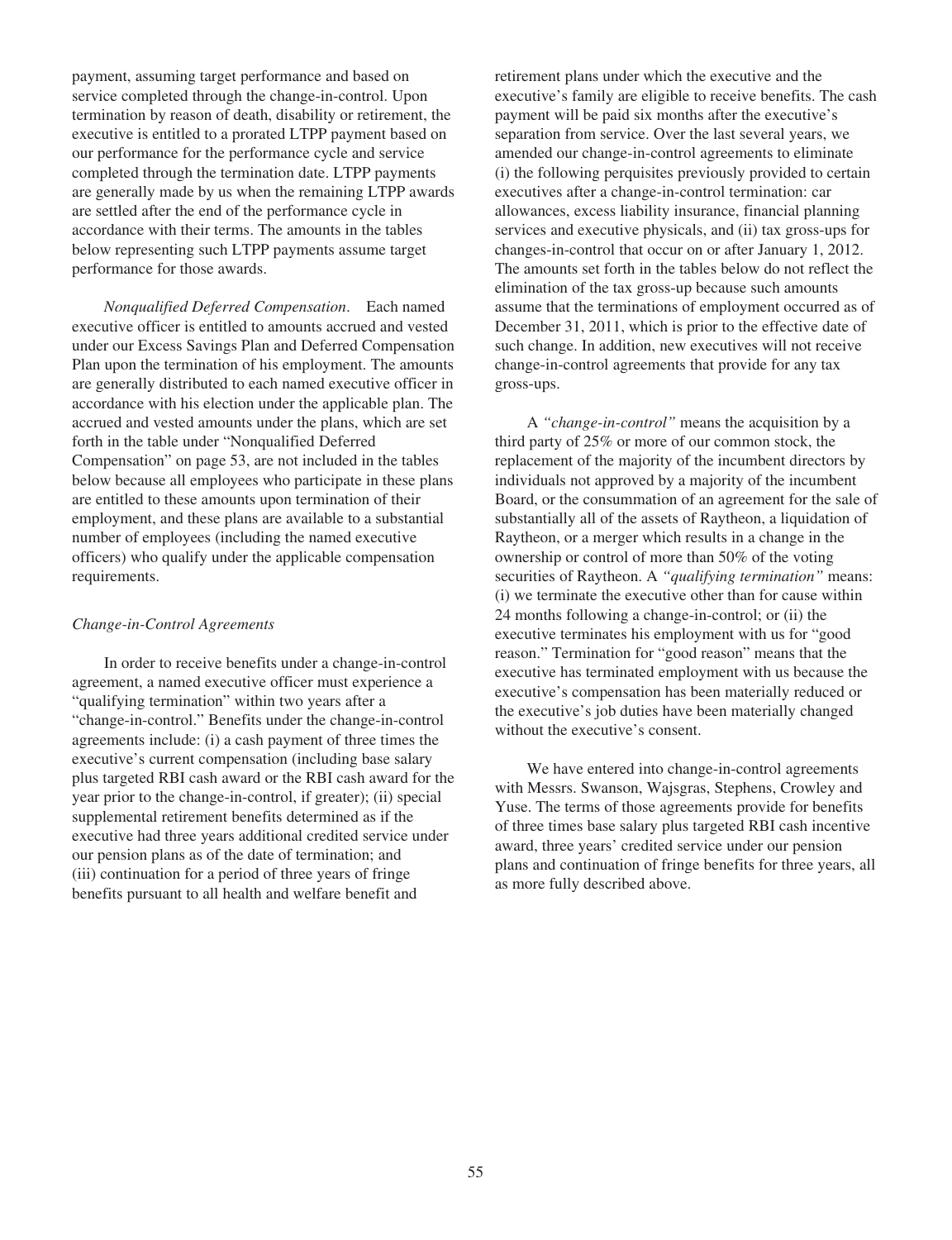The tables below indicate the amounts of compensation payable by us to our named executive officers, including cash severance, benefits and long-term incentives, upon certain different types of terminations of employment.

# *William H. Swanson*

| <b>Element</b>                                                                                                                               | Voluntarv<br><b>Resignation</b> |        | Involuntary<br><b>For Cause</b> | Involuntary<br>Without<br>Cause  | Change-in-<br><b>Control</b> | <b>Disability</b>                                                                          | Death                   | <b>Retirement</b> |
|----------------------------------------------------------------------------------------------------------------------------------------------|---------------------------------|--------|---------------------------------|----------------------------------|------------------------------|--------------------------------------------------------------------------------------------|-------------------------|-------------------|
| Cash Severance<br>Base Salary + Target RBI $\ldots \ldots \ldots$ \$<br>Pro-rata Target RBI                                                  |                                 | $-$ \$ |                                 | $-$ \$12,411,409 \$12,550,973 \$ | $-2,767,315$                 | $-$ \$                                                                                     |                         |                   |
| <b>Benefits</b><br>Pension <sup>(1)</sup><br>Health and Welfare Benefit<br>Continuation <sup>(2)</sup><br>$280G$ Tax Gross-Up <sup>(3)</sup> |                                 |        |                                 | 49,867                           | 49,867                       |                                                                                            |                         |                   |
| Long-Term Incentives $(4)$<br>Value of Accelerated Restricted Stock<br>Value of Accelerated LTPP (pro-rata)<br>Total                         |                                 |        |                                 |                                  | 10,890,822<br>5.852.996      | 10,890,822<br>5.852.996<br>\$12,461,276 \$32,111,973 \$16,743,818 \$16,743,818 \$5,852,996 | 10,890,822<br>5.852.996 | 5.852.996         |

# *David C. Wajsgras*

| <b>Element</b>                                                                              | Voluntary<br><b>Resignation</b> | Involuntary<br><b>For Cause</b> | Involuntary<br>Without<br>Cause | Change-in-<br><b>Control</b>               | <b>Disability</b>      | Death                  | <b>Retirement</b> |
|---------------------------------------------------------------------------------------------|---------------------------------|---------------------------------|---------------------------------|--------------------------------------------|------------------------|------------------------|-------------------|
| Cash Severance<br>Base Salary + Target RBI $\ldots \ldots \ldots$ \$<br>Pro-rata Target RBI | $-$ \$                          |                                 |                                 | $-$ \$3,411,366 \$ 5,117,050 \$<br>852,842 | $-$ \$                 |                        |                   |
| <b>Benefits</b>                                                                             |                                 |                                 |                                 |                                            |                        |                        |                   |
| $Pension(1)$<br>Health and Welfare Benefit                                                  |                                 |                                 | 384,515                         |                                            |                        |                        |                   |
| Continuation <sup>(2)</sup><br>280G Tax Gross- $Up^{(3)}$                                   |                                 |                                 | 47.168                          | 70.752                                     |                        |                        |                   |
| Long-Term Incentives $(4)$                                                                  |                                 |                                 |                                 |                                            |                        |                        |                   |
| Value of Accelerated Restricted Stock<br>Value of Accelerated LTPP (pro-rata) $\dots$       |                                 |                                 |                                 | 2.866.031<br>1.130.286                     | 2.866.031<br>1.130.286 | 2,866,031<br>1.130.286 | 1,130,286         |
| Total                                                                                       |                                 |                                 | \$3,843,049                     | \$10,036,961 \$3,996,317 \$3,996,317       |                        |                        | \$1,130,286       |

# *Jay B. Stephens*

| Element                                            | Voluntary<br><b>Resignation</b> |        | Involuntary<br><b>For Cause</b> | <b>Involuntary</b><br>Without<br>Cause | Change-in-<br>Control | <b>Disability</b>                               | Death     | <b>Retirement</b> |
|----------------------------------------------------|---------------------------------|--------|---------------------------------|----------------------------------------|-----------------------|-------------------------------------------------|-----------|-------------------|
| Cash Severance                                     |                                 |        |                                 |                                        |                       |                                                 |           |                   |
| Base Salary + Target RBI $\ldots \ldots \ldots$ \$ |                                 | $-$ \$ |                                 | $-$ \$2,985,549 \$4,478,323 \$         |                       | $-$ \$                                          | $-$ \$    |                   |
| Pro-rata Target RBI                                |                                 |        |                                 |                                        | 746.387               |                                                 |           |                   |
| <b>Benefits</b>                                    |                                 |        |                                 |                                        |                       |                                                 |           |                   |
|                                                    |                                 |        |                                 |                                        | 426,924               |                                                 |           |                   |
| Health and Welfare Benefit                         |                                 |        |                                 |                                        |                       |                                                 |           |                   |
| Continuation <sup>(2)</sup>                        |                                 |        |                                 | 22.580                                 | 33,870                |                                                 |           |                   |
| $280G$ Tax Gross-Up <sup>(3)</sup>                 |                                 |        |                                 |                                        |                       |                                                 |           |                   |
| Long-Term Incentives <sup><math>(4)</math></sup>   |                                 |        |                                 |                                        |                       |                                                 |           |                   |
| Value of Accelerated Restricted Stock              |                                 |        |                                 |                                        | 2.722.730             | 2.722.730                                       | 2,722,730 |                   |
| Value of Accelerated LTPP (pro-rata) $\dots$ .     |                                 |        |                                 |                                        | 1.099.032             | 1.099.032                                       | 1.099.032 | 1.099.032         |
|                                                    |                                 |        |                                 | \$3,008,129                            |                       | \$9,507,266 \$3,821,762 \$3,821,762 \$1,099,032 |           |                   |
|                                                    |                                 |        |                                 |                                        |                       |                                                 |           |                   |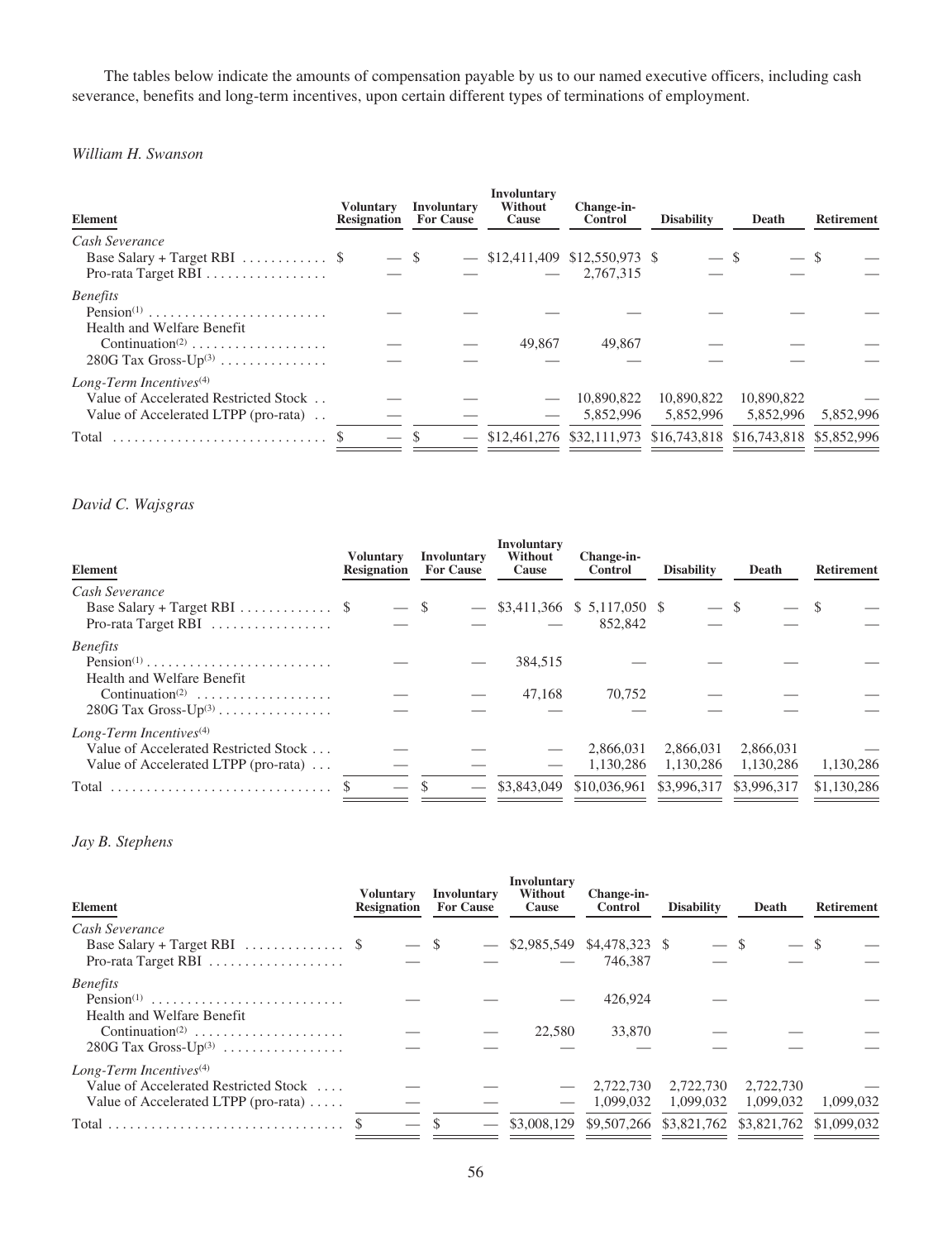# *Daniel J. Crowley*

| Element                                                   | Voluntarv<br><b>Resignation</b> | Involuntary<br><b>For Cause</b> | Involuntary<br>Without<br>Cause | Change-in-<br><b>Control</b>        | <b>Disability</b> | Death       | <b>Retirement</b> |
|-----------------------------------------------------------|---------------------------------|---------------------------------|---------------------------------|-------------------------------------|-------------------|-------------|-------------------|
| Cash Severance                                            |                                 |                                 |                                 |                                     |                   |             |                   |
| Base Salary + Target RBI $\ldots \ldots \ldots \ldots$ \$ | $-$ \$                          | $\overline{\phantom{m}}$        |                                 | \$2,704,000 \$4,056,000 \$          |                   |             |                   |
| Pro-rata Target RBI                                       |                                 |                                 |                                 | 676,000                             |                   |             |                   |
| <b>Benefits</b>                                           |                                 |                                 |                                 |                                     |                   |             |                   |
| Pension <sup>(1)</sup>                                    |                                 |                                 |                                 |                                     |                   |             |                   |
| Health and Welfare Benefit                                |                                 |                                 |                                 |                                     |                   |             |                   |
| Continuation <sup>(2)</sup>                               |                                 |                                 | 51,055                          | 76.582                              |                   |             |                   |
| $280G$ Tax Gross-Up <sup>(3)</sup>                        |                                 |                                 |                                 |                                     |                   |             |                   |
| Long-Term Incentives $(4)$                                |                                 |                                 |                                 |                                     |                   |             |                   |
| Value of Accelerated Restricted Stock                     |                                 |                                 | 683.319                         | 2.177.729                           | 2.177.729         | 2,177,729   |                   |
| Value of Accelerated LTPP (pro-rata)                      |                                 |                                 |                                 | 390,669                             | 390,669           | 390,669     | 390,669           |
| Total                                                     |                                 |                                 |                                 | \$3,438,374 \$7,376,980 \$2,568,398 |                   | \$2,568,398 | \$390,669         |

## *Richard R. Yuse*

| <b>Element</b>                                                       | <b>Voluntary</b><br><b>Resignation</b> |        | Involuntary<br><b>For Cause</b> | Involuntary<br>Without<br>Cause | Change-in-<br><b>Control</b> | <b>Disability</b> | Death       | <b>Retirement</b> |
|----------------------------------------------------------------------|----------------------------------------|--------|---------------------------------|---------------------------------|------------------------------|-------------------|-------------|-------------------|
| Cash Severance                                                       |                                        |        |                                 |                                 |                              |                   |             |                   |
| Base Salary + Target RBI $\ldots \ldots \ldots \ldots$ \$            |                                        | $-$ \$ |                                 | $-$ \$2,090,067 \$3,135,101 \$  |                              | $-$ \$            |             |                   |
| Pro-rata Target RBI                                                  |                                        |        |                                 |                                 | 522,517                      |                   |             |                   |
| <b>Benefits</b>                                                      |                                        |        |                                 |                                 |                              |                   |             |                   |
| $Pension(1)$                                                         |                                        |        |                                 | 630,666                         |                              |                   |             |                   |
| Health and Welfare Benefit                                           |                                        |        |                                 |                                 |                              |                   |             |                   |
| $Continuation^{(2)} \dots \dots \dots \dots \dots \dots \dots \dots$ |                                        |        |                                 | 51,894                          | 77.842                       |                   |             |                   |
| $280G$ Tax Gross-Up <sup>(3)</sup>                                   |                                        |        |                                 |                                 | 2.397.361                    |                   |             |                   |
| Long-Term Incentives $(4)$                                           |                                        |        |                                 |                                 |                              |                   |             |                   |
| Value of Accelerated Restricted Stock                                |                                        |        |                                 |                                 | 2,005,786                    | 2,005,786         | 2,005,786   |                   |
| Value of Accelerated LTPP (pro-rata) $\dots$                         |                                        |        |                                 |                                 | 873,307                      | 873,307           | 873,307     | 873,307           |
| Total                                                                |                                        |        |                                 | \$2,772,627                     | \$9,011,914                  | \$2,879,093       | \$2,879,093 | \$873,307         |
|                                                                      |                                        |        |                                 |                                 |                              |                   |             |                   |

(1) Pension benefits are calculated assuming a 5.0% discount rate as of fiscal year-end under the assumption that the executive commenced the benefit as soon as possible following separation from service.

(2) Health and Welfare Benefits calculations are based on the estimated annual Company cost of the benefits programs in which the executive was enrolled as of December 31, 2011.

(3) The calculation of the estimated 280G Tax Gross-Up, where applicable, is derived from a 280G excise tax rate of 20%, 35% federal income tax rate, a 1.45% Medicare tax rate and a 5.30% Massachusetts state tax rate for Messrs. Swanson, Wajsgras and Stephens and a 10.55% California state tax rate for Mr. Yuse. Mr. Crowley is not eligible for a 280G Tax Gross-Up. The amounts set forth in the tables do not reflect that we have eliminated the tax gross-up upon a change-in-control as of January 1, 2012, because such amounts assume that the terminations of employment occurred as of December 31, 2011, which is prior to the effective date of such change.

(4) Equity values are determined based on the closing price of our common stock on December 30, 2011 (\$48.38) based on equity holdings as of December 31, 2011.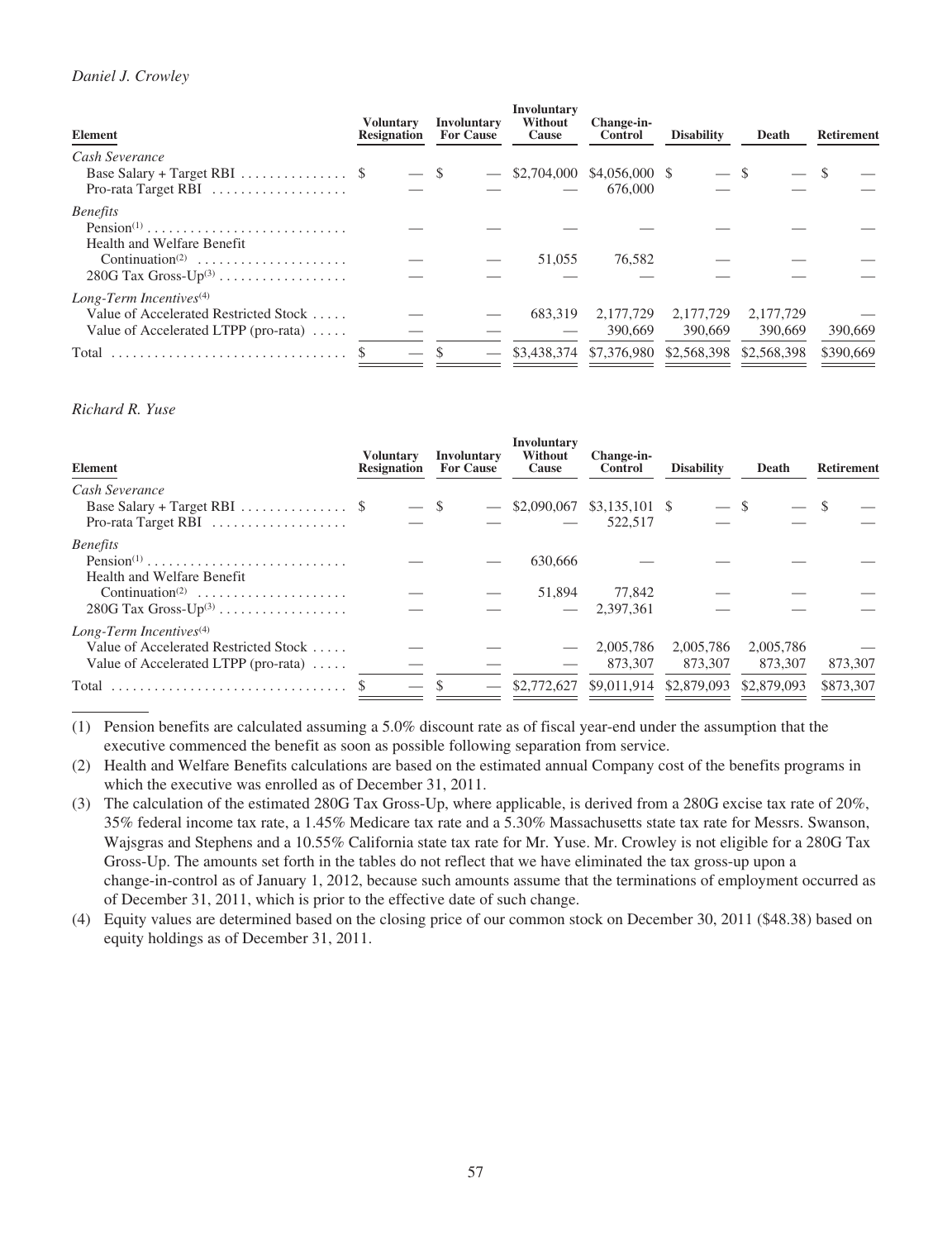# **ADVISORY VOTE ON EXECUTIVE COMPENSATION (Item No. 2 on the proxy card)**

The Board of Directors (the Board) is proposing an advisory vote on executive compensation for approval by our shareholders. The vote relates to the overall compensation program for our named executive officers as described on pages 25 to 57 in this proxy statement under the heading "Executive Compensation." While this vote is non-binding, the Board and its Management Development and Compensation Committee (MDCC) will review the results and consider the expression of shareholder views. The Company also will continue to engage with shareholders to address any concerns relating to executive compensation or otherwise. The proposed vote states as follows:

**"Resolved, that the shareholders approve the compensation of the named executive officers, described in this proxy statement under "Executive Compensation," including the Compensation Discussion and Analysis, the compensation tables, and accompanying narrative disclosure."**

In the Executive Compensation section of this proxy statement, which includes the Compensation Discussion and Analysis, the Summary Compensation Table and other tables, we describe the compensation philosophy, policies and pay-for-performance approach of the Company, along with specific elements of our compensation program. As discussed in greater detail in that section, the Company's compensation program, as established by the MDCC, rests on certain key principles, including:

- Pay for Performance: Tying executive compensation to Company and individual performance over both the near- and long-term (see pages 25 to 38);
- Shareholder Alignment: Aligning closely the interests of executives with those of shareholders by making stock-based incentives a central component of compensation coupled with meaningful stock ownership and retention requirements (see pages 25 to 29 and 37 to 39);
- Balanced Incentives: Providing awards with both significant upside opportunity for exceptional performance and downside risk for underperformance (see pages 25 to 38);
- Clawback Rights: Recovery or clawback of compensation in certain circumstances where restatement of financial results is required (see page 41);
- Substantial Variable Component: Assuring that a substantial component of each executive's compensation opportunity is variable, based upon

the Company's financial performance and stock price (see pages 26 to 27);

- Short-Term Versus Long-Term: Achieving a balance in the compensation program between short-term versus long-term incentives (see pages 26 to 27);
- Use of Key Financial Metrics: Using pre-established financial measures for purposes of determining Results-Based Incentive (RBI) cash awards and Long-Term Performance Plan (LTPP) equity-based awards that drive optimum shortterm and long-term performance and link compensation to performance (see pages 29 and 33 to 38);
- Consultant Independence: Assuring that the MDCC's compensation consultant is independent by adhering to a stringent Compensation Consultant Independence Policy (see page 30);
- Market Focus: Taking into account the practices of peer companies as well as broader market survey data provided by the MDCC's independent consultant in setting executive compensation (see page 27 and pages 31 to 33);
- Competitiveness: Establishing an executive compensation program that addresses the need to retain and attract highly-qualified executives essential to the Company's success in a highly competitive environment (see pages 26 to 27 and 30 to 33); and
- Managing Risk: Designing the compensation program to avoid excessive risk-taking (see pages 30 to 31).

As reflected in the Executive Compensation disclosure, the Board believes that the MDCC has established a compensation program for the named executive officers soundly grounded in the aboveenumerated principles that is appropriate and warrants an advisory vote of approval by shareholders.

**The Board unanimously recommends an advisory vote FOR this proposal. Proxies solicited by the Board will be so voted unless shareholders specify otherwise in their proxies.**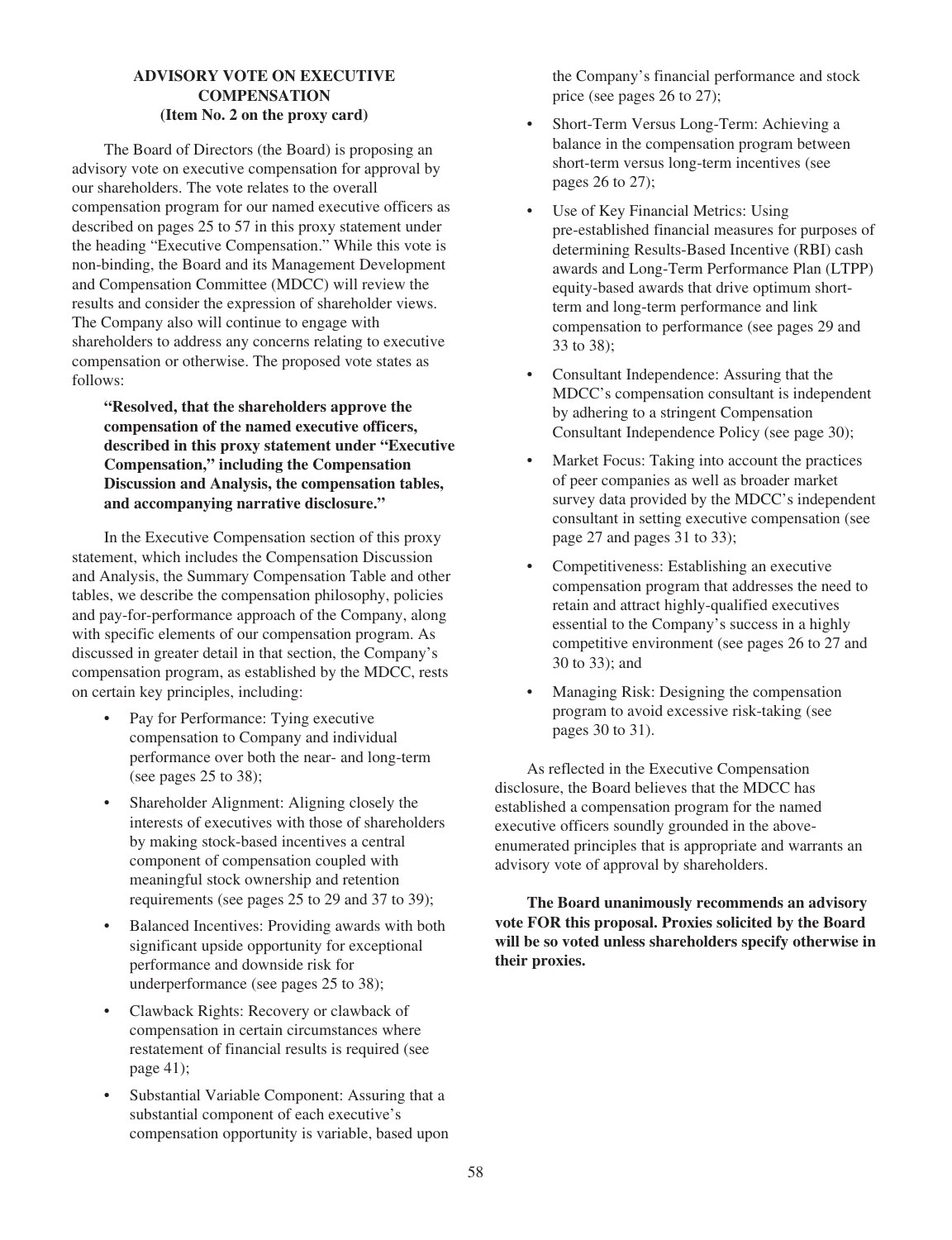*The following report of the Audit Committee does not constitute soliciting material and shall not be deemed to be incorporated by reference into any other filing under the Securities Act of 1933 or under the Securities Exchange Act of 1934, including by any general statement incorporating this proxy statement, except to the extent we specifically incorporate this information by reference, and shall not otherwise be deemed filed under such Acts.*

#### **AUDIT COMMITTEE REPORT**

The Audit Committee is comprised entirely of independent directors who meet the independence and experience requirements of the New York Stock Exchange and the Securities and Exchange Commission. The Audit Committee focuses on, among other things, the following:

- the integrity of Raytheon's financial statements;
- the independence, qualifications and performance of Raytheon's independent auditors; and
- the performance of Raytheon's internal auditors.

We meet with management periodically to consider the adequacy of Raytheon's internal controls and the objectivity of its financial reporting. We discuss these matters with Raytheon's independent auditors and with appropriate Raytheon management personnel and internal auditors.

As needed, we meet privately with both the independent auditors and the internal auditors, each of whom has unrestricted access to the Audit Committee. We also appoint the independent auditors and review their performance and independence from management. We also regularly review the performance of the internal audit function.

Management has primary responsibility for Raytheon's financial statements and the overall financial reporting process, including Raytheon's system of internal controls. Raytheon's independent auditors are responsible for (i) performing an audit of the annual financial statements prepared by management, (ii) expressing an opinion as to whether those financial statements fairly present the financial position, results of operations and cash flows of Raytheon in conformity with accounting principles generally accepted in the United States of America and the effectiveness of Raytheon's internal control over financial reporting, and (iii) discussing with us any issues they believe should be raised with us.

During fiscal year 2011, we reviewed Raytheon's audited financial statements and met with both management and PricewaterhouseCoopers LLP (PwC), Raytheon's independent auditors, to discuss those financial statements. Management has represented to us that the financial statements were prepared in accordance with generally accepted accounting principles and PwC has issued an unqualified audit report regarding such financial statements.

Periodically throughout fiscal year 2011, we reviewed with management and PwC Raytheon's progress in the testing and evaluation of Raytheon's internal control over financial reporting. Management has provided us with a report on the effectiveness of Raytheon's internal control over financial reporting. We have reviewed management's assessment and PwC's audit of the effectiveness of Raytheon's internal control over financial reporting included in Raytheon's Annual Report on Form 10-K for the fiscal year ended December 31, 2011.

We discussed with PwC the matters required to be discussed by the Statement on Auditing Standards No. 61 (Communication with Audit Committees), as amended (AICPA, Professional Standards, Vol. 1. AU section 380), as adopted by the Public Company Accounting Oversight Board (PCAOB). We also discussed with management the significant accounting estimates utilized by Raytheon, the reasonableness of significant judgments and the clarity of disclosures in the financial statements.

We received the written disclosures and letter from PwC required by applicable PCAOB requirements regarding independent registered public accounting firm communications with audit committees concerning independence which report that PwC is independent under applicable standards in connection with its audit opinion for Raytheon's 2011 financial statements. We also have discussed with PwC its independence from Raytheon.

Based on the reviews and discussions with management and PwC referred to above, we recommended to the Board that Raytheon's audited financial statements be included in Raytheon's Annual Report on Form 10-K for the fiscal year ended December 31, 2011.

#### **Submitted by the Audit Committee**

Ronald L. Skates, Chairman, Stephen J. Hadley, Frederic M. Poses and Linda G. Stuntz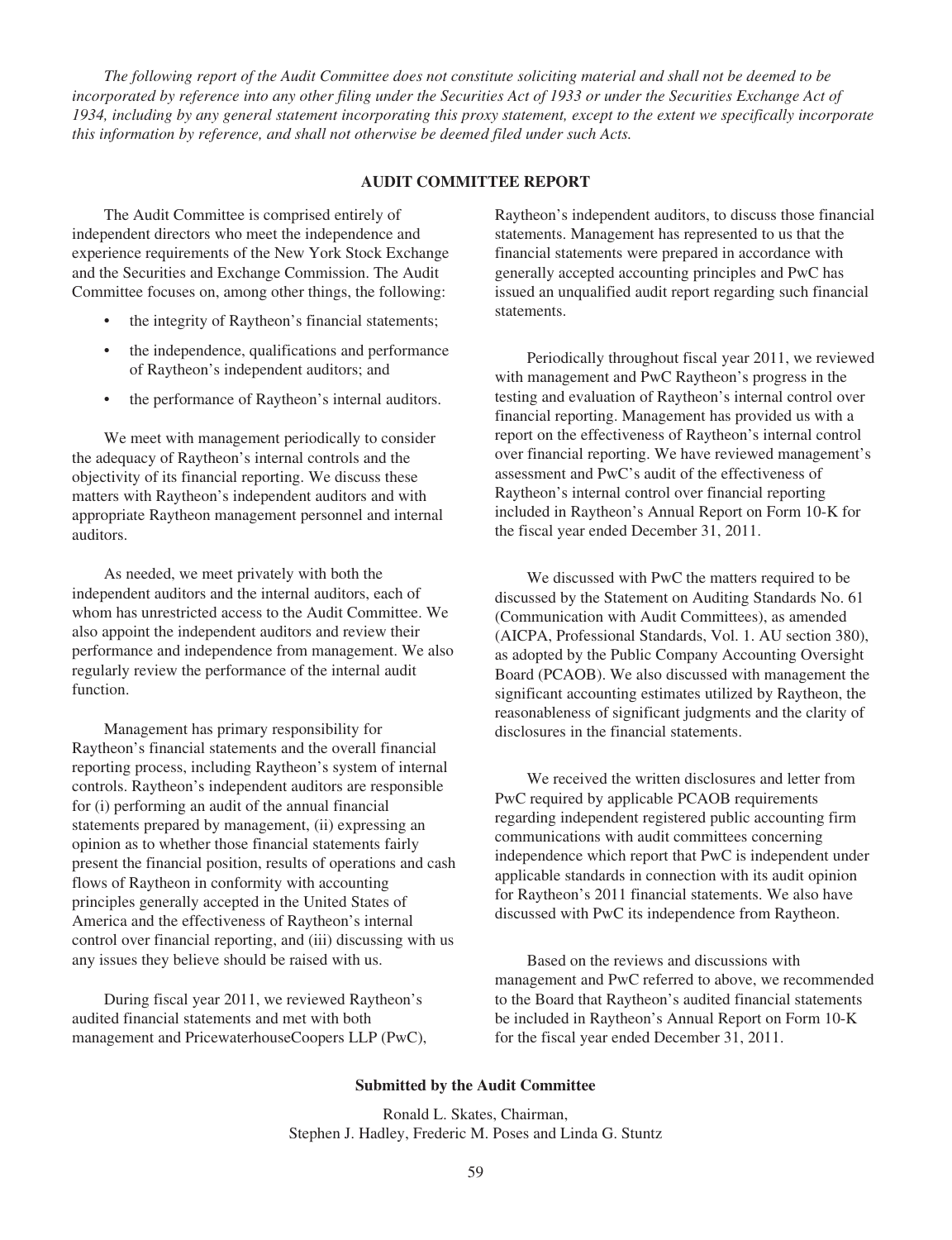# **INDEPENDENT AUDITORS: AUDIT AND NON-AUDIT FEES**

The following table sets forth the fees and expenses billed by PricewaterhouseCoopers LLP (PwC) for audit, audit-related, tax and all other services rendered for 2011 and 2010.

|                                                           | 2011 | 2010 |
|-----------------------------------------------------------|------|------|
| Audit Fees <sup>(1)</sup> \$11.4 million \$10.1 million   |      |      |
| Audit-Related Fees <sup>(2)</sup> 0.3 million 0.5 million |      |      |
| Tax Fees <sup>(3)</sup> 0.9 million 0.7 million           |      |      |
| All Other Fees $\dots\dots\dots$                          |      |      |
| Total \$12.6 million $$11.3$ million                      |      |      |

- (1) Represents fees and expenses for professional services provided in connection with the audit of our annual audited financial statements and review of our quarterly financial statements, advice on accounting matters directly related to the audit and audit services provided in connection with other financial statements, and other statutory or regulatory filings.
- (2) Represents fees and expenses for assurance and related services that are reasonably related to the performance of the audit or review of our financial statements and not reported under "Audit Fees." For both 2011 and 2010, fees are primarily for audits of financial statements of 401(k) and other employee benefit plans and for certain agreed-upon procedures.
- (3) Includes approximately (i) \$0.5 million and \$0.4 million for non-U.S. tax compliance and advisory services and (ii) \$0.4 million and \$0.3 million for U.S. tax compliance and advisory services in 2011 and 2010, respectively.

The amounts shown above do not include PwC fees and expenses of approximately \$1.1 million in both 2011 and 2010, paid by our pension plans for audits of financial statements of such plans and certain international tax compliance services. These services were rendered by PwC to the pension plans and were billed directly to such plans.

The Audit Committee approves in advance all audit and non-audit services to be provided by the independent auditors. Under the Audit Committee's pre-approval policy for 2011, the Chairman of the Audit Committee has the delegated authority from the Committee to pre-approve services with fees up to \$100,000. Any such pre-approvals are to be reviewed and ratified by the Audit Committee at its next meeting. The Audit Committee requires the independent auditors and management to report on actual fees charged for each category of service periodically throughout the year.

# **RATIFICATION OF APPOINTMENT OF PRICEWATERHOUSECOOPERS LLP (Item No. 3 on the proxy card)**

The Audit Committee of the Board of Directors has reappointed PricewaterhouseCoopers LLP (PwC) as the independent registered public accounting firm to audit our financial statements for the fiscal year beginning January 1, 2012. We are asking shareholders to ratify the appointment of PwC. Representatives of PwC are expected to be present at the Annual Meeting. They will be given the opportunity to make a statement if they desire to do so, and they will be available to respond to appropriate questions.

In the event that shareholders fail to ratify the appointment of PwC, the Audit Committee may reconsider the appointment. Even if the appointment is ratified, the Audit Committee, in its discretion, may direct the appointment of a different independent registered public accounting firm at any time during the year if the Audit Committee determines that such a change would be in the best interests of the Company and its shareholders.

**The Board unanimously recommends that shareholders vote FOR ratification of the appointment of PricewaterhouseCoopers LLP as the Company's independent auditors. Proxies solicited by the Board will be so voted unless shareholders specify otherwise in their proxies.**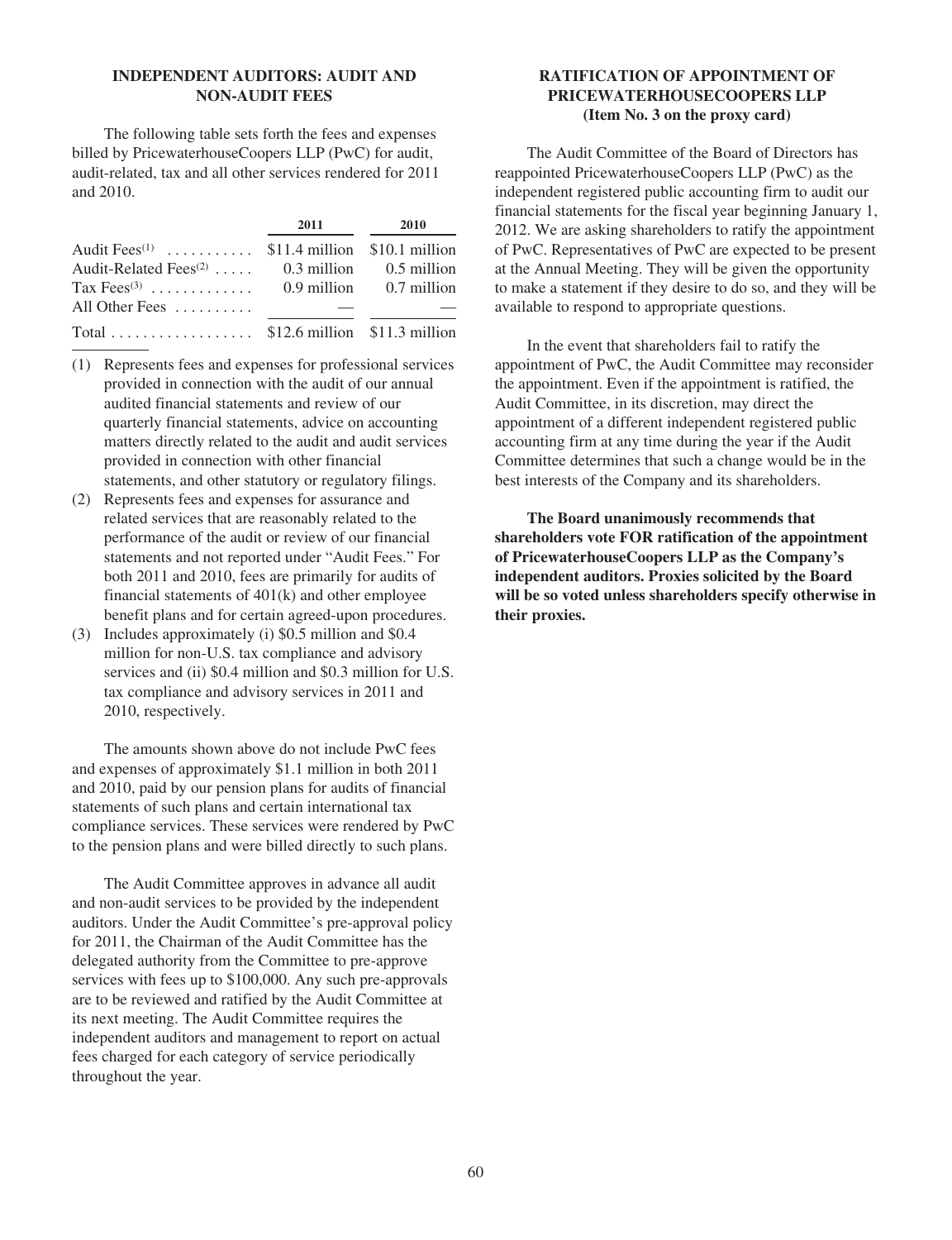# **SHAREHOLDER PROPOSALS**

We have been notified that certain shareholders intend to present proposals for consideration at the 2012 Annual Meeting. We continue to make corporate governance, particularly shareholder concerns, a priority. Management remains open to engaging in dialogue with respect to shareholder concerns and to sharing our views regarding our governance generally. We encourage any shareholder wishing to meet with management to contact the Office of the Corporate Secretary.

Any shareholder who intends to present a proposal at the 2013 Annual Meeting must deliver the proposal, in the manner specified below, to the Corporate Secretary, Raytheon Company, 870 Winter Street, Waltham, Massachusetts 02451, not later than:

- December 29, 2012, if the proposal is submitted for inclusion in our proxy materials for the 2013 Annual Meeting pursuant to Rule 14a-8 under the Securities Exchange Act of 1934; or
- Between January 31, 2013 and March 2, 2013, if the proposal is submitted in accordance with our By-Laws, in which case we are not required to include the proposal in our proxy materials.

Any such proposal described above must be addressed and delivered to the Corporate Secretary at the address specified above either by U.S. mail or a delivery service, or by facsimile (FAX) transmission to FAX No. 781-522-3332.

# **SHAREHOLDER PROPOSAL (Item No. 4 on the proxy card)**

John Chevedden, 2215 Nelson Avenue, No. 205, Redondo Beach, CA 90278, beneficial owner of 100 shares, has proposed the adoption of the following resolution and has furnished the following statement in support of his proposal:

#### 4 – Executives To Retain Significant Stock

RESOLVED, Shareholders urge that our executive pay committee adopt a policy requiring that senior executives retain a significant percentage of stock acquired through equity pay programs until one-year following the termination of their employment and to report to shareholders regarding this policy before our next annual shareholder meeting.

Shareholders recommend that a percentage of at least 33% of net after-tax stock be required. This policy shall apply to future grants and awards of equity pay and should address the permissibility of transactions such as hedging transactions which are not sales but reduce the risk of loss to executives. This proposal asks for a retention policy starting as soon as possible.

Requiring senior executives to hold a significant portion of stock obtained through executive pay plans after employment termination would focus our executives on our company's long-term success. A Conference Board Task Force report on executive pay stated that at least hold-to-retirement requirements give executives "an ever-growing incentive to focus on long-term stock price performance."

This executive pay proposal is particularly important because our management directed that extra money be spent to tilt the vote against the 2011 proposal on this very same topic.

The merit of this proposal should also be considered in the context of the opportunity for additional improvement in our company's 2011 reported corporate governance in order to make our company more competitive.

The Corporate Library, an independent investment research firm rated our company "D" with "High Governance Risk," and "Very High Concern" in executive pay – \$21 million for our CEO William Swanson. Our CEO had accumulated \$29 million in pension benefits and was potentially entitled to \$32 million if there was a change in control.

The Corporate Library said annual incentive pay for senior executives can be increased by 200% based on a subjective review of an executive's performance. Such subjective elements undermine the integrity of pay-for-performance. Also, Named Executive Officers continued to receive time-based equity pay in the form of Restricted Stock Units (RSUs). Such equity pay given as long-term incentive pay should include job performance conditions.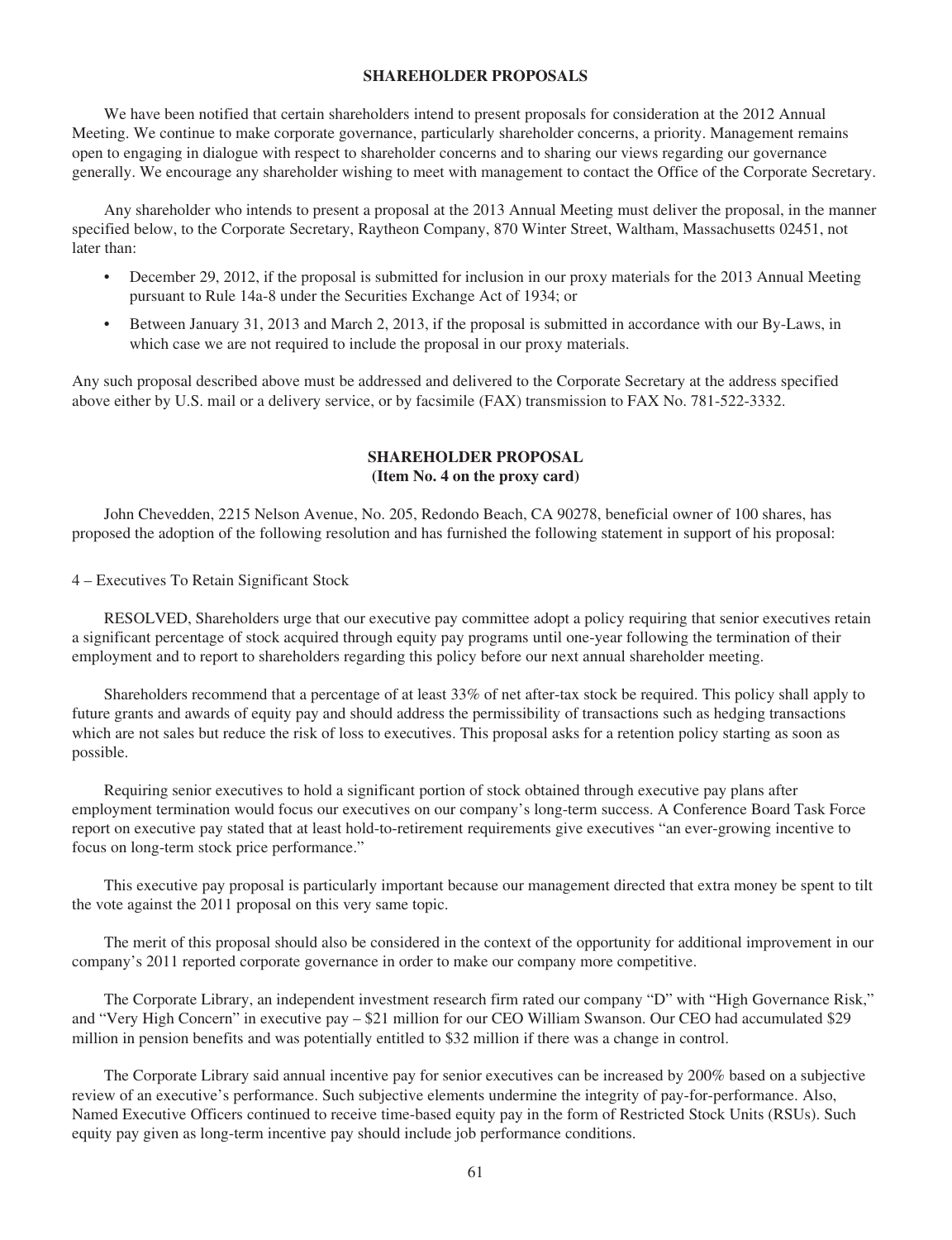Performance-vesting RSUs can pay out in cash, which did nothing to tie executive performance with long-term shareholder value. Plus a portion of such pay was paid for sub-median Total Shareholder Return performance.

In response to our 57%-approval to enable 10% of shareholders to call a special meeting our management gave us a weak and verbose enablement to call a special meeting. Management upped the percentage to 25% of shareholders. Plus the management text seemed to facilitate the revocation of shareholder requests for a special meeting. And management had the discretion to cancel such a special meeting.

Please encourage our board to respond positively to this proposal to initiate improved corporate governance to make our company more competitive:

Executives To Retain Significant Stock – Yes on 4.

### **The Board recommends that shareholders vote AGAINST this proposal.**

The Board believes that this proposal is unnecessary. Raytheon's Stock Ownership and Retention Guidelines established by the Board already align the interests of senior executives with those of shareholders effectively and focus appropriately on long term performance. While the Board supports alignment of executive and shareholder interests, it believes that this proposal does not strike a reasonable balance between appropriate alignment and executive recruitment and retention. The Board believes that implementation of the proposal likely would be detrimental to the Company and its shareholders.

As described earlier in this proxy statement, the Company's current Stock Ownership and Retention Guidelines apply to all executive officers, as well as all elected officers of the Company. The Guidelines require varying levels of ownership and retention of Company stock, depending on an executive's position. The Company's CEO is required to own shares of stock with a market value of at least five times his annual base salary, while other named executive officers are required to own shares with a market value of at least three times their annual base salaries. Each officer is required to meet the applicable target ownership threshold within five years of election by the Board and may not dispose of any Company stock until the required level is achieved. The requisite stock ownership level must thereafter be retained throughout the officer's employment with the Company. The stock ownership and retention program is reviewed periodically by the Board. As of December 31, 2011, each of the Company's named executive officers had met or exceeded his stock ownership requirements.

Company policy regarding hedging transactions complements the objectives of the Stock Retention and Ownership Guidelines. Officers are not permitted to sell short, enter into derivative contracts on, or otherwise hedge the economic risk of their ownership of Raytheon shares.

Raytheon's Stock Retention and Ownership Guidelines represent an integral component of the Company's overall compensation program. As described in considerable detail in this proxy statement, this program relies heavily on long-term equity incentive awards in the form of performance-vesting restricted stock units pursuant to our Long-Term Performance Plan and restricted stock awards that vest on a specified time schedule. These components work together to incentivize the achievement of the Company's long-term strategic objectives, align financial awards with the economic interests of our shareholders and promote retention of the leadership talent that is critical to Raytheon's success.

The proposal fails to strike a reasonable balance between incentivizing desired management behaviors and permitting executives to manage their own financial affairs, and as such, does not promote executive retention. Because equity compensation makes up a significant component of our executives' compensation, it is often a substantial portion of their net worth. The proposal would place unwarranted constraints on executives' legitimate needs to diversify their holdings and could in fact result in an executive's ultimate equity reward being dramatically affected by market fluctuations or other factors unrelated to the Company's performance or the executive's actions during the period of the executive's employment with the Company. This unfair and arbitrary result and the proposal's severe restrictions on an executive's ability to exercise equity awards would very likely hinder the ability of the Company to attract and retain executive talent. The proponents do not offer any explanation as to why the proposed retention period or amounts are appropriate or necessary to achieve alignment with shareholders' long term interests. Nor do the proponents explain why the Company's existing stock retention guidelines, when coupled with the Company's other compensation programs described in this proxy, are insufficient to achieve appropriate alignment between shareholder value and executive incentives. For these and the other reasons discussed above, the Board believes that this proposal is not in the best interests of the Company or its shareholders.

**The Board unanimously recommends that shareholders vote AGAINST the adoption of this proposal. Proxies solicited by the Board will be so voted unless shareholders specify otherwise in their proxies.**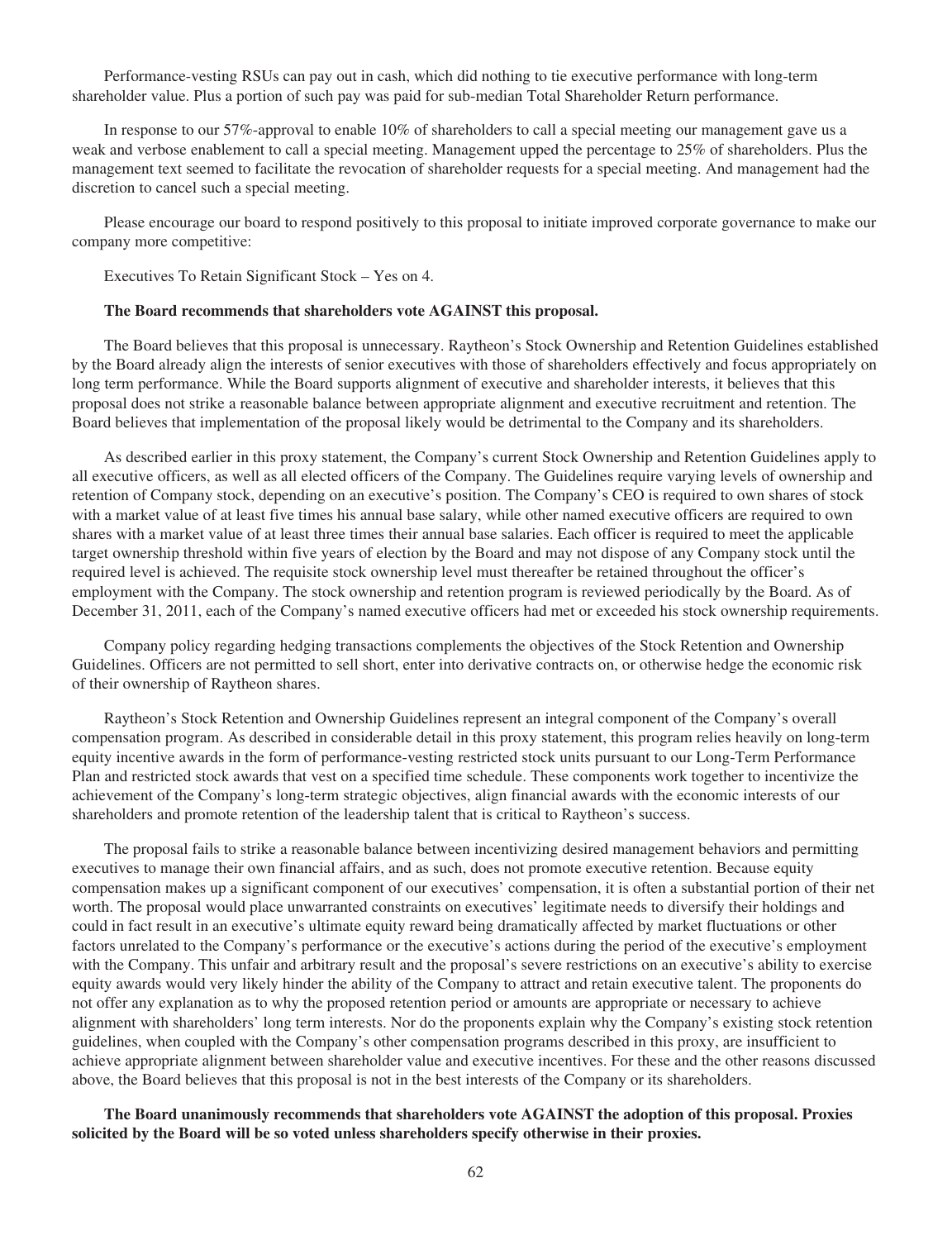# **SHAREHOLDER PROPOSAL (Item No. 5 on the proxy card)**

The AFL-CIO, 815 Sixteenth Street, N.W., Washington, D.C. 20006, on behalf of the AFL-CIO Reserve Fund, beneficial owner of 258 shares, has proposed the adoption of the following resolution and has furnished the following statement in support of their proposal:

RESOLVED: Shareholders of Raytheon Company (the "Company") urge the Board of Directors (the "Board") to seek shareholder approval of any future extraordinary retirement benefits for senior executives. The Board shall implement this policy in a manner that does not violate any existing employment agreement or vested pension benefit.

For the purposes of this resolution, "extraordinary retirement benefits" means receipt of additional years of service credit not actually worked, preferential benefit formulas not provided under the Company's tax-qualified retirement plans, accelerated vesting of retirement benefits, and retirement perquisites and fringe benefits that are not generally offered to other Company employees.

#### Supporting Statement

Our Company provides certain senior executives with extraordinary retirement benefits including additional years of service credit for years not actually worked and preferential benefit formulas through the Company's Supplemental Executive Retirement Plan ("SERP"). In our view, our Company should provide performance-based compensation rather than these extraordinary retirement benefits to attract and retain senior executives.

Our Company's SERP provides additional retirement benefits that are not provided by the Company's tax-qualified retirement plans, or by the Company's Excess Pension Plan that makes up for benefits that exceed Federal tax limits. Under the Company's SERP, participating senior executives after 15 years of service and age 60 may receive annual payments equal to 50 percent of their final average compensation.

Our Company has provided additional pension enhancements to certain senior executives in addition to our Company's SERP. For example, Senior Vice President and General Counsel Jay Stephens received five additional years of pension credit for years not actually worked. As of December 31, 2010, Mr. Stephens had accumulated SERP benefits with a present value of \$4.8 million. Moreover, he and other senior executives are eligible to receive an additional three years of pension credit under the terms of their change-in-control agreements.

Providing senior executives with extraordinary retirement benefits increases the cost of the Company's nonqualified retirement plans to shareholders. We believe that this cost should be allocated to performance-based compensation rather than extraordinary retirement benefits. Additionally, we believe these extraordinary benefits are unnecessary given the high levels of executive compensation at our Company.

To help ensure that the use of extraordinary pension benefits for senior executives is in the best interest of shareholders, we believe such benefits should be submitted for shareholder approval. Because it is not always practical to obtain prior shareholder approval, the Company would have the option of seeking approval after the material terms were agreed upon.

We urge shareholders to vote FOR this proposal.

### **The Board recommends that shareholders vote AGAINST this proposal.**

The Board believes that the Company should retain its Supplemental Executive Retirement Plan (SERP) as it currently operates so that it is able to recruit and retain key executives effectively. The SERP is a fully-disclosed, sparingly-used mechanism that permits the Company to recruit and retain key executives in a highly competitive environment. The clear majority of our shareholders support the Company's position on this issue; this shareholder proposal has not passed at any of the previous six annual meetings at which it has been presented by this proponent. Further evidence of shareholder support comes from the 93.3% favorable say-on-pay vote achieved by the Company at the 2011 Annual Shareholders' Meeting.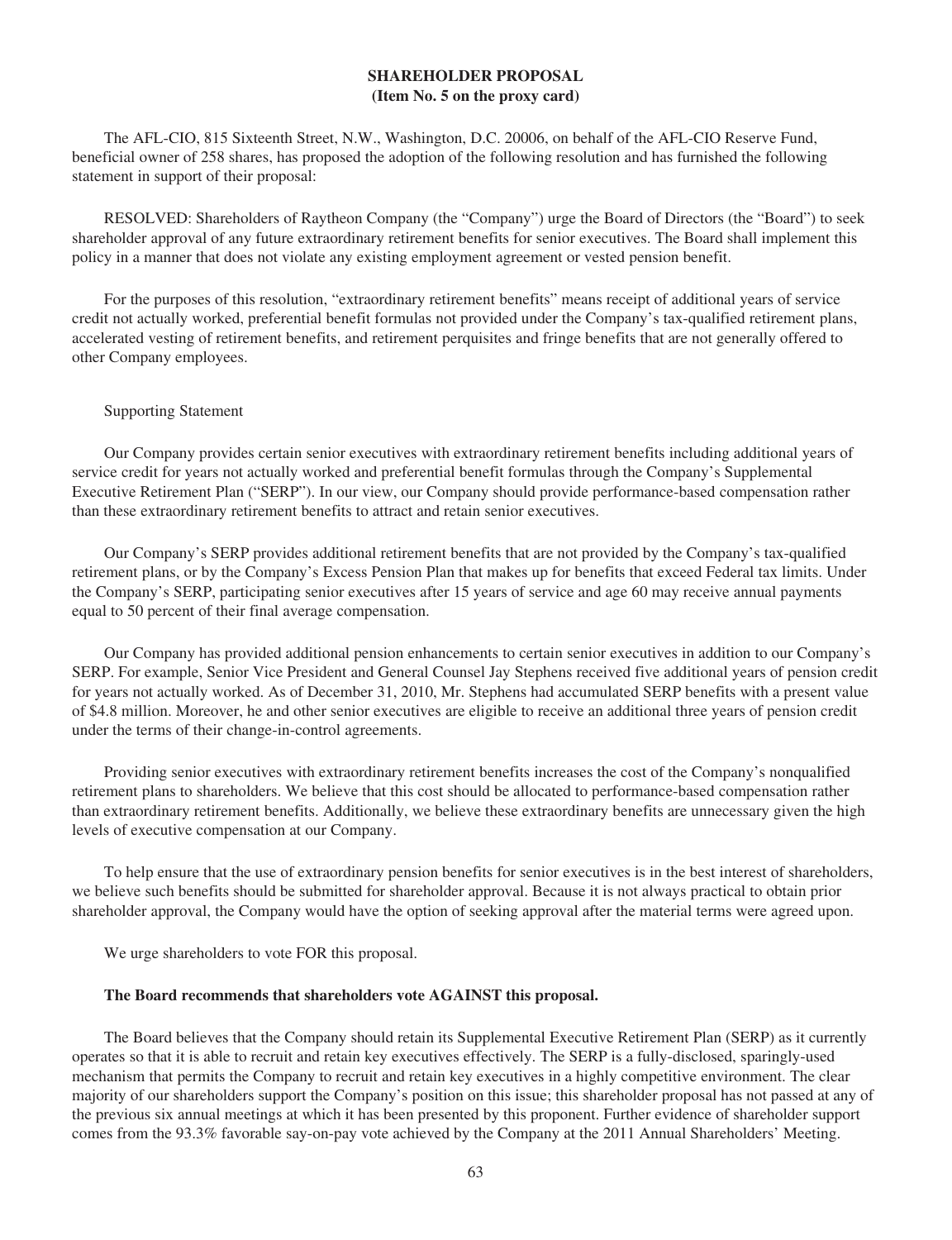Raytheon's SERP is designed to set the pension benefit of a senior executive who comes to the Company mid-career at the level that the executive would have attained under the Company's pension plans if the executive had started his or her career with the Company. This tool can be of critical importance in successfully recruiting highly qualified senior executives who are asked to leave behind valuable retirement benefits at their former employers. A uniformly applied SERP is a better solution for senior executives such as these than individually negotiated compensation arrangements designed to preserve pension value that transferring executives might otherwise forfeit. In essence, the SERP facilitates pension portability and equity among compensation levels of senior executives.

The operation of offsets in determining an executive's SERP benefit ensures it is applied equitably, providing an appropriate, but not excessive benefit. Under plan provisions, the SERP benefit is offset by amounts payable under the Company's pension plans, any prior employer pension plan and Social Security. Furthermore, the total benefit to an executive pursuant to the SERP is capped. In this way, the SERP is structured specifically to address the circumstances of a senior executive who comes to the Company mid-career. By contrast, a senior executive who has been with the Company from an early stage in his or her career, such as the Company's current Chairman and CEO, will derive no benefit from the SERP upon retirement. By omitting any reference to these offset provisions, the supporting statement misrepresents how the SERP works, and greatly exaggerates both its value to eligible employees and its cost to the Company.

Raytheon's SERP provides a valuable recruiting tool and puts senior executives on parity with each other for retirement benefits at a relatively modest additional cost to the Company. The Company's aggregate liability under the SERP is less than 1% of the Company's total pension liability for all non-SERP participants.

Raytheon's SERP is administered with appropriate governance controls and transparency. Under our existing practices, all executive compensation plans for senior executives, including the SERP and all other retirement benefits and agreements, are reviewed and approved by the fully independent Management Development and Compensation Committee of the Board. The investing public is further served by the Company's full disclosure of its executive compensation plans and practices. The Company's SERP has been filed as an exhibit to our Annual Report on Form 10-K and is publicly available on the Company's website as well as the website of the Securities and Exchange Commission. There is a summary of the SERP and any other retirement benefits for our five most highly compensated executive officers on pages 40, 51 and 52 of this proxy statement.

In summary, the Board believes that the SERP promotes shareholders' interests by providing an equitable mechanism for the Company to recruit and retain key executives in a highly competitive environment. The Company's SERP is administered in a uniform and cost effective way by requiring offsets for any other pension payments and Social Security benefits payments to the executive. It is subject to rigorous Board oversight and is transparent to all constituents. Adoption of the proposal would put the Company at a competitive disadvantage in attracting qualified executives who may well decline to be subject to the uncertainty created by the shareholder approval requirement. Adoption of the proposal would also require the Company either to incur significant time and expense to convene a special shareholders' meeting for the sole purpose of voting on this type of arrangement or delay finalizing a prospective executive's compensation package until after its approval at the annual meeting. For these and the other reasons discussed above, the Board believes that this proposal is not in the best interests of the Company or its shareholders.

# **The Board unanimously recommends that shareholders vote AGAINST the adoption of this proposal. Proxies solicited by the Board will be so voted unless shareholders otherwise specify in their proxies.**

# **SHAREHOLDER PROPOSAL (Item No. 6 on the proxy card)**

Ray T. Chevedden on behalf of the Ray T. Chevedden and Veronica G. Chevedden Residual Trust 051401, 5965 S. Citrus Ave., Los Angeles, California 90043, owner of 127 shares, has proposed the adoption of the following resolution and has furnished the following statement in support of his proposal:

### 6 – Shareholder Action by Written Consent

RESOLVED, Shareholders request that our board of directors undertake such steps as may be necessary to permit written consent by shareholders entitled to cast the minimum number of votes that would be necessary to authorize the action at a meeting at which all shareholders entitled to vote thereon were present and voting (to the fullest extent permitted by law). This includes written consent regarding issues that our board is not in favor of.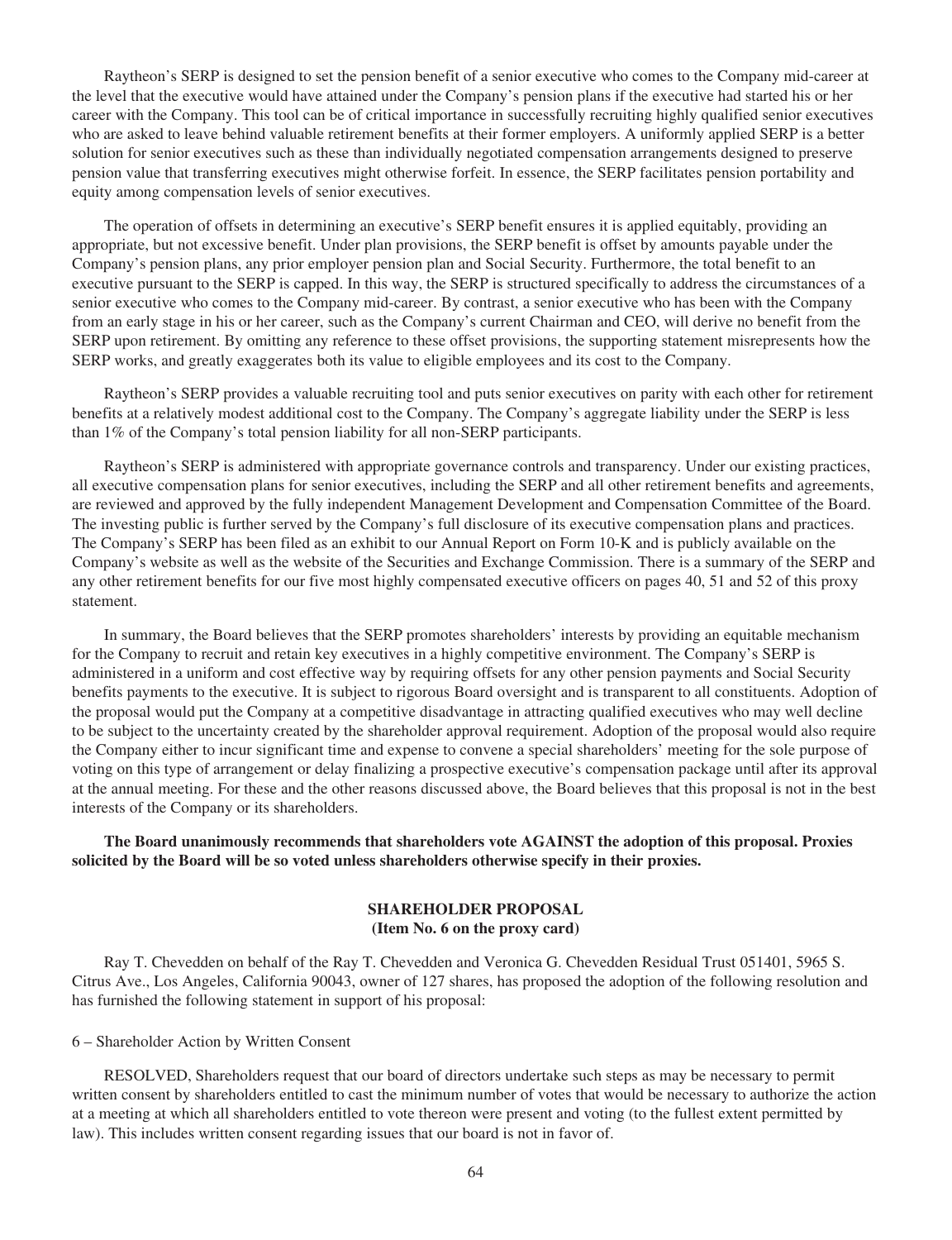Adoption of this proposal can probably best be accomplished in a simple and straight-forward manner with clear and concise text of less than 100 words.

This proposal topic won majority shareholder support at 13 major companies in 2010. This included 67%-support at both Allstate and Sprint. Hundreds of major companies enable shareholder action by written consent.

This proposal topic is particularly important because it received 48%-support after our management directed that extra money be spent to tilt the vote against the 2011 proposal on this very same topic.

On a related proposal topic, our management gave us a weak and verbose enablement to call a special shareholder meeting in response to our 57%-approval to enable 10% of shareholders to call a special shareholder meeting. Management upped the percentage to 25% of shareholders. Plus the management text seemed to facilitate the revocation of shareholder requests for a special meeting. And management also had the discretion to cancel such a special meeting.

Please encourage our board to respond positively to this proposal to initiate improved corporate governance to make our company more competitive:

Shareholder Action by Written Consent – Yes on 6.

#### **The Board recommends that shareholders vote AGAINST this proposal.**

Raytheon's management and the Board believe in strong corporate governance and in providing shareholders with meaningful access to the Company. The Company has adopted sound governance structures designed to ensure that it remains fully transparent and accountable to shareholders. Meaningful shareholder access is achieved in a number of ways. First, shareholders can vote on important matters during the Company's annual meetings. Second, in the event that important matters arise between annual meetings, the Company's charter and by-laws allow the Chairman and the Board to call special meetings of shareholders to address such matters. Third, a shareholder or shareholders of 25% of the Company's outstanding stock have the right to call a special meeting. Fourth, access is facilitated through annual election for all directors and majority voting in uncontested elections. Finally, outside the context of formal action, the Company welcomes dialogue with shareholders on governance matters and has several mechanisms in place to facilitate it. Methods for communicating with the Board are described under the Proxy Statement's section entitled "Communications with the Board".

These governance provisions help ensure meaningful and consistent access for all shareholders on an equal, transparent basis. They also provide assurance that significant corporate actions are taken when there is a clear shareholder consensus that such action is prudent or when the Board, which has fiduciary responsibilities to all shareholders equally, has determined that the action is in the best interests of the Company and its shareholders. These provisions also are designed to ensure that the Company governs its affairs in an efficient, cost-effective and transparent manner consistent with legal and regulatory requirements.

The Company has carefully considered this proposal in light of shareholder interest. However, like the shareholders who cast the majority of votes against this proposal at the Company's 2011 Annual Meeting, the Board believes that the governance mechanisms discussed above are superior to this proposal in terms of giving shareholders meaningful access to the Company. The current proposal provides an inferior mechanism for shareholder access on a number of levels and can be harmful to shareholder interests. Written consent procedures do not necessarily provide all shareholders with the same information and voting rights, thus potentially disenfranchising some shareholders. The proposed action by written consent could result in the bypassing of governance procedures currently in place that serve to protect all shareholders and that discourage short-term stock ownership manipulation. In comparison to annual and special meeting procedures that are highly regulated by SEC proxy rules to protect all investors and provide all investors with comparable information, written consent procedures are not as fully regulated in all contexts and have more potential to lead to abusive or disruptive shareholder action for the benefit of special interest groups to the detriment of other shareholders and effective management of a company. The ability of shareholders owning a narrow majority of shares to approve a sale of the company or remove and replace directors through the written consent procedure, as examples, could result in shareholders receiving less value than that to which they might otherwise be entitled in an orderly and fully transparent process.

Moreover, it is impossible to determine how this proposal reasonably could be implemented by the Company, given its requirement that shareholders be allowed to vote on matters by written consent "that our board is not in favor of." This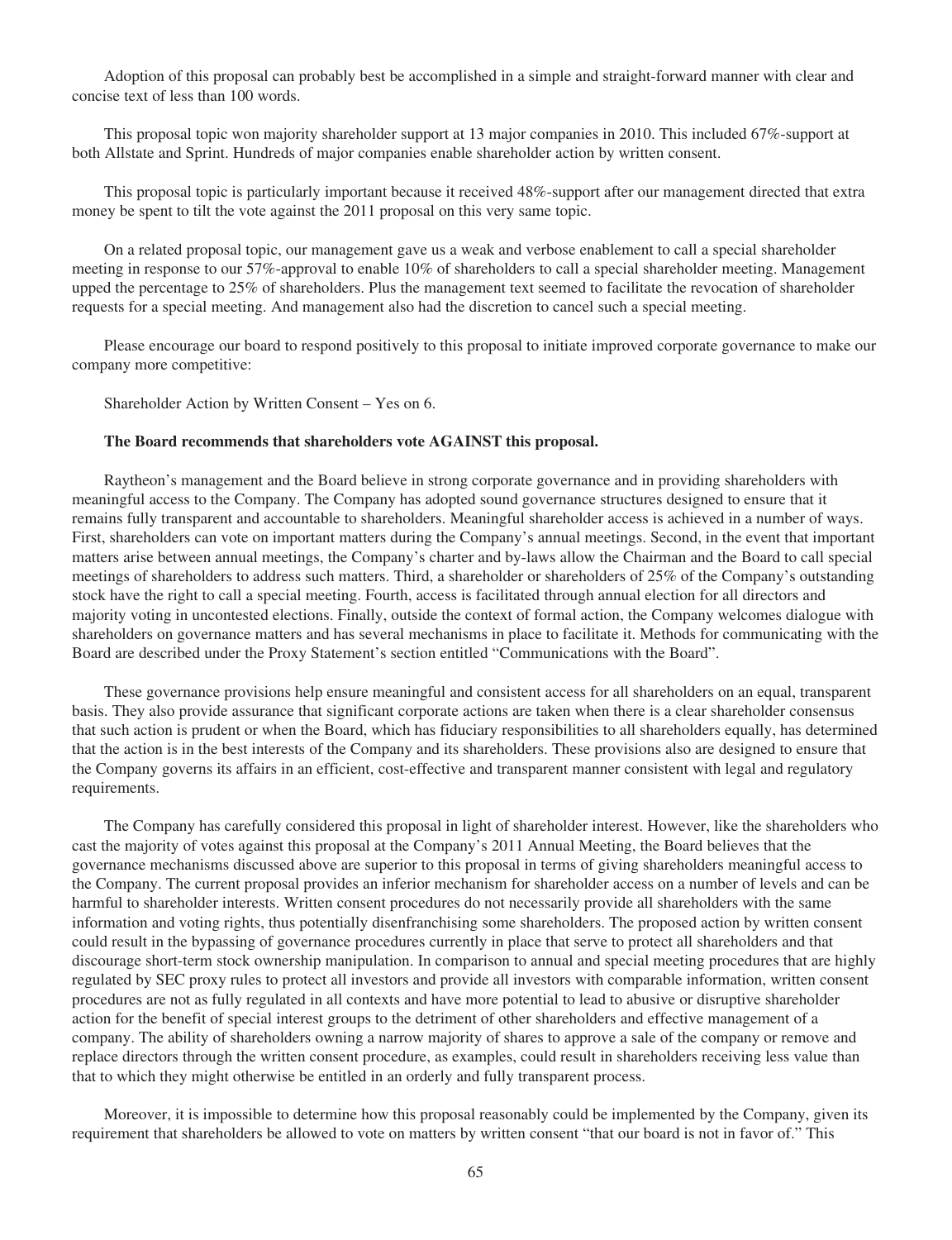requirement could contravene Delaware law that requires Board approval before certain matters (such as charter amendments and proposed mergers) are presented to shareholders for a vote. Taken literally, the proposal could cause the Company to violate state law by requiring such matters to be presented for shareholder action in instances where the Board does not approve. This wording is so vague and confusing that it is not possible for shareholders to discern its meaning, nor possible for the Company to implement it in any reasonable fashion.

Raytheon's management and Board regularly review and evaluate ways to improve Raytheon's corporate governance, as is illustrated by the Board's prior implementation of the Company's special meeting provision, provisions providing for annual election of directors, majority voting in uncontested elections and elimination of the Company's shareholder rights plan. The Board and management believe that the Company's governance procedures provide multiple meaningful opportunities for shareholders to participate in the Company's governance, while maintaining procedural protections important for shareholder democracy without the potential detrimental effects of this proposal discussed above. For these reasons the Board believes that adopting the shareholder's proposal on action by majority written consent is not in the best interests of the Company or its shareholders.

**The Board unanimously recommends that shareholders vote AGAINST the adoption of this proposal. Proxies solicited by the Board will be so voted unless shareholders specify otherwise in their proxies.**

## **OTHER MATTERS**

Whether or not you plan to attend the meeting, please vote over the Internet or by telephone or complete, sign and return the proxy card or voting instruction form sent to you in the envelope provided. No postage is required for mailing in the United States.

Our 2011 Annual Report, which is not a part of this proxy statement and is not proxy soliciting material, is enclosed.

By Order of the Board of Directors,

B. Stephen

Jay B. Stephens Secretary

Waltham, Massachusetts April 27, 2012